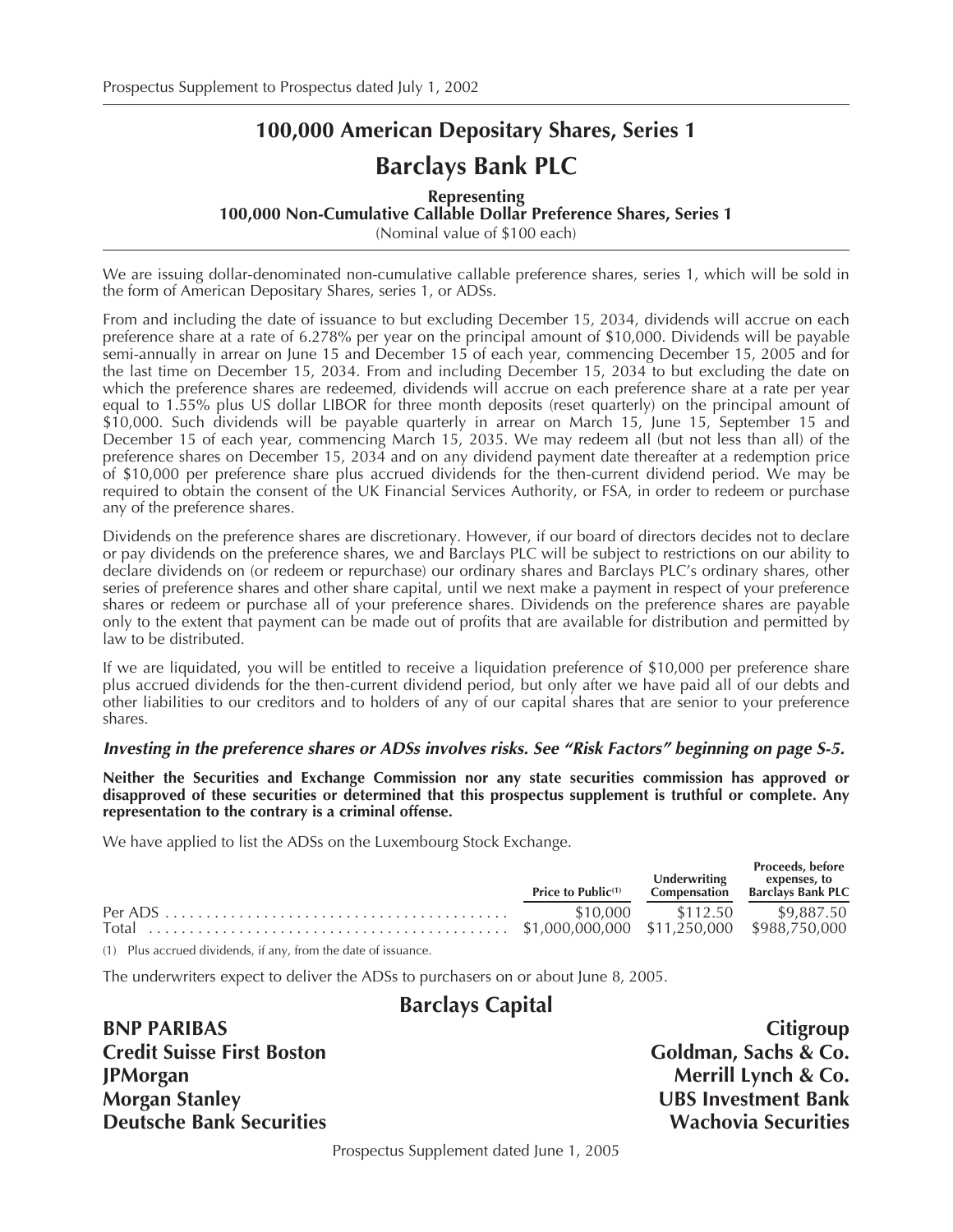We accept responsibility for the information contained in this prospectus supplement and the accompanying prospectus. To the best of our knowledge and belief, having taken all reasonable care to ensure that such is the case, the information contained in this prospectus supplement and the accompanying prospectus is in accordance with the facts and does not omit anything likely to affect the import of such information in any material respect. You should rely only on the information contained or incorporated by reference in this prospectus supplement and the accompanying prospectus. We have not authorized anyone to provide you with different information. If anyone provides you with different or inconsistent information, you should not rely on it. This prospectus supplement does not relate to any securities other than the preference shares and the ADSs and may only be used for the purpose for which it has been published. We are offering to sell, and seeking offers to purchase, the securities only in jurisdictions where offers and sales are permitted. The information contained in this prospectus supplement, the accompanying prospectus and the documents incorporated by reference is accurate only as of the respective dates of this prospectus supplement, the accompanying prospectus and such documents.

## **TABLE OF CONTENTS**

## **PROSPECTUS SUPPLEMENT**

**Page Number**

| $S-3$  |
|--------|
| $S-3$  |
| $S-3$  |
| $S-3$  |
| $S-4$  |
| $S-5$  |
| $S-7$  |
| $S-11$ |
| $S-17$ |
| $S-21$ |
| $S-22$ |
| $S-24$ |
| $S-25$ |
|        |

#### **PROSPECTUS**

|                                                                              | 3  |
|------------------------------------------------------------------------------|----|
|                                                                              |    |
|                                                                              |    |
|                                                                              | 3  |
| Ratios of Earnings to Fixed Charges and Preference Share Dividends and Other |    |
|                                                                              | 3  |
|                                                                              | 5. |
|                                                                              | 6  |
|                                                                              | 26 |
|                                                                              | 32 |
|                                                                              | 37 |
|                                                                              | 39 |
|                                                                              | 52 |
|                                                                              | 55 |
|                                                                              | 55 |
|                                                                              | 56 |
|                                                                              | 56 |
|                                                                              | 56 |
|                                                                              | 56 |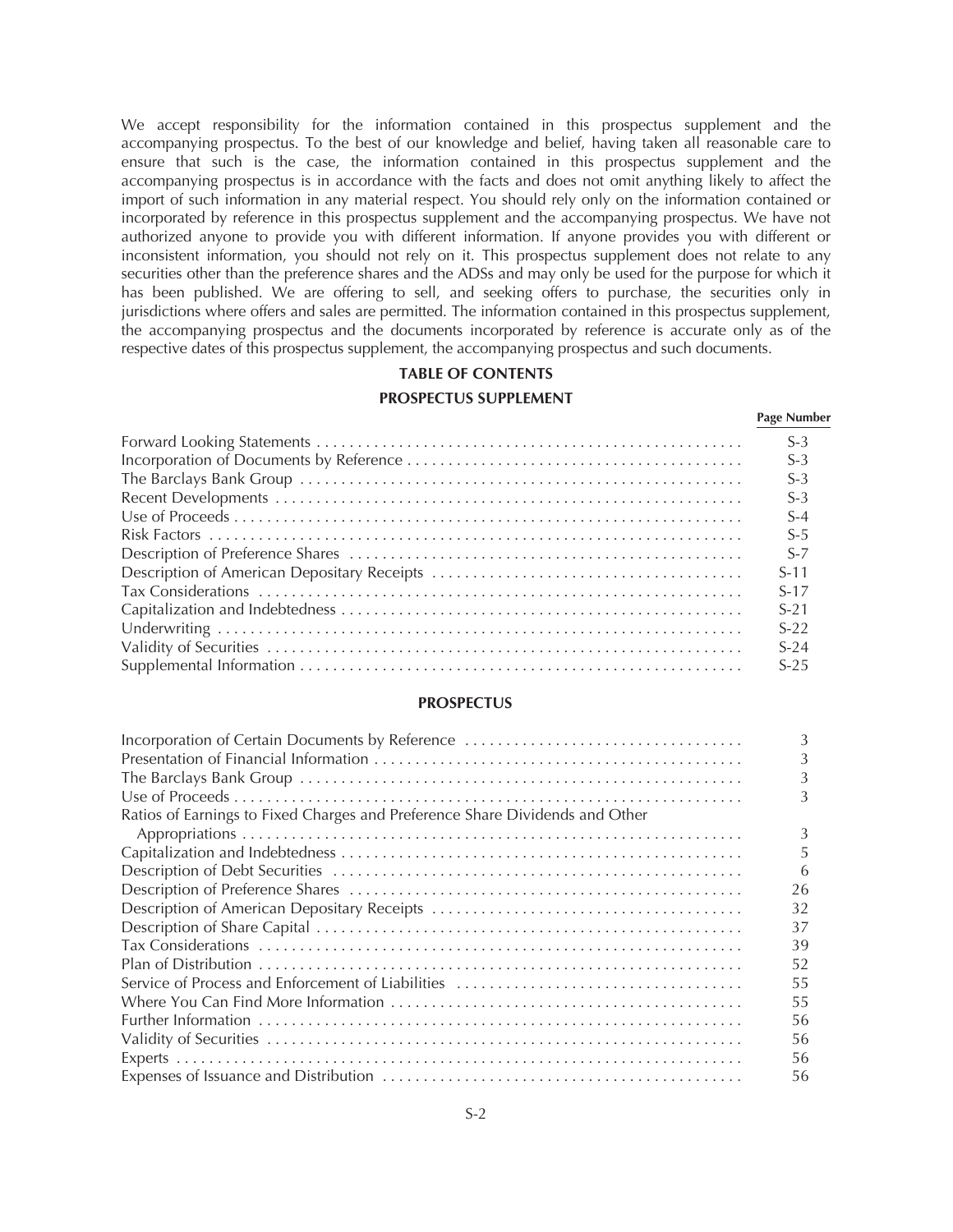#### **FORWARD-LOOKING STATEMENTS**

This prospectus and certain documents incorporated by reference contain certain forwardlooking statements within the meaning of Section 21E of the Securities Exchange Act of 1934, as amended, and Section 27A of the Securities Act of 1933, as amended, with respect to certain of our plans and our current goals and expectations relating to our future financial condition and performance. These forward-looking statements can be identified by the fact that they do not relate only to historical or current facts. Forward-looking statements sometimes use words such as "anticipate", "target", "expect", "estimate", "intend", "plan", "goal", "believe", or other words of similar meaning. By their nature, forwardlooking statements involve risk and uncertainty because they relate to future events and circumstances, including, but not limited to the further development of standards and interpretations under IFRS applicable to past, current and future periods, evolving practices with regard to the interpretation and application of standards under IFRS and pending tax elections with regards to certain subsidiaries as well as UK domestic and global economic and business conditions, market related risks such as changes in interest rates and exchange rates, the policies and actions of governmental and regulatory authorities, changes in legislation, the outcome of pending and future litigation and the impact of competition, a number of which factors are beyond our control. As a result, our actual future results may differ materially from the plans, goals, and expectations set forth in such forward-looking statements. Any forward-looking statements made by or on our behalf speak only as of the date they are made. We do not undertake to update forward-looking statements to reflect any changes in our expectations or any changes in events, conditions or circumstances on which any such statement is based. The reader should, however, consult any additional disclosures that we have made or may make in documents we have filed or may file with the SEC, including the 2004 Form 20-F, as amended.

## **INCORPORATION OF DOCUMENTS BY REFERENCE**

The Securities and Exchange Commission, or SEC, allows us to "incorporate by reference" the information we file with them, which means we can disclose important information to you by referring you to those documents. The most recent information that we file with the SEC automatically updates and supersedes earlier information. See "Incorporation of Certain Documents by Reference" in the accompanying prospectus.

We filed our annual report on Form 20-F for the fiscal year ended December 31, 2004 (the "2004 Form 20-F") with the SEC on March 24, 2005, and an amendment thereto on May 6, 2005. We have also filed extracts from a trading update by Barclays PLC under cover of Form 6-K with the SEC on May 27, 2005, and the deposit agreement under which The Bank of New York will issue the ADSs against deposit of the preference shares under cover of Form 6-K with the SEC on June 1, 2005. We are incorporating the 2004 Form 20-F, as amended, and each of those Form 6-Ks by reference into this prospectus. In addition, we plan to file with the SEC under cover of Form 6-K prior to the issuance of the preference shares: (1) our articles of association, as amended; (2) a copy of the written resolutions passed by the fund raising committee of our board of directors on June 1, 2005; (3) the form of special resolution relating to the preference shares to be passed by our shareholders; (4) the form of deed of covenant to be entered into by Barclays PLC containing the dividend restriction referred to below under "Description of the Preference Shares – Dividends – Partial Payment and Non-Payment of Dividends"; and (5) the form of agency agreement to be entered between us and The Bank of New York. We will incorporate that Form 6-K into this prospectus when it is filed.

#### **THE BARCLAYS BANK GROUP**

Barclays Bank PLC and its subsidiary undertakings (taken together, the "Group") is a major global financial services provider engaged in retail and commercial banking, credit cards, investment banking, wealth management and investment management services. The Group also operates in many other countries around the world. The whole of the issued ordinary share capital of Barclays Bank PLC is beneficially owned by Barclays PLC, which is the ultimate holding company of the Group and one of the largest financial services companies in the world by market capitalization.

#### **RECENT DEVELOPMENTS**

On May 9, 2005, we announced the terms of an intended recommended acquisition of a majority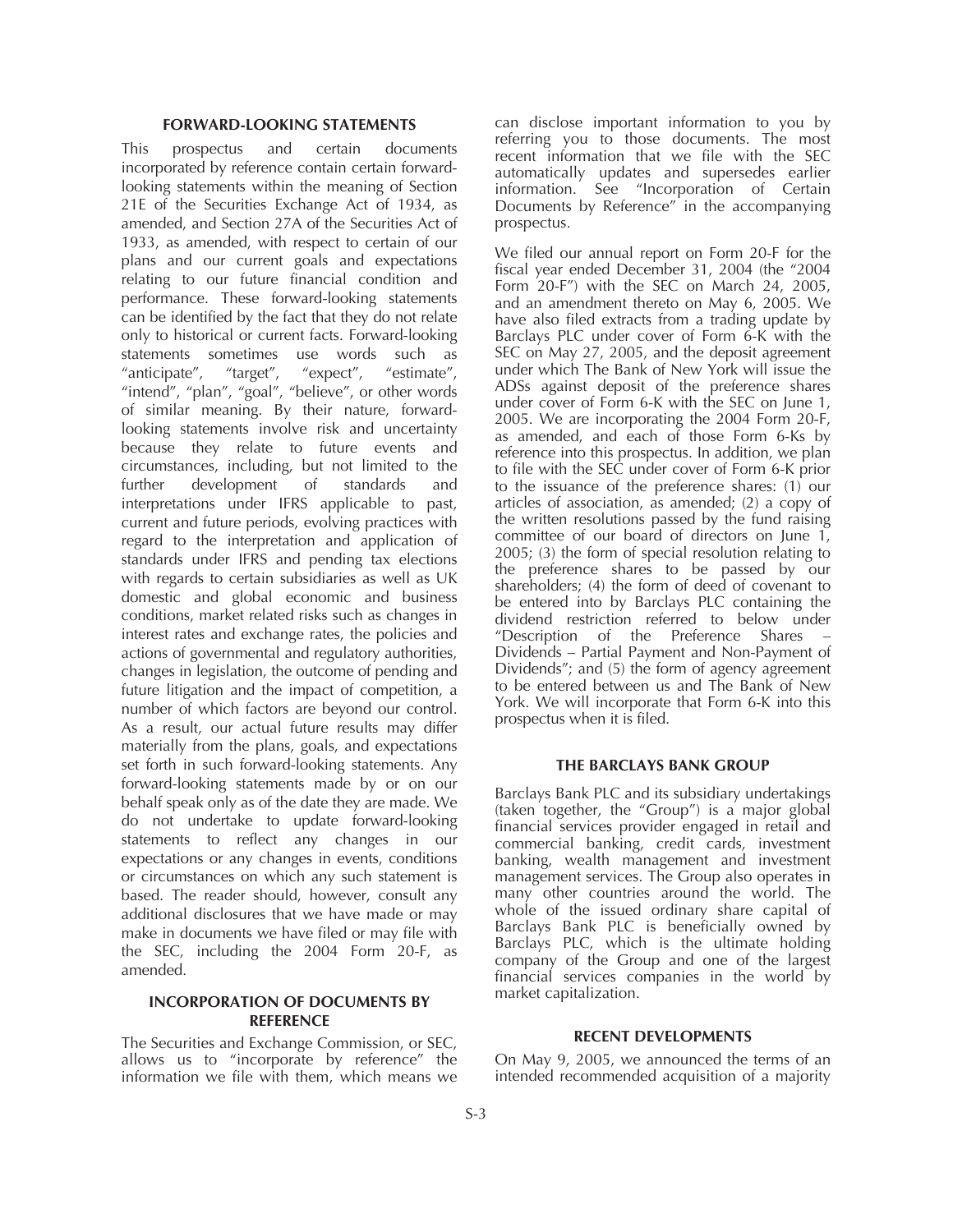stake of up to 60 percent in Absa Group Limited ("Absa") for a total consideration of up to approximately Rand 33 billion (approximately £2.9 billion at an exchange rate of 11.4258 Rand to £1). The acquisition will comprise a scheme of arrangement and a partial offer to shareholders, which are interconditional. Conditions to the acquisition include, among others, the receipt of necessary shareholder acceptances of the partial offer, the passing of necessary Absa shareholder resolutions and the sanctioning of the scheme of arrangement by the High Court of South Africa. The board of directors of Absa has voted unanimously to recommend the acquisition to shareholders. The South African Minster of Finance has approved our application to acquire a majority stake in Absa, and the acquisition has been endorsed by Absa's black economic empowerment partner.

The Absa transaction is expected to be financed from a combination of available resources and one or more issuances of preference shares. The impact of the transaction and the associated financing (which includes the preference shares offered in this prospectus supplement) is expected to result in a reduction in the Group's Tier 1 ratio of approximately 60 basis points. In addition, on May 11, 2005, Barclays PLC announced its

audited financial results under International Financial Reporting Standards from January 1, 2004, which restated the Barclays PLC consolidated 2004 results under UK GAAP and provided the opening balance sheet at January 1, 2005. The impact of the introduction of IFRS on the Group's Tier 1 Capital ratio as at January 1, 2005 is a reduction of approximately 50 basis points from the ratio reported under UK GAAP. The impacts of the Absa transaction and the adoption of IFRS disclosed in this paragraph do not reflect the issuance of 140,000 preference shares of Euro 100 each at an issue price of Euro 9,911.80 per share on March 15, 2005.

On May 26, 2005, Barclays PLC released its trading update for the quarter ended March 31, 2005. See "Incorporation of Documents by Reference".

#### **USE OF PROCEEDS**

The net proceeds from the sale of the ADSs, less the underwriting compensation stated on the cover of this prospectus supplement and expenses payable by us estimated at \$1,710,000, are estimated to be \$987,040,000. These proceeds will be used to finance part of our acquisition of a<br>majority stake in Absa (see "Recent majority stake in Developments") and for general corporate purposes.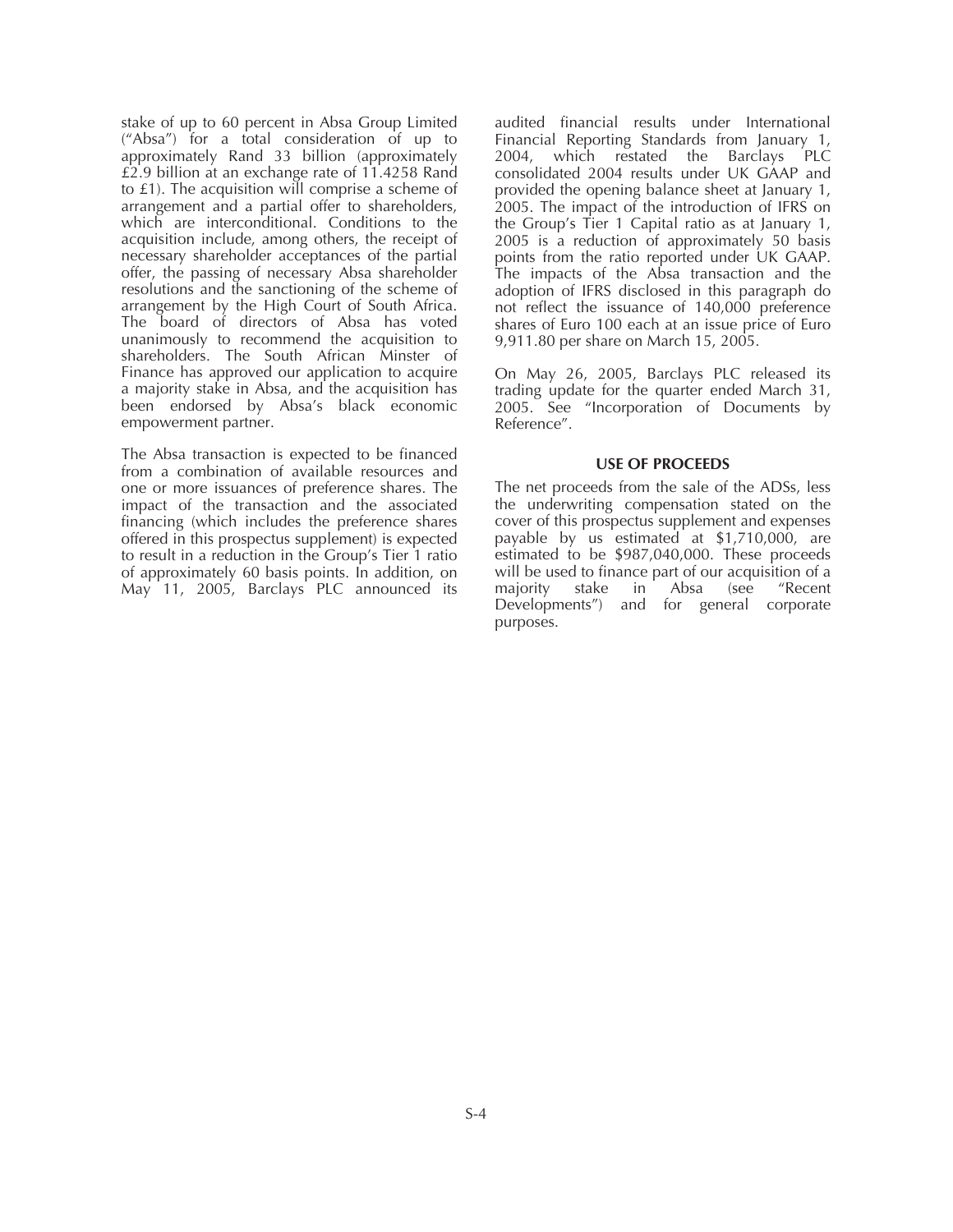#### **RISK FACTORS**

Investing in the securities offered under this prospectus supplement involves risk. You should carefully consider the risks and the other information contained in this prospectus supplement, the accompanying prospectus, the 2004 Form 20-F, as amended, and any other documents incorporated by reference before deciding to invest in the securities. If any of these risks occurs, our business, financial condition, and results of operations could suffer, and the trading price and liquidity of the preference shares or the ADSs could decline, in which case you could lose some or all of your investment.

## **If we do not make payments on other securities issued by us, we will not be permitted to pay dividends on the preference shares**

We have previously issued certain tier-one notes, or TONs, and reserve capital instruments, or RCIs. If we defer any coupon payment on the TONs, we will not be permitted to pay any dividends on (or redeem or repurchase) any preference shares until we make a coupon payment on the TONs. If we defer any coupon payment on the RCIs, we will not be permitted to pay any dividends on any preference shares until we pay the deferred coupon payment.

In addition, we have previously issued other preference shares. If our board of directors decides not to declare or pay in full dividends on those other preference shares, we will not be permitted to declare or pay dividends on (or redeem or repurchase) any preference shares offered under this prospectus supplement.

In the future, we may issue other preference shares and securities that similarly restrict our ability to pay dividends on (or redeem or repurchase) the preference shares offered under this prospectus supplement in the event we do not make payments on such other preference shares and securities.

## **Dividends on the preference shares are discretionary and non-cumulative**

Our board of directors may resolve, for any reason and in its absolute discretion, not to declare or pay in full or in part any dividends on

the preference shares in respect of a particular dividend period. Also, our board of directors is not permitted to pay any dividends on the preference shares unless such dividends can be paid out of our profits that are available for distribution and permitted by law to be distributed. In addition, our board of directors will not declare a dividend on the preference shares if payment of the dividend would cause a breach of the applicable capital adequacy requirements of the Financial Services Authority in the United Kingdom.

Dividends on the preference shares will also be non-cumulative. If our board of directors does not declare or pay the full amount of the dividend payable on a dividend payment date, then the rights of holders of the preference shares or ADSs to receive any undeclared or unpaid amount in respect of the relevant dividend period will be lost. We will have no obligation to pay the dividend accrued for that dividend period or to pay any interest on the dividend, whether or not dividends on the preference shares are declared for any subsequent dividend period.

## **If we are wound-up or liquidated, any distribution on the preference shares will be subordinated to the claims of our creditors**

If we are wound-up or liquidated, voluntarily or involuntarily, you will not be entitled to receive any liquidation preference on the preference shares until after the claims of all of our creditors have been satisfied. If we do not have sufficient assets at the time of liquidation to satisfy those claims, you will not receive any liquidation preference on the preference shares. There is no limitation on our ability to issue debt securities in the future that would rank equal or senior in liquidation to the preference shares offered under this prospectus supplement.

The TONs and the RCIs will rank equally in liquidation with the preference shares unless we issue preference shares in the future that are senior to the preference shares offered under this prospectus supplement. Subject to the requirements described below under "Description of Preference Shares – Variation of Rights," we will be permitted to issue preference shares in the future that would rank senior in liquidation to the preference shares offered under this prospectus supplement.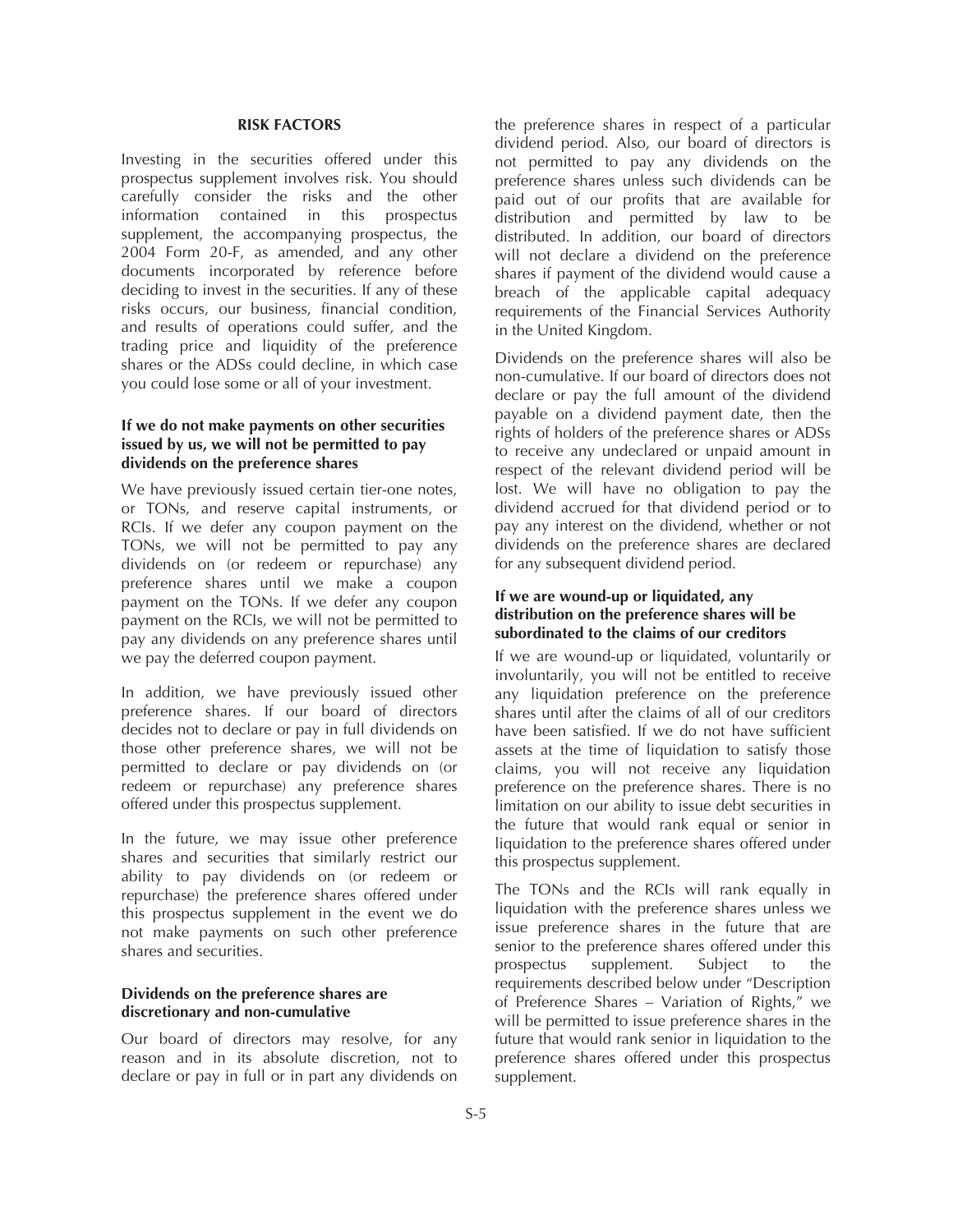## **An active market for the ADSs may fail to develop**

We have applied to list the ADSs on the Luxembourg Stock Exchange, but we are not required to maintain the ADSs on this exchange or any other exchange. There can be no assurance that an active public market for the ADSs will develop and, if such a market were to develop, neither the underwriters nor any other person are required to maintain such a market. The liquidity and the market prices for the ADSs can be expected to vary with changes in market and economic conditions generally and in our financial condition and prospects in particular, as well as in response to other factors that generally influence the market prices of securities.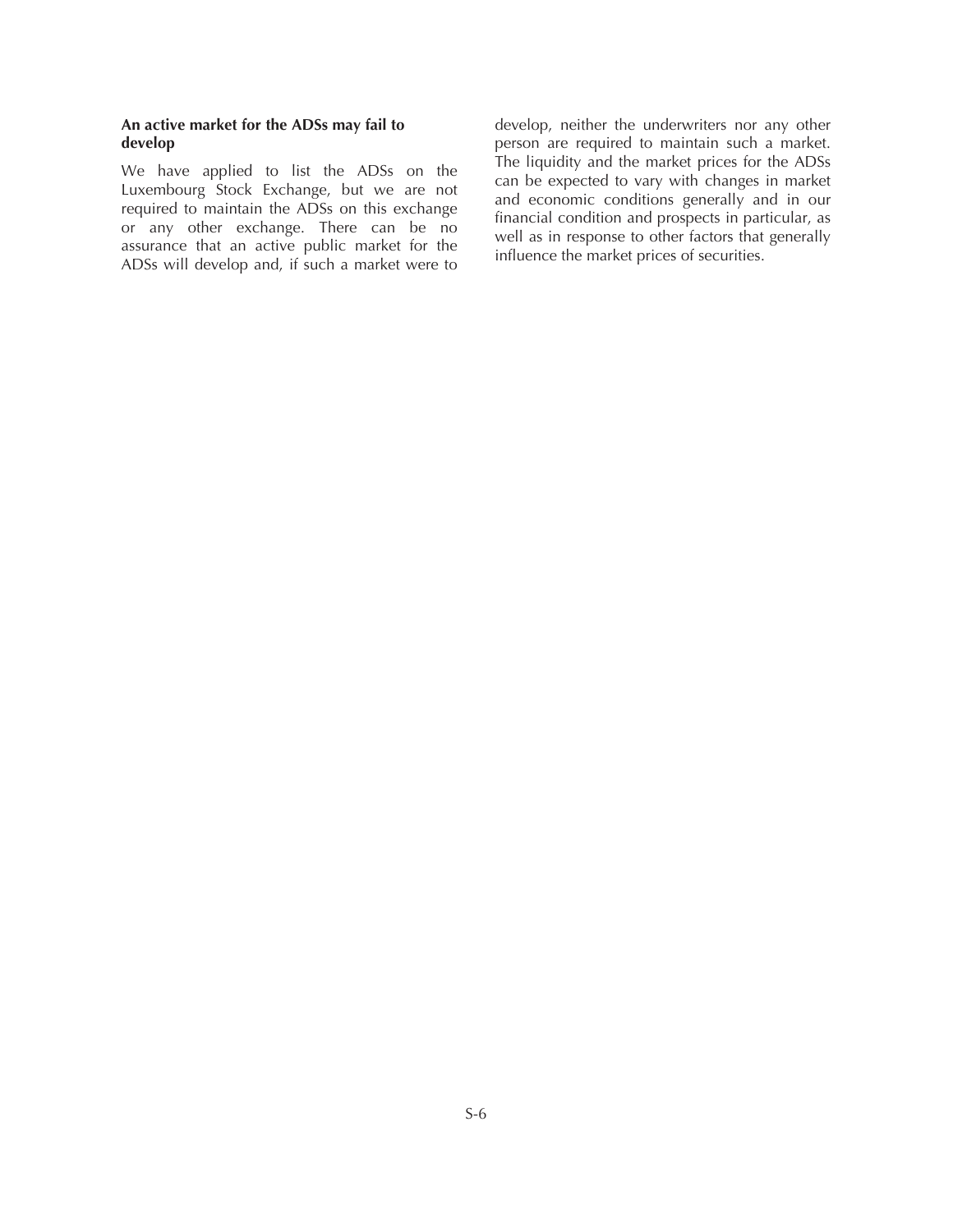#### **DESCRIPTION OF PREFERENCE SHARES**

*We summarize various terms that apply generally to our preference shares, including the preference shares represented by ADSs being offered under this prospectus supplement, in the accompanying prospectus under the caption "Description of Preference Shares". The following description of the preference shares supplements and amends the description in the accompanying prospectus. You should read this prospectus supplement together with the accompanying prospectus in order to understand the terms of the preference shares, including preference shares in the form of ADSs. If this prospectus supplement is inconsistent with the accompanying prospectus, this prospectus supplement will prevail with regard to the preference shares. The following summary and the description contained in the accompanying prospectus are not complete and are subject to, and qualified in their entirety by reference to, our articles of association, as amended, the written resolutions passed by the fund raising committee of our board of directors on June 1, 2005, the form of special resolution adopting the terms of the preference shares to be passed by our shareholders, the form of deed of covenant to be entered into by Barclays PLC containing the dividend restriction referred to below under "Description of the Preference Shares – Dividends – Partial Payment and Non-Payment of Dividends", and the form of agency agreement to be entered between us and The Bank of New York. We will file a copy of these documents with the SEC under cover of Form 6-K prior to the issuance of the ADSs.*

## **General**

The preference shares will have a nominal value of \$100 each and will, when issued, be fully paid and non-assessable. The principal amount of each preference share will be \$10,000. The preference shares will rank equally among themselves and will rank senior to our ordinary shares and any other class of our shares ranking junior to the preference shares as regards participation in our profits and on a return of capital or a winding-up.

The preference shares will be represented by a share warrant to bearer in the form of a single global share warrant to bearer which will be deposited with the ADR depositary under the ADR deposit agreement. We may consider the ADR depositary to be a single holder of preference shares so deposited for all purposes.

A summary of certain terms and provisions of the ADR deposit agreement pursuant to which ADRs evidencing the ADSs are issuable is set forth below under the heading "Description of American Depositary Receipts".

### **Dividends**

#### *Dividend Rights*

Non-cumulative preferential dividends will accrue on the preference shares from and including the date of their issuance. Dividends will accrue as and if declared by the Board on the principal amount of each preference share at a rate of 6.278% per year, from and including the date of issuance to but excluding December 15, 2034. Dividends will be payable semi-annually in arrear in US dollars on June 15 and December 15 of each year, commencing on December 15, 2005 and for the last time on December 15, 2034. We refer to this period as the "fixed rate dividend period." From and including December 15, 2034 to but excluding the date on which the preference shares are redeemed, dividends will accrue as and if declared by the Board on the principal amount of each preference share at a rate per year equal to 1.55% plus US dollar LIBOR for three month deposits (reset quarterly), and will be payable quarterly in arrear in US dollars on March 15, June 15, September 15 and December 15 of each year. We refer to this period as the "floating rate dividend period".

A "dividend period" is the period from and including the most recent dividend payment date (or the date of issuance) to but excluding the next succeeding dividend payment date.

Dividends on the preference shares may be paid only to the extent that payment can be made out of our distributable profits (i.e., profits of Barclays Bank PLC that are available for distribution and permitted by law to be distributed). Our board of directors may resolve, for any reason and in its absolute discretion, not to declare or pay in full or in part any dividends on the preference shares in respect of one or more dividend periods.

## *Fixed Rate Dividend Period*

The fixed rate dividend period begins on the date of the issuance of the preference shares and ends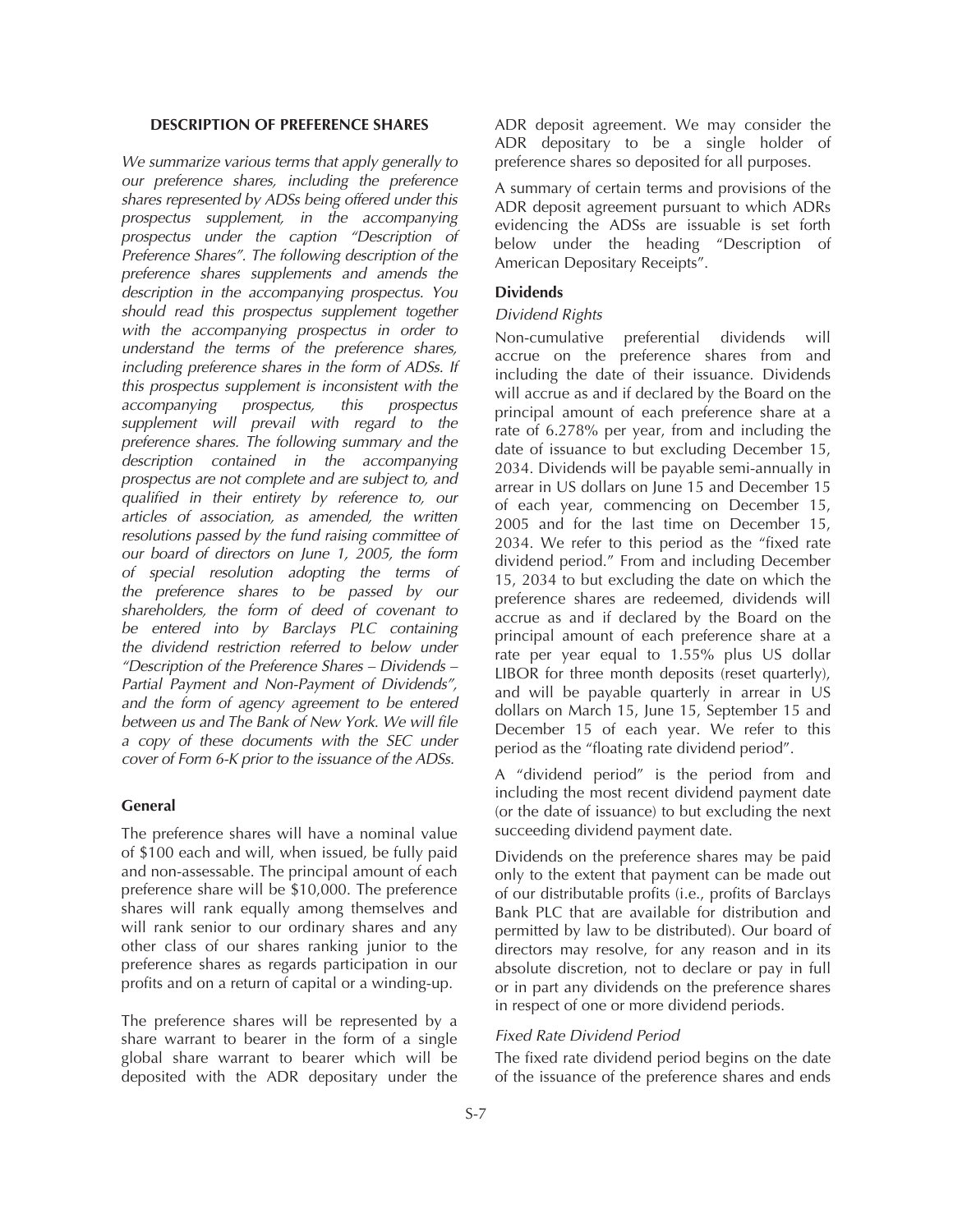on (but does not include) December 15, 2034. From and including the date of issuance to but excluding December 15, 2034, dividends will accrue as and if declared by the Board on the principal amount of each preference share at a rate of 6.278% per year. Such dividends will be payable semi-annually in arrear on June 15 and December 15 of each year, commencing December 15, 2005 and for the last time on December 15, 2034.

During the fixed rate dividend period, dividends on the preference shares will be calculated on the basis of a 360-day year of twelve 30-day months.

## *Floating Rate Dividend Period*

The floating rate dividend period begins on December 15, 2034 and continues until all of the preference shares have been liquidated or redeemed. From and including December 15, 2034 to but excluding the date on which the preference shares are redeemed, dividends will accrue on the principal amount of each preference share at a rate per year equal to 1.55% plus US dollar LIBOR for three month deposits (reset quarterly). Such dividends will be payable quarterly in arrear in US dollars on March 15, June 15, September 15 and December 15 of each year, commencing March 15, 2035. US dollar LIBOR for three month deposits means the offered rate for three month deposits in US dollars in the London interbank market as at 11:00 a.m. London time, two days prior to the commencement of the relevant dividend period, appearing on the display designated as page 3750 on the Telerate service (or a successor page or service), as determined by us.

During the floating rate dividend period, dividends on the preference shares in respect of any period other than a full year will be calculated on the basis of the number of days in that period divided by 360.

Whenever we determine the floating rate applicable to the preference shares in respect of any dividend period, we will notify the principal paying agent, the ADR depositary, DTC and (for so long as the ADSs are listed on the Luxembourg Stock Exchange) the Luxembourg transfer and paying agent of such rate and the amount of dividend payable as soon as practicable after the date of determination but in no event later than four business days thereafter. For so long as the

ADSs are listed on the Luxembourg Stock Exchange, we will notify the Luxembourg Stock Exchange of the floating rate and dividend payment date applicable to the preference shares in the form of ADSs by no later than the first day of the relevant dividend period. In the event that any of the ADSs are not then held in DTC or another international clearing system approved by us, notice of such rate and the amount of dividend payable will be given to holders of the preference shares as provided in our articles of association.

If any dividend payment date during the floating rate dividend period is not a business day, the dividend payment date will be postponed to the next succeeding business day (unless that business day falls in the next calendar month, in which case the dividend payment date will be the immediately preceding business day).

A "business day" for purposes of the preference shares is a Monday, Tuesday, Wednesday, Thursday or Friday that (i) is not a day on which banking institutions in New York City or London generally are authorized or obligated by law, regulation or executive order to close and (ii) is a day on which, during the floating rate dividend period, dealings in US dollars are transacted in the London interbank market.

#### *Partial Payment and Non-Payment of Dividends*

Dividends on preference shares may be paid only to the extent that payment can be made out of our profits which are available for distribution and permitted by law to be distributed. Dividends on the preference shares will not be paid in full if our distributable profits are insufficient on any dividend payment date to enable us to pay accrued dividends in full on the preference shares and at the same time:

- pay (or set aside funds to pay) the full amount of dividends expressed to be payable on that dividend payment date on any other class of preference shares or any class of our share capital ranking equal or senior to the preference shares as regards participation in our profits; and
- pay (or set aside funds to pay) the full amount of dividends expressed to be payable before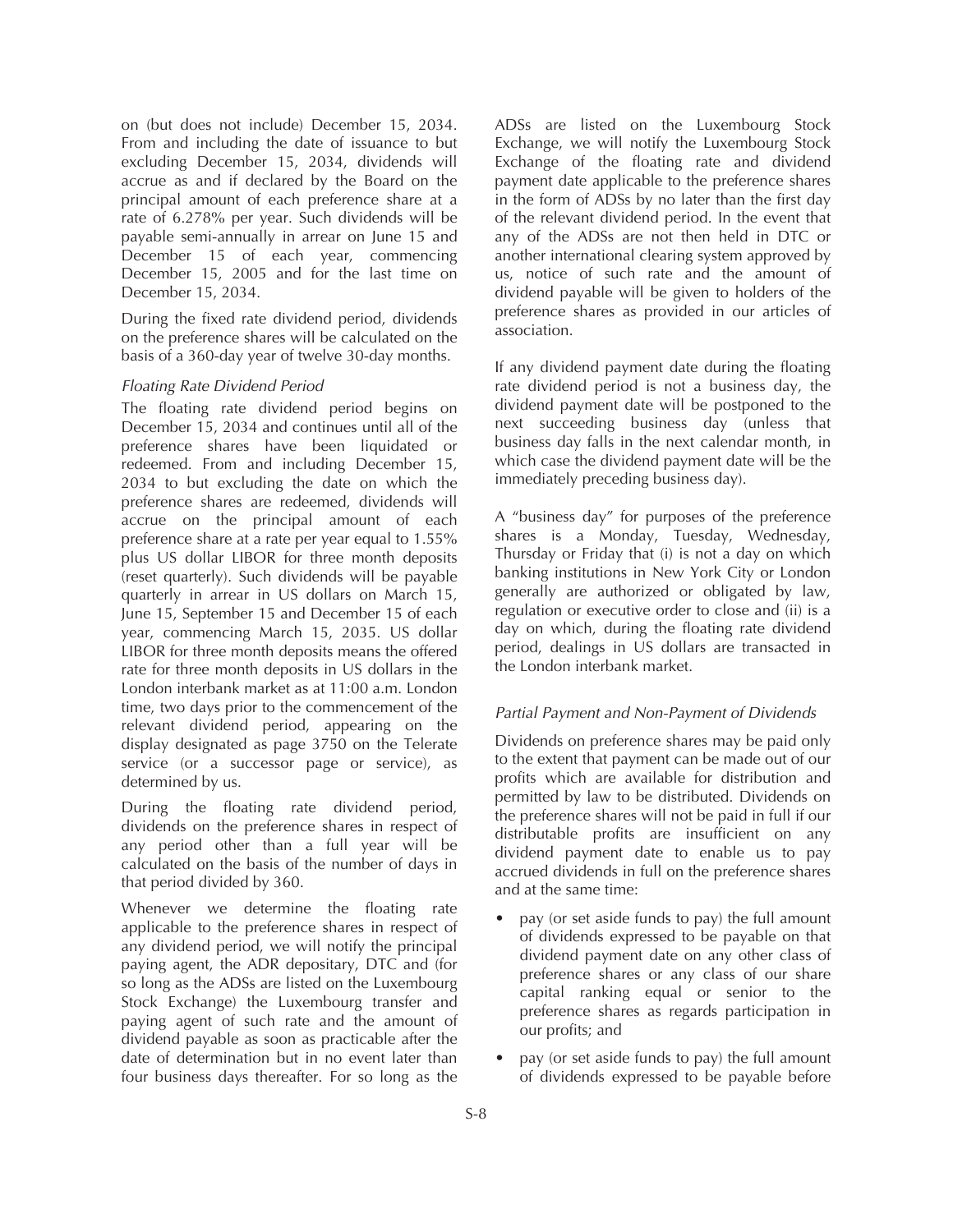that dividend payment date on any other class of preference shares or any class of our share capital ranking equal or senior to the preference shares as regards participation in our profits and carrying cumulative rights to dividends.

If our distributable profits are insufficient on this basis, we will not pay you any dividends on the preference shares until after we have paid (or set aside funds to pay) the full amount of any dividends referred to above in respect of other classes of preference shares or share capital ranking senior to the preference shares. If any distributable profits remain after we have paid those dividends, we will pay you dividends declared on the preference shares on a *pro rata* basis with other classes of preference shares or share capital ranking equally with the preference shares as described under "Description of Preference Shares – Dividend Rights" in the accompanying prospectus.

If, on or prior to any dividend payment date, our board of directors determines in its absolute discretion that the dividend on the preference shares should not be paid, or should be paid only in part, then the relevant dividend will either not be declared and payable at all or only be declared and payable in part.

If a dividend on the preference shares is not paid, or is paid only in part, you will have no claim in respect of such non-payment or partial payment, and we will have no obligation to pay the dividend accrued for the relevant dividend period or to pay interest on that dividend, whether or not we declare or pay dividends on the preference shares for any future dividend period.

If we do not declare and pay in full any dividend on the preference shares on a dividend payment date (or if we declare the dividend but fail to pay it or set aside the amount of the payment in full), neither we nor Barclays PLC may:

- (i) declare or pay a dividend on any of our ordinary shares, other preference shares or other share capital; or
- (ii) redeem, purchase, reduce or otherwise acquire any of our respective share capital (or set aside any sum or establish any sinking

fund for the redemption, purchase or other acquisition thereof)

until the earlier of (a) the dividend payment date on which we next declare and pay in full (or set aside a sum to provide for payment in full of) a dividend on the preference shares and (b) the date on or by which all of the preference shares are either redeemed in full or purchased by or for our account, in each case in accordance with our articles of association and the terms of the preference shares. The restriction in clause (i) above does not apply to any payment by Barclays PLC of a final dividend declared by its shareholders prior to the relevant dividend payment date, or a dividend paid by us to Barclays PLC or to another wholly owned subsidiary of Barclays PLC. The restriction in clause (ii) above does not apply to the purchases, redemptions, reductions or other acquisitions of our shares held by Barclays PLC or another wholly owned subsidiary of Barclays PLC.

## *Unclaimed Dividends*

If you do not claim any dividend declared and paid by us after a period of 12 years from the date when it became due for payment, you will forfeit the dividend and the unclaimed amount will revert to us. We will not act as your trustee in respect of any unclaimed dividend or other amount, even if our board of directors pays a dividend or other amount on the preference shares into a separate account.

#### *No Interest*

We will not pay you any interest on any dividend or other amount payable on the preference shares.

## **Rights Upon Liquidation**

If there is a return of capital in respect of our voluntary or involuntary liquidation, dissolution, winding-up or otherwise, other than a redemption or purchase by us of any of our issued shares, or a reduction of our share capital, permitted by our articles of association and under applicable law, you will be entitled to receive a liquidation distribution as described under "Description of Preference Shares – Rights Upon Liquidation" in the accompanying prospectus.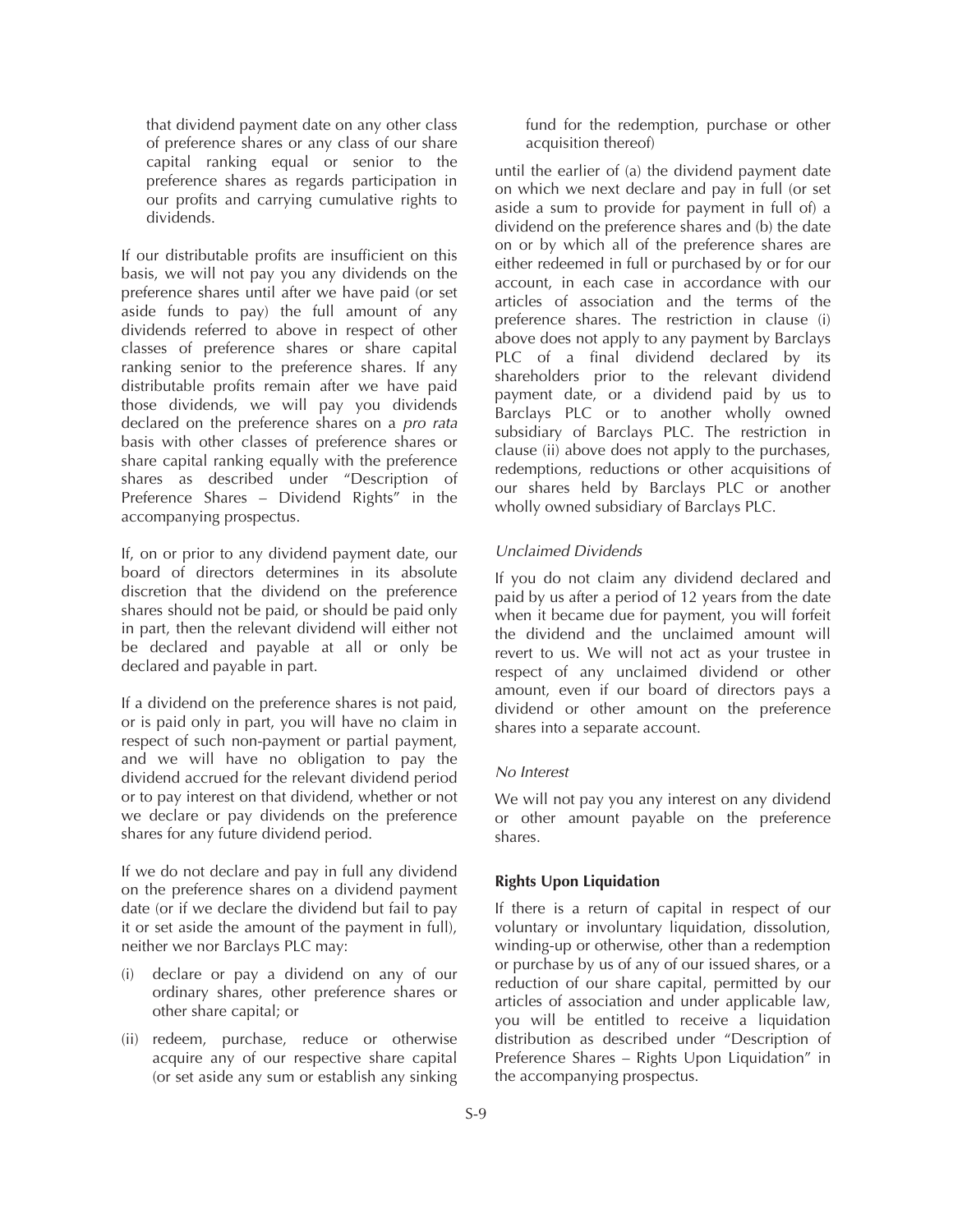#### **Redemption**

Subject to the requirements of the UK Companies Act (the "Companies Act") and our articles of association, we may redeem all (but not less than all) of the preference shares on December 15, 2034 and on any dividend payment date thereafter. We may be required to obtain the prior consent of the FSA in order to redeem the preference shares. If we redeem the preference shares, we will give you at least 30 days (but no more than 60 days) prior notice. The redemption price payable on the redemption of the preference shares is equal to \$10,000 per preference share plus accrued dividends for the then-current dividend period to the date fixed for redemption.

In the event that payment of the redemption price in respect of any preference share is improperly withheld or refused, the dividend on the preference share will continue to accrue, at the then applicable rate, from the date fixed for redemption to the date of payment of the redemption price. If the date for payment of any amount due on redemption is not a business day, then payment of that amount will be made on the next succeeding business day, without any interest or payment in respect of such delay.

#### **Purchases**

Subject to the requirements of the Companies Act, our articles of association and the applicable rules of any stock exchange or exchanges on which any of the preference shares are listed, we may at any time purchase, or cause to be purchased for our account, all or any of the preference shares at any price. We will not be required to select the shares to be purchased rateably or in any other particular manner as between the holders of preference shares or as between them and the holders of shares of any other class (whether or not the preference shares rank senior to such other class). We will obtain any required consents from the FSA before we purchase any preference shares.

#### **Voting Rights**

As a holder of the preference shares or ADSs, you will not be entitled to receive notice of, attend or vote at any general meeting of our shareholders.

*None of the rights described under "Description of Preference Shares – Voting Rights – Failure to Pay Dividends" in the accompanying prospectus will apply to the preference shares offered under this prospectus supplement.*

#### **Variation of Rights**

We may not vary or abrogate the rights attached to the preference shares except pursuant to a special resolution adopted by holders of the preference shares or with the written consent of holders of three-fourths of the preference shares, as more fully described under "Description of Preference Shares – Voting Rights – Variation of Rights" in the accompanying prospectus.

We may not authorize, create or increase the amount of any shares of any class, or any security convertible into shares of any class, ranking senior to the preference shares, except pursuant to a special resolution passed at a separate general meeting of the holders of the preference shares or with the written consent of holders of three-fourths of the issued preference shares. This restriction does not apply to our redemption or purchase of any shares, or any reduction of our share capital, permitted by our articles of association and under applicable law.

#### **Further Issues**

We may, at any time and from time to time, and without any consent or sanction of the holders of the preference shares, create or issue further preference shares or other share capital ranking equal or junior to the preference shares. Our creation or issuance of further preference shares or other share capital ranking equally with the preference shares will not be deemed to alter, vary, affect, modify or abrogate any of the rights attaching to the preference shares. These rights will not be deemed to be varied by any change to the provisions in our articles of association, other than a change which would result in any further preference shares or other share capital ranking senior to the preference shares. Any further series of preference shares or other share capital ranking equal or junior to the preference shares may either carry identical rights in all respects with the preference shares (except as regards the date from which such shares rank for dividend) or carry different rights.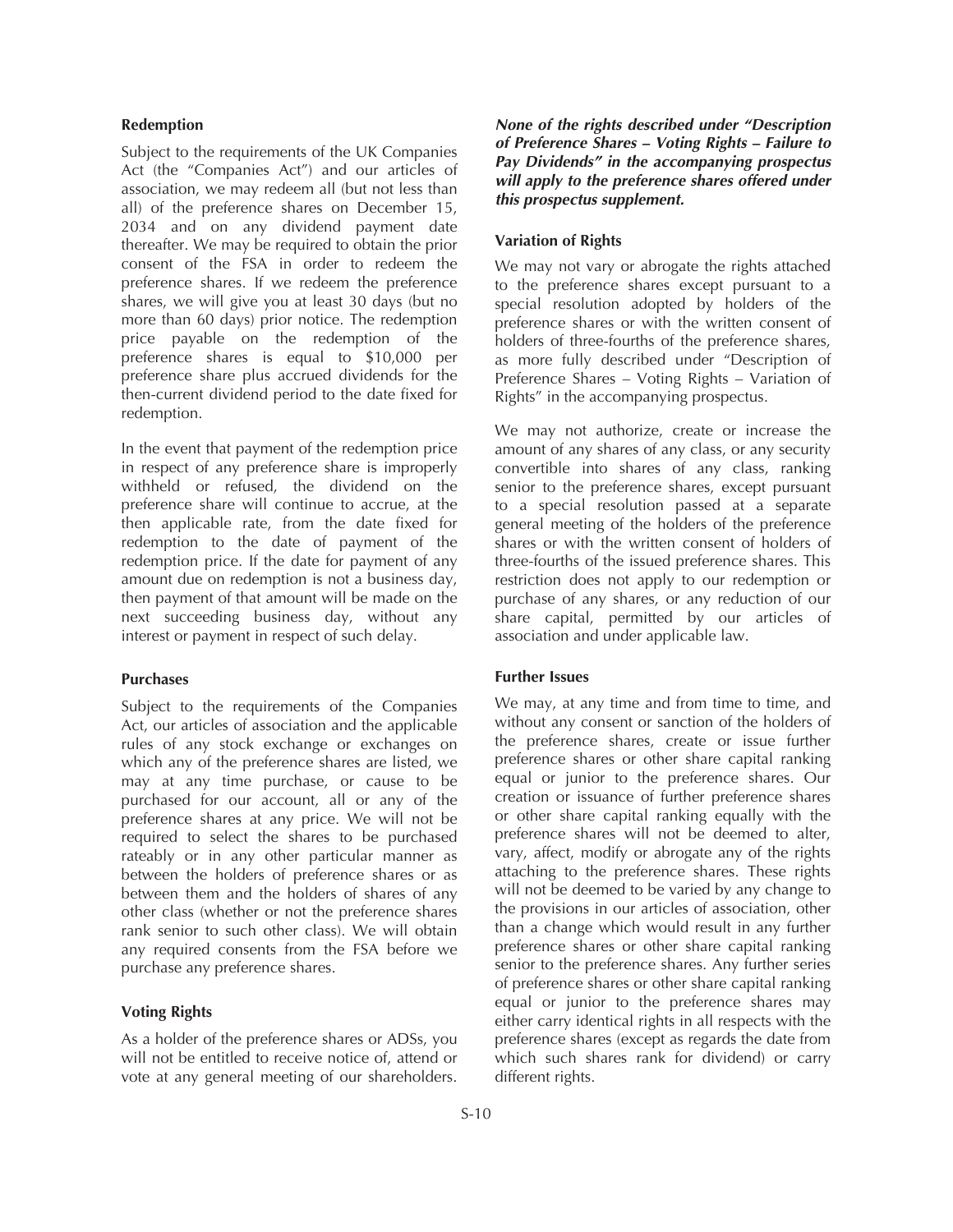#### **Registrar and Paying Agents**

The Bank of New York, One Canada Square, London E14 5AL, England, will act as the registrar and initial principal paying agent for the preference shares.

For so long as the ADSs are listed on the Luxembourg Stock Exchange, we will maintain a paying agent for the ADSs in Luxembourg. The Bank of New York (Luxembourg), Aerogolf Centre, 1A, Hoehenhof, L-1736 Senningerberg, Grand Duchy of Luxembourg will act as the initial Luxembourg transfer and paying agent.

#### **Governing Law**

The creation and issuance of the preference shares and the rights attached to them will be governed by and construed in accordance with English Law.

### **DESCRIPTION OF AMERICAN DEPOSITARY RECEIPTS**

*The following description of the ADRs replaces in its entirety the description of the ADRs in the accompanying prospectus. If this prospectus supplement is inconsistent with the accompanying prospectus, this prospectus supplement will prevail with regard to the ADRs.*

*The deposit agreement is among us, The Bank of New York, as ADR depositary, and all holders from time to time of ADRs issued under the deposit agreement. The following summary is not complete and is subject to, and qualified in its entirety by reference to, the deposit agreement, our articles of association, as amended, the written resolutions passed by the fund raising committee of our board of directors on June 1, 2005, the form of special resolution adopting the terms of the preference shares and ADSs to be passed by our shareholders, the form of deed of covenant to be entered into by Barclays PLC containing the dividend restriction referred to above under "Description of the Preference Shares – Dividends – Partial Payment and Non-Payment of Dividends" and the form of agency agreement to be entered between us and The Bank of New York. We have filed a copy of the deposit agreement with the SEC under cover of Form 6-K,*

*and we will file a copy of the other documents with the SEC under cover of Form 6-K prior to the issuance of the ADSs. You may also read the deposit agreement at the corporate trust office of The Bank of New York in New York City and the office of The Bank of New York in London.*

## **ADR Depositary**

The Bank of New York will act as the ADR depositary. The office of The Bank of New York in London will act as custodian. The ADR depositary's corporate trust office in New York City is presently located at 101 Barclay Street, Floor 21 West, New York, New York 10286, and the custodian's office is presently located at One Canada Square, London E14 5AL, England. You may read the ADR depositary's by-laws and annual report for 2004 at the corporate trust office of the ADR depositary or the office of the Luxembourg transfer and paying agent.

#### **American Depositary Receipts**

An ADR is a certificate evidencing a specific number of ADSs, each of which will represent one preference share, or evidence of rights to receive one preference share. We will deposit the preference shares with the London branch of The Bank of New York, as custodian.

## **Deposit and Issuance of ADRs**

When the custodian has received preference shares, or evidence of rights to receive preference shares, and applicable fees, charges and taxes, the ADR depositary will execute and deliver at its corporate trust office in New York City to the person(s) specified by us in writing, an ADR or ADRs registered in the name of such person(s) evidencing the corresponding number of ADSs.

## **Withdrawal of Deposited Securities**

ADRs may be surrendered in exchange for preference shares in registered form. Upon surrender of ADRs at the ADR depositary's corporate trust office in New York City or, for so long as the ADSs are listed on the Luxembourg Stock Exchange, the office of the Luxembourg transfer and paying agent and upon payment of the taxes, charges and fees provided in the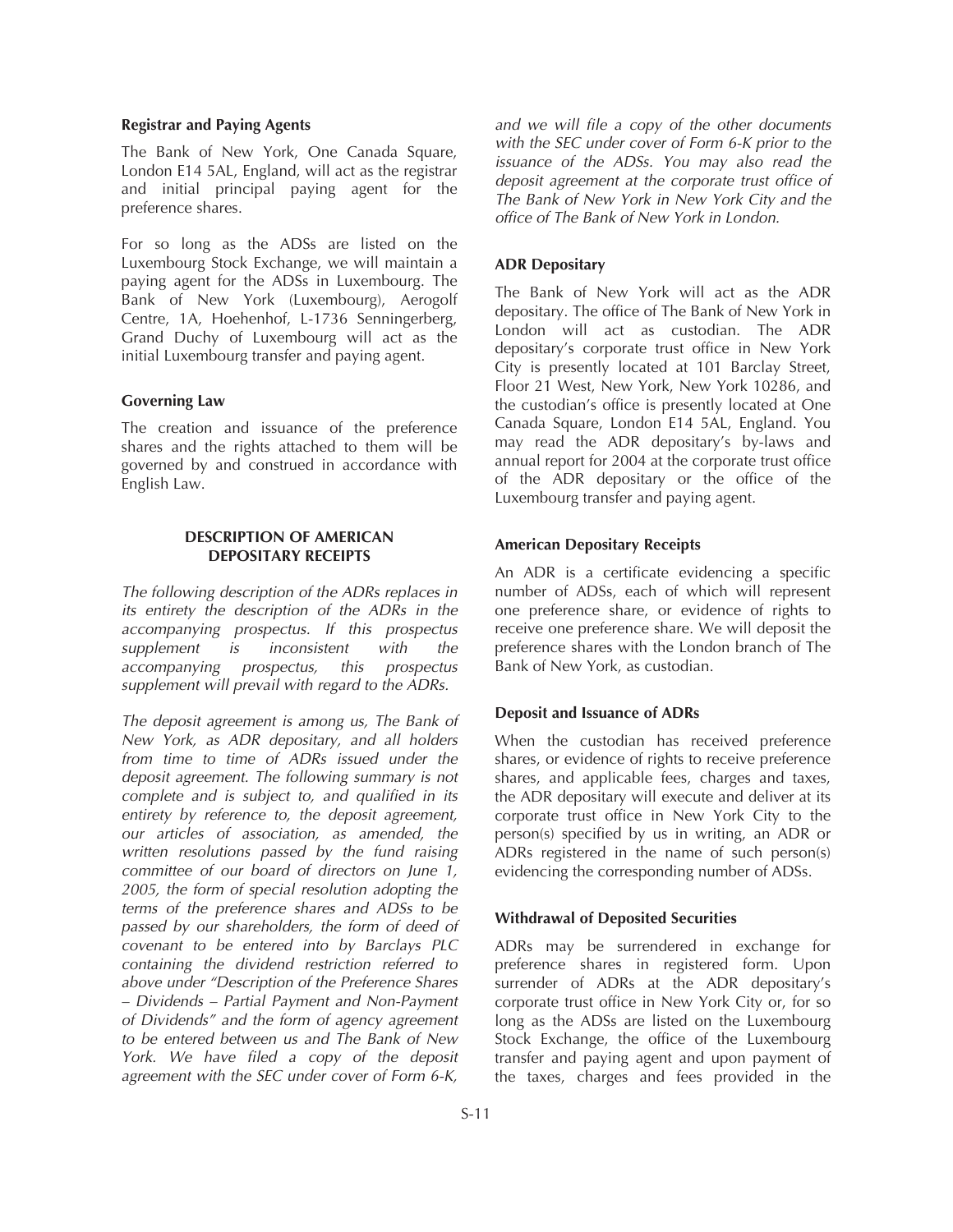deposit agreement and subject to its terms, an ADR holder is entitled to delivery, to or upon its order, at the ADR depositary's corporate trust office in New York City, the office of the custodian in London or the office of the Luxembourg transfer and paying agent, of the amount of preference shares represented by the ADSs evidenced by the surrendered ADRs. The ADR holder will bear the risk and expense for the forwarding of share certificates and other documents of title to the corporate trust office of the ADR depositary or the office of the Luxembourg transfer and paying agent.

## **Dividends and Other Distributions**

The ADR depositary will distribute all cash dividends or other cash distributions that it receives in respect of deposited preference shares to the ADR holders, after payment of any charges and fees provided for in the deposit agreement in proportion to their holdings of ADSs representing the preference shares. The cash amount distributed will be reduced by any amounts that we or the ADR depositary must withhold on account of taxes.

If we make a non-cash distribution in respect of any deposited preference shares, the ADR depositary will distribute the property it receives to ADR holders, after deduction or upon payment of any taxes, charges and fees provided for in the deposit agreement, in proportion to their holdings of ADSs representing the preference shares. If a distribution that we make in respect of deposited preference shares consists of a dividend in, or free distribution of, preference shares, the ADR depositary may, if we approve, and will, if we request, distribute to ADR holders, in proportion to their holdings of ADSs, additional ADRs evidencing an aggregate number of ADSs representing the amount of preference shares received as such dividend or free distribution. If the ADR depositary does not distribute additional ADRs, each ADS will from then forward also represent the additional preference shares distributed in respect of the deposited preference shares before the dividend or free distribution.

If the ADR depositary determines that any distribution of property, other than cash or preference shares, cannot be made proportionately among ADR holders or if for any

other reason, including any requirement that we or the ADR depositary withhold an amount on account of taxes or other governmental charges, the ADR depositary deems that such a distribution is not feasible, the ADR depositary may dispose of all or part of the property in any manner, including by public or private sale, that it deems equitable and practicable. The ADR depositary will then distribute the net proceeds of any such sale (net of any fees and expenses of the ADR depositary provided for in the deposit agreement) to ADR holders as in the case of a distribution received in cash.

For so long as the ADSs are listed on the Luxembourg Stock Exchange, dividends and other distributions in respect of the preference shares in the form of ADSs may be claimed at the office of the Luxembourg transfer and paying agent.

## **Redemption**

If we redeem the preference shares represented by ADSs, we will terminate the deposit agreement in accordance with its terms and the ADR depositary or Luxembourg transfer and paying Agent will distribute the redemption amount to ADR holders as a cash distribution, as described under "Dividends and Other Distributions" above.

#### **Transfer of Receipts**

Title to an ADR, and the ADSs evidenced thereby, may be transferred by surrendering the ADR, properly endorsed or accompanied by proper instruments of transfer, to the ADR depositary or, for so long as the ADSs are listed on the Luxembourg Stock Exchange, the Luxembourg transfer and paying agent. The ADR depositary will register transfers of ADRs on its transfer books. Where not all of the ADSs evidenced by the ADR are the subject of the transfer, a new ADR in respect of the balance of the ADSs will be issued to the transferor.

#### **Record Date**

Whenever any cash dividend or other cash distribution becomes payable or any distribution other than cash shall be made, or whenever rights shall be issued with respect to the deposited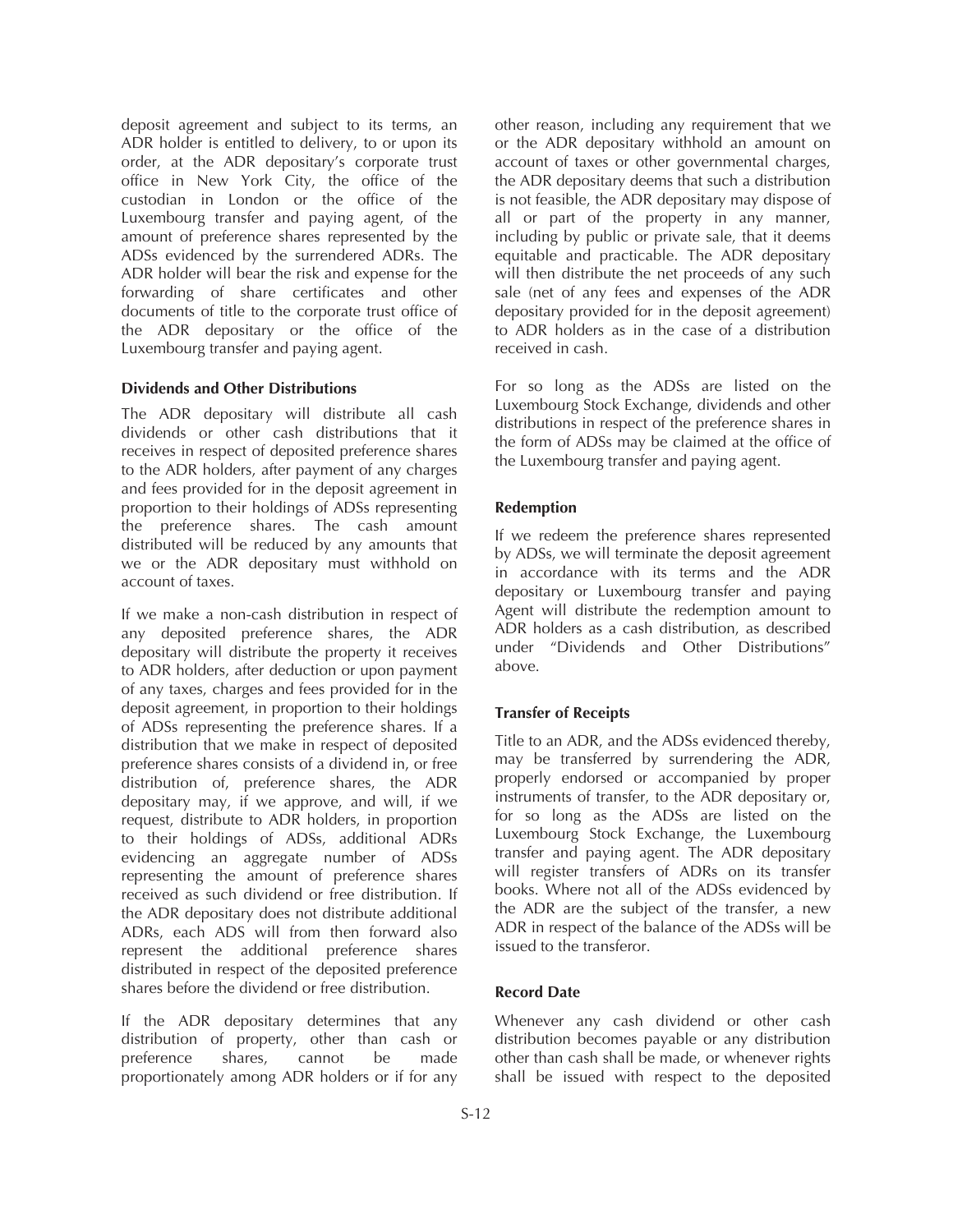preference shares, or whenever the ADR depositary causes a change in the number of preference shares represented by each ADS or receives notice of any meeting of holders of preference shares, the ADR depositary will fix a record date for the determination of the ADR holders who are entitled to receive the dividend, distribution of rights or the net proceeds of the sale of preference shares, or to give instructions for the exercise of voting rights at the meeting, subject to the provisions of the deposit agreement.

#### **Voting of the Underlying Deposited Securities**

When the ADR depositary receives notice of any meeting or solicitation of consents or proxies of holders of preference shares, it will, at our written request and as soon as practicable thereafter, mail to the record holders of ADRs a notice including:

- the information contained in the notice of meeting;
- a statement that the record holders of ADRs at the close of business on a specified record date will be entitled, subject to any applicable provision of English law, to instruct the ADR depositary as to the exercise of any voting rights pertaining to the preference shares represented by their ADSs; and
- a brief explanation of how they may give instructions, including an express indication that they may instruct the ADR depositary to give a discretionary proxy to designated member or members of our board of directors if no such instruction is received.

The ADR depositary has agreed that it will endeavor, in so far as practical, to vote or cause to be voted the preference shares in accordance with any written non-discretionary instructions of record holders of ADRs that it receives on or before the record date set by the ADR depositary. The ADR depositary will not vote the preference shares except in accordance with such instructions or deemed instructions.

If the ADR depositary does not receive instructions from any ADR holder on or before the date the ADR depositary establishes for this purpose, the ADR depositary will deem such

holder to have directed the ADR depositary to give a discretionary proxy to a designated member or members of our board of directors. However, the ADR depositary will not give a discretionary proxy to a designated member or members of our board of directors with respect to any matter as to which we inform the ADR depositary that:

- we do not wish the proxy to be given;
- substantial opposition exists; or
- the rights of holders of the preference shares may be materially affected.

Holders of ADRs evidencing ADSs will not be entitled to vote preference shares directly.

## **Inspection of Transfer Books**

The ADR depositary agent will, at its corporate trust office in New York City, keep books for the registration and transfer of ADRs. These books will be open for inspection by ADR holders at all reasonable times. However, this inspection may not be for the purpose of communicating with ADR holders in the interest of a business or object other than our business or a matter related to the deposit agreement or the ADRs.

## **Reports and Notices**

We will furnish the ADR depositary with our annual reports as described under "Where You Can Find More Information" in the accompanying prospectus. The ADR depositary will make available at its corporate trust office in New York City, for any ADR holder to inspect, any reports and communications received from us that are both received by the ADR depositary as holder of preference shares and made generally available by us to the holders of those preference shares. This includes our annual report and accounts. Upon written request, the ADR depositary will mail copies of those reports to ADR holders as provided in the deposit agreement.

On or before the first date on which we give notice, by publication or otherwise, of:

any meeting of holders of the preference shares;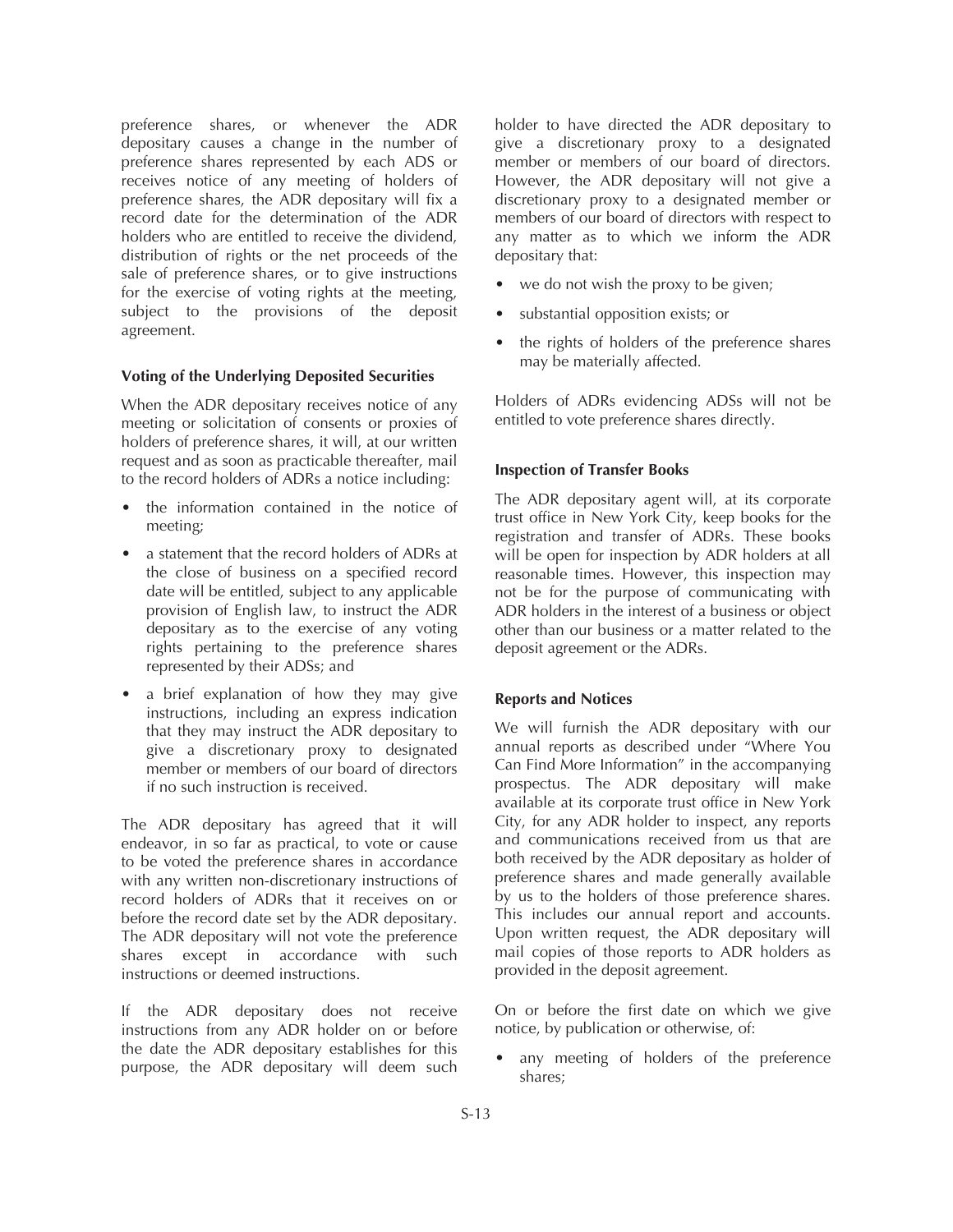- any adjourned meeting of holders of the preference shares; or
- the taking of any action in respect of any cash or other distributions or the offering of any rights in respect of, preference shares

we have agreed to transmit to the ADR depositary and the custodian a copy of the notice in the form given or to be given to holders of the preference shares. If requested in writing by us, the ADR depositary will, at our expense, arrange for the prompt transmittal or mailing of such notices, and any other reports or communications made generally available to holders of the preference shares, to all holders of ADRs.

## **Amendment and Termination of the Deposit Agreement**

The form of the ADRs and any provisions of the deposit agreement may at any time and from time to time be amended by agreement between us and the ADR depositary, without the consent of holders of ADRs, in any respect which we may deem necessary or advisable. Any amendment that imposes or increases any fees or charges, other than taxes and other governmental charges, registration fees, transmission costs, delivery costs or other such expenses, or that otherwise prejudices any substantial existing right of holders of outstanding ADRs evidencing ADSs, will not take effect as to any ADRs until thirty (30) days after notice of the amendment has been given to the record holders of those ADRs. Every holder of any ADR at the time an amendment becomes effective, if it has been given notice, will be deemed by continuing to hold the ADR to consent and agree to the amendment and to be bound by the deposit agreement or the ADR as amended. No amendment may impair the right of any holder of ADRs to surrender ADRs and receive in return the preference shares represented by the corresponding ADSs.

Whenever we direct, the ADR depositary has agreed to terminate the deposit agreement by mailing a termination notice to the record holders of all ADRs then outstanding at least 30 days before the date fixed in the notice of termination. The ADR depositary may likewise terminate the deposit agreement by mailing a termination

notice to us and the record holders of all ADRs then outstanding if at any time 90 days shall have expired since the ADR depositary delivered a written notice to us of its election to resign and a successor depositary shall not have been appointed and accepted its appointment.

If any ADRs evidencing ADSs remain outstanding after the date of any termination, the ADR depositary will then:

- discontinue the registration of transfers of ADRs,
- suspend the distribution of dividends to holders of ADRs, and
- not give any further notices or perform any further acts under the deposit agreement, except those listed below, with respect to those ADRs.

The ADR depositary will, however, continue to collect dividends and other distributions pertaining to the preference shares. It will also continue to sell rights and other property as provided in the deposit agreement and deliver preference shares, together with any dividends or other distributions received with respect to them and the net proceeds of the sale of any rights or other property, in exchange for ADRs surrendered to it.

At any time after the expiration of one year from the date of termination of the deposit agreement, the ADR depositary may sell the preference shares then held. The ADR depositary will then hold uninvested the net proceeds of any such sales, together with any other cash then held by it under the deposit agreement in respect of those ADRs, unsegregated and without liability for interest, for the pro rata benefit of the holders of ADRs that have not previously been surrendered.

## **Charges of ADR Depositary**

The following charges shall be incurred by any party depositing or withdrawing preference shares, or by any party surrendering ADRs or to whom ADRs are issued:

\$5 or less for each 100 ADSs (or portion thereof) for the execution and delivery of ADRs;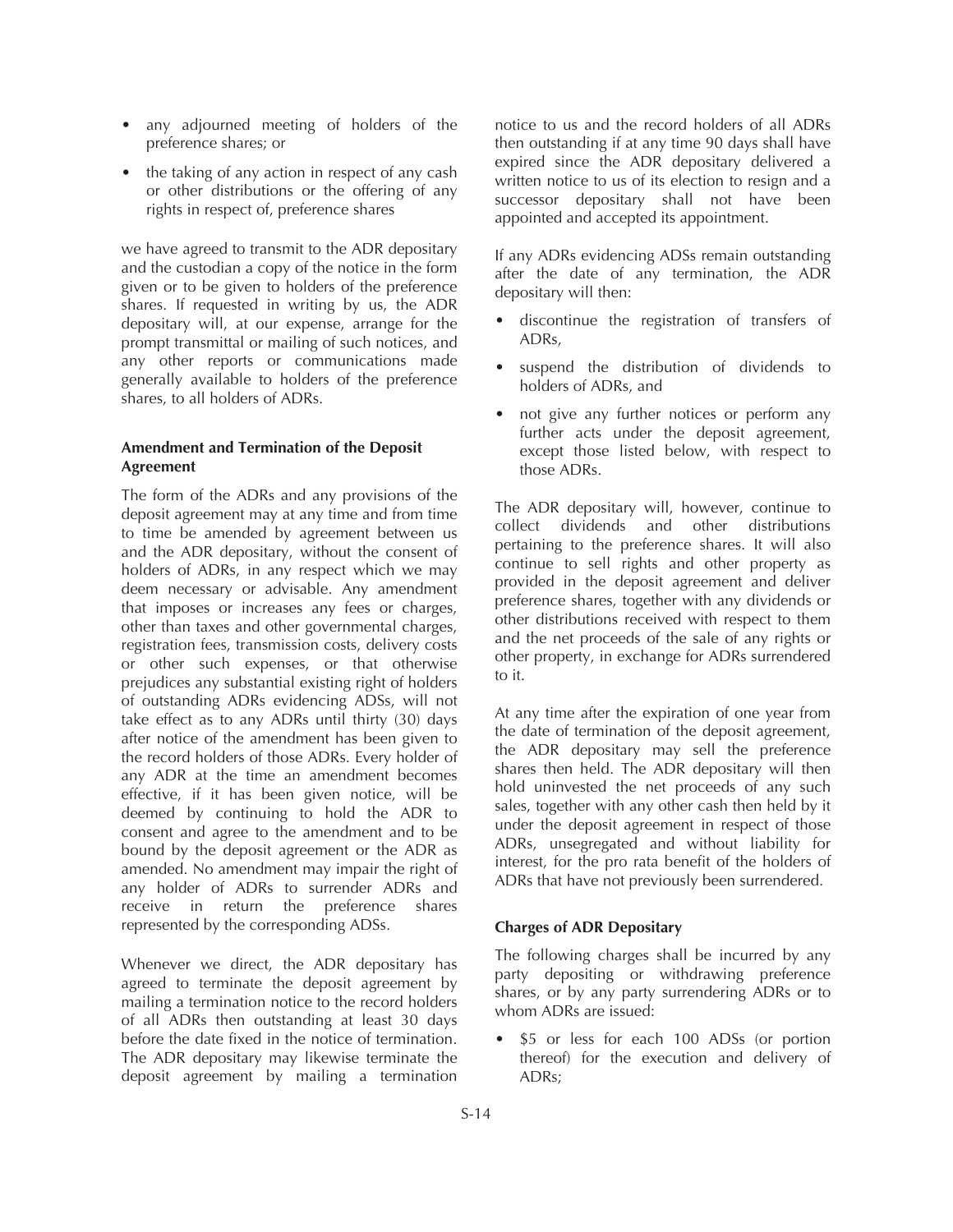- any applicable taxes or other governmental charges;
- any applicable share transfer or other registration fees on deposits or withdrawals of preference shares;
- cable, telex, facsimile transmission and delivery charges which the deposit agreement provides are at the expense of the holders of ADRs or persons depositing or withdrawing preference shares;
- expenses incurred or paid by the ADR depositary in any conversion of foreign currency into dollars;
- a fee for the distribution to ADR holders of any securities in an amount equal to the fee for the execution and delivery of ADRs referred to above which would have been charged if the securities distributed to ADR holders had been preference shares which were deposited with the custodian; and
- any charges incurred by the ADR depositary or its agents for the servicing of preference shares

Under the deposit agreement, the ADR depositary may charge an annual fee of \$0.02 or less per depositary share for depositary services. The ADR depositary has agreed to waive this fee.

You will be responsible for any taxes or other governmental charges payable on your ADRs or on the preference shares underlying your ADRs. The ADR depositary may refuse to transfer your ADRs or allow you to withdraw the preference shares underlying your ADRs until such taxes or other charges are paid. It may apply payments owed to you or sell deposited preference shares underlying your ADRs to pay any taxes owed and you will remain liable for any deficiency. If the ADR depositary sells deposited preference shares, it will, if appropriate, reduce the number of ADSs to reflect the sale and pay to you any proceeds, or send to you any property, remaining after it has paid the taxes.

## **General**

Neither the ADR depositary nor we will be liable to ADR holders if prevented or forbidden or delayed by any present or future law of any

country or by any governmental or regulatory authority or stock exchange, any present or future provision of our articles of association, any provision of any securities issued or distributed by us, or any act of God or war or terrorism or other circumstances beyond our control in performing our obligations under the deposit agreement. The obligations of both us and the ADR depositary under the deposit agreement are expressly limited to performing our duties without gross negligence or bad faith.

If, in the future, the ADSs are listed on one or more stock exchanges in the United States, the ADR depositary will act as registrar or appoint a registrar or one or more co-registrars for registration of the ADRs in accordance with any requirements of such exchange or exchanges.

The ADRs evidencing ADSs are transferable on the books of the ADR depositary or its agent. However, the ADR depositary may close the transfer books as to ADRs evidencing ADSs at any time when it deems it expedient to do so in connection with the performance of its duties or at our request. As a condition precedent to the execution and delivery, registration of transfer, split-up, combination or surrender of any ADR or withdrawal of any preference shares, the ADR depositary or the custodian may require the person presenting the ADR or depositing the preference shares to pay a sum sufficient to reimburse it for any related tax or other governmental charge and any share transfer or registration fee and any applicable fees payable as provided in the deposit agreement. The ADR depositary may withhold any dividends or other distributions, or may sell for the account of the holder any part or all of the preference shares evidenced by the ADR, and may apply those dividends or other distributions or the proceeds of any sale in payment of the tax or other governmental charge. The ADR holder will remain liable for any deficiency.

Any ADR holder may be required from time to time to furnish the ADR depositary or the custodian with proof satisfactory to the ADR depositary of citizenship or residence, exchange control approval, information relating to the registration on our books or those that the registrar maintains for us for the preference shares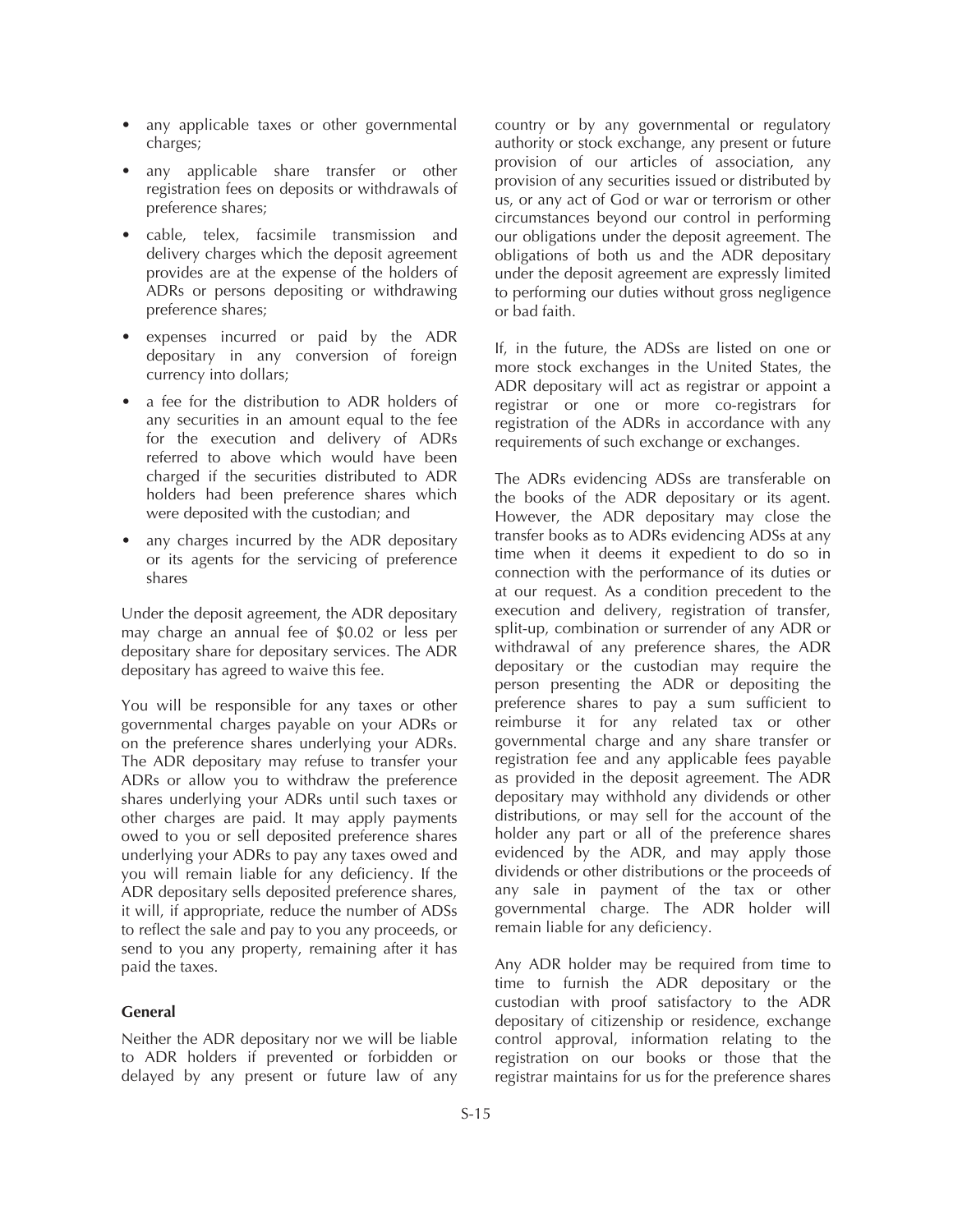in registered form, or other information, to execute certificates and to make representations and warranties that the ADR depositary deems necessary or proper. Until those requirements have been satisfied, the ADR depositary may withhold the delivery or registration of transfer of any ADR or the distribution or sale of any dividend or other distribution or proceeds of any sale or distribution or the delivery of any deposited preference shares or other property related to the ADR. The delivery, transfer and surrender of ADRs may be suspended during any period when the transfer books of the ADR depositary are closed or if we or the ADR depositary deem it necessary or advisable, subject to the provisions of the following sentence. The surrender of outstanding ADRs and the withdrawal of preference shares may only be suspended as a result of:

- temporary delays caused by closing our transfer books or those of the ADR depositary or the deposit of preference shares in connection with voting at shareholder meetings, or the payment of dividends;
- the non-payment of fees, taxes and similar charges; and
- non-compliance with any US or foreign laws or governmental regulations relating to the ADRs or to the withdrawal of preference shares.

The deposit agreement and the ADRs are governed by and construed in accordance with the laws of the State of New York.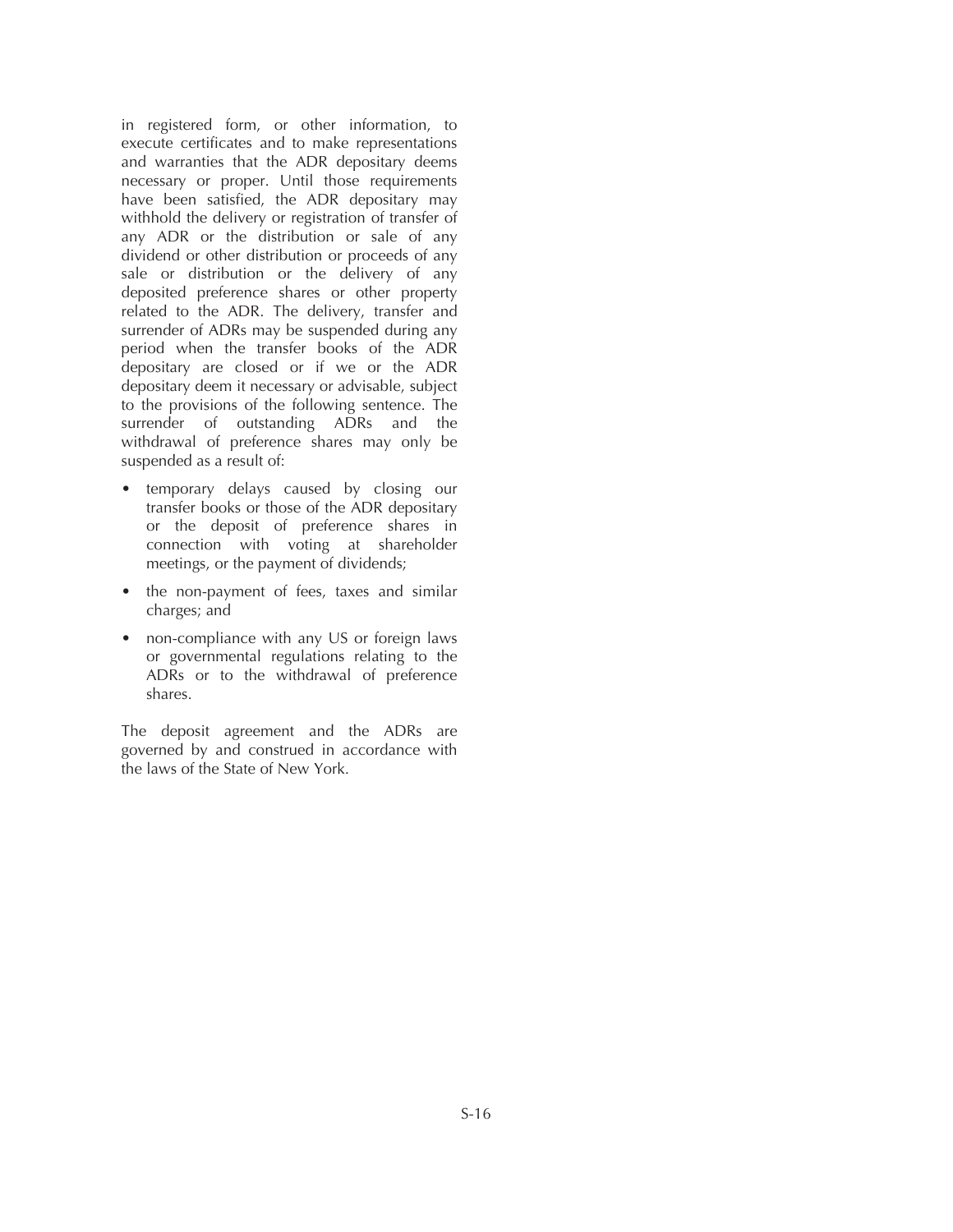### **TAX CONSIDERATIONS**

## **United States Taxation**

This section supplements the discussion of United States federal income taxation in the accompanying prospectus. It applies to you only if you acquire your preference shares or ADSs in this offering and you hold your preference shares or ADSs as capital assets for tax purposes. This section does not apply to you if you are a member of a special class of holders subject to special rules, including:

- a dealer in securities.
- a trader in securities that elects to use a markto-market method of accounting for securities holdings,
- a tax-exempt organization,
- a life insurance company,
- a person liable for alternative minimum tax,
- a person that actually or constructively owns 10% or more of our voting stock,
- a person that holds your preference shares or ADSs as part of a straddle or a hedging or conversion transaction, or
- a US holder (as defined below) whose functional currency is not the US dollar.

This section is based on the United States Internal Revenue Code of 1986, as amended, its legislative history, existing and proposed regulations, published rulings and court decisions, all as currently in effect. These laws are subject to change, possibly on a retroactive basis. In addition, this section is based on part upon the representations of the ADR depositary and the assumptions that each obligation in the deposit agreement and any related agreement will be performed in accordance with its terms. You are a US holder if you are a beneficial owner of preference shares or ADSs and you are:

- a citizen or resident of the United States,
- a domestic corporation,
- an estate whose income is subject to United States federal income tax regardless of its source, or

• a trust if a United States court can exercise primary supervision over the trust's administration and one or more United States persons are authorized to control all substantial decisions of the trust.

If you are not a US holder this section does not apply to you.

*You should consult your own tax advisor regarding the United States federal, state and local and other tax consequences of owning and disposing of preference shares in your particular circumstances.*

This discussion addresses only United States federal income taxation.

In general, and taking into account the earlier assumptions, for United States federal income tax purposes, if you hold ADRs evidencing ADSs, you will be treated as the owner of the shares represented by those ADRs. Exchanges of shares for ADRs, and ADRs for shares, generally will not be subject to United States federal income tax.

## *Taxation of Dividends*

Under the United States federal income tax laws, if you are a US holder, the gross amount of any dividend we pay out of our current or accumulated earnings and profits (as determined for United States federal income tax purposes) is subject to United States federal income taxation. If you are a noncorporate US holder, dividends paid to you in taxable years before January 1, 2009 that constitute qualified dividend income will be taxable to you at a maximum tax rate of 15% provided that you hold the preference shares for more than 60 days during the 121-day period beginning 60 days before the ex-dividend date and meet other holding period requirements. Dividends we pay with respect to the preference shares generally will be qualified dividend income.

The dividend is taxable to you when you receive it, actually or constructively. The dividend will not be eligible for the dividends-received deduction generally allowed to United States corporations in respect of dividends received from other United States corporations.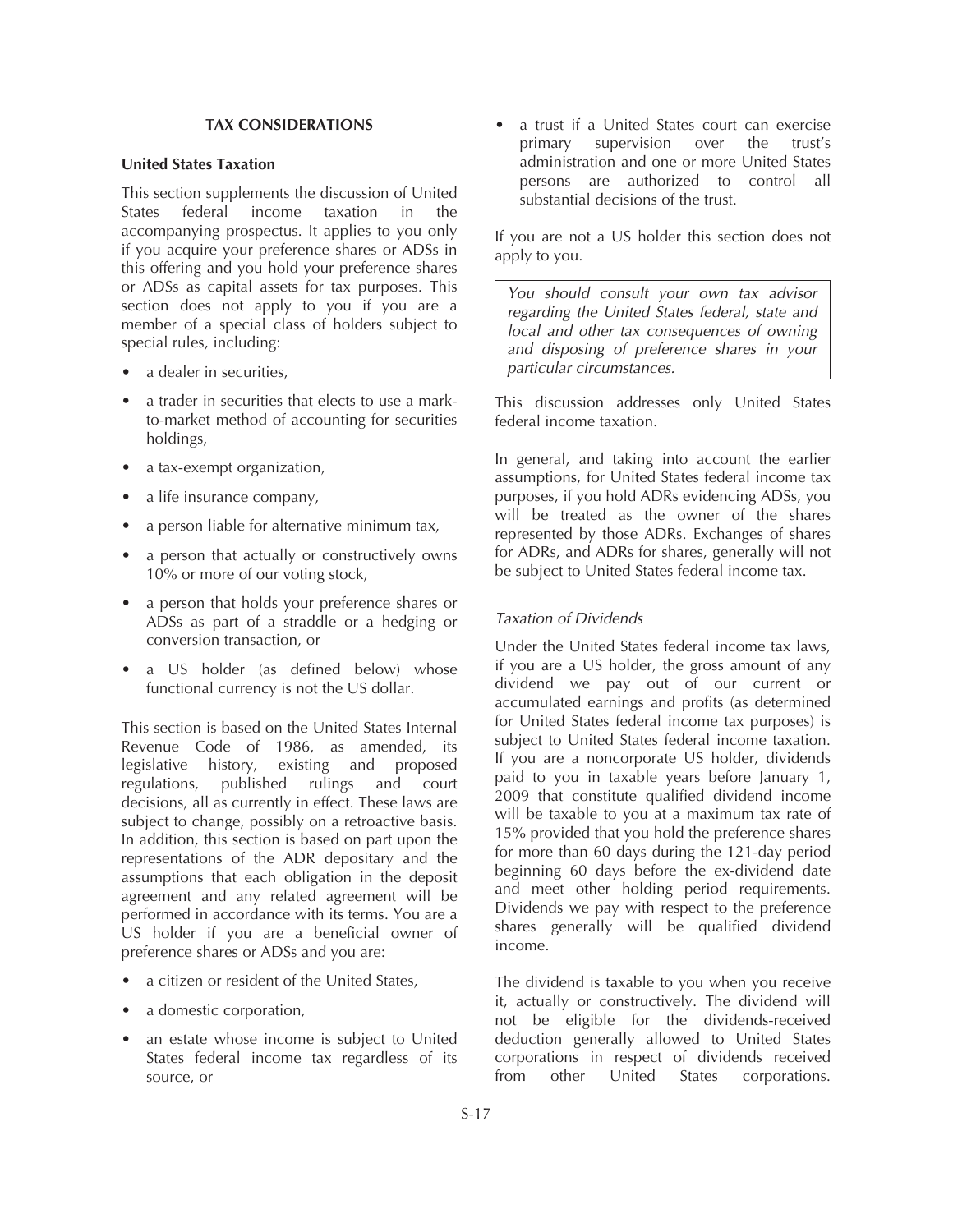Distributions in excess of current and accumulated earnings and profits, as determined for United States federal income tax purposes, will be treated as a non-taxable return of capital to the extent of your basis in the preference shares or ADSs and thereafter as capital gain.

For foreign tax credit purposes, dividends will be income from sources outside the United States, but dividends paid in taxable years beginning before January 1, 2007 generally will be "passive" or "financial services" income, and dividends paid in taxable years beginning after December 31, 2006 will, depending on your circumstances, be "passive" or "general" income which, in either case, is treated separately from other types of income for purposes of computing the foreign tax credit allowable to you.

## *Taxation of Capital Gain*

If you are a US holder and you sell or otherwise dispose of your preference shares, you will recognize capital gain or loss for United States federal income tax purposes equal to the difference between the value of the amount that you realize and your tax basis in your preference shares or ADSs. Capital gain of a noncorporate US holder that is recognized before January 1, 2009 is generally taxed at a maximum rate of 15% where the holder has a holding period greater than one year. The gain or loss will generally be income or loss from sources within the United States for foreign tax credit limitation purposes.

#### *Redemptions*

A redemption of the preference shares for cash will be treated as a distribution taxable as a dividend unless an applicable exception applies, in which case it will be treated as a sale or exchange of the redeemed shares taxable as described under the caption " – Taxation of Capital Gain" above.

The redemption will be treated as a sale or exchange if it (1) results in a "complete termination" of a US holder's share interest in us or (2) is not "essentially equivalent to a dividend" with respect to a US holder, all within the meaning of Section 302(b) of the Internal

Revenue Code. In determining whether any of these tests have been met, shares considered to be owned by a US holder by reason of certain constructive ownership rules, as well as shares actually owned by such holder, must generally be taken into account. If a particular US holder of shares does not own (actually or constructively) any of our other shares, or owns only an insubstantial percentage of our outstanding shares, and does not participate in our control or management, a redemption of the shares of such holder will generally qualify for sale or exchange treatment. However, because the determination as to whether any of the alternative tests of Section 302(b) of the Internal Revenue Code will be satisfied with respect to any particular US holder of the shares depends upon the facts and circumstances at the time that the determination must be made, prospective US holders of the shares are advised to consult their own tax advisors regarding the tax treatment of a redemption.

If a redemption of preference shares is treated as a distribution, the entire amount received will be treated as a distribution and will be taxable as described under the caption " – Taxation of Dividends" above. In such cases, a US holder's adjusted basis in the redeemed shares for US federal income tax purposes will be transferred to the remaining shares held by such holder. In the event that a redemption is taxable as a dividend, corporate US holders of the shares may be subject to the rules under Section 1059 of the Internal Revenue Code. Corporate US holders are urged to consult their own tax advisors regarding the potential application of such rules.

#### *Backup Withholding and Information Reporting*

Please see the discussion "Tax Considerations – Information Reporting and Backup Withholding" in the accompanying prospectus for a description of the applicability of information reporting and backup withholding to payments made with respect to your preference shares.

## **United Kingdom Taxation**

The following is a summary of the current United Kingdom taxation treatment of the preference shares and ADSs. It relates only to the position of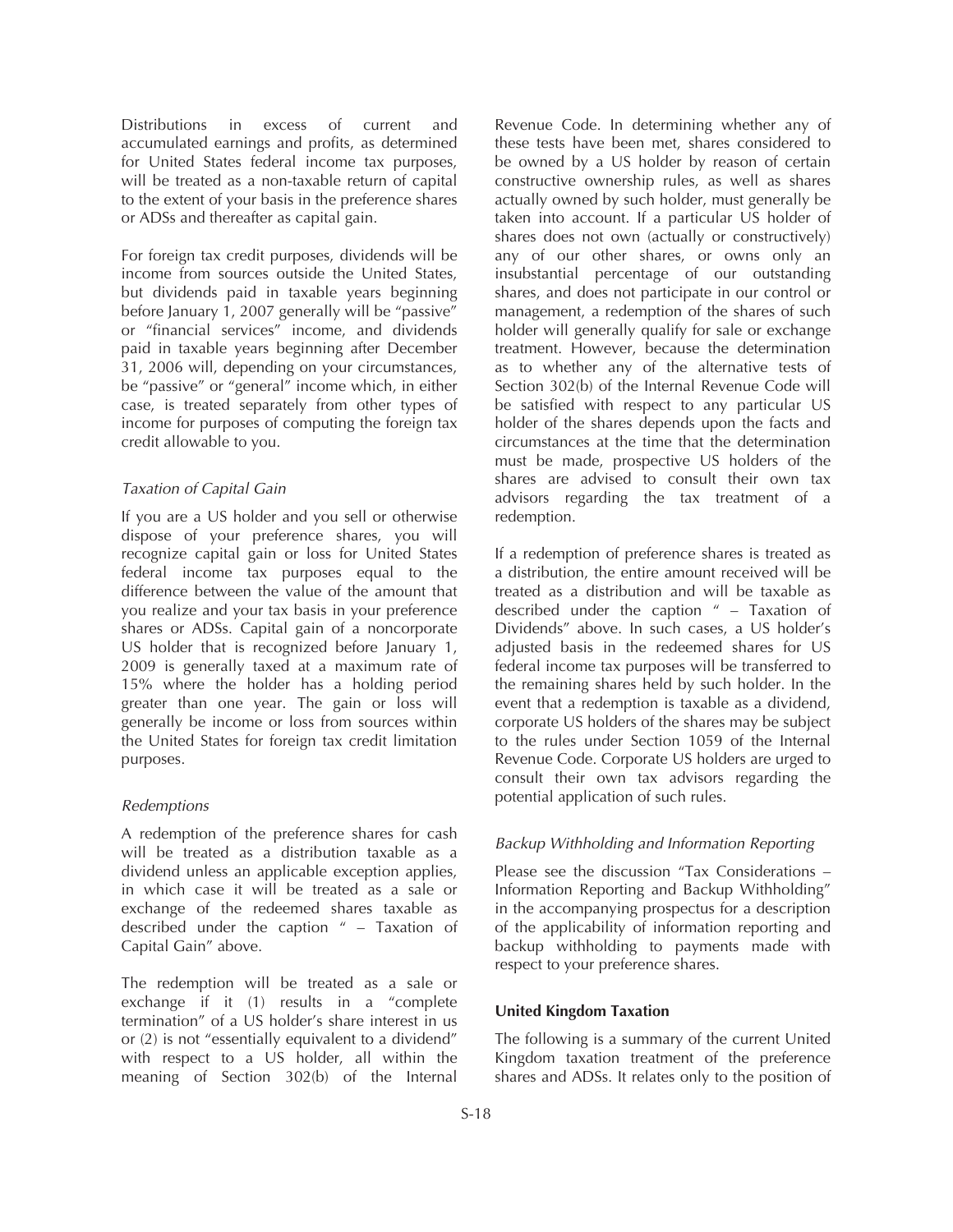persons who are the absolute beneficial owners of the preference shares or ADSs and may not apply to certain classes of holders, such as dealers in securities. Holders who are in any doubt as to their tax position or who may be subject to tax in a jurisdiction other than the United Kingdom should consult their professional advisers.

#### *Taxation of Dividends*

We will not be required to withhold tax at source when paying a dividend.

Holders of preference shares or ADSs who are resident in the United Kingdom for tax purposes and who receive a dividend from Barclays Bank PLC will generally be entitled to a tax credit (the "tax credit") (which may be set off against a holder's total income tax liability on the dividend) equal to 1/9th of the amount of the cash dividend (or 1/10th of the aggregate of the cash dividend and the tax credit (the "gross dividend")).

Individual holders of preference shares or ADSs who are liable to UK income tax, other than at the higher rate, will be liable to tax on the gross dividend at the rate of 10%. The tax credit will satisfy the whole of such holders' income tax liability in respect of the dividend. Individual holders of preference shares or ADSs who are not liable to income tax in the United Kingdom in respect of the gross dividend will not be entitled to repayment of the tax credit.

Individual holders of preference shares or ADSs who are liable to UK income tax at the higher rate, will be liable to tax on the gross dividend at the rate of 32.5%. After taking into account the 10% tax credit, such individuals will be liable to pay additional UK income tax at the rate of 22.5% of the gross dividend. Individuals who are higher rate taxpayers will therefore pay UK income tax at an effective tax rate of 25% of the cash dividend received.

Subject to the paragraph under the sub-heading "Finance Bill Process" below, corporate holders of preference shares or ADSs (other than share dealers) will not normally be liable to UK corporation tax on any dividend received from us.

Holders of preference shares or ADSs who are resident outside the United Kingdom for tax

purposes will not generally be able to claim repayment of any part of the tax credit attaching to dividends paid by Barclays Bank PLC, although this will depend on the existence and terms of any double tax treaty between the United Kingdom and the country in which the holder of preference shares or ADSs is resident for tax purposes.

#### *Taxation of Capital Gains*

The sale, or other disposal, of preference shares or ADSs may give rise to the realization of a gain for the purposes of UK taxation of chargeable gains.

An individual holder of preference shares or ADSs who is resident or ordinarily resident in the United Kingdom for tax purposes and who realizes such a gain, may be liable to UK capital gains tax, depending on the holder's circumstances and subject to any available exemption or relief.

Subject to the paragraph under the subheading "Finance Bill Process" below, a corporate holder of preference shares or ADSs who is resident in the United Kingdom for tax purposes and who realizes such a gain, may be liable to UK corporation tax on chargeable gains, depending on the holder's circumstances and subject to any available exemption or relief.

A holder of preference shares or ADSs who is not resident in the United Kingdom for tax purposes and who carries on a trade in the United Kingdom through a branch or agency, or, in the case of a company, a permanent establishment, may be subject to UK capital gains tax or corporation tax on a disposal of preference shares or ADSs which are used, held, or acquired for the purposes of the branch, agency, or permanent establishment, subject to any available exemption or relief. Special rules apply to individuals who are temporarily not resident or ordinarily resident in the United Kingdom.

#### *Finance Bill Process*

On May 26, 2005, the UK Treasury published the Finance Bill 2005 (the "Bill"). Under certain draft provisions included in the Bill, it is possible that a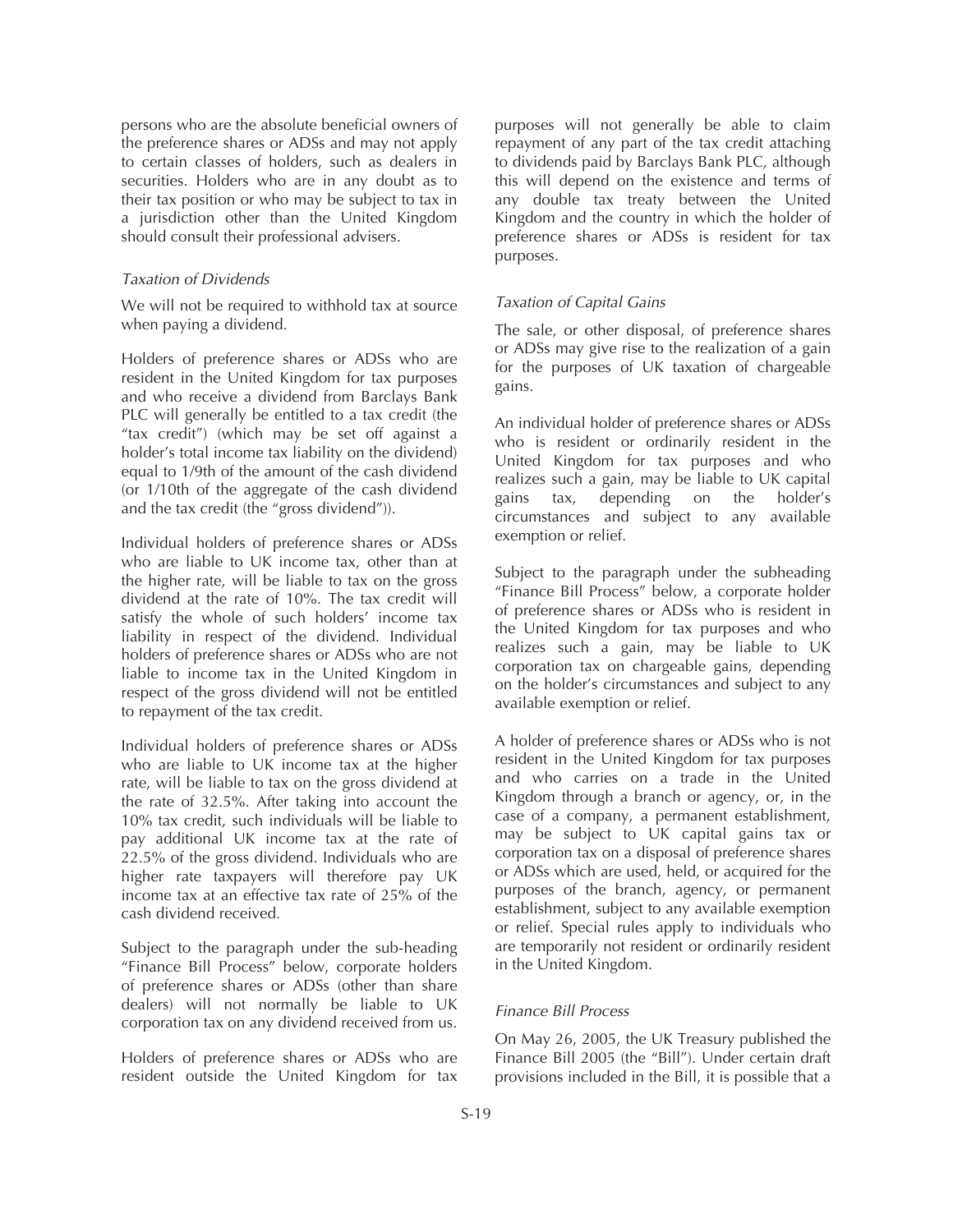holder of preference shares or ADSs subject to UK corporation tax would be taxed as if its preference shares or ADSs were debt securities, and the positions outlined in the preceding paragraphs under the sub-headings "Taxation of Dividends" and "Taxation of Capital Gains" would not apply. The Bill sets out certain circumstances in which the draft provisions would not apply, such as where the shares concerned are "qualifying" publicly issued shares" or where the holder does not hold its shares for a "tax avoidance purpose". As the Bill is currently drafted, there are also certain limited circumstances in which particular holders could fall within the scope of the draft provisions, even if they held shares which were, or would otherwise be, "qualifying publicly issued shares".

We have been advised that, if the Bill passes into law in its current form, there is a reasonable prospect that the preference shares and ADSs are likely to be "qualifying publicly issued shares". However, no detailed guidance as to the precise scope of the relevant draft provisions has been published by HM Revenue & Customs as yet and the draft provisions themselves are subject to possible change prior to the enactment of the Bill (currently expected to be in July 2005). Holders of preference shares or ADSs who are subject to UK corporation tax should therefore obtain independent advice as to their treatment.

#### *Inheritance Tax*

The preference shares and ADSs will be assets situated in the United Kingdom for purposes of UK inheritance tax. The death of an individual holder of preference shares or ADSs, or the death of an individual who has within a certain time period prior to death made a gift of preference shares or ADSs, may (subject to certain exemptions and reliefs) result in a liability for UK inheritance tax even if such individual was neither domiciled in the United Kingdom nor treated as being domiciled there under rules relating to long residence or previous domicile. For inheritance tax purposes, a transfer of assets at less than full market value may be treated as a gift and specific rates apply to gifts in circumstances in which the donor reserves or retains some benefit.

#### *Stamp Duty and Stamp Duty Reserve Tax*

*Issuance of the preference shares in bearer form.* No UK stamp duty will be payable on the delivery of preference shares in bearer form to the custodian on behalf of the ADR depositary. Also, we understand that HM Revenue & Customs will not charge stamp duty reserve tax (SDRT) on the delivery of the preference shares in bearer form to the custodian on behalf of the ADR depositary.

*Transfers of the ADRs.* A transfer of a registered ADR executed and retained outside the United Kingdom will not give rise to UK stamp duty and an agreement to transfer a registered ADR will not give rise to SDRT.

*Registered preference shares.* ADRs may be surrendered in exchange for preference shares in registered form.

Subject to certain exceptions, a transfer of preference shares in registered form would attract ad valorem UK stamp duty, and an unconditional agreement to transfer would attract SDRT (provided that SDRT would not be payable if UK stamp duty had been paid), generally at the rate of 0.5% (rounded up, if necessary, to the nearest £5) on the amount or value of the consideration for the transfer. Generally, ad valorem stamp duty applies neither to gifts nor on a transfer from a nominee to the beneficial owner, although in cases of transfers where no ad valorem stamp duty arises, a fixed UK stamp duty of £5 may be payable.

UK stamp duty would, subject to certain exceptions, be payable at the rate of 1.5% (rounded up, if necessary to the nearest £5) of the value of preference shares in registered form on any instrument pursuant to which preference shares are transferred (i) to, or to a nominee for, a person whose business is or includes the provision of clearance services or (ii) to, or to a nominee or agent for, a person whose business is or includes issuing depositary receipts. UK SDRT, at the same rate, could also be payable in these circumstances but no SDRT would be payable if stamp duty were paid.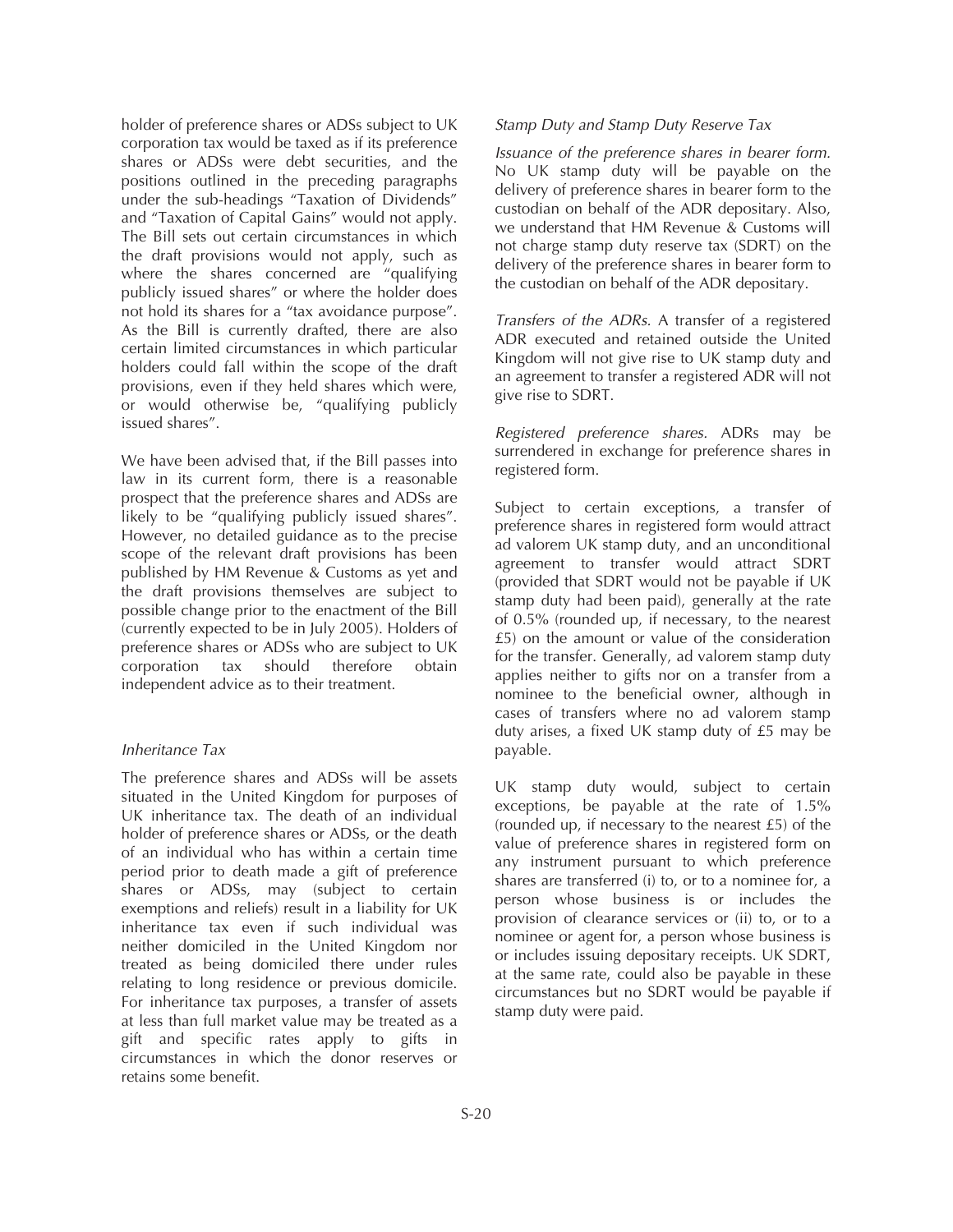#### **CAPITALIZATION AND INDEBTEDNESS**

The following table sets out our authorized and issued share capital and our shareholders' funds, indebtedness and contingent liabilities as of December 31, 2004, and as adjusted to reflect the issuance of the preference shares. The figures set out in the following table were extracted from our audited financial statements for the year ended December 31, 2004, which were prepared in accordance with generally accepted accounting principles in the United Kingdom. We will prepare our financial statements for periods subsequent to December 31, 2004 in accordance with International Financial Reporting Standards. *Adjusted for*

|                                                                                                                                       | As of<br>December 31.<br>2004   | Adjusted for<br>the <i>issuance</i><br>of the<br>preference<br>shares |
|---------------------------------------------------------------------------------------------------------------------------------------|---------------------------------|-----------------------------------------------------------------------|
|                                                                                                                                       | '000                            | '000                                                                  |
| <b>Share capital of Barclays Bank PLC</b>                                                                                             |                                 |                                                                       |
|                                                                                                                                       | 3,000,000                       | 3,000,000                                                             |
| Authorized preference share capital – shares of \$0.01 each <sup>(1)</sup> $\ldots$                                                   | 150,000                         | 150,000                                                               |
| Authorized preference share capital – shares of \$100 each <sup>(2)</sup> $\dots\dots\dots\dots\dots$                                 | $\hspace{0.1mm}-\hspace{0.1mm}$ | 400                                                                   |
| Authorized preference share capital – shares of €100 each                                                                             | 400                             | 400                                                                   |
| Authorized preference share capital – shares of £1 each<br>Authorized preference share capital – shares of $£100$ each <sup>(3)</sup> | 1                               | -1                                                                    |
| Ordinary shares – issued and fully paid shares of £1 each                                                                             | 2,309,361                       | 2,309,361                                                             |
| Preference shares – issued and fully paid shares of \$0.01 each                                                                       |                                 |                                                                       |
| Preference shares – issued and fully paid shares of \$100 each                                                                        |                                 | 100                                                                   |
| Preference shares – issued and fully paid shares of $\epsilon$ 100 each <sup>(4)</sup>                                                | 100                             | 100                                                                   |
| Preference shares – issued and fully paid shares of £1 each <sup>(5)</sup> $\dots\dots\dots\dots\dots$                                | 1                               | $\overline{1}$                                                        |
| Preference shares – issued and fully paid shares of $£100$ each $\ldots$                                                              |                                 |                                                                       |
|                                                                                                                                       | $f$ million                     | million<br>$\mathcal{F}$                                              |
| Group shareholders' funds                                                                                                             |                                 |                                                                       |
|                                                                                                                                       | 2,316                           | 2,321                                                                 |
|                                                                                                                                       | 6,531                           | 7,044                                                                 |
|                                                                                                                                       | 24                              | 24                                                                    |
|                                                                                                                                       | 9,400                           | 9,400                                                                 |
|                                                                                                                                       | 18,271                          | 18,789                                                                |
| <b>Group indebtedness</b>                                                                                                             |                                 |                                                                       |
| Loan capital                                                                                                                          |                                 |                                                                       |
|                                                                                                                                       | 6,149                           | 6,149                                                                 |
| Dated loan capital - convertible to preference shares                                                                                 | 15                              | 15                                                                    |
|                                                                                                                                       | 6,113<br>67,806                 | 6,113<br>67,806                                                       |
|                                                                                                                                       |                                 |                                                                       |
|                                                                                                                                       | 80,083                          | 80,083                                                                |
|                                                                                                                                       | 98,354                          | 98,872                                                                |
| <b>Group contingent liabilities</b>                                                                                                   |                                 |                                                                       |
|                                                                                                                                       | 303                             | 303                                                                   |
| Guarantees and assets pledged as collateral security                                                                                  | 30,011                          | 30,011                                                                |
|                                                                                                                                       | 8,245                           | 8,245                                                                 |

(1) On June 1, 2005, we consolidated the 150,000,000 preference shares of \$0.01 into 6,000,000 preference shares of \$0.25 each, and authorized a further 74,000,000 of such shares.

(2) On June 1, 2005, we authorized 400,000 preference shares of \$100 each. This document relates to the offer of 100,000 of such shares.

(3) On June 1, 2005, we authorized 400,000 preference shares of £100 each.

(4) On March 15, 2005, we issued 140,000 preference shares of Euro 100 each at an issue price of Euro 9,911.80 per share.

(5) This figure reflects 1,000 preference shares of £1 each issued by us to Barclays PLC on December 31, 2004.

(6) As a result of the issue of the preference shares referred to in footnote 4 above, share premium has increased by approximately £1 billion (using the exchange rate prevailing at the date of issue of such shares).

(7) On February 23, 2005, we issued \$150,000,000 4.75% Fixed Rate Subordinated Notes due 2015. On February 25, 2005, we<br>issued \$1,500,000,000 Callable Floating Rate Subordinated Notes due 2015. On April 15, 2005, Euro 115 Subordinated Notes due 2005 matured and on April 25, 2005 Euro 300 Million Floating Rate Subordinated Notes due 2005 matured. On June 1, 2005, we issued \$75,000,000 4.38% Fixed Rate Subordinated Notes due 2015.

(8) On the basis of our own internal unaudited IFRS figures, the amount of debt securities in issue increased from £81 billion to approximately £92 billion between January 1, 2005 and April 30, 2005. This represents an increase of approximately 14%.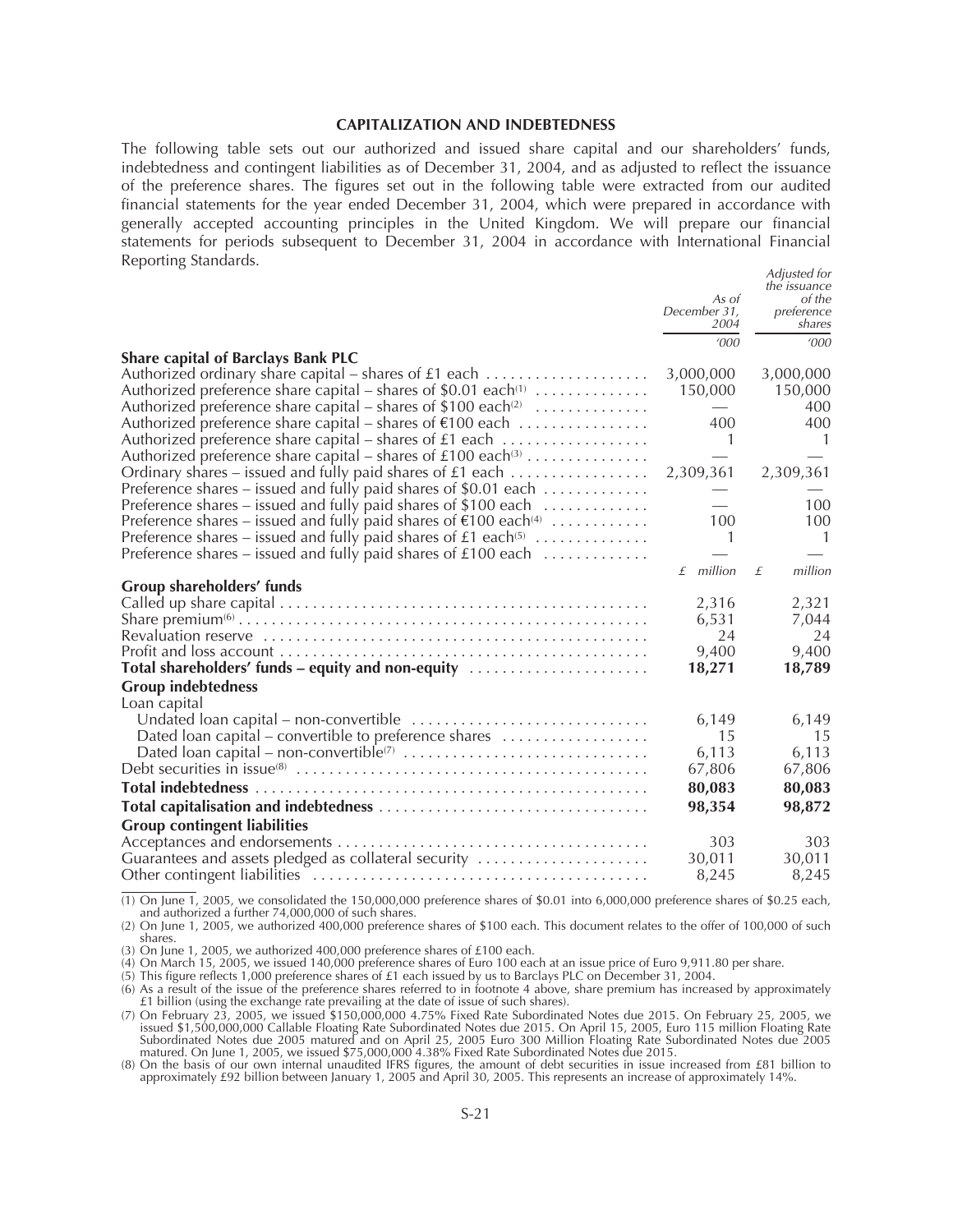#### **UNDERWRITING**

Subject to the terms and conditions set forth in the Underwriting Agreement – Standard Provisions, dated June 1, 2005, incorporated in the pricing agreement dated June 1, 2005, between us and the underwriters named below, we have agreed to issue to the underwriters, and each underwriter has severally undertaken to pay up in full, the number of preference shares represented by ADSs (each ADS representing one preference share), set forth opposite its name below:

| <b>Underwriters</b>                                | <b>Number of ADSs</b> |
|----------------------------------------------------|-----------------------|
|                                                    | 71.000                |
|                                                    | 3.000                 |
|                                                    | 3.000                 |
|                                                    | 3,000                 |
|                                                    | 3,000                 |
|                                                    | 6,000                 |
| Merrill Lynch, Pierce, Fenner & Smith Incorporated | 3.000                 |
|                                                    | 3.000                 |
|                                                    | 3.000                 |
|                                                    | 1.000                 |
|                                                    | 1.000                 |
|                                                    | 100.000               |

The underwriting agreement and the pricing agreement provide that the obligations of the underwriters are subject to certain conditions precedent and that the underwriters have undertaken to pay up in full all of the preference shares in the form of ADSs if any are subscribed for.

The underwriters initially propose to offer the ADSs directly to the public at a price per ADS of \$10,000. After the initial offering of the ADSs to the public, the price to public and other selling terms may from time to time be varied by the underwriters.

The preference shares and ADSs are new issue securities with no established trading market. No assurance can be given as to the liquidity of the trading market for the preference shares or ADSs.

We will pay certain expenses of the underwriters, estimated to be approximately \$475,000, to Barclays Capital Securities Limited, as representative of the underwriters. We have agreed to indemnify the underwriters against certain liabilities, including liabilities under the Securities Act of 1933, as amended.

We have applied to list the ADSs on the Luxembourg Stock Exchange.

The ADSs will settle through the facilities of DTC and its participants. The CUSIP number for the ADSs is 06738C828. The ISIN for the ADSs is US06738C8284.

Because Barclays Capital Inc., an affiliate of ours and a member of the National Association of Securities Dealers, Inc., will be participating in the offering of ADSs in the United States on behalf of Barclays Capital Securities Limited, the offering of the ADSs is being conducted in accordance with the applicable provisions of Rule 2720 of the Conduct Rules of the National Association of Securities Dealers, Inc.

All post-effective amendments or prospectus supplements disclosing actual price and selling terms will be submitted to the NASD Corporate Financing Department at the same time they are filed with the SEC. The Department will be advised if, subsequent to the filing of the offering, an affiliate or associated person of an NASD member participating in the distribution becomes a 5% or greater shareholder of Barclays Bank PLC.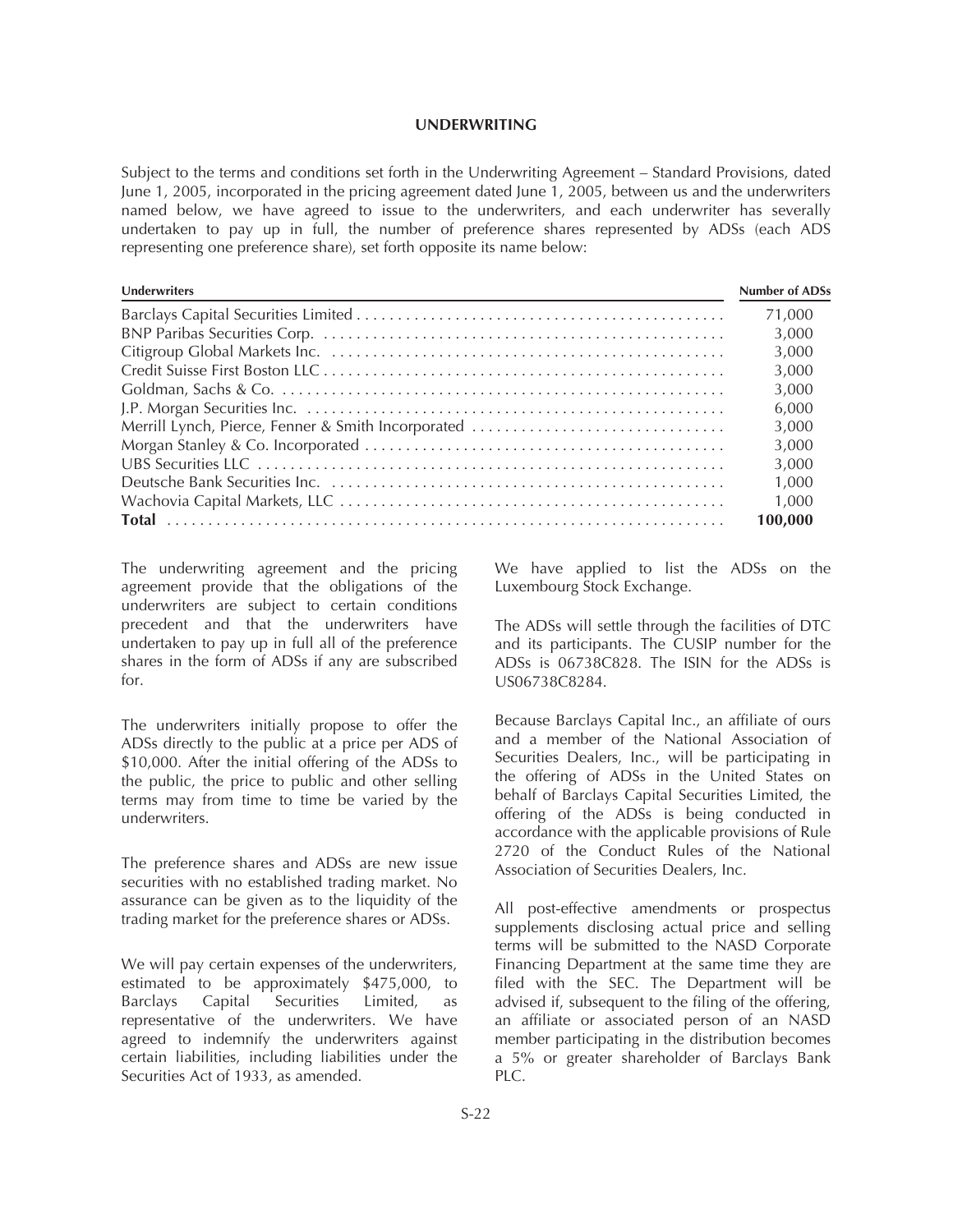Certain of the underwriters and their affiliates have performed investment banking and advisory services for us from time to time for which they have received customary fees and expenses. The underwriters may from time to time engage in transactions with and perform services for us in the ordinary course of business.

We expect that delivery of the ADSs will be made against payment on or about June 8, 2005, which will be the fifth business day following the date of this prospectus supplement (such settlement cycle being referred to as "T+5"). Under Rule 15c6-1 under the Securities Exchange Act of 1934, trades in the secondary market generally are required to settle in three business days, unless the parties to the trade expressly agree otherwise. Accordingly, if you wish to trade ADSs on the date of this prospectus supplement or the next succeeding business day you will be required, by virtue of the fact that the ADSs will initially settle in T+5, to specify an alternate settlement cycle at the time of any such trade to prevent a failed settlement and should therefore consult your own advisor.

#### **Market-Making Resales**

*The following discussion of market-making replaces in its entirety the discussion under the heading "Plan of Distribution – Market-Making Resales" and "– Matters Relating to Initial Offering and Market-Making Resales" in the accompanying prospectus.*

This prospectus supplement may be used by an affiliate of Barclays Bank PLC in connection with offers and sales of the ADSs in market-making transactions. In a market-making transaction, such affiliate may resell the ADSs it acquires from other holders, after the original offering and sale of the ADSs. Resales of this kind may occur in the open market or may be privately negotiated, at prevailing market prices at the time of resale or at related or negotiated prices. In these transactions, such affiliate may act as principal, or agent, including as agent for the counterparty in a transaction in which such affiliate acts as principal, or as agent for both counterparties in a transaction in which such affiliate does not act as principal. Such affiliate may receive compensation in the form of discounts and commissions, including from both counterparties in some cases.

The aggregate initial offering price specified on the cover of this prospectus supplement relates to the initial offering of the ADSs. This amount does not include securities sold in market-making transactions.

We do not expect to receive any proceeds from market-making transactions. We do not expect that any affiliate that engages in these transactions will pay any proceeds from its market-making resales to us.

Information about the trade and settlement dates, as well as the purchase price, for a marketmaking transaction will be provided to the purchaser in a separate confirmation of sale.

#### **Selling Restrictions**

#### *United Kingdom*

Each underwriter has represented and agreed that:

- (i) it has not offered or sold and, prior to the expiry of a period of six months from the date of issue of the preference shares, will not offer or sell any preference shares or ADSs to persons in the United Kingdom except to persons whose ordinary activities involve them in acquiring, holding, managing or disposing of investments (as principal or agent) for the purposes of their businesses or otherwise in circumstances which have not resulted and will not result in an offer to the public in the United Kingdom within the meaning of the Public Offers of Securities Regulations 1995, as amended;
- (ii) it has only communicated or caused to be communicated, and will only communicate or cause to be communicated, an invitation or inducement to engage in investment activity (within the meaning of Section 21 of the Financial Services and Markets Act 2000 (FSMA)) received by it in connection with the issue or sale of any preference shares or ADSs in circumstances in which Section 21(1) of the FSMA would not, if Barclays Bank PLC was not an authorized person, apply to Barclays Bank PLC; and
- (iii) it has complied and will comply with all applicable provisions of the FSMA with respect to anything done by it in relation to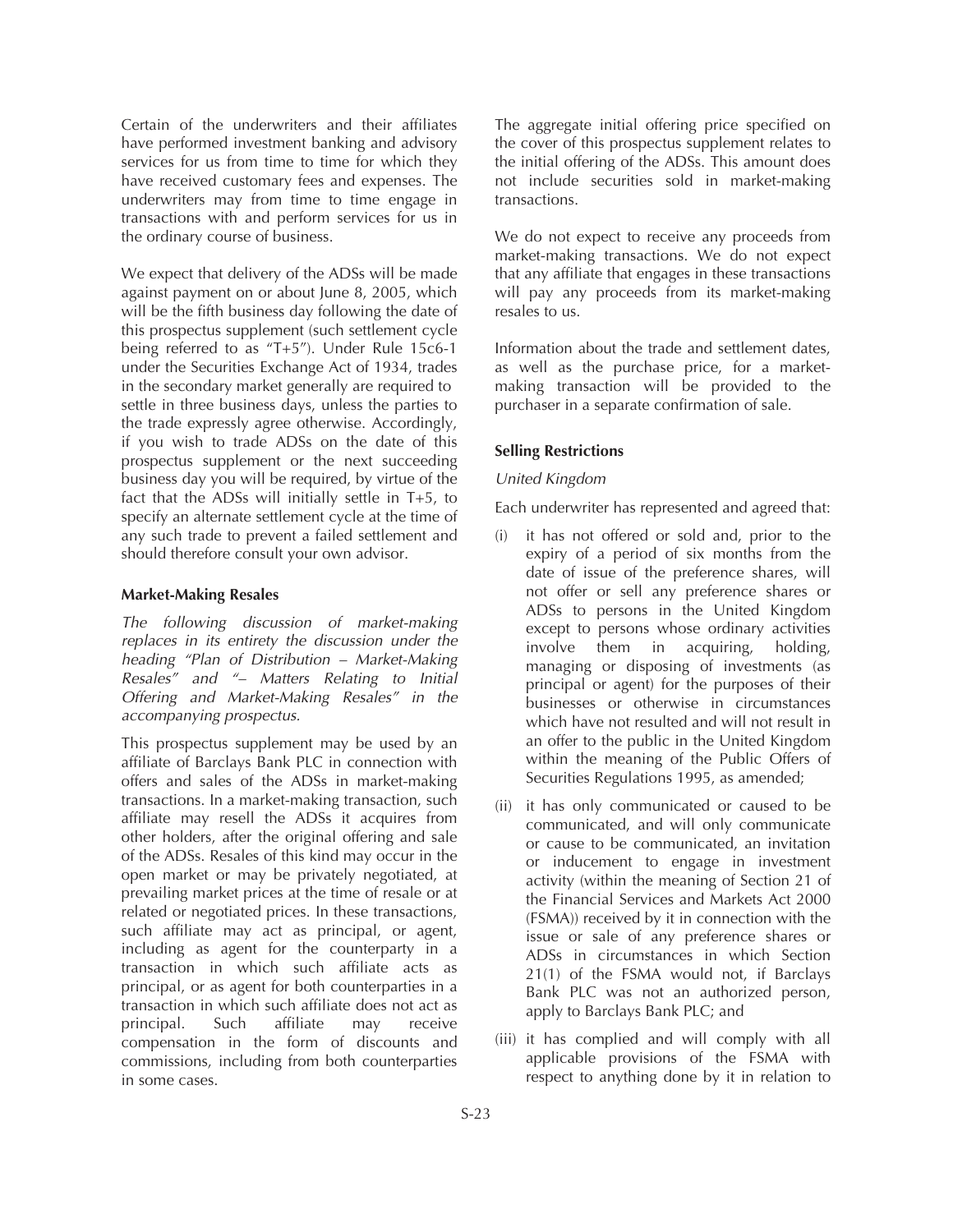the preference shares or ADSs in, from or otherwise involving the United Kingdom.

## **VALIDITY OF SECURITIES**

Sullivan & Cromwell LLP, our United States counsel, will pass upon the validity of the ADSs under New York law, and Clifford Chance, our English counsel, will pass upon the validity of the preference shares under English law. Linklaters, United States and English counsel for the underwriters, will pass upon certain matters of New York and English law for the underwriters.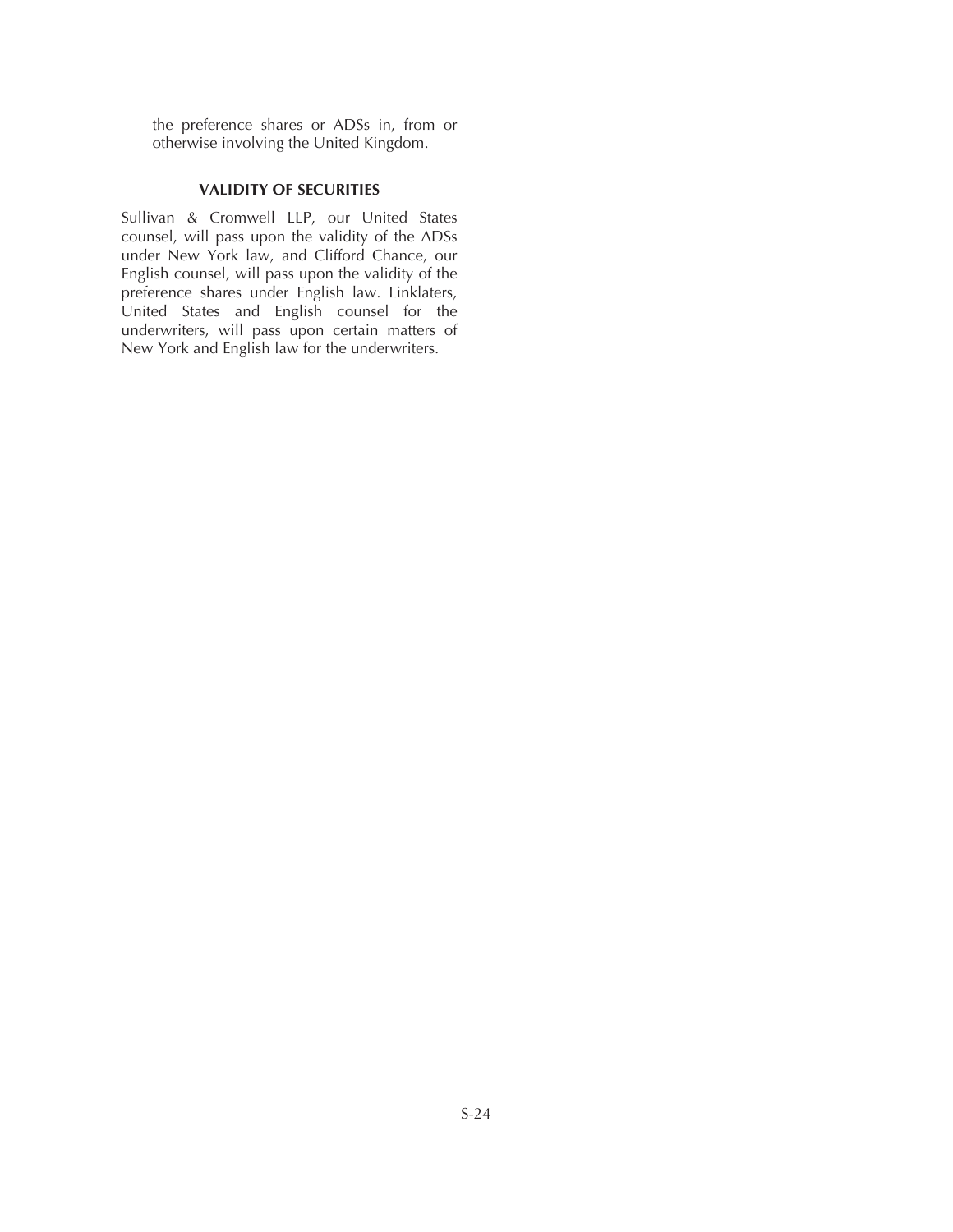## **SUPPLEMENTAL INFORMATION**

- 1. The issue of the preference shares and ADSs has been authorized pursuant to a resolution passed by the fund raising committee of our board of directors on June 1, 2005.
- 2. The ADSs have been accepted for clearance through facilities of The Depository Trust Company. The ISIN code for the ADSs is 06738C828. The CUSIP for the ADSs is US06738C8284.
- 3. Except as disclosed herein and in the 2004 Form 20-F, as amended, extracts from the trading update by Barclays PLC filed under cover of Form 6-K on May 27, 2005, and any other documents incorporated by reference, there has been no significant change in the financial or trading position of Barclays Bank PLC since December 31, 2004, and there has been no material adverse change in our financial position or prospects since December 31, 2004.
- 4. Proceedings have been brought in the United States against a number of defendants, including Barclays Bank PLC, following the collapse of Enron. In each case the claims are against groups of defendants. We consider the claims against us to be without merit and are defending them vigorously. A court-ordered mediation commenced in September 2003 but no material progress has been made towards a resolution of the litigation. In addition, in respect of investigations relating to Enron, we are continuing to provide information in response to enquiries by regulatory and governmental authorities in the United States and elsewhere. It is not possible to estimate our possible loss in relation to these matters, nor the effect that it might have upon our operating results in any particular financial period.

We are currently in negotiations with the staff of the SEC with respect to a settlement of the SEC's investigation of transactions between ourselves and Enron. We do not expect that the amount of any settlement would have a significant adverse effect on our financial position or operating results.

We are engaged in various other litigation proceedings both in the United Kingdom and a number of overseas jurisdictions, including the United States, involving claims by and against us, which arise in the ordinary course of business. We do not expect the ultimate resolution of any of the proceedings to which we are party to have a significant adverse effect on our financial position.

- 5. Neither we nor any of our subsidiaries may redeem or purchase any of the preference shares for cancellation without the prior consent of the Financial Services Authority (if required).
- 6. In connection with the application to list the ADSs on the Luxembourg Stock Exchange, copies of our constitutional documents and a legal notice relating to the issue of the preference shares will be deposited prior to listing with the Trade and Companies Register (*Registre de Commerce et des Sociétés*) in Luxembourg where such documents may be examined and copies obtained upon request.
- 7. For so long as the ADSs are listed on the Luxembourg Stock Exchange and the rules of the Luxembourg Stock Exchange so require, our annual and semi-annual financial statements will be made available free of charge as soon as they are published from the office of the transfer and paying agent located in Luxembourg during normal business hours on any day (except Saturdays, Sundays and legal holidays).
- 8. For so long as the ADSs are listed on the Luxembourg Stock Exchange and the rules of the Luxembourg Stock Exchange so require, copies of our memorandum and articles of association and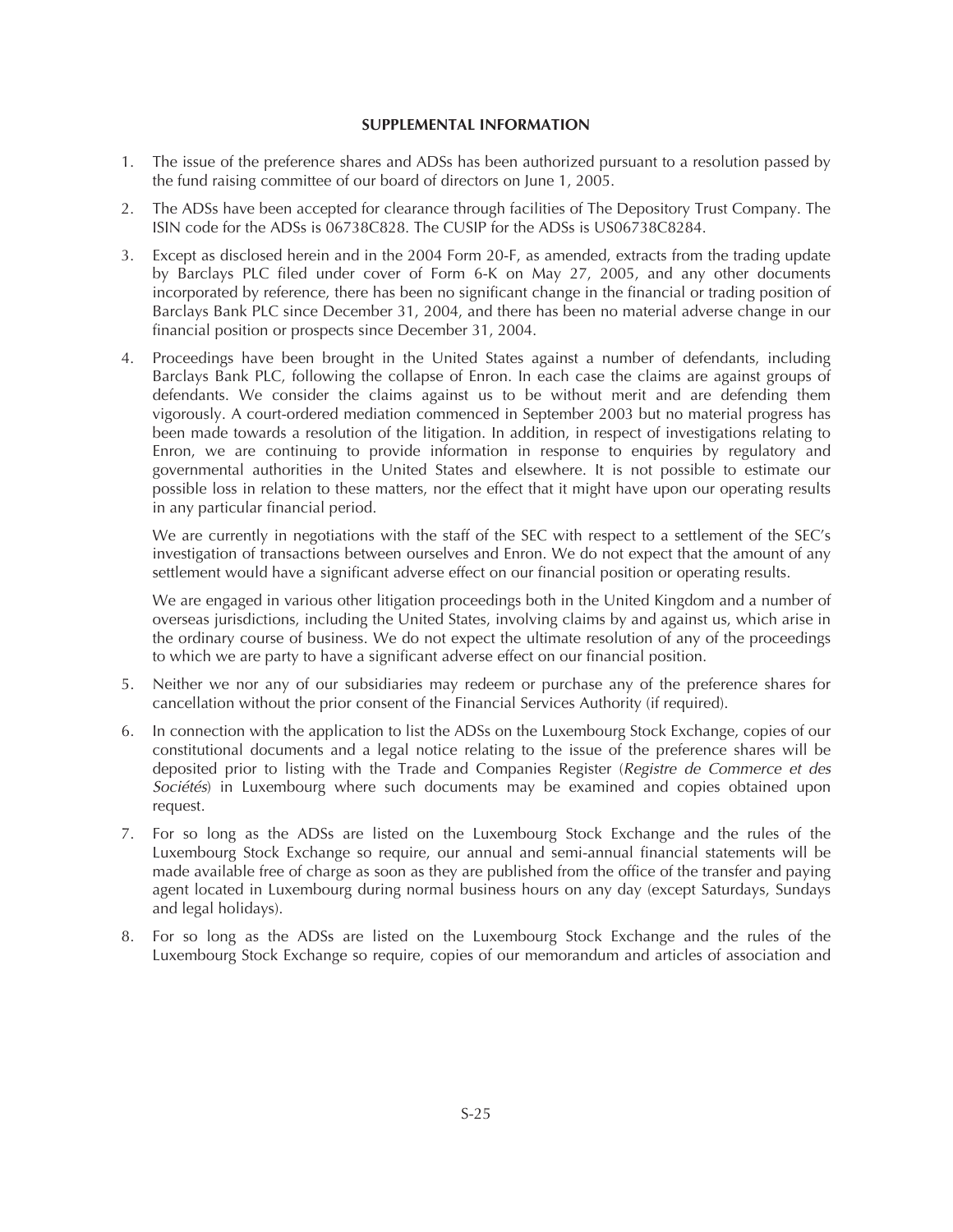the agency agreement will be available for inspection at the office of the transfer and paying agent located in Luxembourg during normal business hours on any day (except Saturdays, Sundays and legal holidays).

9. For so long as any of the ADSs are listed on the Luxembourg Stock Exchange and the rules of the Luxembourg Stock Exchange so require, we will publish any notices to holders of the ADSs in a Luxembourg daily newspaper, which is expected to be the *d'Wort*.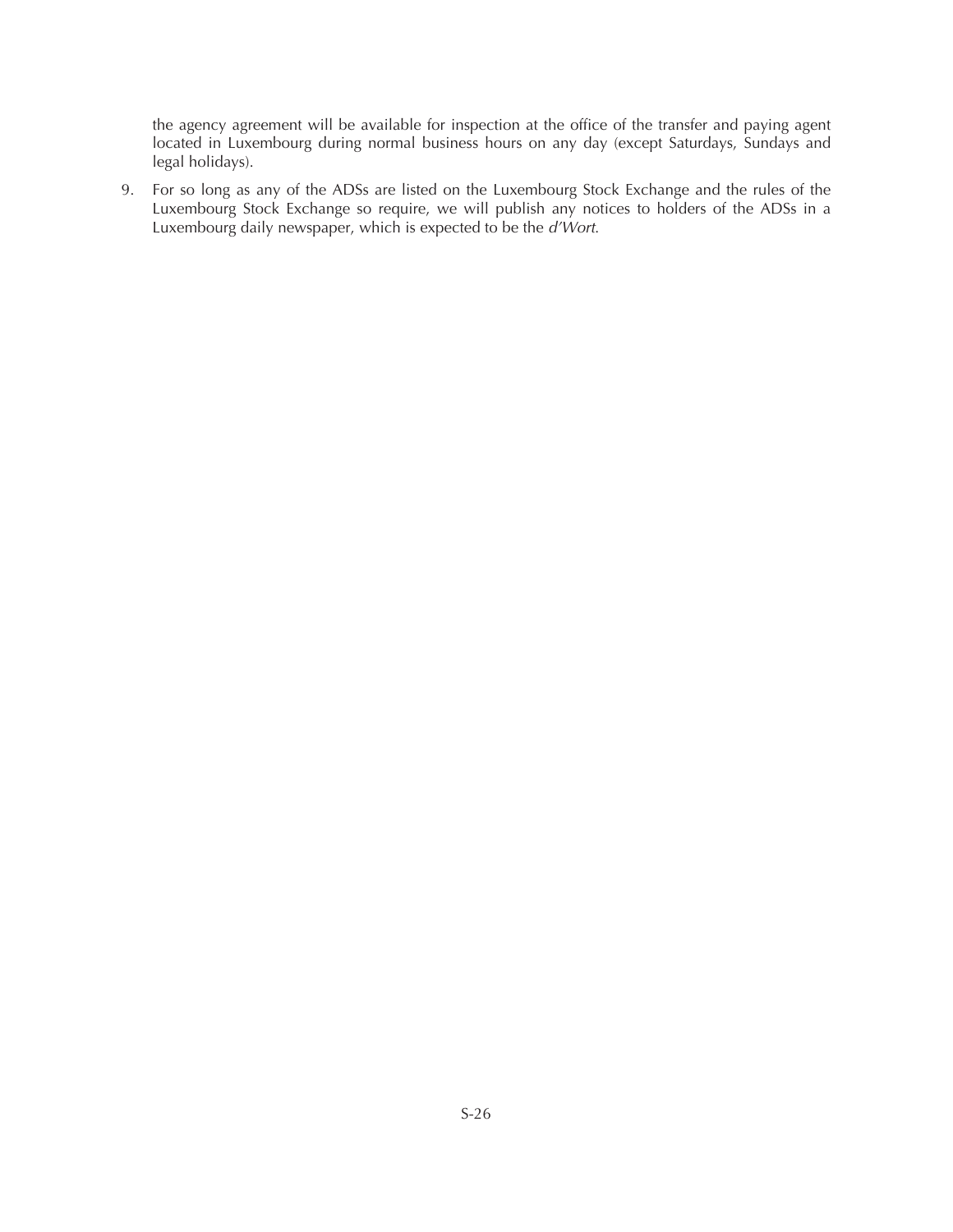## **BARCLAYS BANK PLC**

## **Debt Securities Preference Shares American Depositary Shares**

*up to an aggregate initial offering price of \$5,000,000,000 or the equivalent thereof.*

We will give you the specific terms of the securities we are offering in supplements to this prospectus. You should read this prospectus and the supplements carefully before you invest. We may sell these securities to or through underwriters, and also to other purchasers or through agents. We will indicate the names of any underwriters in the accompanying prospectus supplement.

## **NEITHER THE SECURITIES AND EXCHANGE COMMISSION NOR ANY STATE SECURITIES COMMISSION HAS APPROVED OR DISAPPROVED OF THESE SECURITIES OR DETERMINED THAT THIS PROSPECTUS IS TRUTHFUL OR COMPLETE. ANY REPRESENTATION TO THE CONTRARY IS A CRIMINAL OFFENSE.**

We may use this prospectus in the initial sale of these securities. In addition, Barclays Capital Inc. or another of our affiliates may use this prospectus in a market-making transaction in any of these securities after their initial sale. *Unless we or our agent informs you otherwise in the confirmation of sale, this prospectus is being used in a market-making transaction.*

This prospectus may not be used to sell securities unless it is accompanied by a prospectus supplement.

The date of this prospectus is July 1, 2002.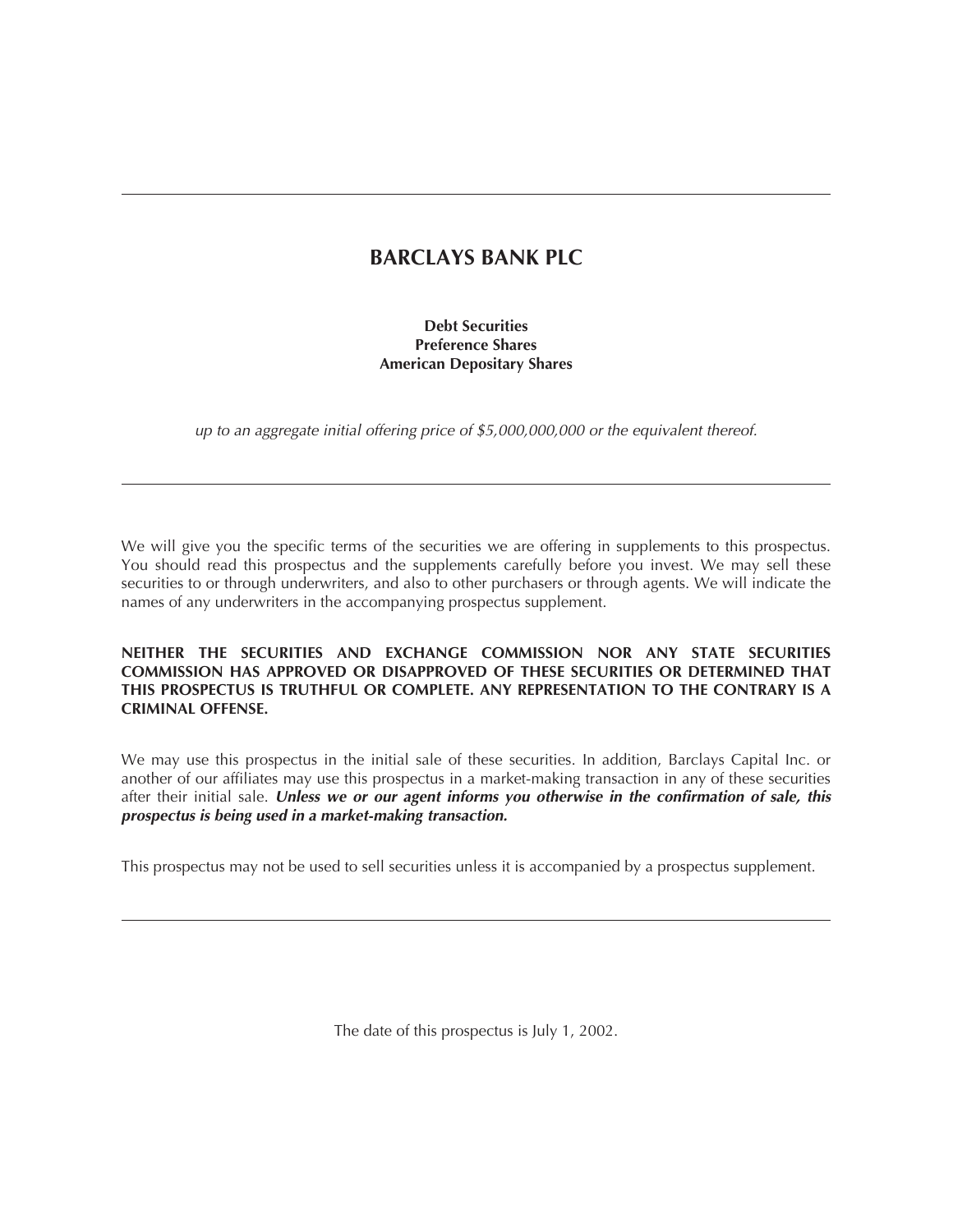## **TABLE OF CONTENTS**

| INCORPORATION OF CERTAIN DOCUMENTS BY REFERENCE                              | 3  |
|------------------------------------------------------------------------------|----|
|                                                                              | 3  |
|                                                                              | 3  |
|                                                                              | 3  |
| RATIOS OF EARNINGS TO FIXED CHARGES AND PREFERENCE SHARE DIVIDENDS AND OTHER | 3  |
|                                                                              | 5  |
|                                                                              | 6  |
|                                                                              | -6 |
|                                                                              | 32 |
|                                                                              | 37 |
|                                                                              | 39 |
|                                                                              | 52 |
|                                                                              | 55 |
|                                                                              | 55 |
|                                                                              | 56 |
|                                                                              | 56 |
|                                                                              | 56 |
|                                                                              | 56 |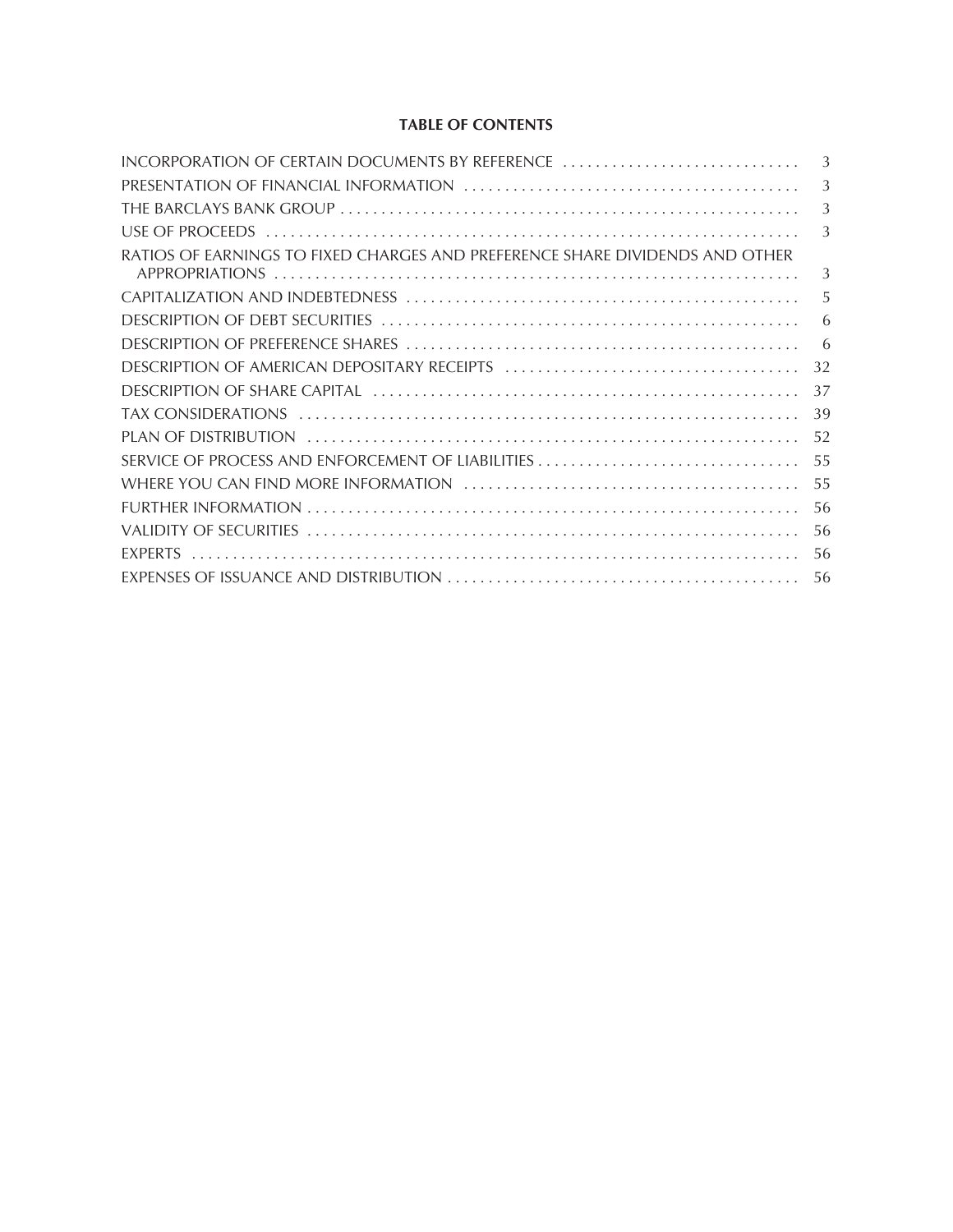## **INCORPORATION OF CERTAIN DOCUMENTS BY REFERENCE**

The Securities and Exchange Commission allows us to "incorporate by reference" the information we file with them, which means we can disclose important information to you by referring you to those documents. The most recent information that we file with the Securities and Exchange Commission automatically updates and supersedes earlier information.

We have filed our annual report on Form 20-F for the fiscal year ended December 31, 2001 (the "2001 Form 20-F") with the Securities and Exchange Commission. We are incorporating the 2001 Form 20-F by reference into this prospectus.

In addition, we will incorporate by reference into this prospectus all documents that we file under Section 13(a), 13(c), 14 or 15(d) of the Exchange Act and, to the extent, if any, we designate therein, reports on Form 6-K we furnish to the Securities and Exchange Commission after the date of this prospectus and prior to the termination of any offering contemplated in this prospectus.

We will provide to you, upon your written or oral request, without charge a copy of any or all of the documents we referred to above which we have incorporated in this prospectus by reference, other than certain exhibits to those documents. You should direct your requests to Barclays Bank PLC, 222 Broadway, New York, New York 10038, Attention: General Counsel (telephone: 212-412-4000).

## **PRESENTATION OF FINANCIAL INFORMATION**

We prepare our consolidated financial statements in accordance with U.K. GAAP, which differs in certain significant respects from U.S. GAAP. For a discussion of significant differences between U.K. GAAP and U.S. GAAP and a reconciliation of consolidated net income and consolidated ordinary shareholders' equity between amounts calculated under U.K. GAAP and those estimated under U.S. GAAP, you should read pages 144- 160 and 175-177 of the 2001 Form 20-F.

We publish our consolidated financial statements in pounds sterling. In this document, references to "U.S. dollars" or "\$" are to U.S. currency and references to "pounds sterling", "£", "pence" or "p" are references to U.K. currency.

## **THE BARCLAYS BANK GROUP**

We are an international financial services group engaged primarily in banking, investment banking and asset management. In terms of assets employed, we are one of the largest financial services groups in the U.K. We also operate in many other countries around the world and are a leading provider of co-ordinated global services to multinational corporations and financial institutions in the world's main financial centers. Worldwide, we have approximately 2,600 branches.

### **USE OF PROCEEDS**

Unless otherwise indicated in the accompanying prospectus supplement, the net proceeds from the offering of the securities will be used to support the development and expansion of our business and/or to strengthen further our capital base. That development and expansion may occur through the development of existing operations, the establishment of new subsidiaries or acquisitions if suitable opportunities should arise.

## **RATIOS OF EARNINGS TO FIXED CHARGES AND PREFERENCE SHARE DIVIDENDS AND OTHER APPROPRIATIONS**

#### **Ratios of Earnings to Fixed Charges**

Our ratios of earnings to fixed charges for the five years ended December 31, 2001, using financial information calculated in accordance with U.K. GAAP and approximate financial information adjusted to reflect U.S. GAAP, were:

| Year ended December 31, |      |      |      |      |
|-------------------------|------|------|------|------|
| 2001                    | 2000 | 1999 | 1998 | 1997 |
|                         |      |      |      |      |
|                         |      |      |      |      |
| 1.43                    | 1.51 | 1.48 | 1.34 | 1.36 |
|                         |      |      |      |      |
| 1.27                    | 1.30 | 1.29 | 1.20 | 1.20 |
|                         |      |      |      |      |
|                         |      |      |      |      |
| 1.47                    | 1.49 | 1.42 | 1.37 | 1.41 |
|                         |      |      |      |      |
| 1.30                    | 1.29 | 1.26 |      |      |
|                         |      |      |      |      |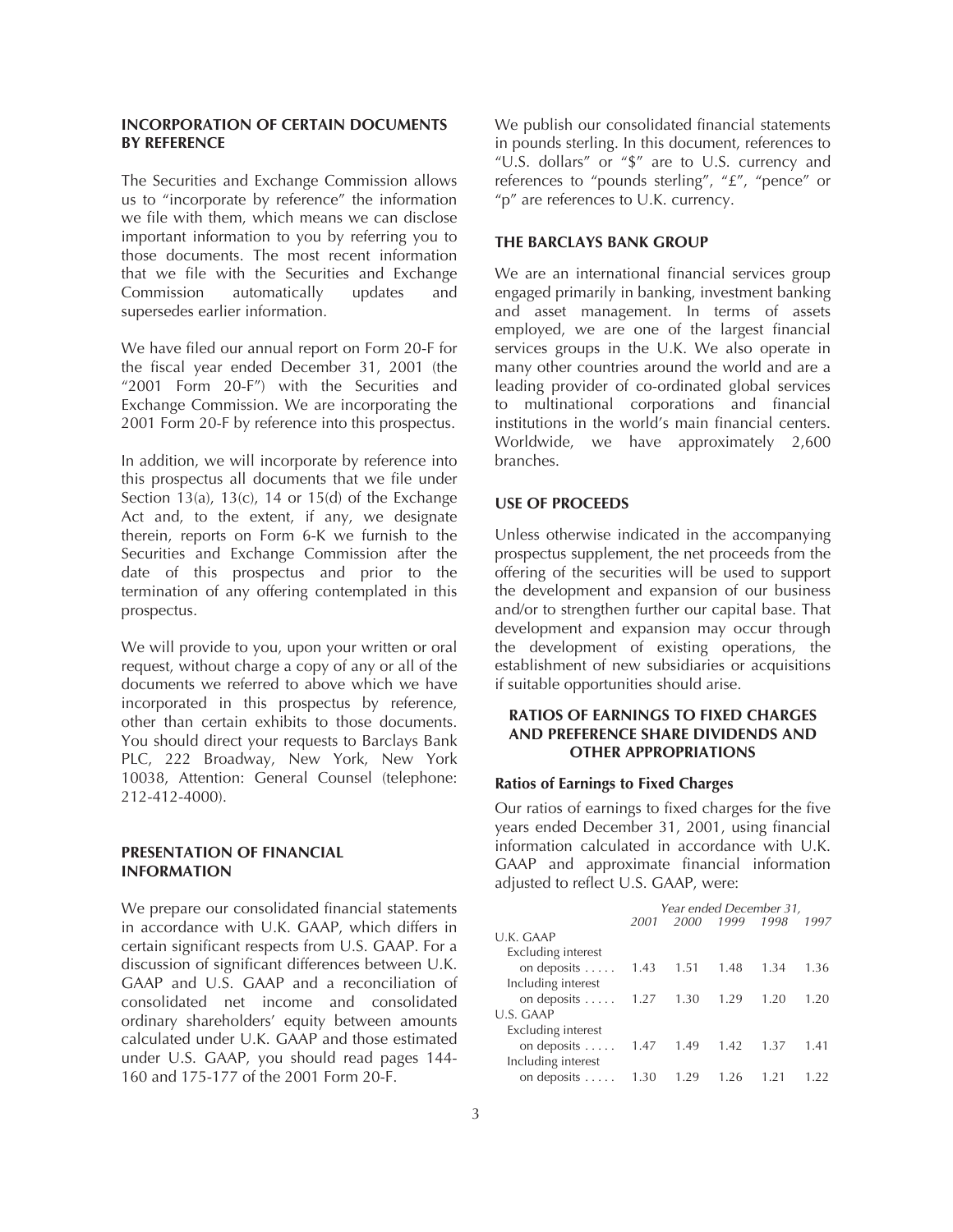For the purpose of calculating the ratios of earnings to fixed charges, earnings consist of income before taxes, minority interests and extraordinary items, plus fixed charges and after deduction of unremitted pre-tax income of associated undertakings. Fixed charges consist of total interest expense, including or excluding interest on deposits, as appropriate, and the proportion of rental expense deemed representative of the interest factor.

## **Ratios of Earnings to Fixed Charges and Preference Share Dividends and Other Appropriations**

Our ratios of earnings to fixed charges and preference share dividends and other appropriations for the five years ended December 31, 2001, using financial information calculated in accordance with U.K. GAAP and approximate financial information adjusted to reflect U.S. GAAP, were:

|                     | Year ended December 31, |      |      |      |      |
|---------------------|-------------------------|------|------|------|------|
|                     | 2001                    | 2000 | 1999 | 1998 | 1997 |
| U.K. GAAP           |                         |      |      |      |      |
| Excluding interest  |                         |      |      |      |      |
| on deposits $\dots$ | 1.41                    | 1.49 | 1.46 | 1.33 | 1.35 |
| Including interest  |                         |      |      |      |      |
| on deposits $\dots$ | 1.26                    | 1.29 | 1.29 | 1.19 | 1.19 |
| U.S. GAAP           |                         |      |      |      |      |
| Excluding interest  |                         |      |      |      |      |
| on deposits         | 1.45                    | 1.47 | 1.41 | 1.36 | 1.40 |
| Including interest  |                         |      |      |      |      |
| on deposits $\dots$ | 199                     | 1.28 | 195  | 120  | 1.22 |
|                     |                         |      |      |      |      |

For the purpose of calculating the ratios of earnings to fixed charges and preference share dividends and other appropriations, earnings consist of income before taxes, minority interests and extraordinary items, plus fixed charges and after deduction of the unremitted pre-tax income of associated companies. Fixed charges consist of total interest expense, including or excluding interest on deposits, as appropriate, and the proportion of rental expense deemed representative of the interest factor. Preference share dividends for the five years ended December 31, 2001 represent the amount of pretax earnings required to pay dividends on the following series of the Bank's preference shares:

- Non-cumulative Dollar-denominated Preference Shares, Series C1 and Non-cumulative Dollardenominated Non-voting Preference Shares, Series C2, issued (and offered and sold as units) in June 1990 and redeemed in June 2000; and
- Non-cumulative Dollar-denominated Preference Shares, Series D1 and Non-cumulative Dollardenominated Non-voting Preference Shares, Series D2 issued (and offered and sold as units) in March 1991 and redeemed in March 2001.

Other appropriations represent amounts payable in respect of reserve capital instruments that the Bank issued in May 2000, September 2000 and June 2001.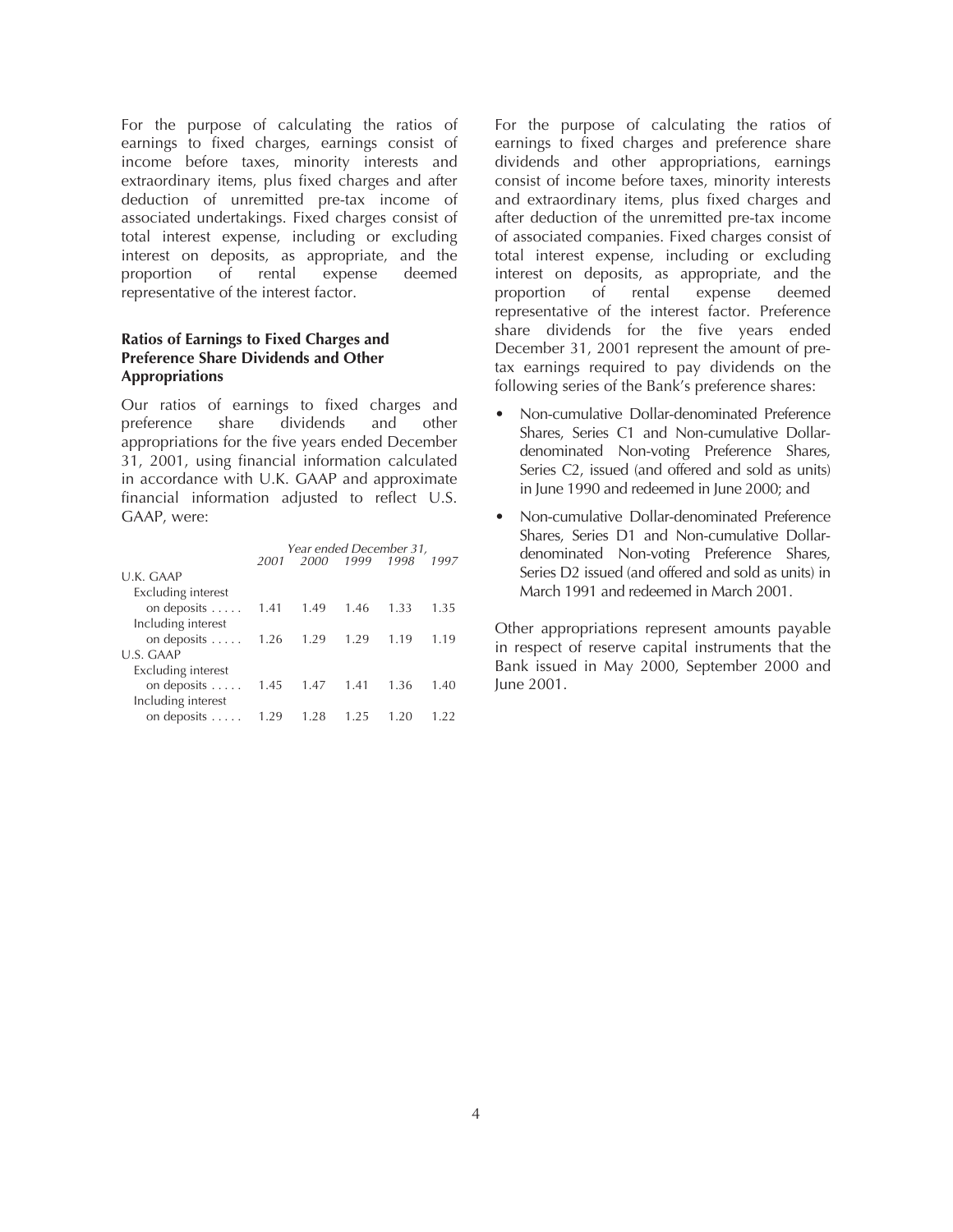## **CAPITALIZATION AND INDEBTEDNESS**

The following table sets out our authorised and issued share capital and our shareholders' funds and indebtedness and contingent liabilities as at December 31, 2001.

|                                                                                                                                                                                           | As oi<br>December 31,<br>2001<br>(millions) |
|-------------------------------------------------------------------------------------------------------------------------------------------------------------------------------------------|---------------------------------------------|
| Share capital of the Bank                                                                                                                                                                 |                                             |
| Authorised ordinary share capital – shares of £1 each $\ldots \ldots \ldots \ldots \ldots \ldots \ldots \ldots \ldots$<br>Authorised preference share capital – shares of U.S.\$0.01 each | 3,000<br>$\frac{150}{2}$                    |
|                                                                                                                                                                                           | 2,286<br>$\equiv$                           |
|                                                                                                                                                                                           | $(E$ millions)                              |
| Group shareholders' funds<br>Equity                                                                                                                                                       |                                             |
|                                                                                                                                                                                           | 2,286                                       |
|                                                                                                                                                                                           | 5,475                                       |
|                                                                                                                                                                                           | 30                                          |
| Non-equity                                                                                                                                                                                | 6,717                                       |
|                                                                                                                                                                                           |                                             |
|                                                                                                                                                                                           | 1,872                                       |
|                                                                                                                                                                                           | $\overline{\phantom{0}}$                    |
|                                                                                                                                                                                           | 16,380                                      |
| <b>Group indebtedness</b><br>Loan capital                                                                                                                                                 |                                             |
| Undated loan capital – convertible to preference shares                                                                                                                                   | 345                                         |
|                                                                                                                                                                                           | 2,837                                       |
|                                                                                                                                                                                           | 4,933                                       |
|                                                                                                                                                                                           | 8,115                                       |
| Debt securities in issue                                                                                                                                                                  |                                             |
|                                                                                                                                                                                           | 5,877                                       |
|                                                                                                                                                                                           | 35,969                                      |
|                                                                                                                                                                                           |                                             |
|                                                                                                                                                                                           | 41,846                                      |
|                                                                                                                                                                                           | 49,961                                      |
|                                                                                                                                                                                           | 66,341                                      |
| <b>Contingent liabilities</b>                                                                                                                                                             |                                             |
|                                                                                                                                                                                           | 2,460                                       |
| Guarantees and assets pledged as collateral security                                                                                                                                      | 14,826                                      |
|                                                                                                                                                                                           | 7,313                                       |
|                                                                                                                                                                                           | 24,599                                      |
|                                                                                                                                                                                           |                                             |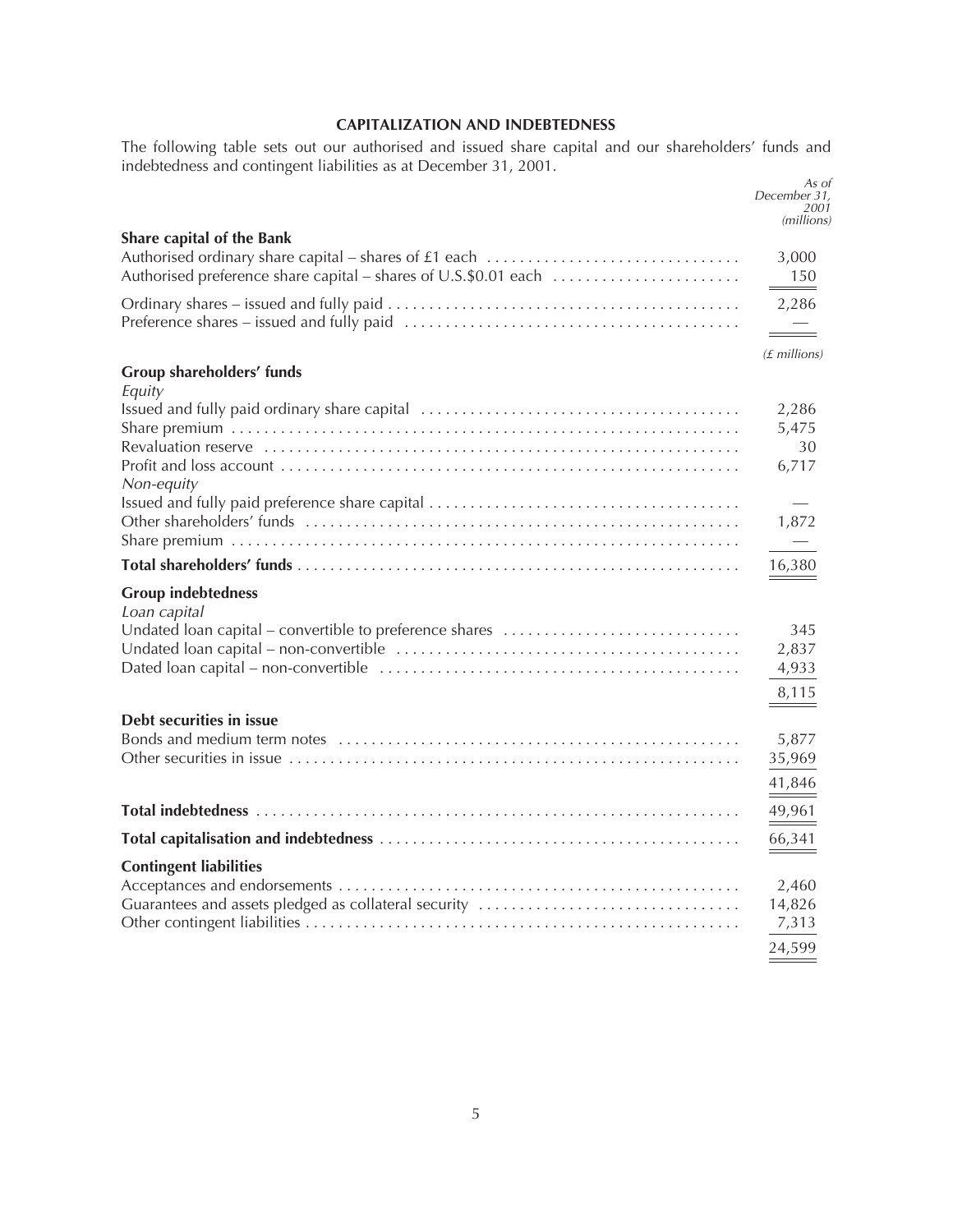## **DESCRIPTION OF DEBT SECURITIES**

*The following is a summary of the general terms of the debt securities. It sets forth possible terms and provisions for each series of debt securities. Each time that we offer debt securities, we will prepare and file a prospectus supplement with the Securities and Exchange Commission, which you should read carefully. The prospectus supplement may contain additional terms and provisions of those securities. If there is any inconsistency between the terms and provisions presented here and those in the prospectus supplement, those in the prospectus supplement will apply and will replace those presented here.*

*The debt securities of any series will be either our senior obligations (the "Senior Debt Securities") or our subordinated obligations (the "Subordinated Debt Securities"). Neither the Senior Debt Securities nor the Subordinated Debt Securities will be secured by any assets or property of Barclays Bank PLC. The Subordinated Debt Securities will either have a stated maturity (the "Dated Subordinated Debt Securities") or will not have a stated maturity (the "Undated Subordinated Debt Securities"). Some Undated Subordinated Debt Securities may be entirely or partially convertible into our preference shares, at our option.*

*We will issue Senior Debt Securities, Dated Subordinated Debt Securities and Undated Subordinated Debt Securities under indentures (respectively the "Senior Debt Indenture", "Dated Debt Indenture" and "Undated Debt Indenture") between us and The Bank of New York, as trustee. The terms of the debt securities include those stated in the relevant indenture, and those made part of the indenture by reference to the Trust Indenture Act. The Senior, Dated and Undated Debt Indentures are sometimes referred to in this prospectus individually as an "indenture" and collectively as the "indentures". We have filed a copy of, or the forms of, each indenture as exhibits to the registration statement, of which this prospectus is a part.*

*Because this section is a summary, it does not describe every aspect of the debt securities in detail. This summary is subject to, and qualified by reference to, all of the definitions and*

*provisions of both the indentures and each series of debt securities. Certain terms, unless otherwise defined here, have the meaning given to them in the relevant indenture.*

## **General**

The debt securities are not deposits and are not insured by any regulatory body of the United States or the United Kingdom.

Because we are a holding company as well as an operating company, our rights to participate in the assets of any of our subsidiaries upon its liquidation will be subject to the prior claims of the subsidiaries' creditors, including, in the case of our bank subsidiaries, their respective depositors, except, in our case, to the extent that we may ourselves be a creditor with recognised claims against the relevant subsidiary.

The indentures do not limit the amount of debt securities that we may issue. We may issue the debt securities in one or more series, or as units comprised of two or more related series. The prospectus supplement will indicate for each series or of two or more related series of debt securities:

- whether the debt securities have a maturity date and if so, what that date is;
- the specific designation and aggregate principal amount of the debt securities;
- the prices at which we will issue the debt securities;
- if interest is payable, the interest rate or rates, or how to calculate the interest rate or rates;
- whether we will issue the Senior Debt Securities or Dated Subordinated Debt Securities as Discount Securities, as explained below, and the amount of the discount;
- provisions, if any, for the discharge and defeasance of Senior Debt Securities or Dated Subordinated Debt Securities of any series;
- any condition applicable to payment of any principal, premium or interest on Senior Debt Securities or Dated Subordinated Debt Securities of any series;
- the dates and places at which any payments are payable;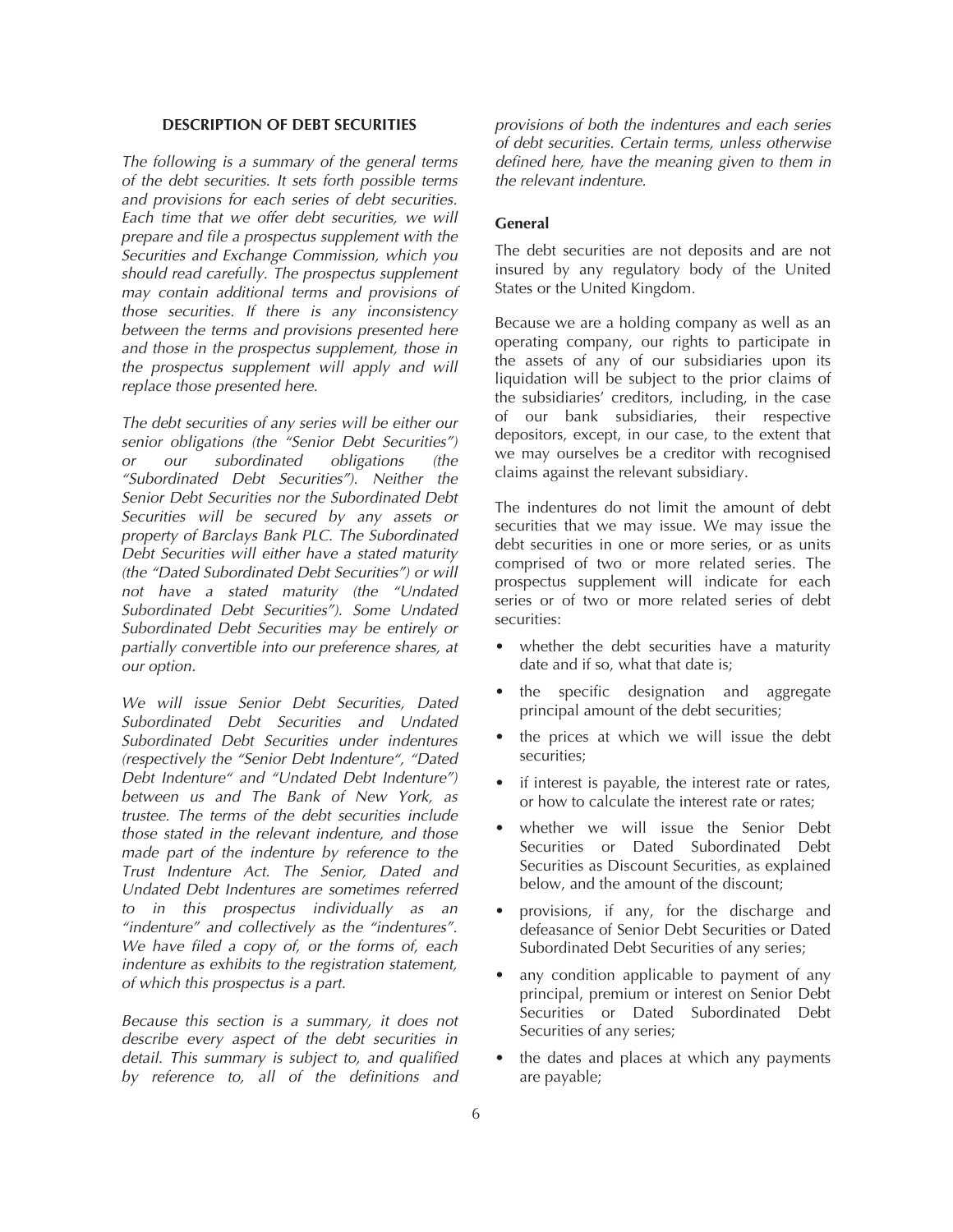- the terms of any mandatory or optional redemption;
- the denominations in which the debt securities will be issued, if the denomination is not an integral multiple of either \$1,000, in case of a Senior Debt Security or Dated Subordinated Debt Security, or an integral multiple of \$25, in case of an Undated Subordinated Debt Security;
- the amount, or how to calculate the amount, that we will pay the Senior Debt Securityholder or Dated Subordinated Debt Security holder, if the Senior Debt Security or Dated Subordinated Debt Security is redeemed before its stated maturity or accelerated, or for which the trustee shall be entitled to file and prove a claim;
- whether and how the debt securities may or must be converted into any other type of securities, or their cash value, or a combination of these;
- the currency or currencies in which the debt securities are denominated, and in which we make any payments;
- whether we will issue the debt securities wholly or partially as one or more global debt securities;
- what conditions must be satisfied before we will issue the debt securities in definitive form ("definitive debt securities");
- any index we will use to determine the amount of any payments on the debt securities;
- any other or different Senior Events of Default, in the case of Senior Debt Securities, or any other or different Subordinated Events of Default, Dated Debt Defaults or Undated Debt Defaults, in the case of Subordinated Debt Securities, or covenants applicable to any of the debt securities, and the relevant terms if they are different from the terms in the applicable indenture;
- any restrictions applicable to the offer, sale and delivery of the debt securities;
- if we will pay Additional Amounts, as explained below, on the debt securities;
- whether we will issue the debt securities in registered form ("registered securities") or in bearer form ("bearer securities") or both;
- whether and how bearer securities may be exchanged for registered securities;
- for registered securities, the record date for any payment of principal, interest or premium;
- any listing of the debt securities on a securities exchange;
- any other or different terms of the debt securities; and
- what we believe are any additional material United States federal and United Kingdom tax considerations.

Debt securities may bear interest at a fixed rate or a floating rate or we may sell Senior Debt Securities or Dated Subordinated Debt Securities that bear no interest or that bear interest at a rate below the prevailing market interest rate or at a discount to their stated principal amount ("Discount Securities"). The relevant prospectus supplement will describe special United States federal income tax considerations applicable to Discount Securities or to debt securities issued at par that are treated for United States federal income tax purposes as having been issued at a discount.

Holders of debt securities have no voting rights except as explained below under " – Modification and Waiver" and "Senior Events of Default; Subordinated Event of Default and Defaults; Limitation of Remedies".

*Market-Making Transactions*. If you purchase your debt security and/or any of our other securities we describe in this prospectus in a market-making transaction, you will receive information about the price you pay and your trade and settlement dates in a separate confirmation of sale. A market-making transaction is one in which Barclays Capital Inc. or another of our affiliates resells a security that it has previously acquired from another holder. A market-making transaction in a particular debt security occurs after the original issuance and sale of the debt security.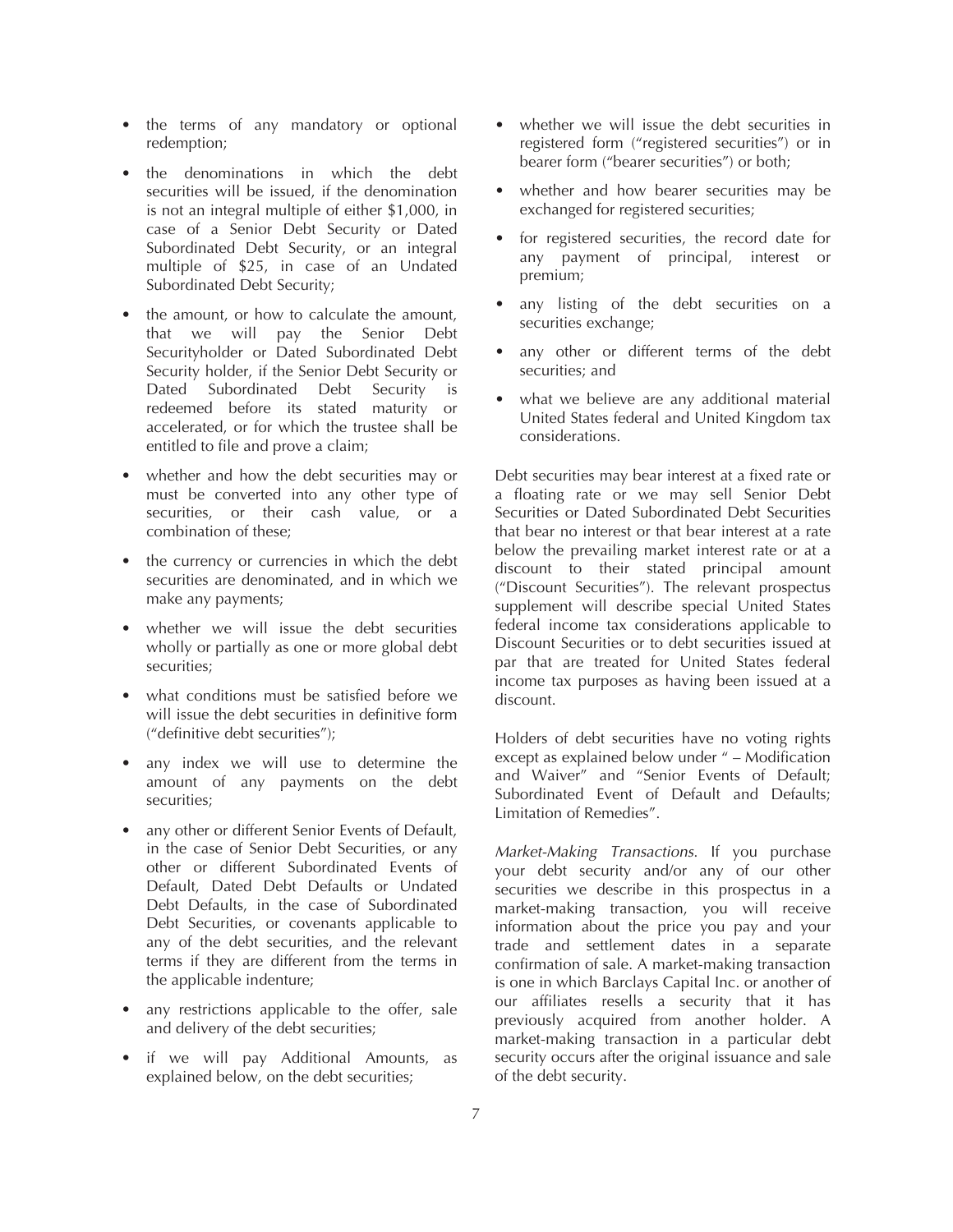## **Legal Ownership; Form of Debt Securities**

*Street Name and Other Indirect Holders.* Investors who hold debt securities in accounts at banks or brokers will generally not be recognized by us as legal holders of debt securities. This is called holding in street name.

Instead, we would recognize only the bank or broker, or the financial institution the bank or broker uses to hold its debt securities. These intermediary banks, brokers and other financial institutions pass along principal, interest and other payments on the debt securities, either because they agree to do so in their customer agreements or because they are legally required. An investor who holds debt securities in street name should check with the investor's own intermediary institution to find out:

- how it handles debt securities payments and notices;
- whether it imposes fees or charges;
- how it would handle voting if it were ever required;
- whether and how the investor can instruct it to send the investor's debt securities, registered in the investor's own name so the investor can be a direct holder as described below; and
- how it would pursue rights under the debt securities if there were a default or other event triggering the need for holders to act to protect their interests.

*Direct Holders*. Our obligations, as well as the obligations of the trustee and those of any third parties employed by us or the trustee, run only to persons who are registered as holders of debt securities. As noted above, we do not have obligations to an investor who holds in street name or other indirect means, either because the investor chooses to hold debt securities in that manner or because the debt securities are issued in the form of global securities as described below. For example, once we make payment to the registered holder, we have no further responsibility for the payment even if that holder is legally required to pass the payment along to the investor as a street name customer but does not do so.

*Global Securities*. A global security is a special type of indirectly held security, as described above under "Street Name and Other Indirect Holders". If we issue debt securities in the form of global securities, the ultimate beneficial owners can only be indirect holders.

We require that the global security be registered in the name of a financial institution we select. In addition, we require that the debt securities included in the global security not be transferred to the name of any other direct holder unless the special circumstances described below occur. The financial institution that acts as the sole direct holder of the global security is called the depositary. Any person wishing to own a security must do so indirectly by virtue of an account with a broker, bank or other financial institution that in turn has an account with the depositary. Unless the applicable prospectus supplement indicates otherwise, each series of debt securities will be issued only in the form of global securities.

*Special Investor Considerations for Global Securities*. As an indirect holder, an investor's rights relating to a global security will be governed by the account rules of the investor's financial institution and of the depositary, as well as general laws relating to securities transfers. We do not recognize this type of investor as a holder of debt securities and instead deal only with the depositary that holds the global security.

Investors in debt securities that are issued only in the form of global debt securities should be aware that:

- They cannot get debt securities registered in their own name.
- They cannot receive physical certificates for their interest in debt securities.
- They will be a street name holder and must look to their own bank or broker for payments on the debt securities and protection of their legal rights relating to the debt securities, as explained earlier under "Legal Ownership – Street Name and Other Indirect Holders".
- They may not be able to sell interests in the debt securities to some insurance companies and other institutions that are required by law to own their debt securities in the form of physical certificates.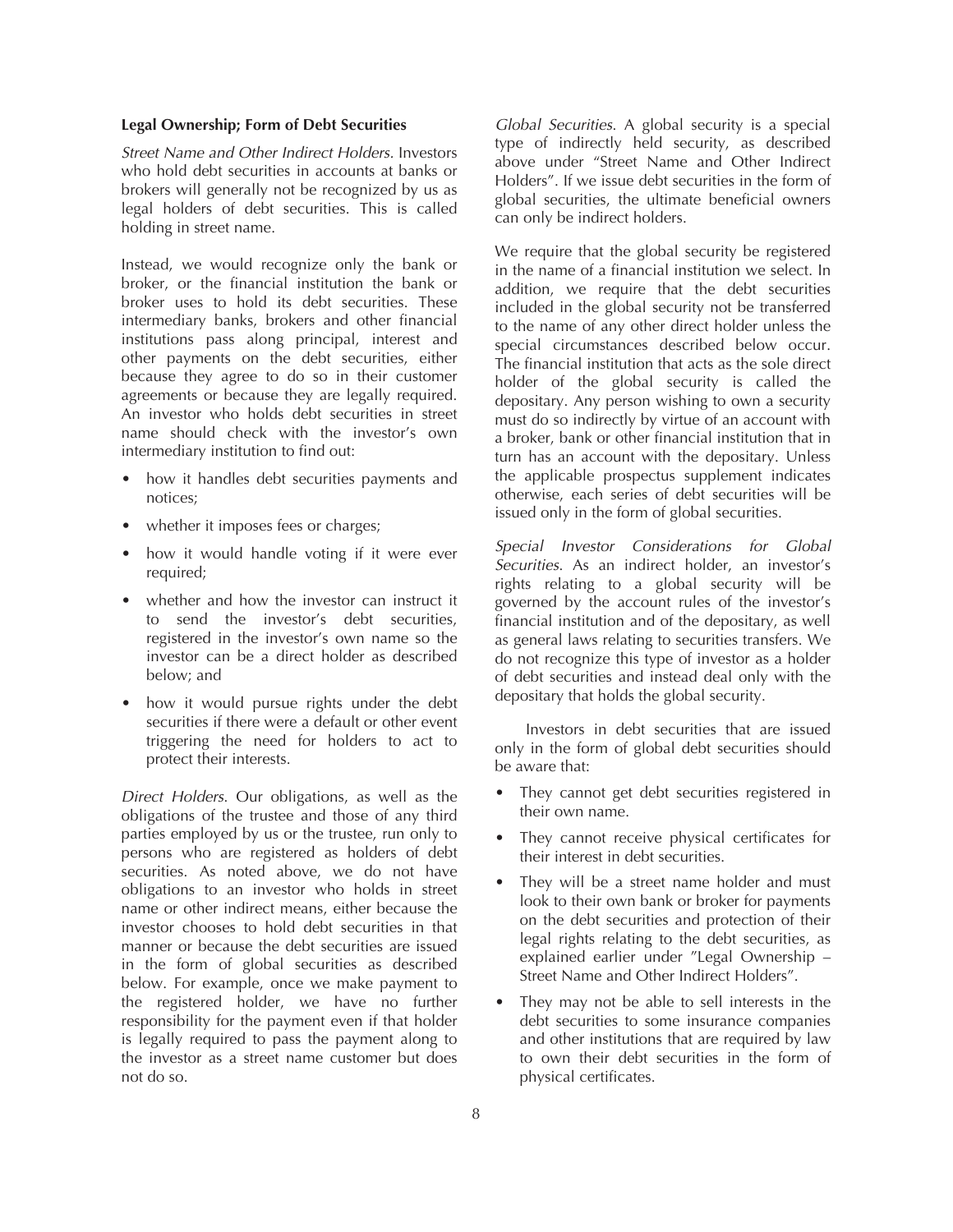- The depositary's policies will govern payments, transfers, exchange and other matters relating to their interest in the global security. We and the trustee have no responsibility for any aspect of the depositary's actions or for its records of ownership interests in the global security. We and the trustee also do not supervise the depositary in any way.
- The depositary will require that interests in a global security be purchased or sold within its system using same-day funds.

*Special Situations When a Global Security Will Be Terminated*. In a few special situations described below, the global security will terminate and interests in it will be exchanged for physical certificates representing debt securities. After that exchange, the choice of whether to hold debt securities directly or in street name will be up to the investor. Investors must consult their own bank or brokers to find out how to have their interests in debt securities transferred to their own name so that they will be direct holders. The rights of street name investors and direct holders in the debt securities have been previously described in the subsections entitled "Legal Ownershipn – Street Name and Other Indirect Holders" and "Legal Ownership – Direct Holders".

The special situations for termination of a global security are:

- When the depositary notifies us that it is unwilling, unable or no longer qualified to continue as depositary.
- When a Senior Event of Default, in the case of Senior Debt Securities, or a Subordinated Event of Default, Dated Debt Default or Undated Debt Default, in the case of Subordinated Debt Securities, has occurred and has not been cured. Defaults are discussed below under "Senior Events of Default; Subordinated Event of Default and Defaults; Limitation of Remedies".

The prospectus supplement may also list additional situations for terminating a global security that would apply only to the particular series of debt securities covered by the prospectus supplement. When a global security terminates,

the depositary (and not we or the trustee) is responsible for deciding the names of the institutions that will be the initial direct holders.

*In the remainder of this description "holder" means direct holders and not street name or other indirect holders of debt securities. Indirect holders should read the subsection entitled "Legal Ownership – Street Name and Other Indirect Holders".*

*Payment and Paying Agents.* We will pay interest to direct holders listed in the trustee's records at the close of business on a particular day in advance of each due date for interest, even if the direct holder no longer owns the security on the interest due date. That particular day, usually about two weeks in advance of the interest due date, is called the regular record date and is stated in the prospectus supplement.

We will pay interest, principal and any other money due on the debt securities at the corporate trust office of the trustee in New York City. Investors must make arrangements to have their payments picked up at or wired from that office. We may also choose to pay interest by mailing checks.

## *Street name and other indirect holders should consult their banks or brokers for information on how they will receive payments.*

We may also arrange for additional payment offices, and may cancel or change these offices, including our use of the trustee's corporate trust office. These offices are called paying agents. We may also choose to act as our own paying agent. We must notify the trustee of changes in the paying agents for any particular series of debt securities.

## **Payments; Deferred Payments; Missed Payments**

The relevant prospectus supplement will specify the date on which we will pay interest, if any, and, in the case of Senior Debt Securities or Dated Subordinated Debt Securities, the date for payments of principal and any premium, on any particular series of debt securities. The prospectus supplement will also specify the interest rate or rates, if any, or how rate or rates will be calculated.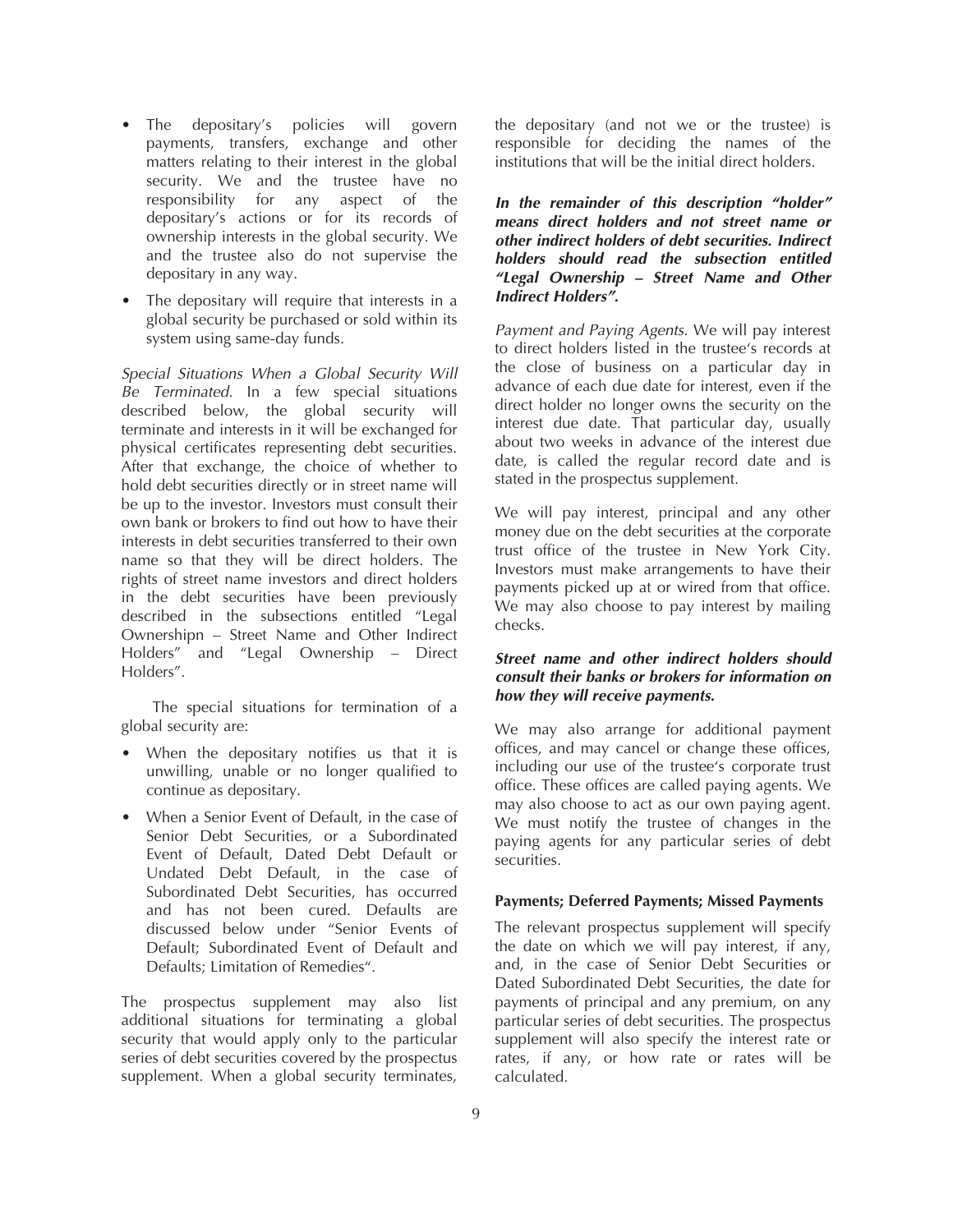#### *Dated Subordinated Debt Securities*

Unless the relevant prospectus supplement provides otherwise, and subject also to the following paragraph, if we do not make a payment on a series of Dated Subordinated Debt Securities on any payment date, our obligation to make that payment shall be deferred (a "Deferred Payment"), until:

- if it is an interest payment, the date we pay a dividend on any class of our share capital, and
- if it is a payment of principal, the first business day after the date that falls six months after the original payment date.

Each of the above dates is a "deferred payment date". Our failure to make a payment before the deferred payment date is *not* a Dated Debt Default nor will it allow any holder to sue us or take any other action for the payment. Each Deferred Payment will accrue interest at the rate which prevailed for that series of Dated Subordinated Debt Securities immediately before the payment's original payment date. Any such Deferred Payment shall not be treated as due for any purpose, including for the purpose of determining whether a default has occurred, until the deferred payment date. The term "business day" means any weekday, other than one on which banking institutions are authorized or obligated by law or executive order to close in any jurisdiction where payments on the debt security are payable.

If we so provide in the relevant prospectus supplement and notwithstanding any other provision of the Dated Subordinated Debt Securities, we will be entitled, by notice in writing to the trustee (a "deferral notice"), to defer the due date for payment of any principal, premium or interest in respect of that series of Dated Subordinated Debt Securities when the Financial Services Authority has requested or required us to make that deferral. Accordingly, on providing a deferral notice, the payment due date of the principal, premium or interest (the "Tier 3 Deferred Payment") shall be deferred. As a result, we will not have to make that payment on the date that it would otherwise have become due and payable.

Interest will continue to accrue on the deferred principal at the rate prevailing immediately before the due date of that principal amount, unless the relevant prospectus supplement otherwise specifies. This interest, however, shall only become due and payable according to the following sentence. Promptly upon being satisfied that the Financial Services Authority will not object to our payment of the whole or any part of any Tier 3 Deferred Payment, and, unless the payment was deferred as described in the first paragraph under this section "Dated Subordinated Debt Securities", we will give notice to the trustee in writing. The relevant Tier 3 Deferred Payment, or the appropriate part of it, and any accrued interest shall become due and payable on the seventh day after the date of the payment notice, the "Tier 3 Deferred Payment Date". In addition, if a Subordinated Event of Default occurs all unpaid Tier 3 Deferred Payments in respect of Dated Subordinated Debt Securities of a series shall become due and payable in full upon acceleration of payment of the Dated Subordinated Debt Securities of that relevant series. In case of acceleration, if more than one Tier 3 Deferred Payment remains unpaid in respect of Dated Subordinated Debt Securities of any series, payment shall be made *pro rata* according to the amounts of the unpaid Tier 3 Deferred Payments and the interest accrued at the time a Subordinated Event of Default has occurred.

Our failure to make any payment prior to a Tier 3 Deferred Payment Date to the extent permitted by the provisions we have just described shall not constitute a Dated Debt Default by us or otherwise allow any holder to sue or take any action for that payment. Any Tier 3 Deferred Payment deferred according to these provisions shall not be treated as due for any purpose, including for the purpose of ascertaining whether a Dated Debt Default has occurred, until the Tier 3 Deferred Payment Date.

We are currently obliged to notify the U.K. Financial Services Authority (the "Financial Services Authority") if our capital for regulatory capital adequacy purposes falls below its target capital requirement, as set by the Financial Services Authority. The Financial Services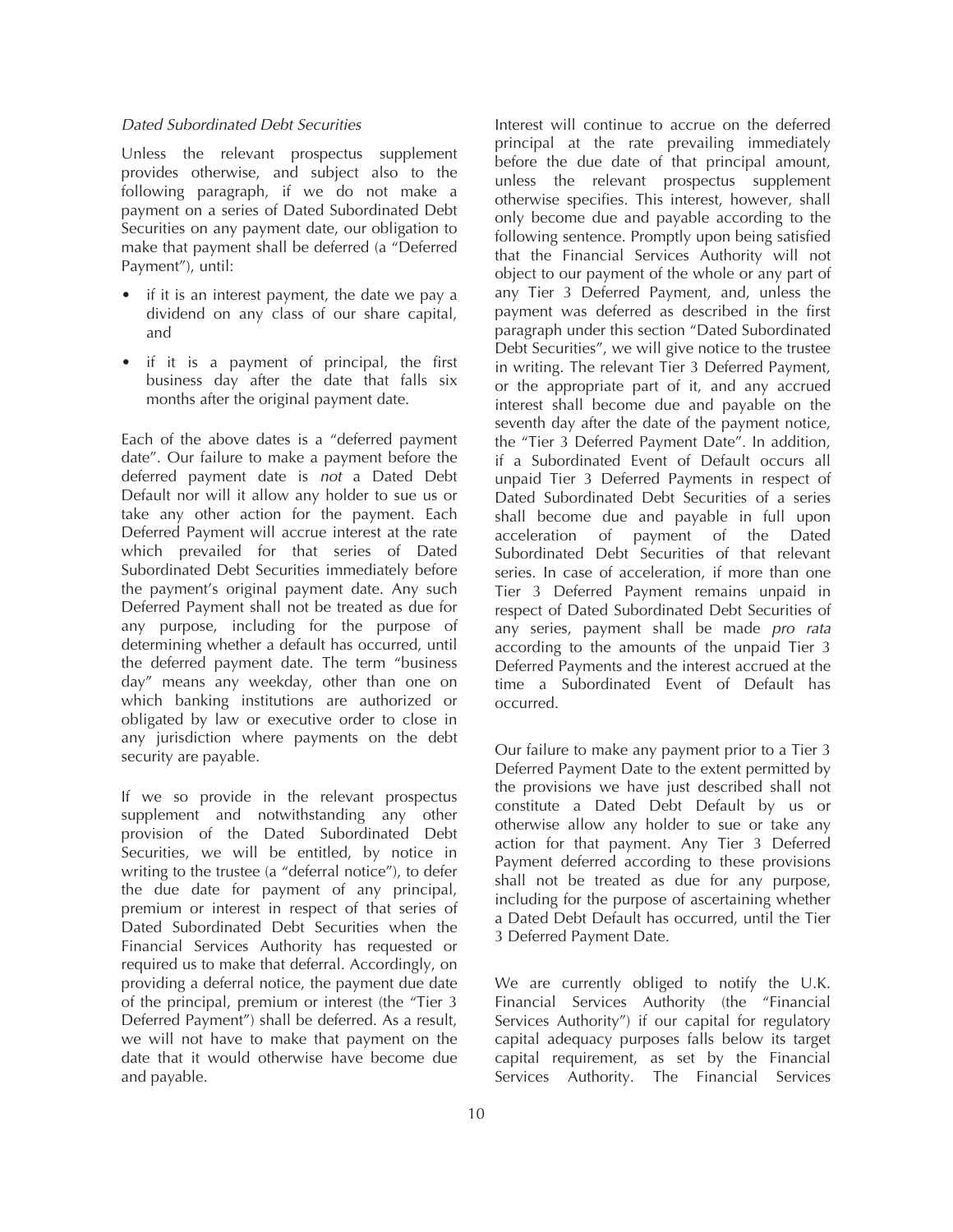Authority may require deferral of payment of principal and interest on Dated Subordinated Debt Securities in that case.

### *Undated Subordinated Debt Securities*

We are not required to make payments on any series of Undated Subordinated Debt Securities on any payment date except as we discuss in the following paragraph. Our failure to make a payment (unless the payment is required as we describe in the following two paragraphs) shall not constitute an Undated Debt Default by us for any purpose. Any payment that we do not make in respect of any series of Undated Subordinated Debt Securities on any applicable payment date, together with any other unpaid payments, shall, so long as they remain unpaid, constitute "Missed Payments". Missed Payments will accumulate until paid, but will not bear interest.

We may choose to pay any Missed Payments in whole or in part at any time on not less than 14 days' notice to the trustee. However, all outstanding Missed Payments in respect of all Undated Subordinated Debt Securities of a particular series shall, subject to the solvency condition as explained below, become due and payable in full on whichever is the earliest of:

- the date upon which a dividend is next paid on any class of share capital of Barclays PLC, or any other ultimate holding company of us, or if there is no holding company, ourselves, or on any class of our preference share capital,
- the date fixed for any redemption of the Undated Subordinated Debt Securities, and
- the commencement of our winding-up in England.

If we give notice of our intention to pay the whole or part of the Missed Payments on the Undated Subordinated Debt Securities of any series, we shall be obliged, subject to the solvency condition, to do so at the time specified in our notice. When Missed Payments in respect of Undated Subordinated Debt Securities of any series are paid in part, each part payment shall be in respect of the full amount of Missed Payments accrued on the payment date or consecutive payment dates furthest from the date of payment.

All payments of principal, premium and interest, including any Missed Payments, on or with respect to the Undated Subordinated Debt Securities of any series will be conditional upon our being solvent at the time of our payment, and remaining solvent immediately after our payment. This is called the "solvency condition". The solvency condition must also be satisfied when, and immediately after, we or any of our subsidiaries repurchase Undated Subordinated Debt Securities, except a purchase in the ordinary course of a business dealing in securities. For the purposes of the solvency condition, we shall be solvent if

- we are able to pay our debts as they fall due and
- our total unconsolidated gross tangible assets exceed our total unconsolidated gross liabilities, subject to certain adjustments specified in the indenture; provided, that as to any event conditional on the solvency condition other than an optional redemption or repurchase, liabilities shall exclude those to persons who are not Undated Debt Senior Creditors (as defined below).

A report as to our solvency by two of our Directors or, in certain circumstances as provided in the indenture, our Auditors, or, if we are in winding-up in England, our liquidator, shall, absent proven error, be treated and accepted by us, the trustee and the holders of Undated Subordinated Debt Securities and the Coupons (if any) appertaining thereto, as correct and sufficient evidence of solvency or insolvency.

*If we are unable to make any payment on or with respect to the Undated Subordinated Debt Securities of any series because we are unable to satisfy the solvency condition, the amount of any such payment which we would otherwise make will be available to meet our losses. If we are wound-up, applicable insolvency law may limit the right to claim for any amount payable, including interest and Missed Payments, on the Undated Subordinated Debt Securities.*

### **Ranking**

*Senior Debt Securities.* Senior Debt Securities and the Coupons (if any) appertaining thereto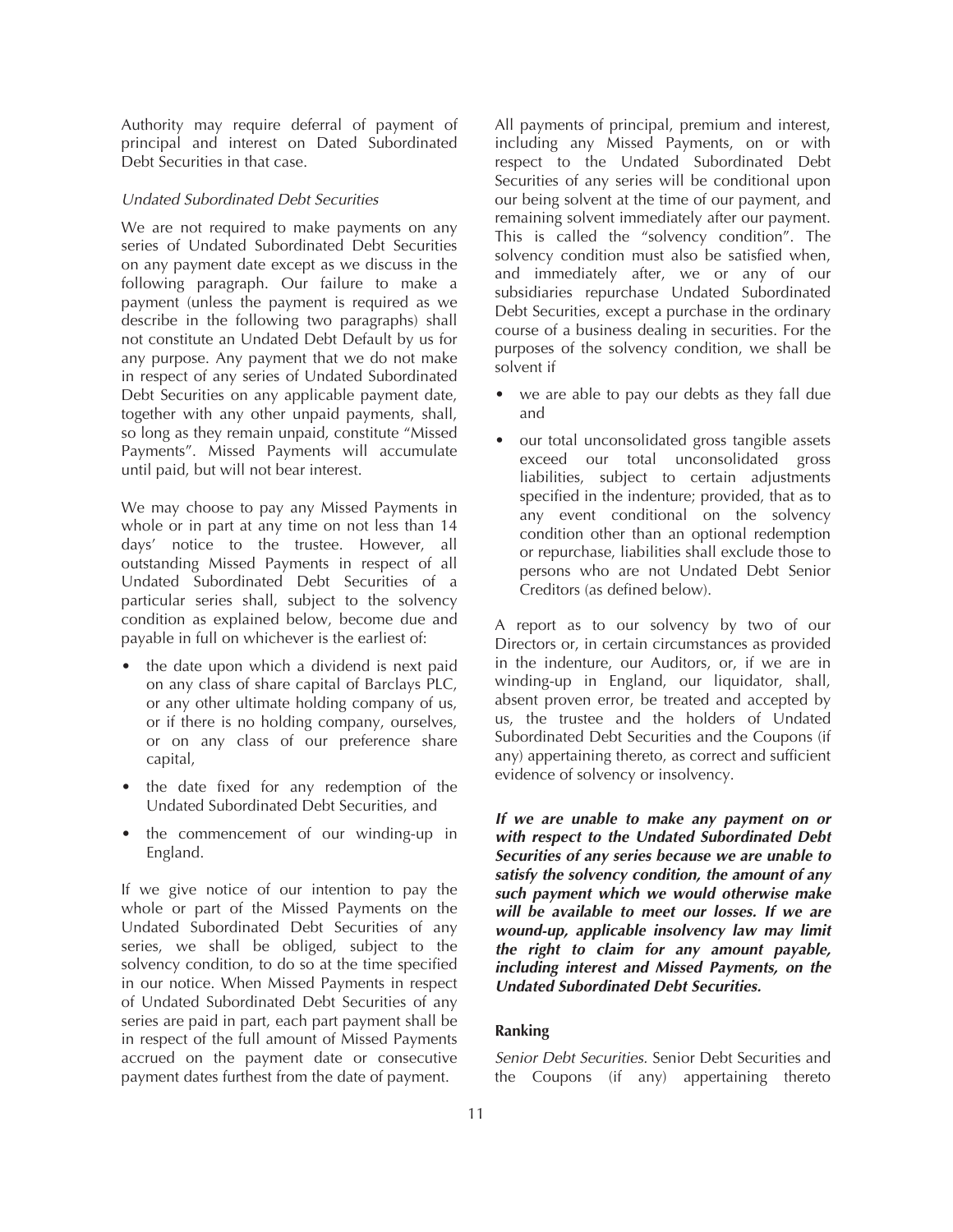constitute our direct, unconditional, unsecured and unsubordinated obligations ranking *pari passu*, without any preference among themselves, with all our other outstanding unsecured and unsubordinated obligations, present and future, except such obligations as are preferred by operation of law.

*Dated Subordinated Debt Securities.* In the event of our winding-up in England (liquidation), the claims of the trustee, the holders of the Dated Subordinated Debt Securities and the holders of the Coupons (if any) appertaining thereto, will be postponed to the claims of all of our other creditors, including any claims related to the Senior Debt Securities, except for:

- claims in respect of Existing Senior Subordinated Obligations, Capital Note Claims and Subordinated Guarantee Claims (each as defined in the Dated Debt Indenture) and any other claims ranking or expressed to rank equally with them and/or with claims in respect of the Dated Subordinated Debt Securities ("Dated Debt Other Pari Passu Claims"); and
- any other claims ranking junior to the excepted claims referred to above and/or to claims in respect of Dated Subordinated Debt Securities.

The claims of such other creditors, with the foregoing exceptions, are referred to in this document as "Dated Debt Senior Claims". Accordingly, no amount will be payable in our winding-up in respect of claims in relation to the Dated Subordinated Debt Securities or the Coupons (if any) appertaining thereto until all Dated Debt Senior Claims admitted in our winding-up have been satisfied.

Any amounts in respect of the Dated Subordinated Debt Securities and the Coupons (if any) appertaining thereto paid to the holders of such Dated Subordinated Debt Securities, the holders of the Coupons appertaining thereto (if any) or to the trustee *pari passu* with the amounts payable to other creditors admitted in such winding up will be held by such holders or the trustee upon trust to be applied in the following order: (i) to the amounts due to the trustee in or about the execution of the trusts of the Dated Debt Indenture; (ii) in payment of all Dated Debt

Senior Claims outstanding at the commencement of, or arising solely by virtue of, our winding up to the extent that such claims shall be admitted in the winding up and shall not be satisfied out of our other resources; and (iii) in payment of the Dated Subordinated Debt Securities and the Coupons (if any) appertaining thereto. By accepting the Dated Subordinated Debt Securities or the Coupons (if any) appertaining thereto, each holder agrees to be bound by the Dated Debt<br>Indenture's subordination provisions and Indenture's subordination provisions and irrevocably authorizes our liquidator to perform on behalf of the holder the above subordination trust.

Because of subordination, in the event of our winding-up in England, our creditors who hold Dated Debt Senior Claims may recover more, ratably, than the holders of the Dated Subordinated Debt Securities or the Coupons (if any) appertaining thereto and Dated Debt Other Pari Passu Claims. At December 31, 2001, the amount of outstanding Dated Debt Senior Claims was approximately £323.9 billion (including £273.0 billion of deposits). Currently we have no limitations on issuing indebtedness which would constitute Dated Debt Senior Claims.

At December 31, 2001, Dated Debt Other Pari Passu Claims were approximately £5.5 billion, consisting of debt securities we issued, our guarantees in respect of outstanding debt securities issued by our subsidiaries and intragroup loans to us. The amounts of all securities, guarantees or intra-group loans denominated in a currency other than pounds sterling included in the above totals have been converted at the exchange rates prevailing on December 31, 2001.

*Undated Subordinated Debt Securities.* The Undated Subordinated Debt Securities of each series will be our unsecured obligations, subject to the solvency condition and the subordination provisions described here. They will rank equally without any preference among themselves and will also rank equally as to subordination with our Undated Debt Other Pari Passu Claims (as defined in the Undated Debt Indenture).

The rights of the trustee and the holders of Undated Subordinated Debt Securities and the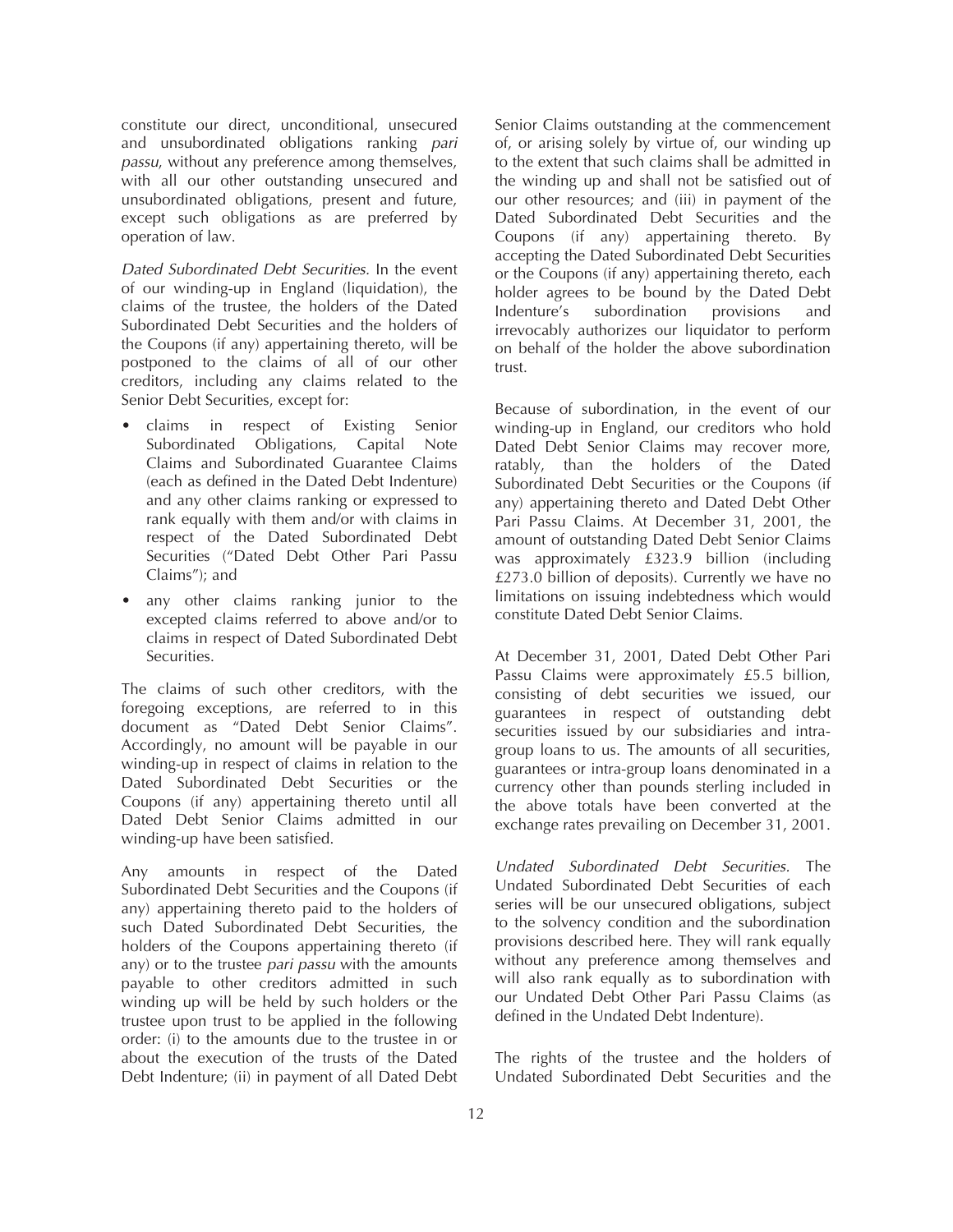Coupons (if any) appertaining thereto will be subordinated to the claims of our creditors:

- who are our depositors and/or other unsubordinated creditors, or
- whose claims are, or are expressed to be, subordinated to the claims of depositors and other unsubordinated creditors (whether only in our winding up or otherwise) but not to other claims, or
- who are subordinated creditors (whether as above or otherwise) other than creditors whose claims constitute Undated Debt Other Pari Passu Claims and creditors whose claims are expressed to rank pari passu with or junior to the claims of the holders of the Undated Subordinated Debt Securities.

These creditors, with the foregoing exceptions, are referred to in this document as "Undated Debt Senior Creditors" and the claims of Undated Debt Senior Creditors are referred to in this document as "Undated Debt Senior Claims". In the event of our winding-up in England (liquidation) there shall be payable in respect of the Undated Subordinated Debt Securities and the Coupons (if any) appertaining thereto, in lieu of any other payment but subject to the solvency condition, those amounts (if any) as would have been payable as if on the day immediately before the commencement of our winding-up and thereafter, the holders of Undated Subordinated Debt Securities were the holders of a class of preference shares in our capital having a preferential right to a return of assets over the holders of all other classes of shares in our capital issued and outstanding. As a result the holders of the Undated Subordinated Debt Securities would therefore be treated as entitled, to the exclusion of any other rights or privileges, to receive as a return of capital in the winding-up an amount equal to the principal amount of the Undated Subordinated Debt Securities then outstanding, together with any premium and interest accrued to the date of repayment and any Missed Payments. Accordingly, no amount will be payable in our winding-up in England in respect of claims under any Undated Subordinated Debt Securities and the Coupons (if any) appertaining thereto, until all Undated Debt Senior Claims admitted in such winding-up have been satisfied.

13

Because of the subordination, in the event of our winding-up in England, holders of Undated Debt Senior Claims may recover more, ratably, than holders of the Undated Subordinated Debt Securities, the Coupons (if any) appertaining thereto and Undated Debt Other Pari Passu Claims. In this context, the claims of holders of any Senior Debt Securities, Dated Subordinated Debt Securities then outstanding, the Coupons (if any) appertaining thereto and Dated Debt Other Pari Passu Claims then outstanding, would be included in Undated Debt Senior Claims.

On December 31, 2001, the amount of outstanding Undated Debt Senior Claims was approximately £329.5 billion (including £273.0 billion of deposits). On December 31, 2001, an aggregate of approximately £3.0 billion of Undated Debt Other Pari Passu Claims were outstanding. Currently there is no limitation on our issuing indebtedness which would constitute Undated Debt Senior Claims. If, in our windingup, the amounts payable with respect to the Undated Subordinated Debt Securities and any Undated Debt Other Pari Passu Claims are not paid in full, the holders will share ratably in any distribution of our assets in proportion to the respective amounts to which they are entitled.

# **Additional Amounts**

Unless the relevant prospectus supplement provides otherwise, we will pay any amounts to be paid by us on any series of debt securities without deduction or withholding for, or on account of, any and all present or future income, stamp and other taxes, levies, imposts, duties, charges, fees, deductions or withholdings ("taxes") now or hereafter imposed, levied, collected, withheld or assessed by or on behalf of the U.K. or any U.K. political subdivision or authority that has the power to tax, unless the deduction or withholding is required by law. Unless the relevant prospectus supplement provides otherwise, at any time a U.K. taxing jurisdiction requires us to deduct or withhold taxes, we will pay the additional amounts of, or in respect of, the principal of, any premium, and any interest, Deferred Payments, Tier 3 Deferred Payments and Missed Payments on the debt securities ("Additional Amounts") that are necessary so that the net amounts paid to the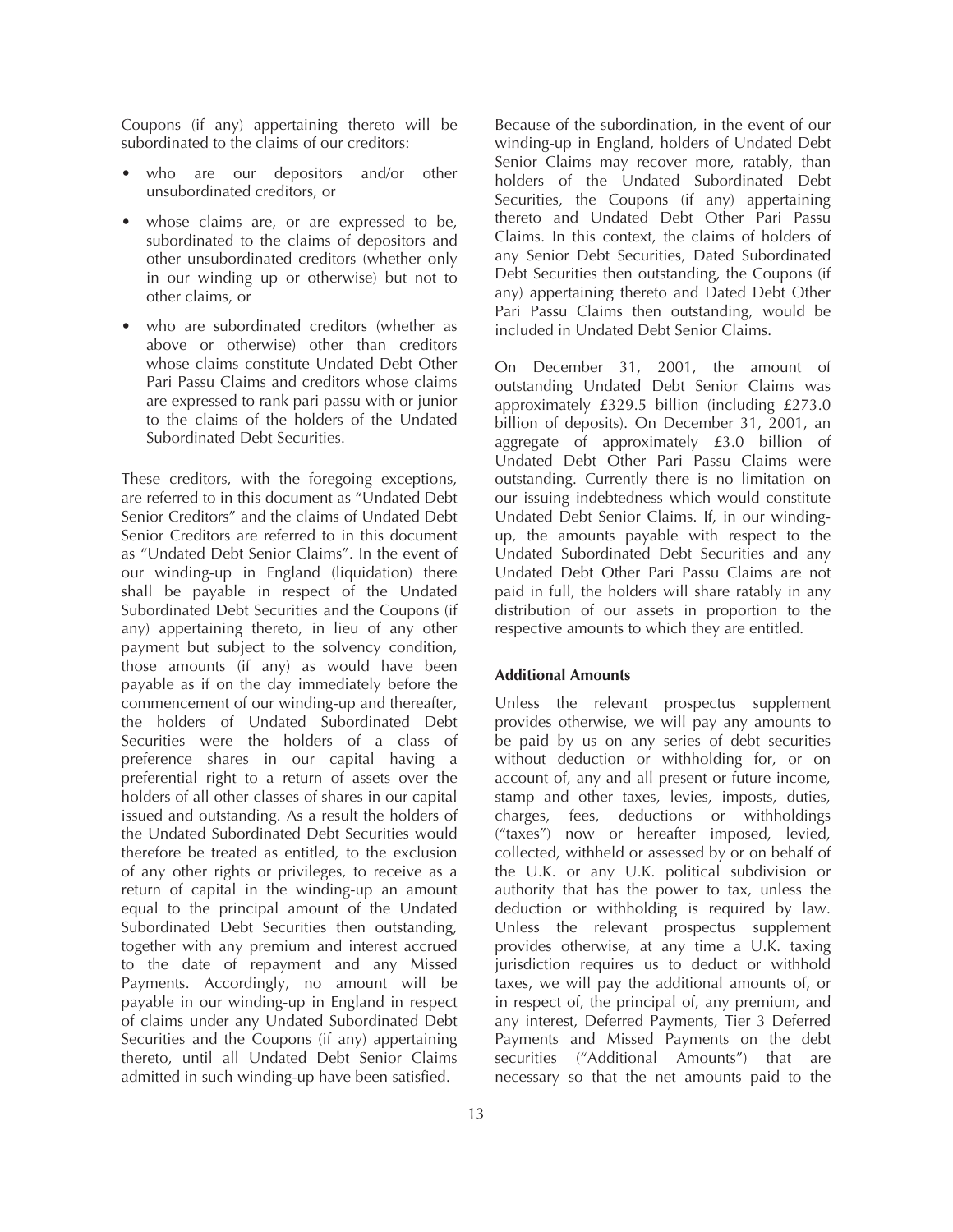holders, after the deduction or withholding, shall equal the amounts which would have been payable had no such deduction or withholding been required. However, we will not pay Additional Amounts for taxes that are payable because:

- the holder or the beneficial owner of the debt securities is a domiciliary, national or resident of, or engages in business or maintains a permanent establishment or is physically present in, a U.K. taxing jurisdiction requiring that deduction or withholding, or otherwise has some connection with the U.K. taxing jurisdiction other than the holding or ownership of the debt security, or the collection of any payment of, or in respect of, principal of, any premium, or any interest, Deferred Payments, Tier 3 Deferred Payments and Missed Payments on, any debt securities of the relevant series;
- except in the case of our winding-up in England, the relevant debt security is presented for payment in the U.K.;
- the relevant debt security is presented for payment more than 30 days after the date payment became due or was provided for, whichever is later, except to the extent that the holder would have been entitled to the Additional Amounts on presenting the debt security for payment at the close of such 30 day period;
- such deduction or withholding is imposed on a payment to an individual and is required to be made pursuant to any European Union Directive on the taxation of savings implementing the conclusions of the ECOFIN Council meeting of November 26-27, 2000 or any law implementing or complying with, or introduced in order to conform to, such Directive;
- the relevant debt security is presented for payment by a holder who would have been able to avoid such deduction or withholding by presenting the relevant debt security to another paying agent in a member state of the European Union or elsewhere;
- the holder or the beneficial owner of the relevant debt securities or the beneficial owner of any payment of, or in respect of,

principal of, any premium, or any interest, Deferred Payments, Tier 3 Deferred Payments or Missed Payments on the debt securities failed to make any necessary claim or to comply with any certification, identification or other requirements concerning the nationality, residence, identity or connection with the taxing jurisdiction of the holder or beneficial owner, if that claim or compliance is required by statute, treaty, regulation or administrative practice of a U.K. taxing jurisdiction as a condition to relief or exemption from the taxes; or

• if the taxes would not have been imposed or would have been excluded under one of the preceding points if the beneficial owner of, or person ultimately entitled to obtain an interest in, the debt securities had been the holder of the debt securities.

Whenever we refer in this prospectus and any prospectus supplement to the payment of the principal of, any premium, or any interest, Deferred Payments, Tier 3 Deferred Payments or Missed Payments, if any, on, or in respect of, any debt securities of any series, we mean to include the payment of Additional Amounts to the extent that, in context, Additional Amounts are, were or would be payable.

# **Redemption**

*Redemption or Conversion for tax reasons.* Unless the relevant prospectus supplement provides otherwise, and, in the case of Undated Subordinated Debt Securities, if the solvency condition is satisfied, we will have the option to redeem the debt securities of any series upon not less than 30 nor more than 60 days' notice on any dates as are specified in the applicable prospectus supplement, and we will have the option of converting any Undated Subordinated Debt Securities that are convertible into preference shares, if:

we are required to issue definitive debt securities (see "Legal Ownership-Special Situations When a Global Security Will Be Terminated") and, as a result, we are or would be required to pay Additional Amounts with respect to the debt securities, or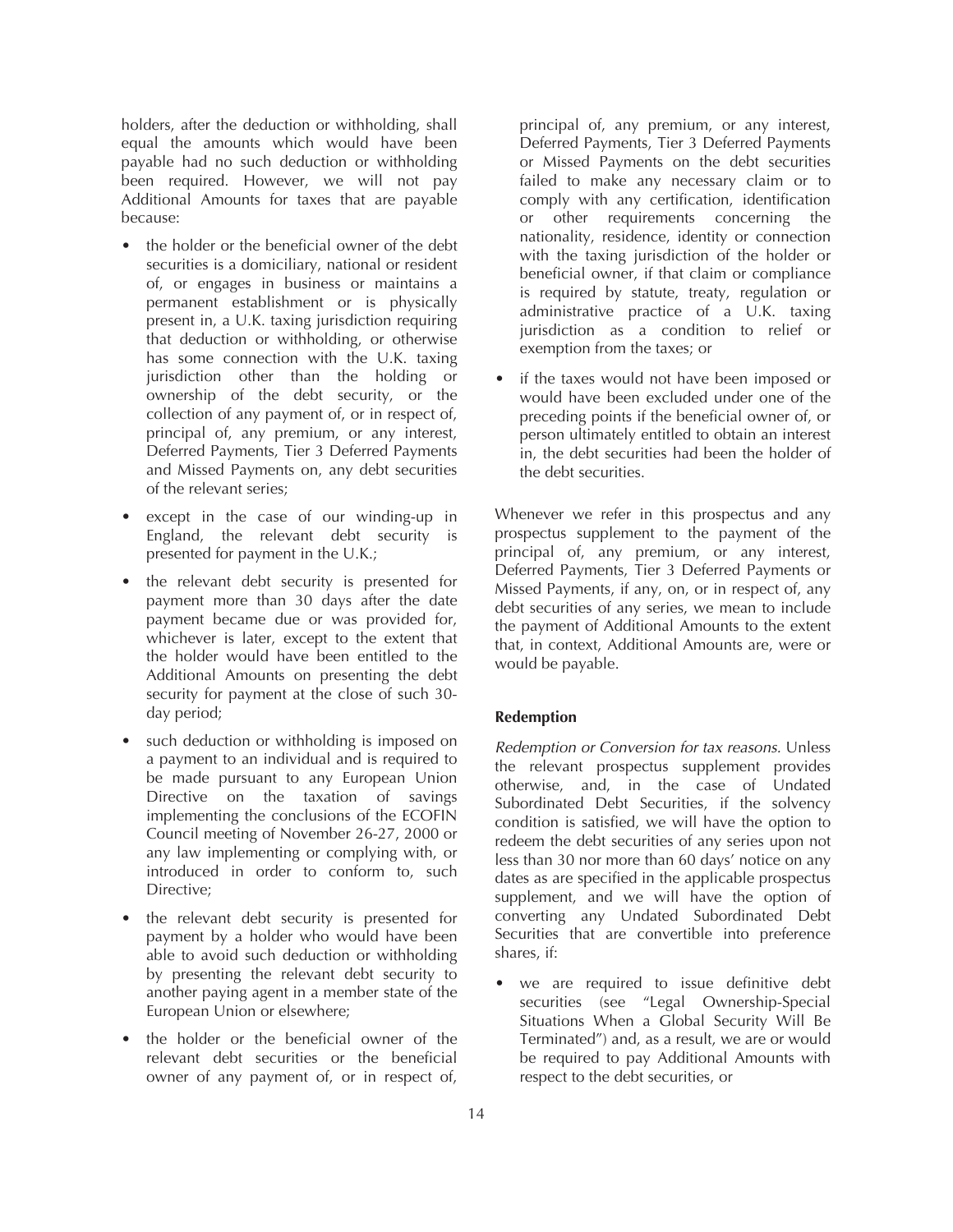• we determine that as a result of a change in or amendment to the laws or regulations of a taxing jurisdiction, including any treaty to which the taxing jurisdiction is a party, or a change in an official application or interpretation of those laws or regulations, including a decision of any court or tribunal, which becomes effective on or after the date of the applicable prospectus supplement (and, in the case of a successor entity, which becomes effective on or after the date of that entity's assumption of our obligations), we (or any successor entity) will or would be required to pay holders Additional Amounts, or we (or any successor entity) would not be entitled to claim a deduction in respect of any payments in computing our (or its) taxation liabilities.

In each case, before we give a notice of redemption or conversion, we shall be required to deliver to the trustee a written legal opinion of independent counsel of recognised standing, chosen by us, in a form satisfactory to the trustee confirming that we are entitled to exercise our right of redemption or conversion. The redemption or conversion must be made in respect of all, but not some, of the debt securities of the relevant series. The redemption price will be equal to 100% of the principal amount of debt securities being redeemed together with any accrued but unpaid interest, Deferred Payments, Tier 3 Deferred Payments and Missed Payments, if any, in respect of such debt securities to the date fixed for redemption or, in the case of Discount Securities, such portion of the principal amount of such Discount Securities as may be specified by their terms.

*Optional Redemption.* The relevant prospectus supplement will specify whether we may redeem the debt securities of any series, in whole or in part, at our option, in any other circumstances. The prospectus supplement will also specify the notice we will be required to give, what prices and any premium we will pay, and the dates on which we may redeem the debt securities. Any notice of redemption of debt securities will state:

- the date fixed for redemption,
- the amount of debt securities to be redeemed if we are only redeeming a part of the series,
- the redemption price,
- that on the date fixed for redemption the redemption price will become due and payable on each debt security to be redeemed and, if applicable, that any interest will cease to accrue on or after the redemption date,
- the place or places at which each holder may obtain payment of the redemption price and
- the CUSIP number or numbers, if any, with respect to the debt securities.

In the case of a partial redemption, the trustee shall select the debt securities that we will redeem in any manner it deems fair and appropriate.

We or any of our subsidiaries may at any time purchase debt securities of any series in the open market or by tender (available alike to each holder of debt securities of the relevant series) or by private agreement, if applicable law allows, and, in the case of Undated Subordinated Debt Securities, if the solvency condition is satisfied. We will treat as cancelled and no longer issued and outstanding any debt securities of any series that we purchase beneficially for our own account, other than a purchase in the ordinary course of a business dealing in securities.

We may not redeem at our option any Dated Subordinated Debt Securities nor may we or any of our subsidiaries purchase beneficially or procure others to purchase beneficially for our accounts any Dated Subordinated Debt Securities, other than a purchase in the ordinary course of a business dealing in securities, unless our Auditors shall have reported to the trustee within six months before such redemption or purchase that, in their opinion, based on the most recent published consolidated balance sheet of us and our Subsidiary Undertakings, as defined in the indenture, available at the date of our report, the aggregate book value of the tangible assets of us and our Subsidiary Undertakings exceeds the aggregate book value of the liabilities of us and our Subsidiary Undertakings. We may not redeem any Undated Subordinated Debt Securities unless the solvency condition is satisfied.

In addition, under existing Financial Services Authority requirements, we may not make any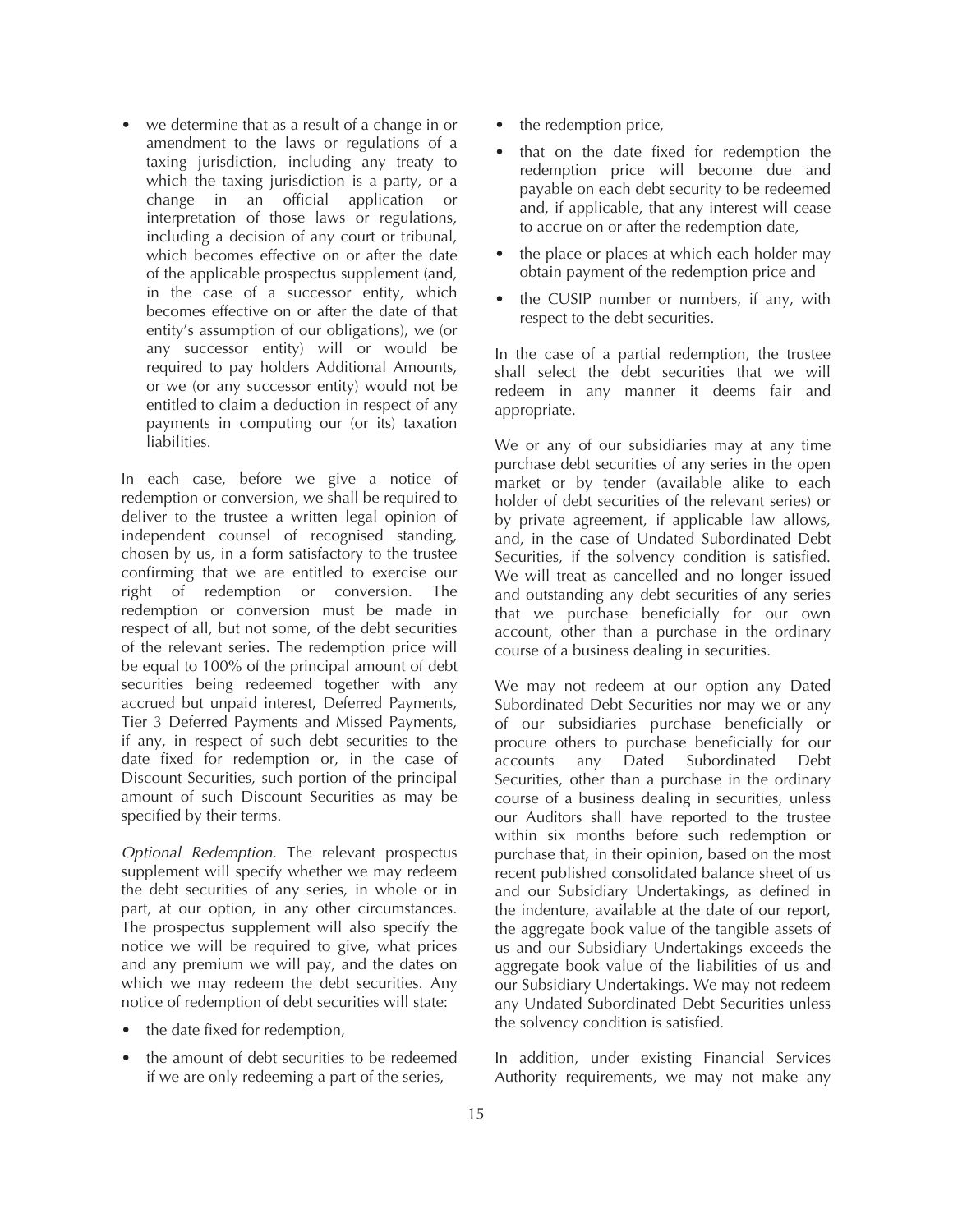redemption or repurchase of any Subordinated Debt Securities, other than a repurchase in the ordinary course of a business dealing in securities, unless the Financial Services Authority consents in advance. The Financial Services Authority may also impose conditions on any redemption or repurchase.

#### **Convertible or Exchangeable Securities**

Debt securities that are optionally or mandatorily convertible into preference shares or other of our securities, an index or indices of these securities or any combination of the above are called "convertible securities". Debt securities that are optionally or mandatorily exchangeable for stock or other securities of another entity or entities, a basket or baskets of these securities, an index or indices of these securities or any combination of the above are called "exchangeable securities".

Unless the applicable prospectus supplement specifies otherwise, optionally convertible or exchangeable securities will entitle the holder, during a period, or at specific times, to convert or exchange optionally convertible or exchangeable securities into or for the underlying security, basket or baskets of securities, index or indices of securities, or combination of these, at a specified rate of exchange. Optionally convertible or exchangeable securities will be redeemable at our option prior to maturity, if the applicable prospectus supplement so states. If a holder does not elect to convert or exchange the optionally convertible or exchangeable securities before maturity or any applicable redemption date, the holder will receive the principal amount of the optionally convertible or exchangeable securities.

Unless the applicable prospectus supplement specifies otherwise, the holder is not entitled to convert or exchange mandatorily convertible or exchangeable securities before maturity. At maturity, the holder *must* convert or exchange the mandatorily convertible or exchangeable securities for the underlying security, basket or baskets of securities or index or indices of securities, or a combination of these, at a specified rate of exchange, and, therefore, the holder may receive less than the principal amount of the mandatorily convertible or exchangeable security. If the applicable prospectus supplement

so indicates, the specified rate at which a mandatorily convertible or exchangeable security will be converted or exchanged may vary depending on the value of the underlying securities, basket or baskets of securities, index or indices of securities, or combination of these so that, upon conversion or exchange, the holder participates in a percentage, which may be other than 100%, of the change in value of the underlying securities, basket or baskets, index or indices of securities, or combination of these.

Upon conversion or exchange, at maturity or otherwise, the holder of a convertible or exchangeable security may receive, at the specified exchange rate, either the underlying security or the securities constituting the relevant basket or baskets, index or indices, or combination of these, or the cash value thereof, as the applicable prospectus supplement may specify.

In addition, subject to certain conditions specified in the applicable prospectus supplement and unless it specifies otherwise, we may choose to convert all but not part of the Undated Subordinated Debt Securities into preference shares, on any payment date. You should refer to the applicable prospectus supplement for a description of the terms and conditions of this conversion.

### **Modification and Waiver**

We and the trustee may make certain modifications and amendments to the indenture applicable to each series of debt securities without the consent of the holders of the debt securities. We may make other modifications and amendments with the consent of the holder(s) of not less than, in the case of the Senior Debt Securities, a majority of or, in the case of the Subordinated Debt Securities, 66<sup>2</sup>/<sub>3</sub>% in aggregate principal amount of the debt securities of the series outstanding under the applicable indenture that are affected by the modification or amendment. However, we may not make any modification or amendment without the consent of the holder of each affected debt security that would:

• change the terms of any debt security to include, in the case of an Undated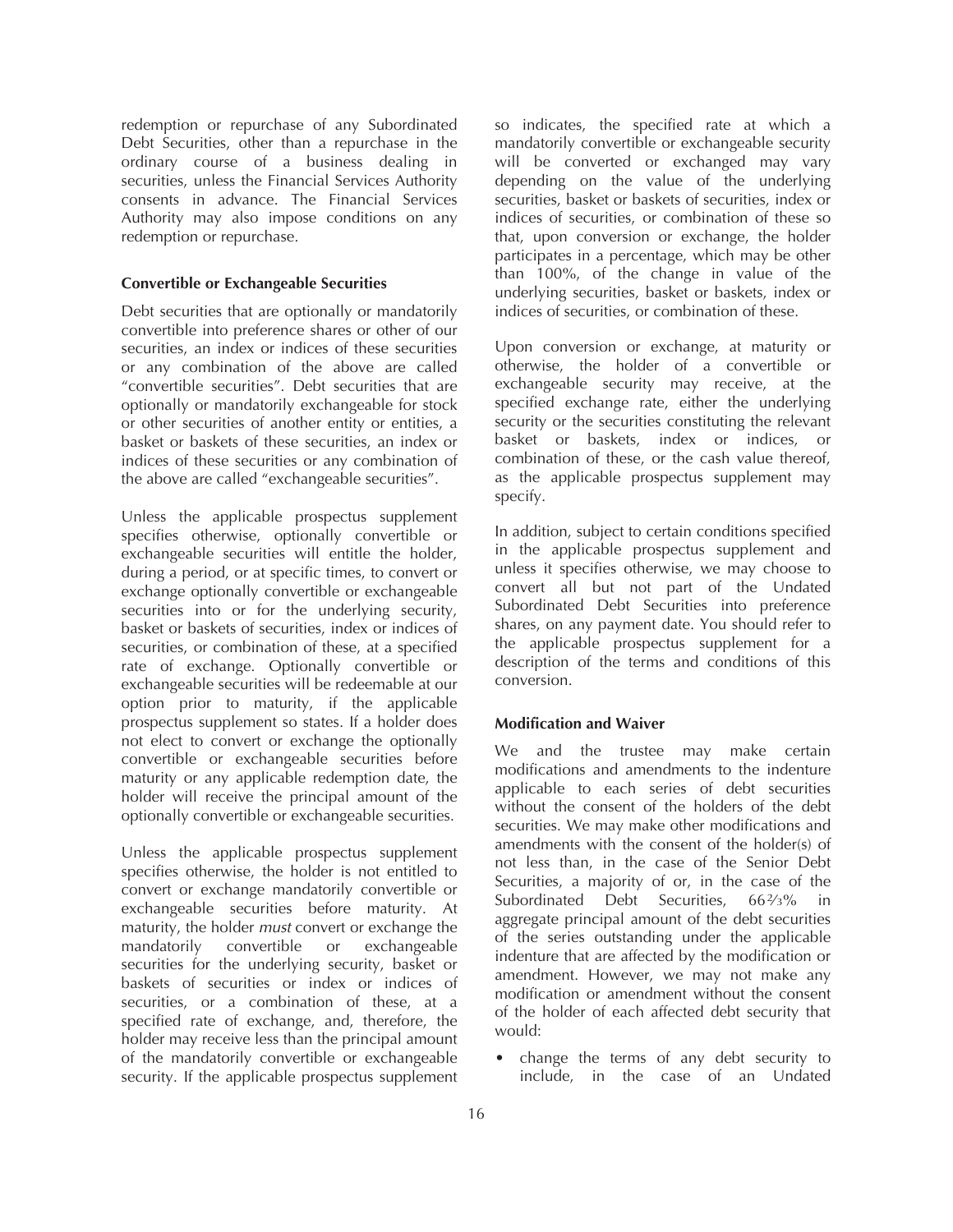Subordinated Debt Security, a maturity date of its principal amount, or in the case of any other debt security, change the stated maturity date of its principal amount;

- reduce the principal amount of, or any premium, or interest, Deferred Payments, Tier 3 Deferred Payments or Missed Payments, with respect to any debt security;
- reduce the amount of principal on a Discount Security that would be due and payable upon an acceleration of the maturity date of any series of Senior Debt Securities or Dated Subordinated Debt Securities;
- change our obligation, or any successor's, to pay Additional Amounts;
- change the places at which payments are payable or the currency of payment;
- impair the right to sue for the enforcement of any payment due and payable;
- reduce the percentage in aggregate principal amount of outstanding debt securities of the series necessary to modify or amend the indenture or to waive compliance with certain provisions of the indenture and any past Senior Event of Default, Subordinated Event of Default, Dated Debt Default or Undated Debt Default (in each case as defined below);
- change our obligation to maintain an office or agency in the place and for the purposes specified in the indenture;
- change the terms and conditions of the preference shares or other securities into which the Undated Subordinated Debt Securities may be converted;
- modify the subordination provisions, if any, or the terms and conditions of our obligations in respect of the due and punctual payment of the amounts due and payable on the debt securities, in either case in a manner adverse to the holders; or
- modify the foregoing requirements or the provisions of the indenture relating to the waiver of any past Senior Event of Default, Subordinated Event of Default, Dated Debt Default or Undated Debt Default or covenants, except as otherwise specified.

In addition, material variations in the terms and conditions of Subordinated Debt Securities of any series, including modifications relating to the subordination, if any, of such debt securities, redemption, Subordinated Events of Default, Dated Debt Defaults or Undated Debt Defaults, may require the consent of the Financial Services Authority.

# **Senior Events of Default; Subordinated Event of Default and Defaults; Limitation of Remedies**

## *Senior Events of Default*

Unless the relevant prospectus supplement provides otherwise, a "Senior Event of Default" with respect to any series of Senior Debt Securities shall result if:

- we do not pay any principal or interest on any Senior Debt Securities of that series within 14 days from the due date for payment and the principal or interest has not been duly paid within a further 14 days following written notice from the trustee or from holders of 25% in principal amount of the Senior Debt Securities of that series to us requiring the payment to be made. It shall not, however, be a Senior Event of Default if during the 14 days after the notice we satisfy the trustee that such sums ("Withheld Amounts") were not paid in order to comply with a law, regulation or order of any court of competent jurisdiction. Where there is doubt as to the validity or applicability of any such law, regulation or order, it shall not be a Senior Event of Default if we act on the advice given to us during the 14 day period by independent legal advisers approved by the trustee; or
- we breach any covenant or warranty of the Senior Debt Indenture (other than as stated above with respect to payments when due) and that breach has not been remedied within 21 days of receipt of a written notice from the trustee certifying that in its opinion the breach is materially prejudicial to the interests of the holders of the Senior Debt Securities of that series and requiring the breach to be remedied or from holders of at least 25% in principal amount of the Senior Debt Securities of that series requiring the breach to be remedied; or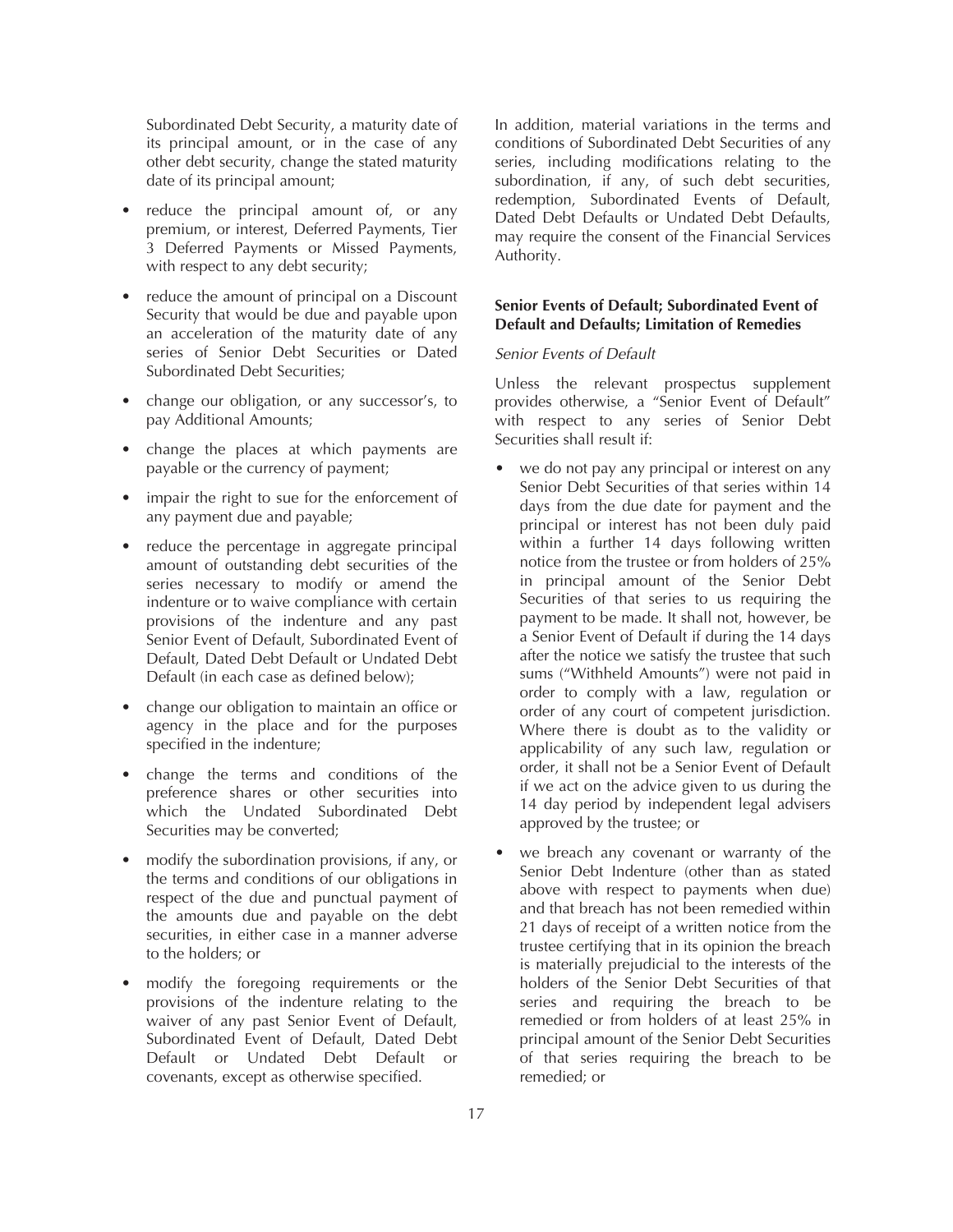• either a court of competent jurisdiction issues an order which is not successfully appealed within 30 days, or an effective shareholders' resolution is validly adopted, for our windingup (other than under or in connection with a scheme of reconstruction, merger amalgamation not involving bankruptcy or insolvency).

If a Senior Event of Default occurs and is continuing, the trustee or the holders of at least 25% in outstanding principal amount of the Senior Debt Securities of that series may at their discretion declare the Senior Debt Securities of that series to be due and repayable immediately (and the Senior Debt Securities of that series shall thereby become due and repayable) at their outstanding principal amount (or at such other repayment amount as may be specified in or determined in accordance with the relevant prospectus supplement) together with accrued interest, if any, as provided in the prospectus supplement. The trustee may at its discretion and without further notice institute such proceedings as it may think suitable, against us to enforce payment. Subject to the indenture provisions for the indemnification of the trustee, the holder(s) of a majority in aggregate principal amount of the outstanding Senior Debt Securities of any series shall have the right to direct the time, method and place of conducting any proceeding in the name of and on the behalf of the trustee for any remedy available to the trustee or exercising any trust or power conferred on the trustee with respect to the series. However, this direction must not be in conflict with any rule of law or the Senior Debt Indenture, and must not be unjustly prejudicial to the holder(s) of any Senior Debt Securities of that series not taking part in the direction, as determined by the trustee. The trustee may also take any other action, consistent with the direction, that it deems proper.

If lawful, Withheld Amounts or a sum equal to Withheld Amounts shall be placed promptly on interest bearing deposit as described in the Senior Debt Indenture. We will give notice if at any time it is lawful to pay any Withheld Amount to holders of Senior Debt Securities or holders of Coupons or if such payment is possible as soon as any doubt as to the validity or applicability of the law, regulation or order is resolved. The notice

will give the date on which the Withheld Amount and the interest accrued on it will be paid. This date will be the earliest day after the day on which it is decided Withheld Amounts can be paid on which the interest bearing deposit falls due for repayment or may be repaid without penalty. On such date, we shall be bound to pay the Withheld Amount together with interest accrued on it. For the purposes of this subsection this date will be the due date for those sums. Our obligations under this paragraph are in lieu of any other remedy against us in respect of Withheld Amounts. Payment will be subject to applicable laws, regulations or court orders, but in the case of payment of any Withheld Amount, without prejudice to the provisions described under " – Additional Amounts". Interest accrued on any Withheld Amount will be paid net of any taxes required by applicable law to be withheld or deducted and we shall not be obliged to pay any Additional Amount in respect of any such withholding or deduction.

The holder(s) of a majority of the aggregate principal amount of the outstanding Senior Debt Securities of any affected series may waive any past Senior Event of Default with respect to the series, except any default in respect of either:

- the payment of principal of, or any premium, or interest, on any Senior Debt Securities, or
- a covenant or provision of the relevant indenture which cannot be modified or amended without the consent of each holder of Senior Debt Securities of the series.

Subject to exceptions, the trustee may, without the consent of the holders, waive or authorize a Senior Event of Default if, in the opinion of the trustee, that Senior Event of Default would not be materially prejudicial to the interests of the holders.

The trustee will, within 90 days of a default with respect to the Senior Debt Securities of any series, give to each affected holder of the Senior Debt Securities of the affected series notice of any default it knows about, unless the default has been cured or waived. However, except in the case of a default in the payment of the principal of, or premium, if any, or interest, if any, on the Senior Debt Securities, the trustee will be entitled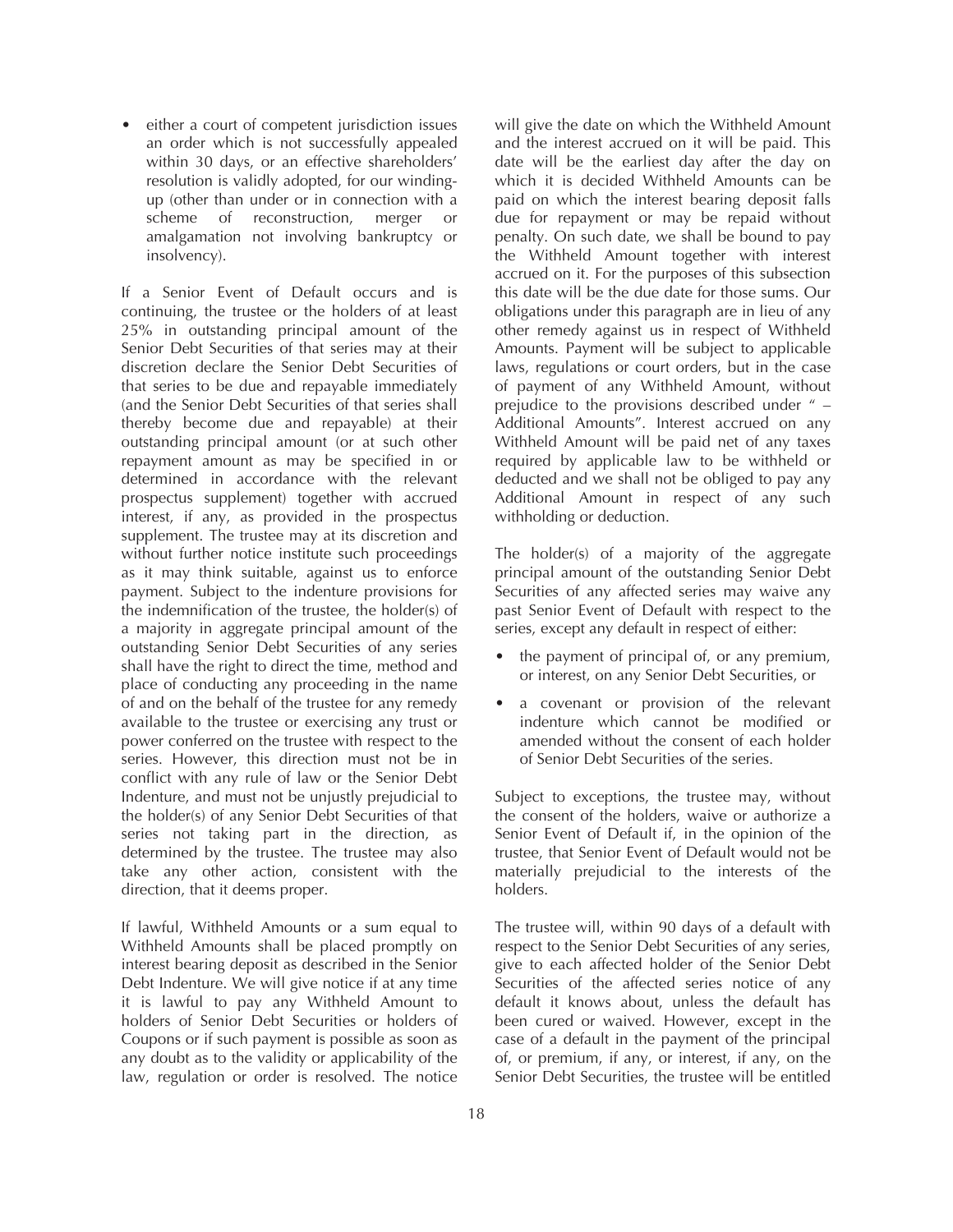to withhold notice if the board of directors, the executive committee or a trust committee of directors or responsible officers of the trustee determine in good faith that withholding of notice is in the interest of the holder(s).

We are required to furnish to the trustee annually a statement as to our compliance with all conditions and covenants under the Senior Debt Indenture.

Notwithstanding any contrary provisions, nothing shall impair the right of a holder, absent the holder's consent, to sue for any payments due but unpaid with respect to the Senior Debt Securities.

*Street name and other indirect holders should consult their banks or brokers for information on how to give notice or direction to or make a request of the trustee and how to waive a Senior Event of Default.*

#### *Subordinated Event of Default*

If either a court of competent jurisdiction issues an order which is not successfully appealed within 30 days, or an effective shareholders' resolution is validly adopted, for our winding-up, other than under or in connection with a scheme of amalgamation, merger or reconstruction not involving a bankruptcy or insolvency, that order or resolution will constitute a "Subordinated Event of Default" with respect to all of the Subordinated Debt Securities. If a Subordinated Event of Default occurs and is continuing, the trustee or the holder(s) of at least 25% in aggregate principal amount of the outstanding Subordinated Debt Securities of each series may declare any accrued but unpaid payments, or, in the case of Discount Securities, the portion of principal amount specified in its terms, on the debt securities of the series to be due and payable immediately. However, after this declaration but before the trustee obtains a judgment or decree for payment of money due, the holder(s) of a majority in aggregate principal amount of the outstanding Subordinated Debt Securities of the series may rescind the declaration of acceleration and its consequences, but only if the Subordinated Event of Default has been cured or waived and all payments due, other than those due as a result of acceleration, have been made.

*Dated Debt Defaults*. Unless the relevant prospectus supplement provides otherwise, a "Dated Debt Default" with respect to any series of Dated Subordinated Debt Securities shall result if we do not pay any instalment of interest upon, or any part of the principal of, and any premium on, any Dated Subordinated Debt Securities of that series on the date on which the payment is due and payable, whether upon redemption or otherwise, and the failure continues for 14 days in the case of interest and seven days in the case of principal. Current Financial Services Authority regulations do not permit us to provide for any additional events of default with respect to Dated Subordinated Debt Securities.

If a Dated Debt Default occurs and is continuing, the trustee may pursue all legal remedies available to it, including the institution of proceedings for our winding-up in England (but not elsewhere), but the trustee may not declare the principal amount of any outstanding Dated Subordinated Debt Securities due and payable. However, failure to make any payment in respect of a series of Dated Subordinated Debt Securities shall not be a Dated Debt Default if the payment is withheld or refused either:

- in order to comply with any fiscal or other law or regulation or with the order of any court of competent jurisdiction, or
- in case of doubt as to the validity or applicability of any such law, regulation or order, in accordance with advice given as to such validity or applicability at any time before the expiry of the 14 day period in the case of payment of interest or 7 day period in the case of payment of principal by independent legal advisers acceptable to the trustee.

In the second case, however, the trustee may, by notice to us, require us to take action, including proceedings for a court declaration, to resolve the doubt, if counsel advises it that the action is appropriate and reasonable. In this situation we will take the action promptly and be bound by any final resolution of the doubt. If the action results in a determination that we can make the relevant payment without violating any law, regulation or order then the payment shall become due and payable on the expiration of the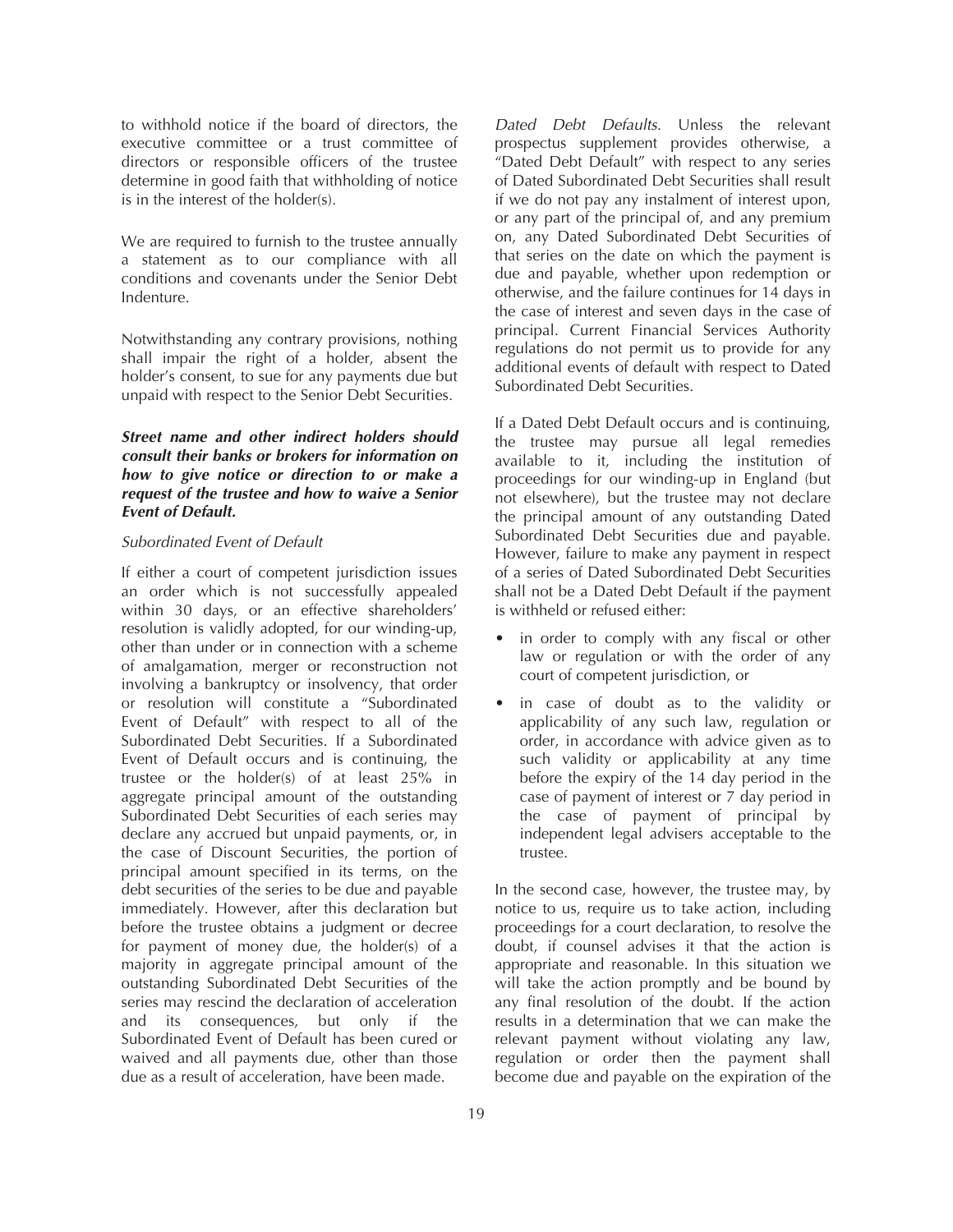14 day period in the case of payment of interest or seven day period in the case of payment of principal after the trustee gives us written notice informing us of the determination.

By accepting a Dated Subordinated Debt Security each holder and the trustee will be deemed to have waived any right of set-off or counterclaim that they might otherwise have against us. No holder of Dated Subordinated Debt Securities shall be entitled to proceed directly against us unless the trustee has become bound to proceed but fails to do so within a reasonable period and the failure is continuing.

*Undated Debt Defaults*. Unless the relevant prospectus supplement provides otherwise, an Undated Debt Default shall result if, with respect to any series of Undated Subordinated Debt Securities, we fail to pay:

- any Missed Payments on or prior to any date upon which a dividend is next paid on any class of share capital of Barclays PLC, or any other ultimate holding company of us, or if there is no holding company, ourselves, or on any class of our preference share capital, and this failure continues for 30 days, or
- the principal amount and any premium, or any accrued but unpaid interest and any Missed Payments on the date fixed for redemption of such Undated Subordinated Debt Securities and this failure continues for seven business days.

If any Undated Debt Default occurs and is continuing, the trustee may pursue all legal remedies available to it, including the institution of proceedings for our winding-up in England (but not elsewhere), but the trustee may not declare the principal amount of any outstanding Undated Subordinated Debt Securities due and payable. For the purposes of determining whether an Undated Debt Default has occurred, a payment shall not be deemed to be due on any date on which the solvency condition is not satisfied, but this does not apply in regard to proceedings by the trustee for our winding-up in England. However, the trustee may not commence proceedings for our winding-up in England for failure to make any payment in respect of a series of Undated Subordinated Debt Securities if the payment is withheld or refused either:

- in order to comply with any fiscal or other law or regulation or with the order of any court of jurisdiction, or
- in case of doubt as to the validity or applicability of any such law, regulation or order, in accordance with advice given as to such validity or applicability at any time before the expiry of the 30-day or seven business day period, as applicable, by independent legal advisers acceptable to the trustee.

In the second case, however, the trustee may, by notice to us, require us to take action, including proceedings for a court declaration, to resolve the doubt, if counsel advises it that the action is appropriate and reasonable. In this case we shall proceed with the action promptly and be bound by any final resolution of the doubt. If the action results in a determination that we can make the relevant payment without violating any law, regulation or order then the payment shall become due and payable on the expiration of the 30-day or seven business day period, as applicable, after the trustee gives us written notice informing us of the determination.

By accepting an Undated Subordinated Debt Security, each holder and the trustee will be deemed to have waived any right of set-off or counterclaim that they might otherwise have against us with respect to the Undated Subordinated Debt Security or the applicable indenture. No holder of Undated Subordinated Debt Securities shall be entitled to proceed directly against us unless the trustee has become bound to proceed but fails to do so within a reasonable period, and the failure is continuing.

*Waiver; Trustee's Duties – Subordinated Debt Securities.* The holder(s) of not less than a majority in aggregate principal amount of the debt securities of any affected series may waive any past Subordinated Event of Default. Dated Debt Default or Undated Debt Default with respect to the series, except any default in respect of either:

the payment of principal of, or any premium, or interest, Deferred Payments, Tier 3 Deferred Payments or Missed Payments on any Subordinated Debt Securities, or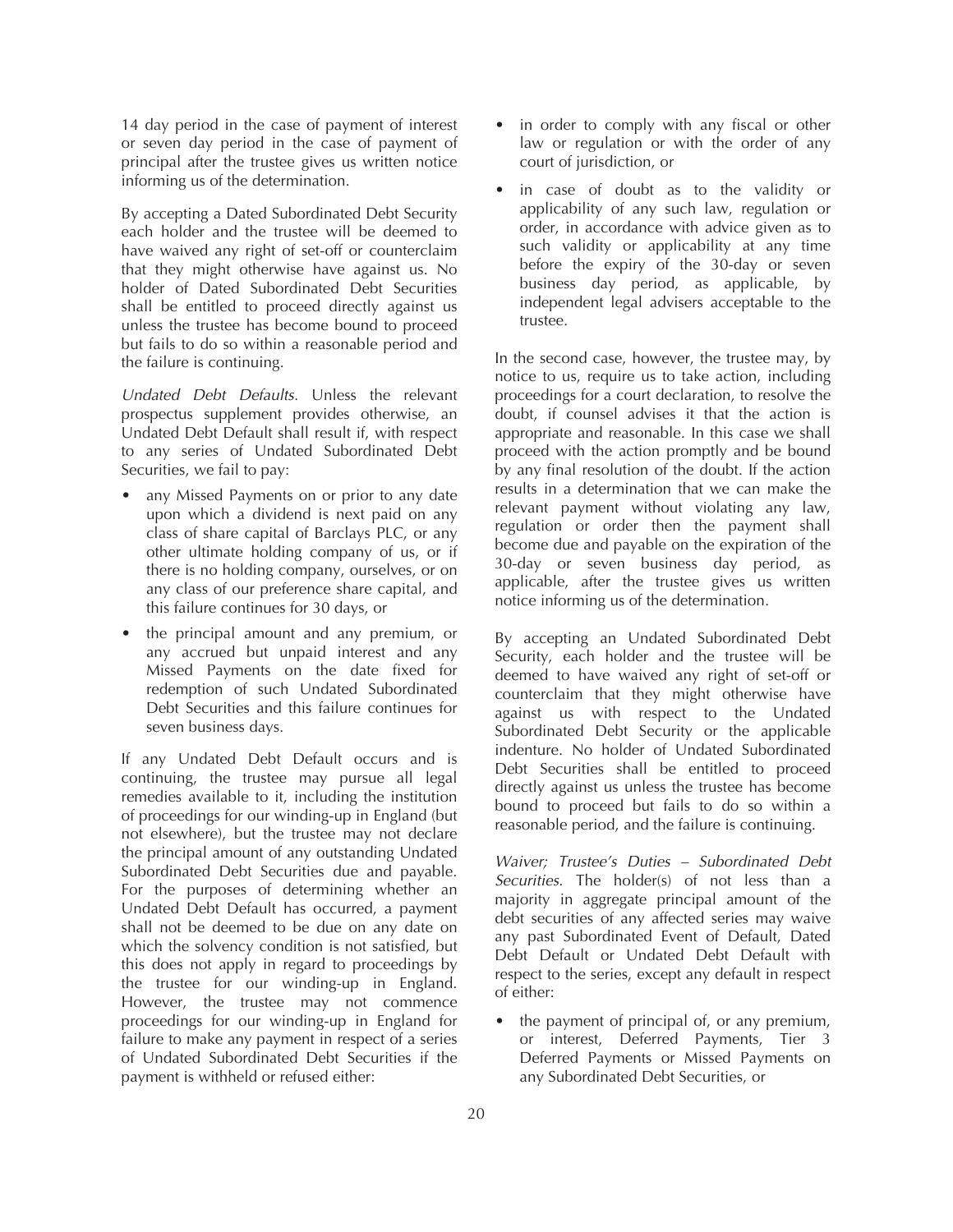• a covenant or provision of the relevant indenture which cannot be modified or amended without the consent of each holder of Subordinated Debt Securities of the series.

Subject to the applicable indenture provisions regarding the trustee's duties, in case a Subordinated Event of Default, Dated Debt Default or Undated Debt Default occurs and is continuing with respect to the debt securities of any series, the trustee will have no obligation to any holder(s) of the Subordinated Debt Securities of that series, unless they have offered the trustee reasonable indemnity. Subject to the indenture provisions for the indemnification of the trustee, the holder(s) of a majority in aggregate principal amount of the outstanding Subordinated Debt Securities of any series shall have the right to direct the time, method and place of conducting any proceeding in the name of and on the behalf of the trustee for any remedy available to the trustee or exercising any trust or power conferred on the trustee with respect to the series. However, this direction must not be in conflict with any rule of law or the applicable indenture, and must not be unjustly prejudicial to the holder(s) of any Subordinated Debt Securities of that series not taking part in the direction, as determined by the trustee. The trustee may also take any other action, consistent with the direction, that it deems proper.

The trustee will, within 90 days of a default with respect to the Subordinated Debt Securities of any series, give to each affected holder of the Subordinated Debt Securities of the affected series notice of any default it knows about, unless the default has been cured or waived. However, except in the case of a default in the payment of the principal of, or premium, if any, or interest, if any, on any Subordinated Debt Securities, the trustee will be entitled to withhold notice if the board of directors, the executive committee or a trust committee of directors or responsible officers of the trustee determine in good faith that withholding of notice is in the interest of the holder(s).

We are required to furnish to the trustee annually a statement as to our compliance with all conditions and covenants under each Subordinated Debt Indenture.

*Limitations on suits.* Before a holder may bypass the trustee and bring its own lawsuit or other formal legal action or take other steps to enforce its rights or protect its interests relating to the debt securities, the following must occur:

- The holder must give the trustee written notice that an event of default has occurred and remains uncured.
- The holders of 25% in principal amount of all outstanding debt securities of the relevant series must make a written request that the trustee take action because of the default, and the holder must offer reasonable indemnity to the trustee against the cost and other liabilities of taking that action.
- The trustee must not have taken action for 60 days after receipt of the above notice and offer of indemnity, and the trustee must not have received an inconsistent direction from the majority in principal amount of all outstanding debt securities of the relevant series during that period.
- In the case of our winding-up in England, such legal action or proceeding is in the name and on behalf of the trustee to the same extent, but no further, as the trustee would have been entitled to do.

Notwithstanding any contrary provisions, nothing shall impair the right of a holder, absent the holder's consent, to sue for any payments due but unpaid with respect to the Subordinated Debt Securities.

*Street name and other indirect holders should consult their banks or brokers for information on how to give notice or direction to or make a request of the trustee and how to waive any past Subordinated Event of Default, Dated Debt Default or Undated Debt Default.*

# **Consolidation, Merger and Sale of Assets; Assumption**

We may, without the consent of the holders of any of the debt securities, consolidate with, merge into or transfer or lease our assets substantially as an entirety to, any person of the persons specified in the applicable indenture. However, any successor corporation formed by any consolidation or amalgamation, or any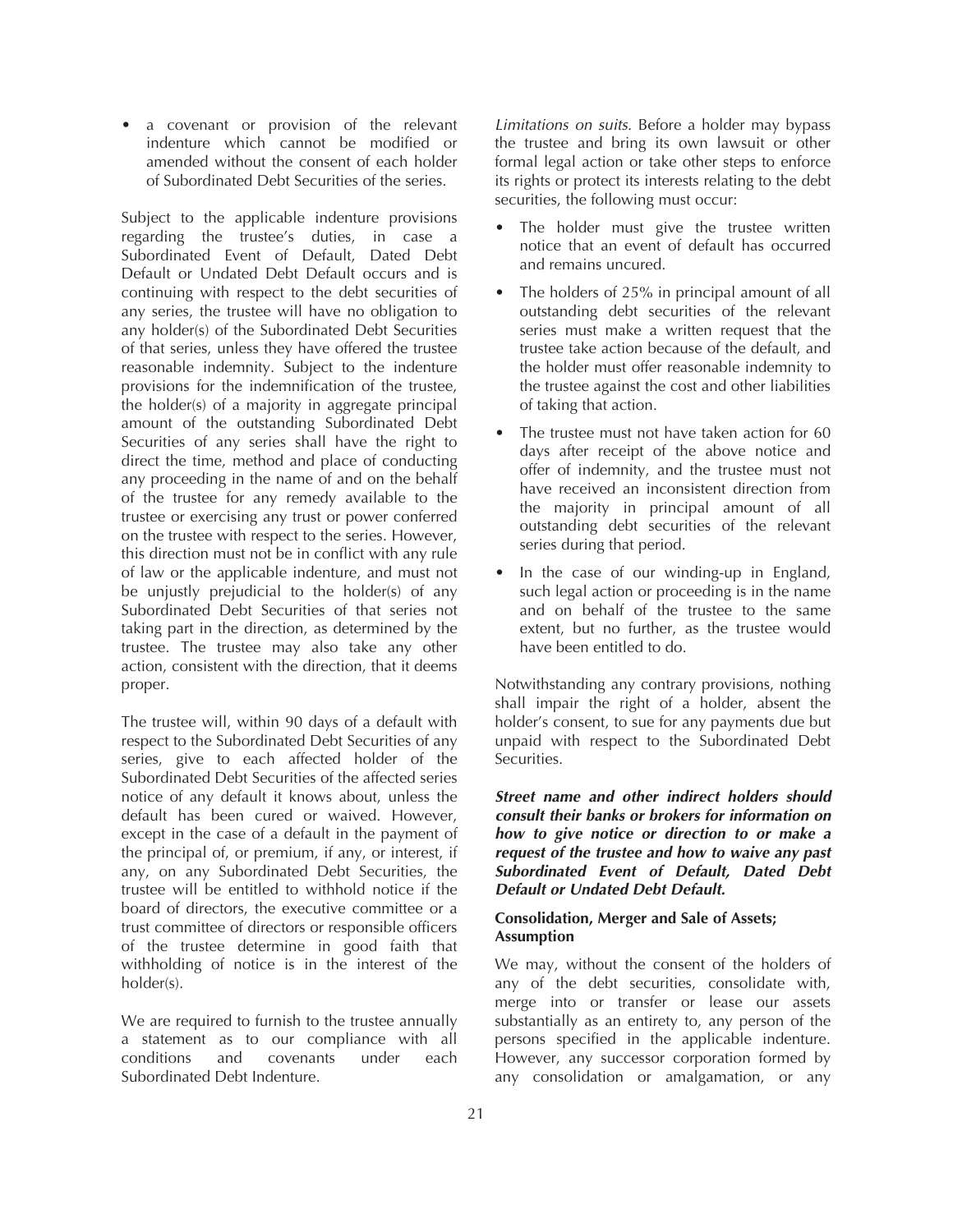transferee or lessee of our assets, must be a bank organized under the laws of the United Kingdom that assumes our obligations on the debt securities and the applicable indenture, and a number of other conditions must be met.

Subject to applicable law and regulation, any of our wholly-owned subsidiaries may assume our obligations under the debt securities of any series without the consent of any holder. We, however, must irrevocably guarantee, (on a subordinated basis in substantially the manner described under " – Ranking" above, in the case of Subordinated Debt Securities,) the obligations of the subsidiary under the debt securities of that series. If we do, all of our direct obligations under the debt securities of the series and the applicable indenture shall immediately be discharged. Unless the relevant prospectus supplement provides otherwise, any Additional Amounts under the debt securities of the series will be payable in respect of taxes imposed by the jurisdiction in which the successor entity is organised, rather than taxes imposed by a U.K. taxing jurisdiction, subject to exceptions equivalent to those that apply to any obligation to pay Additional Amounts in respect of taxes imposed by a U.K. taxing jurisdiction. However, if we make payment under this guarantee, we shall also be required to pay Additional Amounts related to taxes (subject to the exceptions set forth in " – Additional Amounts" above) imposed by a U.K. taxing jurisdiction due to this guarantee payment. A subsidiary that assumes our obligations will also be entitled to redeem the debt securities of the relevant series in the circumstances described in " – Redemption" above with respect to any change or amendment to, or change in the application or interpretation of the laws or regulations (including any treaty) of the assuming corporation's jurisdiction of incorporation as long as the change or amendment occurs after the date of the subsidiary's assumption of our obligations. However, the determination of whether the applicable solvency condition has been satisfied shall continue to be made with reference to us, unless applicable law requires otherwise.

The U.S. Internal Revenue Service might deem an assumption of our obligations as described above to be an exchange of the existing debt securities for new debt securities, resulting in a recognition

of taxable gain or loss and possibly other adverse tax consequences. Investors should consult their tax advisors regarding the tax consequences of such an assumption.

# **Governing Law**

The debt securities and indentures will be governed by and construed in accordance with the laws of New York State, except that, as specified in the relevant Subordinated Debt Indenture, the subordination provisions of each series of Subordinated Debt Securities and the related indenture will be governed by and construed in accordance with the laws of England.

## **Notices**

Notices regarding the debt securities will be valid:

- with respect to global debt securities, if in writing and delivered or mailed to each direct holder;
- if registered debt securities are affected, if given in writing and mailed to each direct holder as provided in the applicable indenture; or
- with respect to bearer definitive debt securities, if published at least once in an Authorized Newspaper (as defined in the indentures) in the Borough of Manhattan in New York City and as the applicable prospectus supplement may specify otherwise.

Any notice shall be deemed to have been given on the date of such publication or, if published more than once, on the date of the first publication. If publication is not practicable, notice will be valid if given in any other manner, and deemed to have been given on the date, as we shall determine.

## **The Trustee**

The Bank of New York will be the trustee under the indentures. The trustee has two principal functions:

First, it can enforce an investor's rights against us if we default on debt securities issued under the indenture. There are some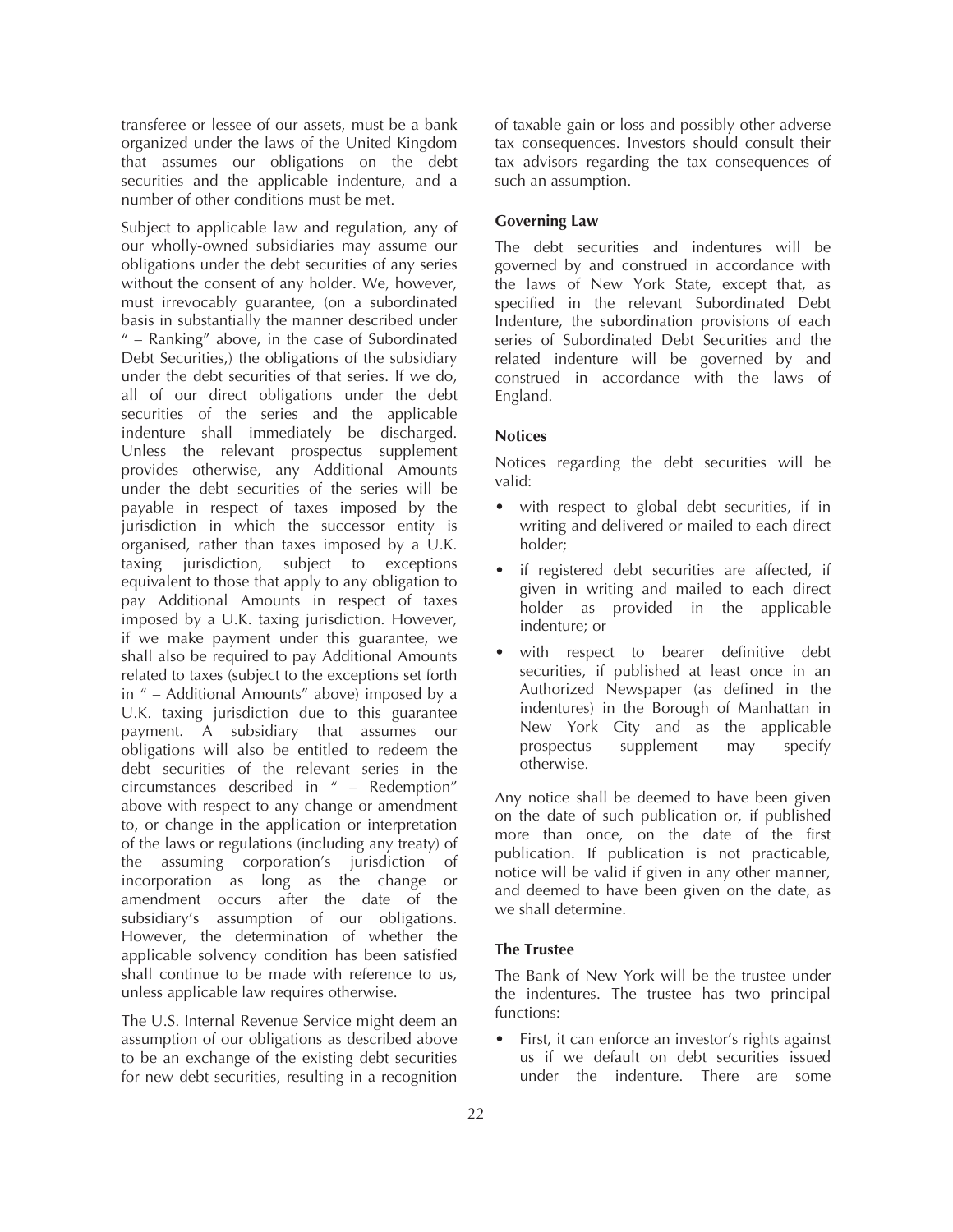limitations on the extent to which the trustee acts on an investor's behalf, described under "Senior Events of Default; Subordinated Event of Default and Defaults; Limitation of Remedies"; and

Second, the trustee performs administrative duties for us, such as sending the investor's interest payments, transferring debt securities to a new buyer and sending investors notices.

We and some of our subsidiaries maintain deposit accounts and conduct other banking transactions with the trustee in the ordinary course of our respective businesses.

# **Consent to Service**

The indentures provide that we irrevocably designate Barclays Bank PLC, 222 Broadway, New York, New York 10038, Attention: General Counsel as our authorized agent for service of process in any proceeding arising out of or relating to the indentures or debt securities brought in any federal or state court in New York City and we irrevocably submit to the jurisdiction of these courts.

#### **Clearance and Settlement**

Debt securities we issue may be held through one or more international and domestic clearing systems. The principal clearing systems we will use are the book-entry systems operated by The Depository Trust Company, or DTC, in the United States, Clearstream Banking, société anonyme, or Clearstream, Luxembourg, in Luxembourg and Euroclear Bank S.A./N.V., or Euroclear, in Brussels, Belgium. These systems have established electronic securities and payment transfer, processing, depositary and custodial links among themselves and others, either directly or through custodians and depositories. These links allow securities to be issued, held and transferred among the clearing systems without the physical transfer of certificates.

Special procedures to facilitate clearance and settlement have been established among these clearing systems to trade securities across borders in the secondary market. Where payments for debt securities we issue in global form will be made in U.S. dollars, these procedures can be used for cross-market transfers and the securities will be cleared and settled on a delivery against payment basis.

Global securities will be registered in the name of a nominee for, and accepted for settlement and clearance by, one or more of Euroclear, Clearstream, Luxembourg, DTC and any other clearing system identified in the applicable prospectus supplement.

Cross-market transfers of debt securities that are not in global form may be cleared and settled in accordance with other procedures that may be established among the clearing systems for these securities.

Euroclear and Clearstream, Luxembourg hold interests on behalf of their participants through customers' securities accounts in the names of Euroclear and Clearstream, Luxembourg on the books of their respective depositories, which, in the case of securities for which a global security in registered form is deposited with the DTC, in turn hold such interests in customers' securities accounts in the depositories' names on the books of the DTC.

The policies of DTC, Clearstream, Luxembourg and Euroclear will govern payments, transfers, exchange and other matters relating to the investors' interest in securities held by them. This is also true for any other clearance system that may be named in a prospectus supplement.

We have no responsibility for any aspect of the actions of DTC, Clearstream, Luxembourg or Euroclear or any of their direct or indirect participants. We have no responsibility for any aspect of the records kept by DTC, Clearstream, Luxembourg or Euroclear or any of their direct or indirect participants. We also do not supervise these systems in any way. This is also true for any other clearing system indicated in a prospectus supplement.

DTC, Clearstream, Luxembourg, Euroclear and their participants perform these clearance and settlement functions under agreements they have made with one another or with their customers. Investors should be aware that they are not obligated to perform these procedures and may modify them or discontinue them at any time.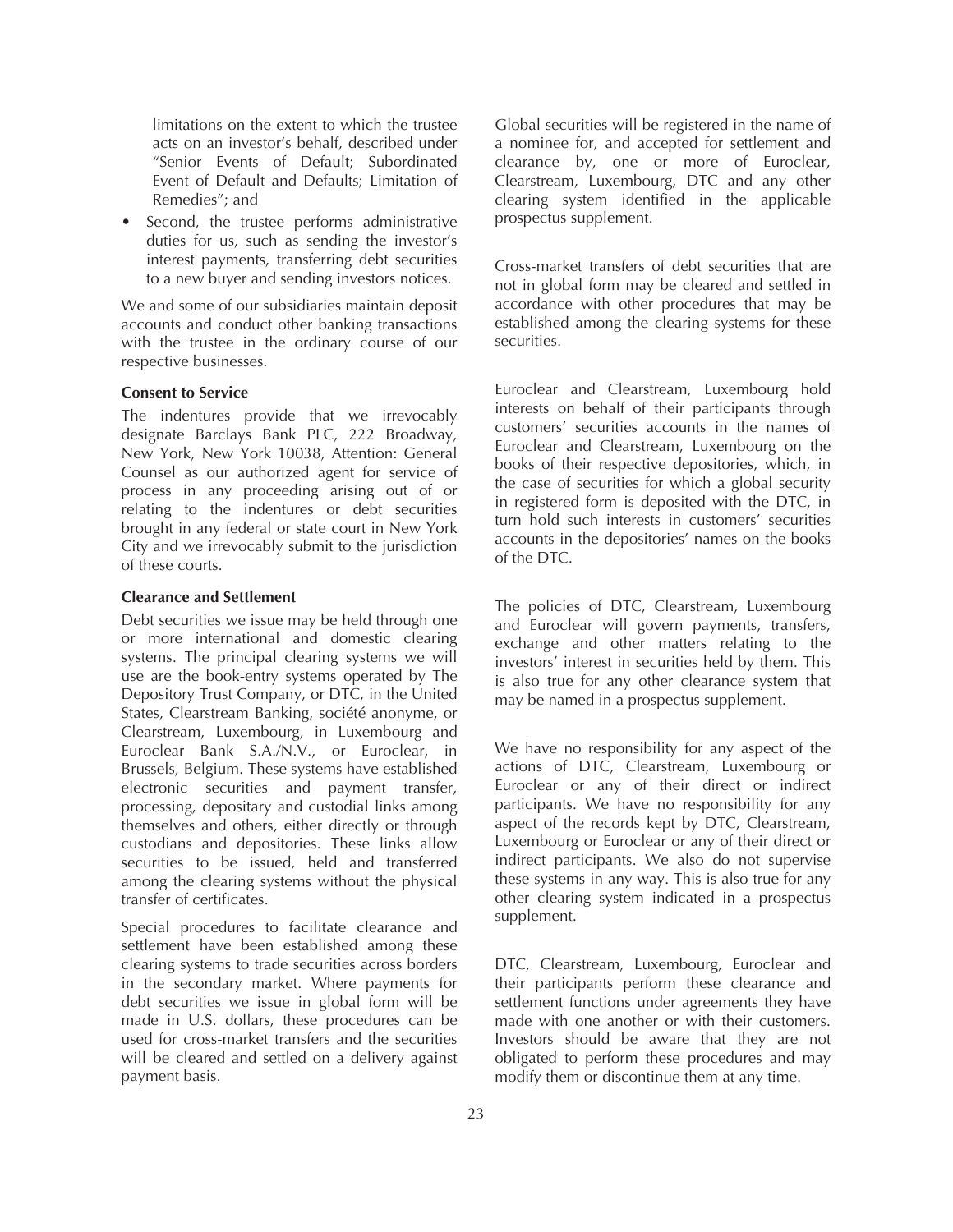The description of the clearing systems in this section reflects our understanding of the rules and procedures of DTC, Clearstream, Luxembourg and Euroclear as they are currently in effect. Those systems could change their rules and procedures at any time.

## *The Clearing Systems*

*DTC.* DTC has advised us as follows:

- DTC is:
	- (1) a limited purpose trust company organized under the laws of the State of New York;
	- (2) a "banking organization" within the meaning of New York Banking Law;
	- (3) a member of the Federal Reserve System;
	- (4) a "clearing corporation" within the meaning of the New York Uniform Commercial Code; and
	- (5) a "clearing agency" registered pursuant to the provisions of Section 17A of the Securities Exchange Act of 1934.
- DTC was created to hold securities for its participants and to facilitate the clearance and settlement of securities transactions between participants through electronic book-entry changes to accounts of its participants. This eliminates the need for physical movement of securities.
- Participants in DTC include securities brokers and dealers, banks, trust companies and clearing corporations and may include certain other organizations. DTC is partially owned by some of these participants or their representatives.
- Indirect access to the DTC system is also available to banks, brokers and dealers and trust companies that have custodial relationships with participants.
- The rules applicable to DTC and DTC participants are on file with the SEC.

*Clearstream, Luxembourg*. Clearstream, Luxembourg has advised us as follows:

• Clearstream, Luxembourg is a duly licensed bank organized as a société anonyme incorporated under the laws of Luxembourg and is subject to regulation by the Luxembourg Commission for the Supervision

of the Financial Sector (Commission de Surveillance du Secteur Financier).

- Clearstream, Luxembourg holds securities for its customers and facilitates the clearance and settlement of securities transactions among them. It does so through electronic book-entry transfers between the accounts of its customers. This eliminates the need for physical movement of securities.
- Clearstream, Luxembourg provides other services to its customers, including safekeeping, administration, clearance and settlement of internationally traded securities and lending and borrowing of securities.
- Clearstream, Luxembourg's customers include worldwide securities brokers and dealers, banks, trust companies and clearing corporations and may include professional financial intermediaries. Its U.S. customers are limited to securities brokers and dealers and banks.
- Indirect access to the Clearstream, Luxembourg system is also available to others that clear through Clearstream, Luxembourg customers or that have custodial relationships with its customers, such as banks, brokers, dealers and trust companies.

*Euroclear.* Euroclear has advised us as follows:

- Euroclear is incorporated under the laws of Belgium as a bank and is subject to regulation by the Belgian Banking and Finance Commission (Commission Bancaire et Financière) and the National Bank of Belgium (Banque Nationale de Belgique).
- Euroclear holds securities for its customers and facilitates the clearance and settlement of securities transactions among them. It does so through simultaneous electronic book-entry delivery against payment, thereby eliminating the need for physical movement of certificates.
- Euroclear provides other services to its customers, including credit, custody, lending and borrowing of securities and tri-party collateral management. It interfaces with the domestic markets of several countries.
- Euroclear customers include banks, including central banks, securities brokers and dealers,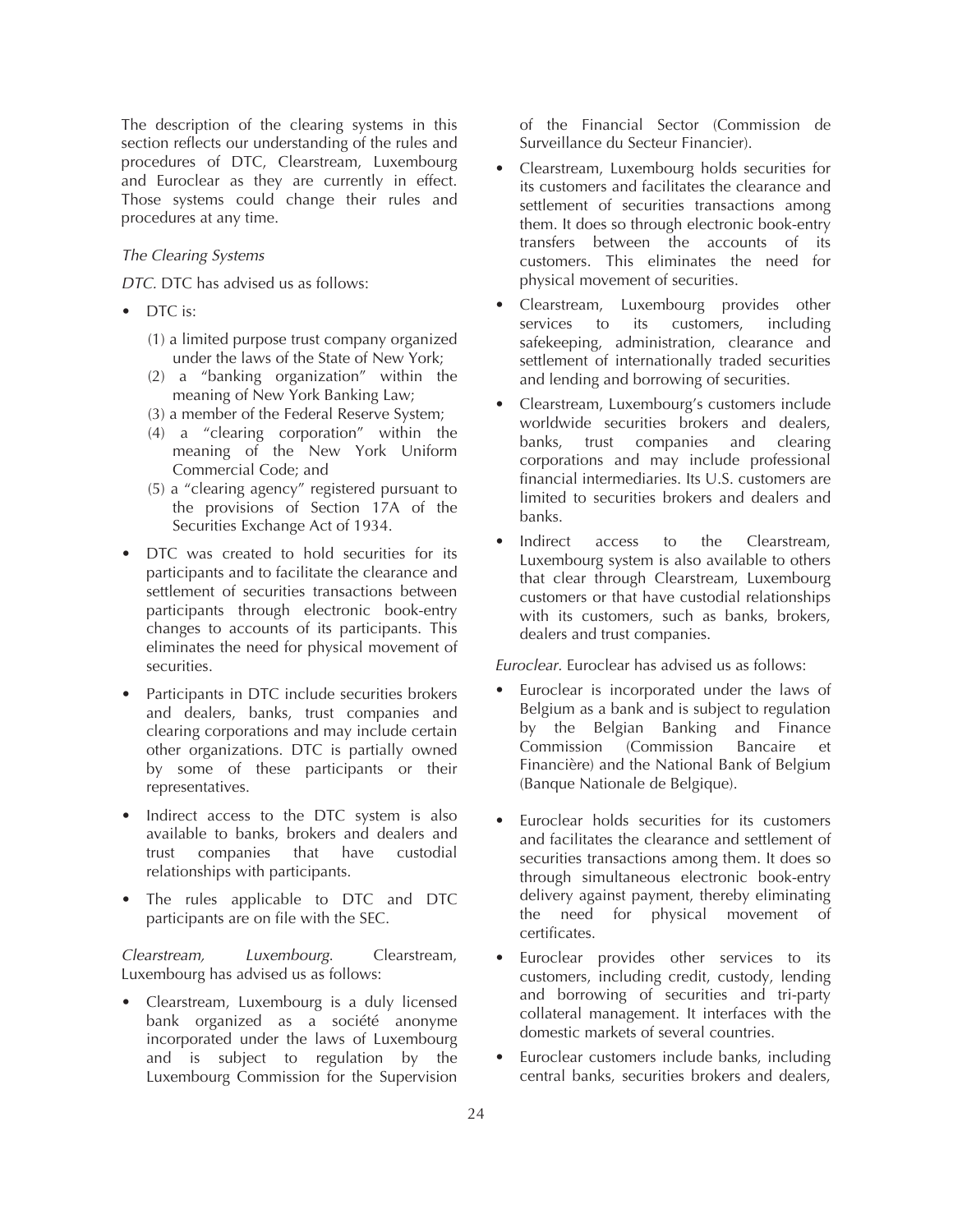banks, trust companies and clearing corporations and certain other professional financial intermediaries.

- Indirect access to the Euroclear system is also available to others that clear through Euroclear customers or that have custodial relationships with Euroclear customers.
- All securities in Euroclear are held on a fungible basis. This means that specific certificates are not matched to specific securities clearance accounts.

*Other Clearing Systems*. We may choose any other clearing system for a particular series of debt securities. The clearance and settlement procedures for the clearing system we choose will be described in the applicable prospectus supplement.

# *Primary Distribution*

The distribution of the debt securities will be cleared through one or more of the clearing systems that we have described above or any other clearing system that is specified in the applicable prospectus supplement. Payment for securities will be made on a delivery versus payment or free delivery basis. These payment procedures will be more fully described in the applicable prospectus supplement.

Clearance and settlement procedures may vary from one series of debt securities to another according to the currency that is chosen for the specific series of securities. Customary clearance and settlement procedures are described below.

We will submit applications to the relevant system or systems for the securities to be accepted for clearance. The clearance numbers that are applicable to each clearance system will be specified in the prospectus supplement.

*Clearance and Settlement Procedures-DTC*. DTC participants that hold debt securities through DTC on behalf of investors will follow the settlement practices applicable to United States corporate debt obligations in DTC's Same-Day Funds Settlement System.

Debt securities will be credited to the securities custody accounts of these DTC participants against payment in same-day funds, for payments

in U.S. dollars, on the settlement date. For payments in a currency other than U.S. dollars, securities will be credited free of payment on the settlement date.

*Clearance and Settlement Procedures-Euroclear and Clearstream, Luxembourg*. We understand that investors that hold their debt securities through Euroclear or Clearstream, Luxembourg accounts will follow the settlement procedures that are applicable to conventional Eurobonds in registered form.

Debt securities will be credited to the securities custody accounts of Euroclear and Clearstream, Luxembourg participants on the business day following the settlement date, for value on the settlement date. They will be credited either free of payment or against payment for value on the settlement date.

## *Secondary Market Trading*

*Trading Between DTC Participants.* Secondary market trading between DTC participants will occur in the ordinary way in accordance with DTC's rules. Secondary market trading will be settled using procedures applicable to United States corporate debt obligations in DTC's Same-Day Funds Settlement System.

If payment is made in U.S. dollars, settlement will be in same-day funds. If payment is made in a currency other than U.S. dollars, settlement will be free of payment. If payment is made other than in U.S. Dollars, separate payment arrangements outside of the DTC system must be made between the DTC participants involved.

*Trading Between Euroclear and/or Clearstream, Luxembourg Participants.* We understand that secondary market trading between Euroclear and/ or Clearstream, Luxembourg participants will occur in the ordinary way following the applicable rules and operating procedures of Euroclear and Clearstream, Luxembourg. Secondary market trading will be settled using procedures applicable to conventional Eurobonds in registered form.

*Trading Between a DTC Seller and a Euroclear or Clearstream, Luxembourg Purchaser.* A purchaser of debt securities that are held in the account of a DTC participant must send instructions to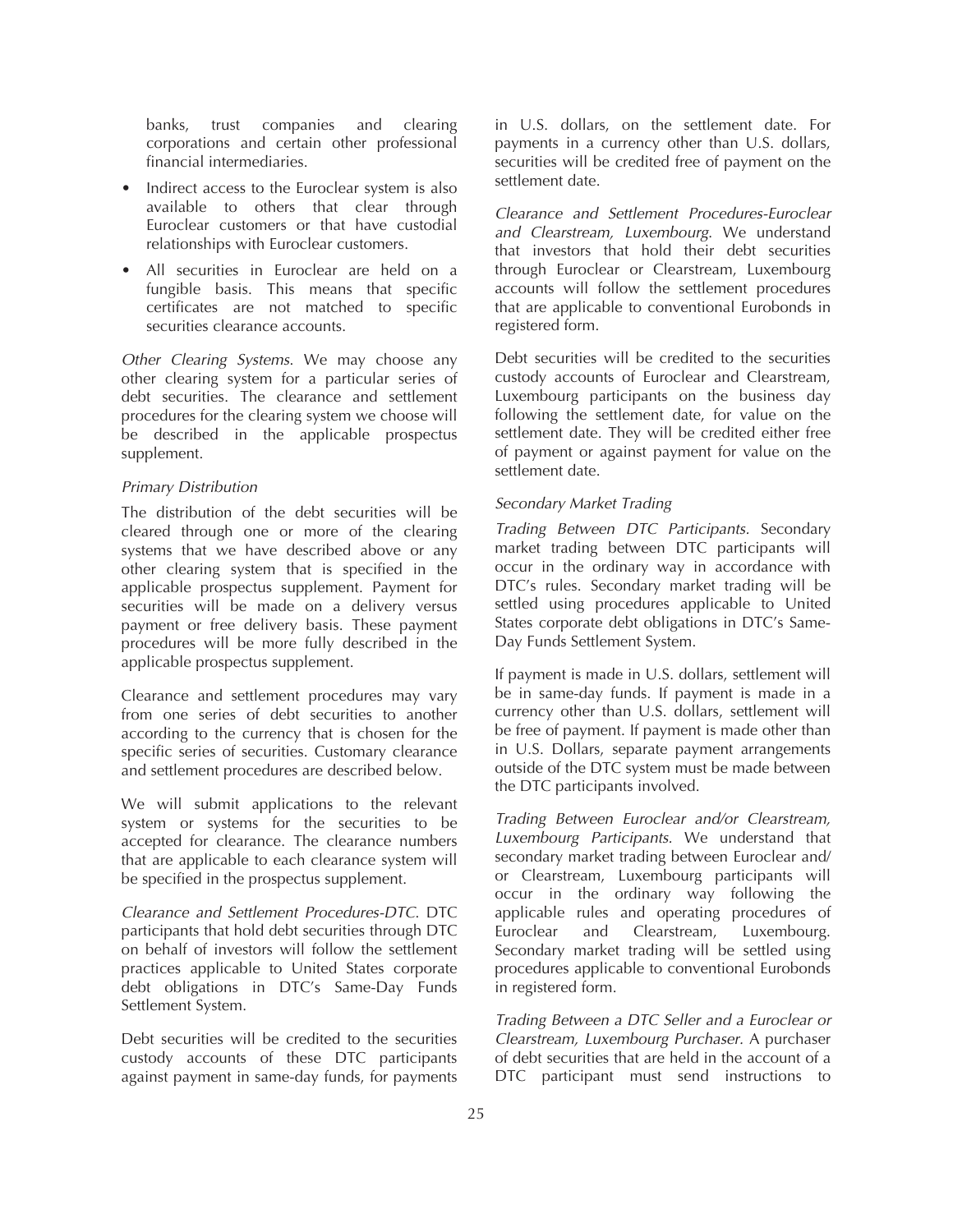Euroclear or Clearstream, Luxembourg at least one business day prior to settlement. The instructions will provide for the transfer of the securities from the selling DTC participant's account to the account of the purchasing Euroclear or Clearstream, Luxembourg participant. Euroclear or Clearstream, Luxembourg, as the case may be, will then instruct the common depositary for Euroclear and Clearstream, Luxembourg to receive the securities either against payment or free of payment.

The interests in the securities will be credited to the respective clearing system. The clearing system will then credit the account of the participant, following its usual procedures. Credit for the securities will appear on the next day, European time. Cash debit will be back-valued to, and the interest on the securities will accrue from, the value date, which would be the preceding day, when settlement occurs in New York. If the trade fails and settlement is not completed on the intended date, the Euroclear or Clearstream, Luxembourg cash debit will be valued as of the actual settlement date instead.

Euroclear participants or Clearstream, Luxembourg participants will need the funds necessary to process same-day funds settlement. The most direct means of doing this is to preposition funds for settlement, either from cash or from existing lines of credit, as for any settlement occurring within Euroclear or Clearstream, Luxembourg. Under this approach, participants may take on credit exposure to Euroclear or Clearstream, Luxembourg until the securities are credited to their accounts one business day later.

As an alternative, if Euroclear or Clearstream, Luxembourg has extended a line of credit to them, participants can choose not to pre-position funds and will instead allow that credit line to be drawn upon to finance settlement. Under this procedure, Euroclear participants or Clearstream, Luxembourg participants purchasing securities would incur overdraft charges for one business day (assuming they cleared the overdraft as soon as the securities were credited to their accounts). However, interest on the securities would accrue from the value date. Therefore, in many cases, the investment income on securities that is earned during that one business day period may

substantially reduce or offset the amount of the overdraft charges. This result will, however, depend on each participant's particular cost of funds.

Because the settlement will take place during New York business hours, DTC participants will use their usual procedures to deliver securities to the depositary on behalf of Euroclear participants or Clearstream, Luxembourg participants. The sale proceeds will be available to the DTC seller on the settlement date. For the DTC participants, then, a cross-market transaction will settle no differently than a trade between two DTC participants.

#### *Special Timing Considerations*

Investors should be aware that they will only be able to make and receive deliveries, payments and other communications involving the debt securities through Clearstream, Luxembourg and Euroclear on days when those systems are open for business. Those systems may not be open for business on days when banks, brokers and other institutions are open for business in the United States.

In addition, because of time-zone differences, there may be problems with completing transactions involving Clearstream, Luxembourg and Euroclear on the same business day as in the United States. U.S. investors who wish to transfer their interests in the debt securities, or to receive or make a payment or delivery of the debt securities, on a particular day, may find that the transactions will not be performed until the next business day in Luxembourg or Brussels, depending on whether Clearstream, Luxembourg or Euroclear is used.

## **DESCRIPTION OF PREFERENCE SHARES**

*The following is a summary of the general terms of the preference shares of any series we may issue. Each time we issue preference shares we will prepare a prospectus supplement, which you should read carefully. The prospectus supplement relating to a series of preference shares or to a series of debt securities that are convertible into or exchangeable for the preference shares will summarize the terms of the preference shares of the particular series. Those terms will be set out in the resolutions establishing the series that our Board of Directors or an authorized committee adopt, and may be different from those*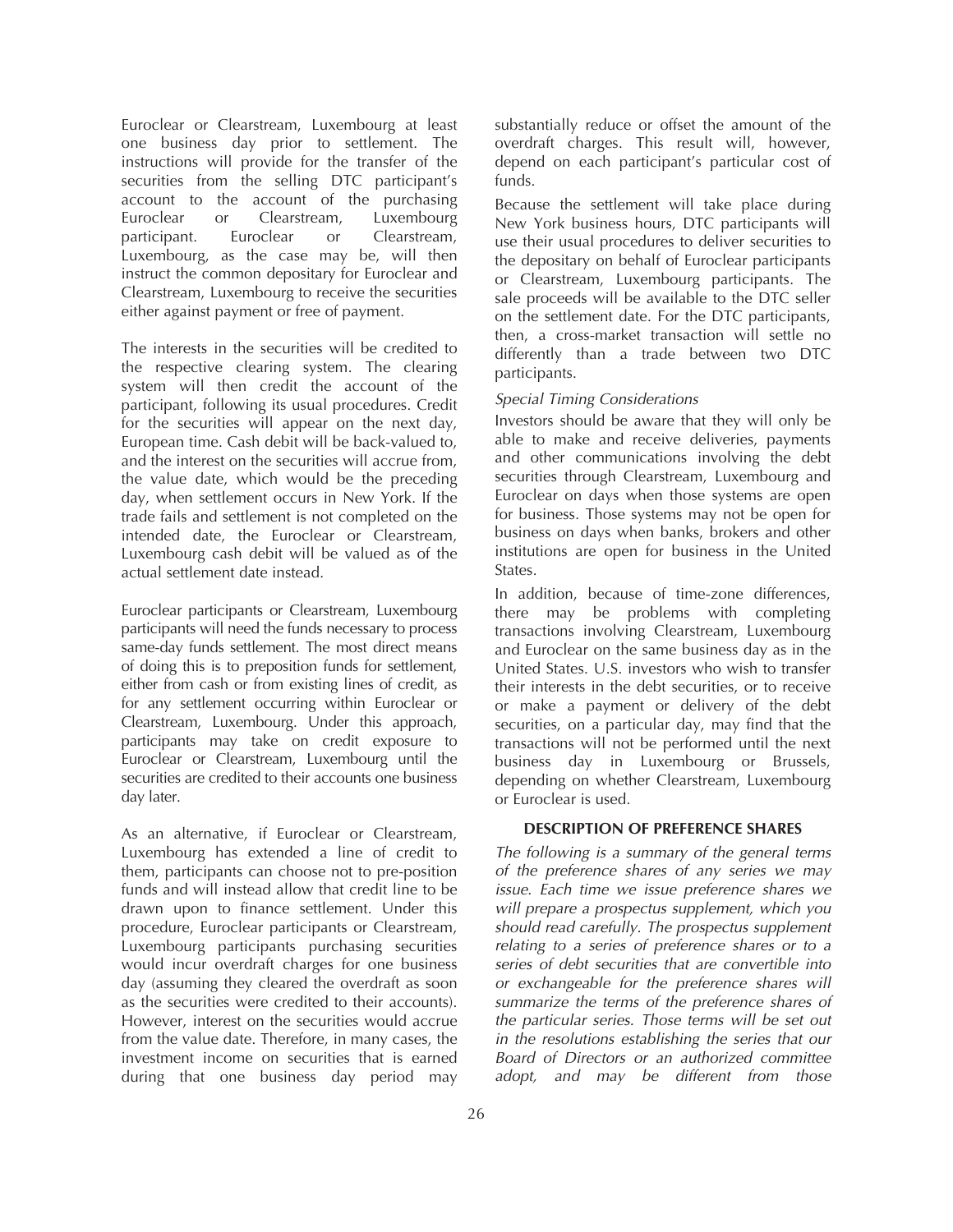*summarized below. If so, the applicable prospectus supplement will state that, and the description of the preference shares of that series contained in the prospectus supplement will apply.*

*This summary does not purport to be complete and is subject to, and qualified by, our Articles of Association and the resolutions of the Board of Directors or an authorized committee. You should read our Articles of Association as well as those resolutions, which we have filed or we will file with the SEC as an exhibit to the registration statement, of which this prospectus is a part. You should also read the summary of the general terms of the deposit agreement under which ADRs evidencing ADSs that may represent preference shares may be issued, under the heading "Description of American Depositary Receipts".*

## **General**

Under our Articles of Association, our Board of Directors or an authorized committee of the Board is empowered to provide for the issuance of U.S. dollar-denominated preference shares, in one or more series. The resolutions providing for their issue, adopted by the Board of Directors or the authorized committee, will set forth the dividend rights, liquidation value per share, redemption provisions, voting rights, other rights, preferences, privileges, limitations and restrictions of the preference shares.

As of the date of this prospectus, we have no outstanding series of dollar-denominated<br>preference shares. Our outstanding 8% shares. Our outstanding  $8\%$ Convertible Capital Notes, Series E are convertible as a whole, at our option, into 20,000,000 non-cumulative dollar-denominated preference shares, Series E1 and 20,000,000 noncumulative dollar-denominated non-voting preference shares, Series E2. At the date of this prospectus, this right of conversion has not been exercised. See "Description of Share Capital – Dollar-denominated preference shares".

The preference shares of any series will be U.S. dollar-denominated in terms of nominal value, dividend rights and liquidation value per share. They will, when issued, be fully paid and nonassessable. For each preference share issued, an amount equal to its nominal value will be credited to our issued share capital account and an amount equal to the difference between its issue price and its nominal value will be credited to our share premium account. Unless the applicable prospectus supplement specifies otherwise, the preference shares will have a nominal value of \$.01 per share. The preference shares of a series deposited under the deposit agreement referred to in the section "Description of American Depositary Receipts' will be represented by ADSs of a corresponding series, evidenced by ADRs of the series. The preference shares of these series may only be withdrawn from deposit in registered form. See "Description of American Depositary Receipts".

The Board of Directors or the authorized committee may only provide for the issuance of preference shares of any series if a resolution of our shareholders has authorized the allotment.

The preference shares of any series will have the dividend rights, rights upon liquidation, redemption provisions and voting rights described below, unless the relevant prospectus supplement provides otherwise. You should read the prospectus supplement for the specific terms of any series, including:

- the number of shares offered, the number of shares offered in the form of ADSs and the number of preference shares represented by each ADS;
- the public offering price of the series;
- the liquidation value per share of that series;
- the dividend rate, or the method of calculating it;
- the place where we will pay dividends;
- the dates on which dividends will be payable;
- voting rights of that series of preference shares, if any;
- restrictions applicable to the sale and delivery of the preference shares;
- whether and under what circumstances we will pay additional amounts on the preference shares in the event of certain developments with respect to withholding tax or information reporting laws;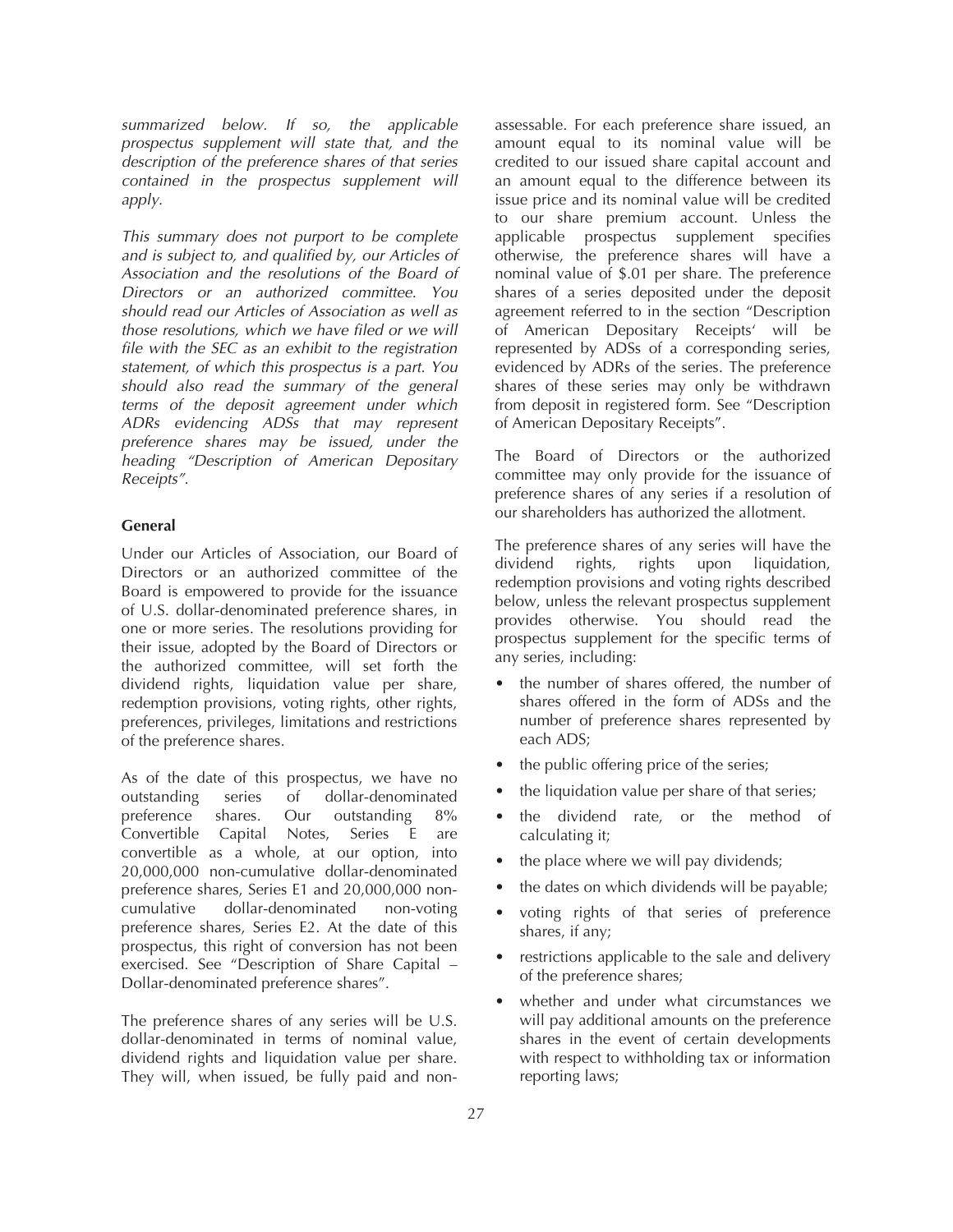- any redemption, conversion or exchange provisions;
- whether the shares shall be issued as units with shares of a related series;
- any listing on a securities exchange; and
- any other rights, preferences, privileges, limitations and restrictions relating to the series.

The prospectus supplement will also describe material U.S. and U.K. tax considerations that apply to any particular series of preference shares.

Title to preference shares of a series in registered form will pass by transfer and registration on the register that the registrar shall keep at its office in the United Kingdom. For more information on the registration, you should read "Registrar and Paying Agent". The registrar will not charge for the registration of transfer, but the person requesting it will be liable for any taxes, stamp duties or other governmental charges.

We may issue preference shares in more than one related series if necessary to ensure that we continue to be treated as part of the Barclays PLC Group for U.K. tax purposes. The preference shares of any two or more related series will be issued as preference share units, unless the applicable prospectus supplement specifies otherwise, so that holders of any preference share units will effectively have the same rights, preferences and privileges, and will be subject to the same limitations and restrictions, as holders of, upon issuance, the Series E Preference Shares. The following characteristics, however, may differ:

- the aggregate amount of dividends,
- the aggregate amounts which may be payable upon redemption,
- the redemption dates,
- the rights of holders to deposit the preference shares under the deposit agreement, and
- the voting rights of holders.

You should read the applicable prospectus supplement for the characteristics relating to any preference shares issuable in two or more related series as a unit.

Unless the applicable prospectus supplement specifies otherwise, the preference shares of each series will rank equally as to participation in our profits and assets with the preference shares of each other series.

Our affiliates may resell preferred shares after their initial issuance in market-making transactions. We describe these transactions above under "Description of Debt Securities – General – Market-Making Transactions."

## **Dividend Rights**

The holders of the preference shares will be entitled to receive cash dividends on the dates and at the rates as described in the applicable prospectus supplement out of our "distributable profits" when, as and if the dividends are declared by our Board of Directors or an authorized committee. Except as provided in this prospectus and in the applicable prospectus supplement, holders of preference shares will have no right to participate in our profits.

For information concerning the declaration of dividends out of our distributable profits, see "Description of Share Capital – Ordinary Shares – Dividend Rights".

We will pay the dividends declared on the preference shares of a series to the record holders as they appear on the register on the record dates. A record date will be not less than 30 nor more than 60 days before the relevant dividend payment date, as will be fixed by our Board of Directors or an authorized committee. Subject to applicable fiscal or other laws and regulations, each payment will be made by dollar check drawn on a bank in London or in New York City and mailed to the record holder at the holder's address as it appears on the register for the preference shares. If any date on which dividends are payable on the preference shares is not a "business day", which is a day on which banks are open for business and on which foreign exchange dealings may be conducted in London and in New York City, then payment of the dividend payable on that date will be made on the next business day. There will be no additional interest or other payment due to this type of delay.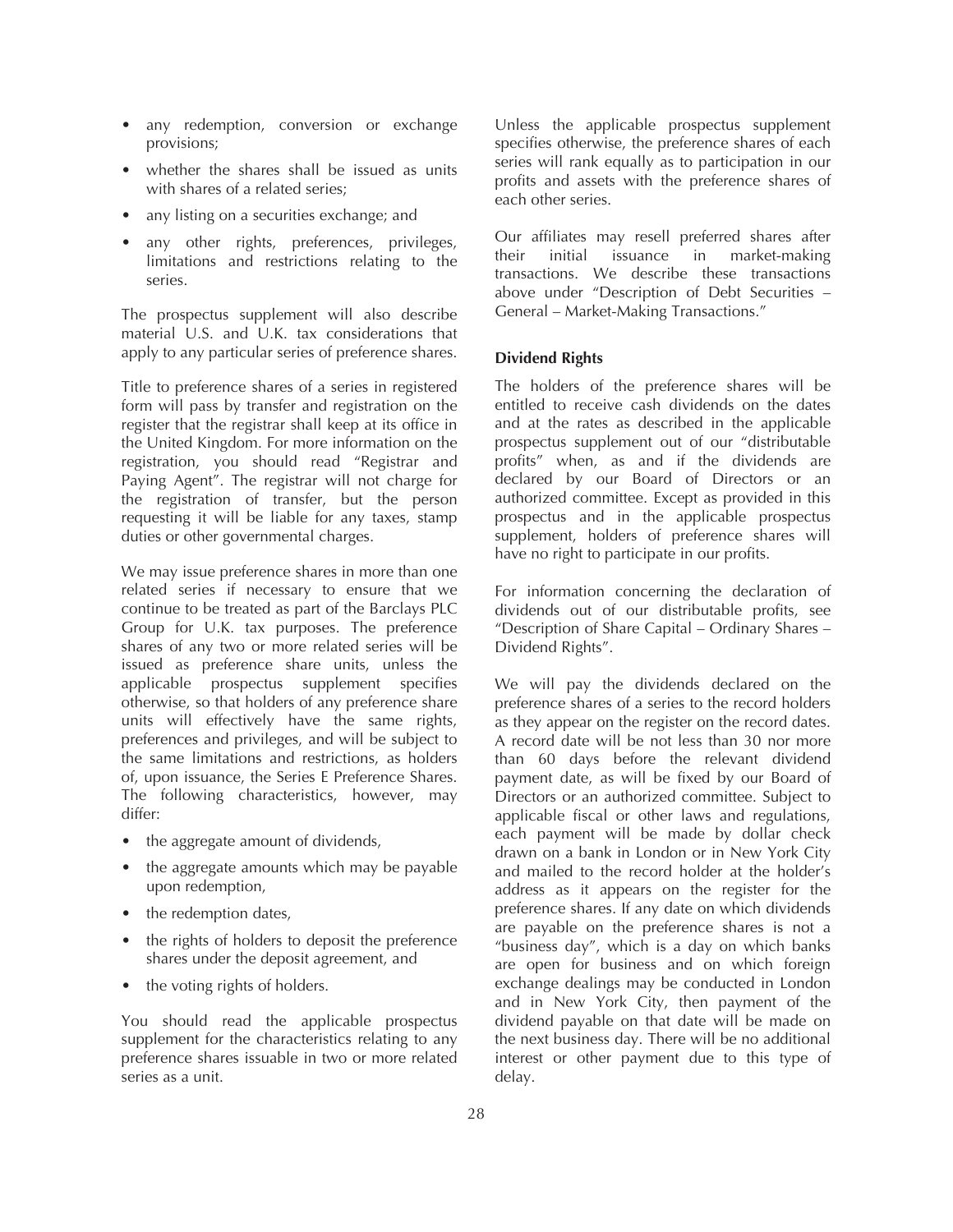Dividends on the preference shares of any series will be non-cumulative. If our Board of Directors or an authorized committee fails to declare a dividend payable on a dividend payment date in respect of the preference shares of a series, then the right of holders of preference shares of the series to receive a dividend in respect of the dividend period ending on that dividend payment date will be lost. We will have no obligation to pay the dividend accrued for that dividend period or to pay any interest on the dividend, whether or not dividends on the preference shares of that series or any other series or class of our shares are declared for any subsequent dividend period.

No full dividends will be declared or paid or set apart for payment on any of our preference shares ranking, as to dividends, equally with or below the preference shares of any series for any period unless full dividends have been, or at the same time are, declared and paid, or declared and set aside for payment, on the preference shares of that series for the then-current dividend period. When dividends are not paid in full upon the preference shares of a series and any other of our preference shares ranking equally as to dividends, all dividends declared upon the preference shares of that series and the other preference shares will be declared *pro rata* so that dividends declared upon the preference shares of each series are in proportion to dividends accrued on the preference shares of the series.

Except as provided in the preceding sentence, unless full dividends on all outstanding preference shares of a series have been paid for the most recently completed dividend period, no dividends, other than in our ordinary shares or other shares ranking below the preference shares of the series as to dividends and upon liquidation, will be declared or paid or set apart for payment, or other distribution made, upon our ordinary shares or other shares ranking, as to dividends or upon liquidation, equally with or below the preference shares of the series. In addition, we will not redeem, repurchase or otherwise acquire for consideration, or pay any money or make any money available for a sinking fund for the redemption of, any of our ordinary shares or other shares ranking equally with or below the preference shares of the series as to dividends or upon liquidation, except by conversion into or

exchange for shares ranking below the preference shares of the series as to dividends and upon liquidation, until we have resumed the payment of full dividends for four consecutive quarterly dividend periods on all outstanding preference shares of the series and those ranking equally as to dividends with the preference shares of the series.

We will compute the amount of dividends payable on the preference shares of any series for each dividend period based upon the liquidation value per share of the preference shares of the series by annualising the applicable dividend rate and dividing by the number of dividend periods in a year. However, we will compute the amount of dividends payable for any dividend period shorter than a full dividend period on the basis of a 360-day year divided into twelve months of 30 days each and, in the case of an incomplete month, on the basis of the actual number of days elapsed.

### **Rights Upon Liquidation**

If there is a return of capital in respect of our voluntary or involuntary liquidation, dissolution, winding-up or otherwise, other than in respect of any redemption or repurchase of the preference shares of a series in whole or in part permitted by our Articles of Association and under applicable law, the holders of the outstanding preference shares of a series will be entitled to receive liquidating distributions. Liquidating distributions will:

- come from the assets we have available for distribution to shareholders, before any distribution of assets is made to holders of our ordinary shares or any other class of shares ranking below the preference shares upon a return of capital; and
- be in an amount equal to the liquidation value per share of the preference shares, *plus* an amount equal to accrued and unpaid dividends, whether or not declared or earned, for the then-current dividend period up to and including the date of commencement of our winding-up or the date of any other return of capital, as the case may be.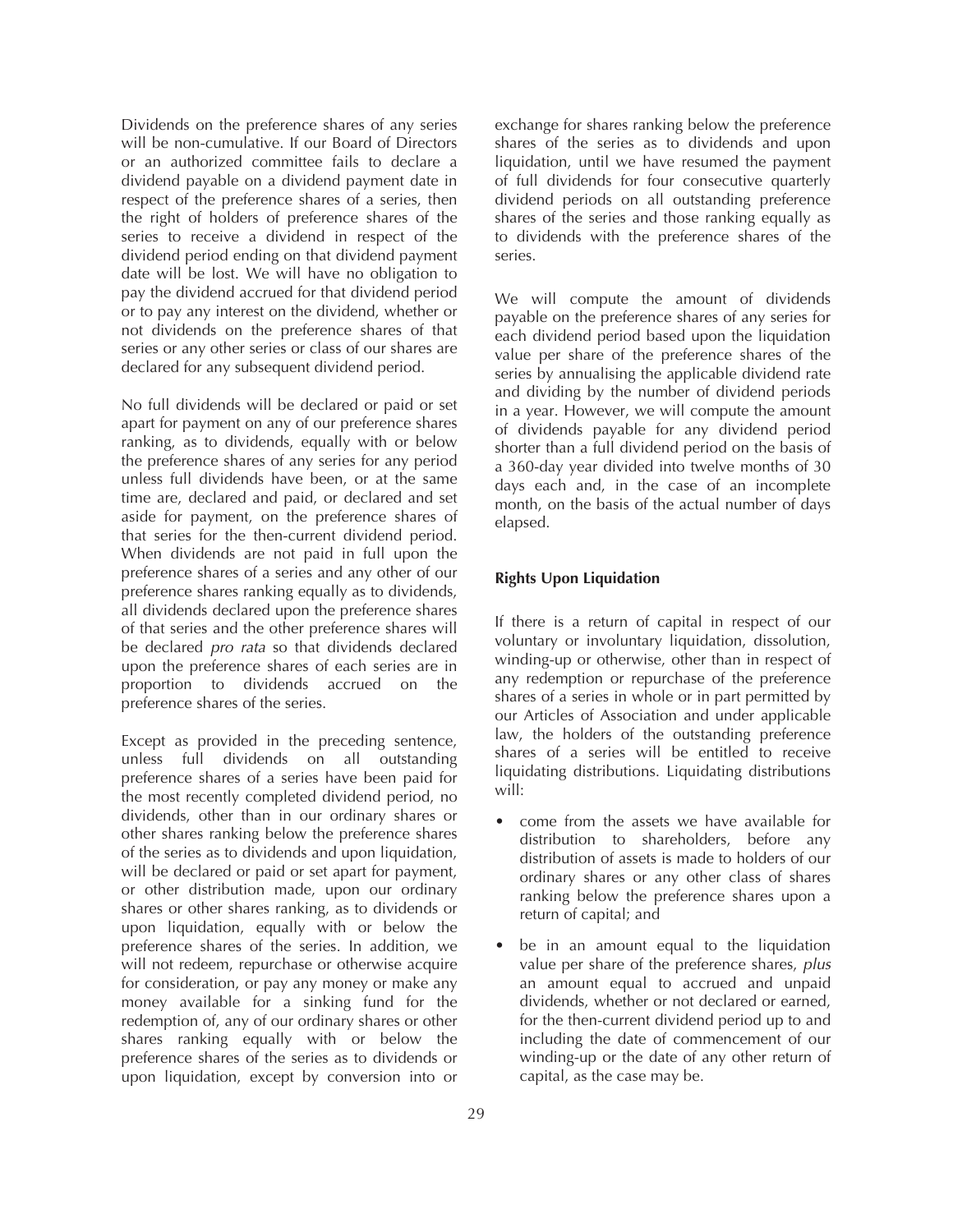If, upon a return of capital, the assets available for distribution are insufficient to pay in full the amounts payable on the preference shares and any other of our shares ranking as to any distribution equally with the preference shares, the holders of the preference shares and of the other shares will share *pro rata* in any distribution of our assets in proportion to the full respective liquidating distributions to which they are entitled. After payment of the full amount of the liquidating distribution to which they are entitled, the holders of the preference shares of that series will have no claim on any of our remaining assets and will not be entitled to any further participation in the return of capital. If there is a sale of all or substantially all of our assets, the distribution to our shareholders of all or substantially all of the consideration for the sale, unless the consideration, apart from assumption of liabilities, or the net proceeds consists entirely of cash, will not be deemed a return of capital in respect of our liquidation, dissolution or windingup.

#### **Redemption**

Unless the relevant prospectus supplement specifies otherwise, we may redeem the preference shares of each series, at our option, in whole or in part, at any time and from time to time on the dates and at the redemption prices and on all other terms and conditions as set forth in the applicable prospectus supplement. Preference shares comprising preference share units will be redeemed only as units.

If fewer than all of the outstanding preference shares of a series are to be redeemed, we will select by lot, in the presence of our independent auditors, which particular preference shares will be redeemed.

If we redeem preference shares of a series, we will mail a redemption notice to each record holder of preference shares to be redeemed between 30 and 60 days before the redemption date. Each redemption notice will specify:

- the redemption date;
- the particular preference shares of the series to be redeemed;
- the redemption price, specifying the included amount of accrued and unpaid dividends;
- that any dividends will cease to accrue upon the redemption of the preference shares; and
- the place or places where holders may surrender documents of title and obtain payment of the redemption price.

No defect in the redemption notice or in the giving of notice will affect the validity of the redemption proceedings.

If we give notice of redemption in respect of the preference shares of a series, then, by 12:00 noon, London time, on the redemption date, we will irrevocably deposit with the paying agent funds sufficient to pay the applicable redemption price, including the amount of accrued and unpaid dividends for the then-current quarterly dividend period to the date fixed for redemption. We will also give the paying agent irrevocable instructions and authority to pay the redemption price to the holders of those preference shares called for redemption.

If we give notice of redemption, then, when we make the deposit with the paying agent, all rights of holders of the preference shares of the series called for redemption will cease, except the holders' right to receive the redemption price, but without interest, and these preference shares will no longer be outstanding. Subject to any applicable fiscal or other laws and regulations, payments in respect of the redemption of preference shares of a series will be made by dollar check drawn on a bank in London or in New York City against presentation and surrender of the relevant share certificates at the office of the paying agent located in the United Kingdom.

In the event that any date on which a redemption payment on the preference shares is to be made is not a business day, then payment of the redemption price payable on that date will be made on the next business day. There will be no interest or other payment due to the delay. If payment of the redemption price is improperly withheld or refused, dividends on the preference shares will continue to accrue at the then applicable rate, from the redemption date to the date of payment of the redemption price.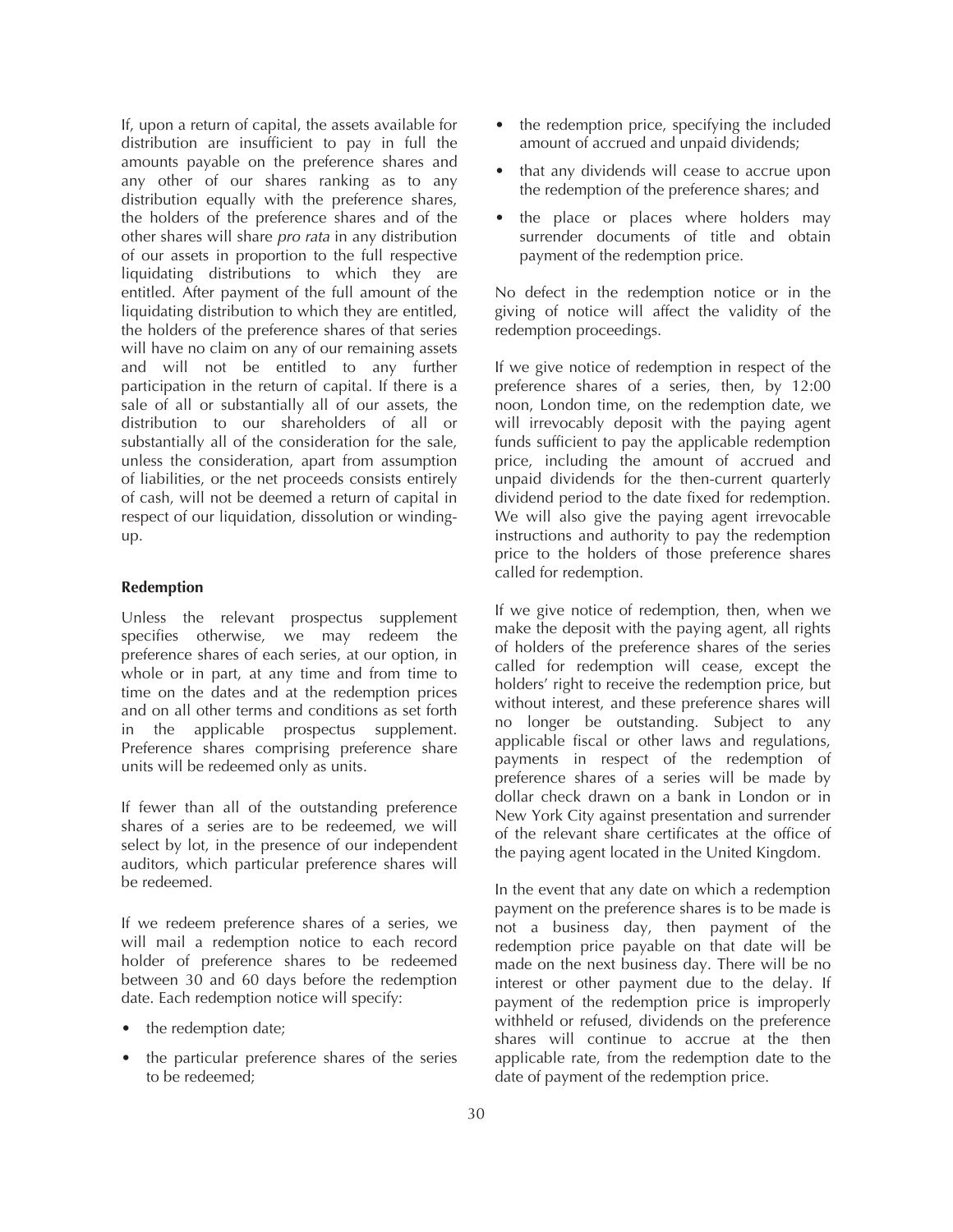Subject to applicable law, including U.S. securities laws, we may purchase outstanding preference shares of any series by tender, in the open market or by private agreement. Unless we tell you otherwise in the applicable prospectus supplement, any preference shares of any series that we purchase for our own account, other than in the ordinary course of a business of dealing in securities, will be treated as canceled and will no longer be issued and outstanding.

Under the current practices of the Financial Services Authority, we may not redeem or purchase any preference shares unless the Financial Services Authority consents in advance.

# **Voting Rights**

The holders of the preference shares of any series will not be entitled to receive notice of, attend or vote at any general meeting of our shareholders except as provided below or in the applicable prospectus supplement.

#### *Failure to pay dividends*

If we fail to pay the equivalent of six consecutive quarterly dividends payable on the preference shares of a series or any other of our preference shares ranking, as to dividends, equally with the preference shares of that series, then the holders of the outstanding preference shares of all of those series, excluding any series of outstanding preference shares which do not have voting rights, will be entitled to appoint two additional members to our Board of Directors, and to remove either member from office and to appoint another person in place of the member. In exercising this entitlement, the holders will act as a single class without regard to series, either:

- by written notice given by the holders of a majority in nominal value of the preference shares, or
- by ordinary resolution passed by a majority of the holders of the preference shares present in person or by proxy at a separate general meeting of the holders convened for the purpose.

No more than 30 days after this entitlement arises, the Board of Directors or an authorized

committee will convene a separate general meeting for the above purpose. If the Board of Directors or authorized committee does not convene this meeting within 30 days, the holders of 10% of the aggregate nominal value of the outstanding preference shares of the series and any other preference shares, excluding any series of preference shares which do not have voting rights, will be entitled to convene the meeting. The provisions of our Articles of Association relating to the convening and conduct of general meetings of shareholders will apply to this separate general meeting, except where the provisions are inconsistent with the terms of this paragraph.

Any member of the Board of Directors appointed in this manner shall vacate office if, following the event which gave rise to the appointment, we have resumed the payment of dividends on all of the relevant preference shares for the equivalent of four consecutive quarterly dividend periods. Our Articles of Association provide for a minimum of five members of the Board of Directors, disregarding alternate Directors, with no limit on the maximum number of members. The Financial Services Authority requires that it be satisfied on an ongoing basis that each member of our Board of Directors is fit and proper to hold his or her position. As of the date of this prospectus, our Board of Directors has 12 members.

### *Variation of Rights*

If applicable law permits, the rights, preferences and privileges attached to any series of preference shares may be varied or abrogated only with the written consent of the holders of at least threefourths of the outstanding preference shares of the series or with the sanction of a special resolution passed at a separate general meeting of the holders of the outstanding preference shares of the series. A special resolution will be adopted if passed by a majority of at least three-fourths of those holders voting in person or by proxy at the meeting. The quorum required for this separate general meeting will be persons holding or representing by proxy at least one-third of the outstanding preference shares of the affected series, except that if at any adjourned meeting where this quorum requirement is not met, any two holders present in person or by proxy will constitute a quorum.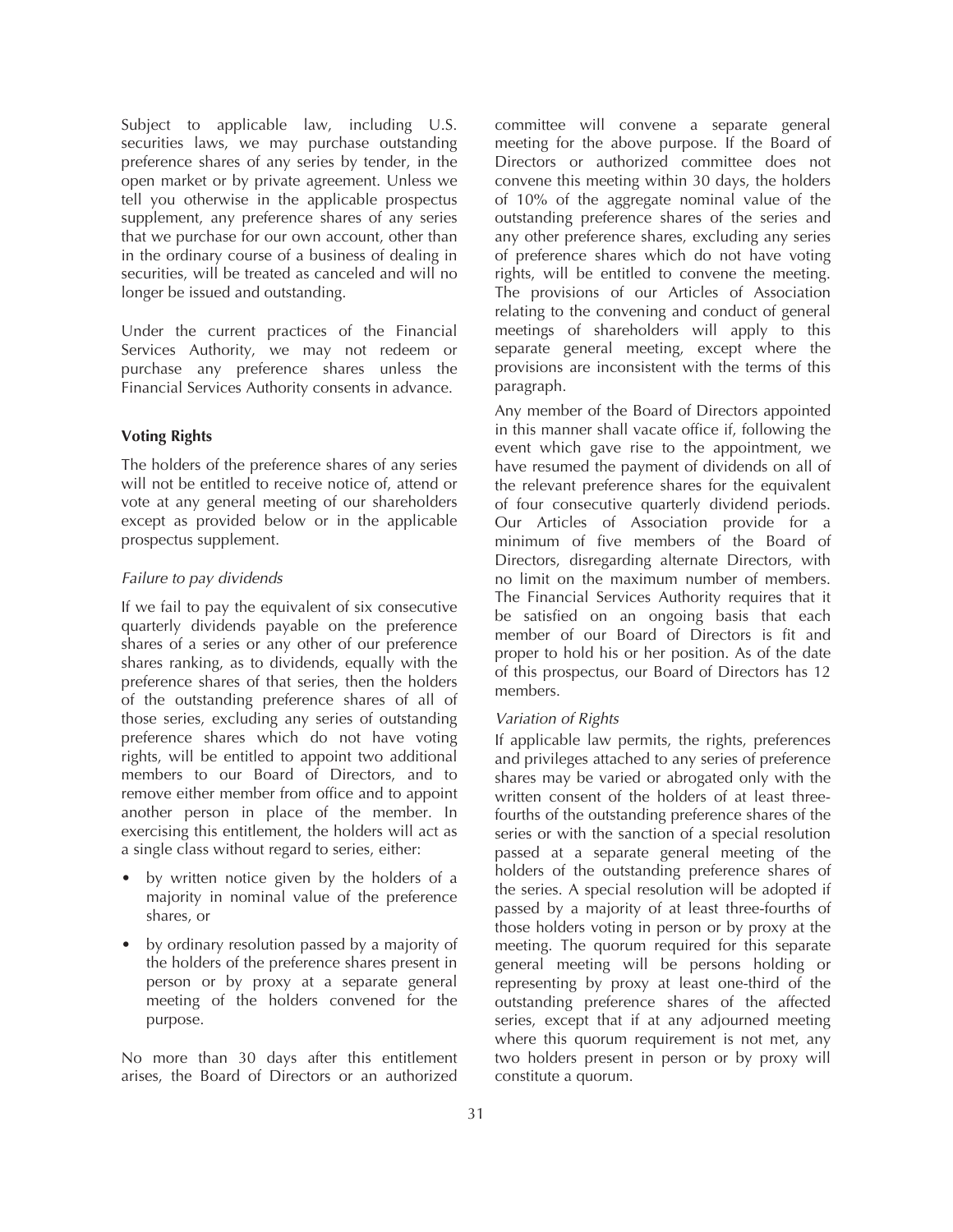In addition to the voting rights referred to above, if any resolution is proposed for our liquidation, dissolution or winding-up, then the holders of the outstanding preference shares of each series, other than any series of preference shares which do not have voting rights, will be entitled to receive notice of and to attend the general meeting of shareholders called for the purpose of adopting the resolution and will be entitled to vote on that resolution, but no other. When entitled to vote, each holder of preference shares of a series present in person or by proxy has one vote for each preference share held.

### *Notices of Meetings*

A notice of any meeting at which holders of preference shares of a particular series are entitled to vote will be mailed to each record holder of preference shares of that series. Each notice will state:

- the date of the meeting;
- a description of any resolution to be proposed for adoption at the meeting on which those holders are entitled to vote; and
- instructions for the delivery of proxies.

A holder of preference shares of any series in registered form who is not registered with an address in the United Kingdom and who has not supplied an address within the United Kingdom to us for the purpose of notices is not entitled to receive notices of meetings from us. For a description of notices that we will give to the ADR depositary and that the ADR depositary will give to ADR holders, you should read "Description of American Depositary Receipts – Reports and Notices" and "Where You Can Find More Information".

#### **Registrar and Paying Agent**

Our registrar, presently located at The Pavilions, Bridgwater Road, Bristol BS99 7NH, England will act as registrar and paying agent for the preference shares of each series.

## **DESCRIPTION OF AMERICAN DEPOSITARY RECEIPTS**

*The following is a summary of the general terms and provisions of the deposit agreement under which the ADR depositary will issue the ADRs.*

*The deposit agreement is among us, JPMorgan Chase Bank (formerly the Morgan Guaranty Trust Company of New York), as depositary, and all holders from time to time of ADRs issued under the deposit agreement. This summary does not purport to be complete. We may amend or supersede all or part of this summary to the extent we tell you in the applicable prospectus supplement. You should read the deposit agreement, which is filed with the SEC as an exhibit to the registration statement, of which this prospectus is a part. You may also read the deposit agreement at the principal offices of the JPMorgan Chase Bank in New York City and London.*

#### **American Depositary Receipts**

ADRs will evidence ADSs of a particular series, which will represent preference shares of a corresponding series. Unless the relevant prospectus supplement specifies otherwise, each ADS will represent one preference share, or evidence of rights to receive one preference share, deposited with the ADR depositary or the London branch of JPMorgan Chase Bank, as custodian. ADSs of a series may be issued in ADS units, with one or more ADSs representing preference shares of related series. ADR units will evidence ADS units of a corresponding series. An ADR may evidence any number of ADSs of the corresponding series.

#### **Deposit and Issuance of ADRs**

When the ADR depositary has received preference shares of a particular series, or evidence of rights to receive preference shares, and applicable fees, charges and taxes, subject to the deposit agreement's terms, the ADR depositary will execute and deliver at its principal office to the person(s) specified by us in writing, an ADR or ADRs registered in the name of that person(s) evidencing the number of ADSs of that series corresponding to the preference shares of that series. Preference shares may be deposited under the deposit agreement as units comprising a preference share of a series and a preference share of a related series. The ADR depositary's principal office is presently located at 60 Wall Street, New York, New York 10260-0060.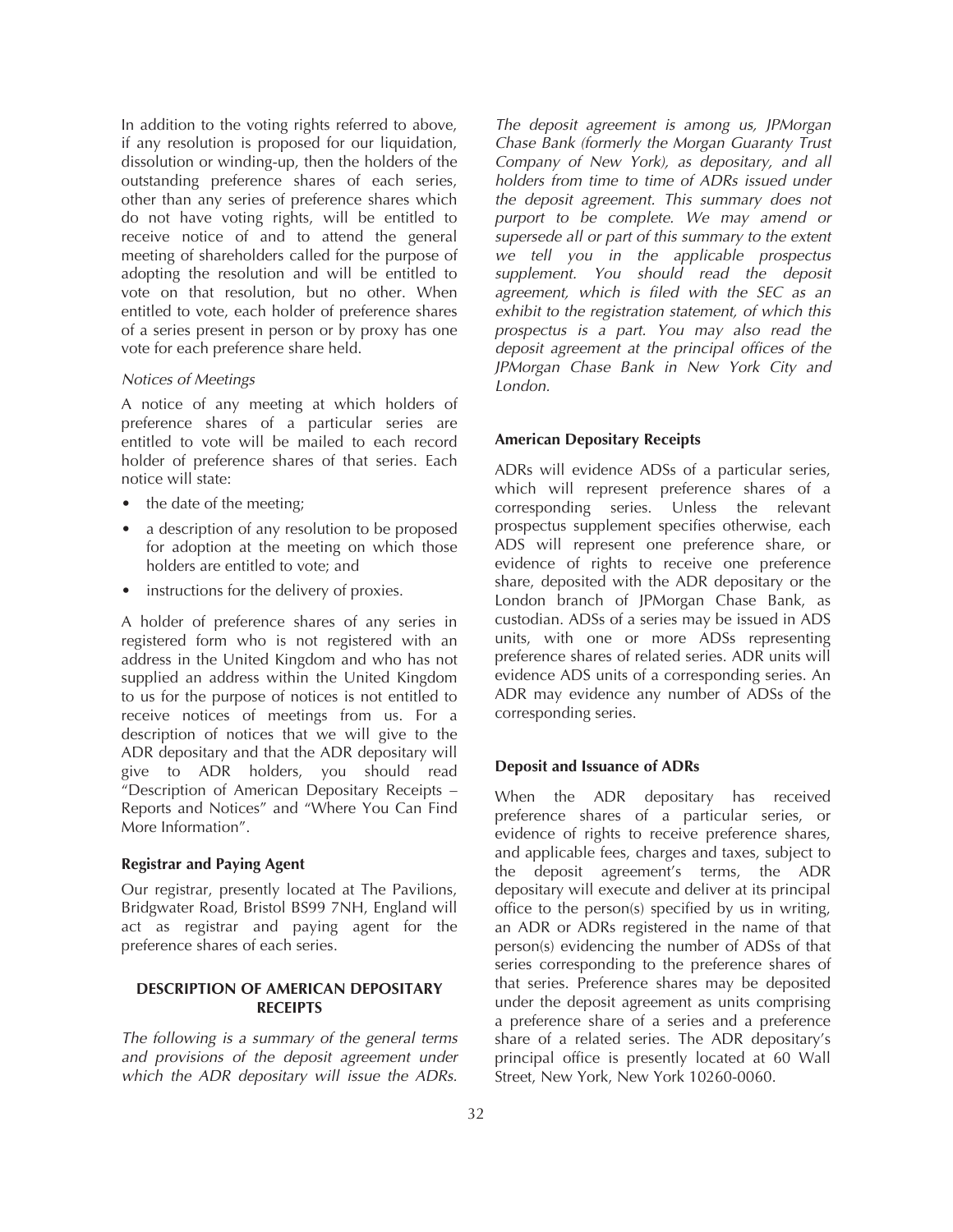### **Withdrawal of Deposited Securities**

Upon surrender of ADRs at the principal office of the ADR depositary and upon payment of the taxes, charges and fees provided in the deposit agreement and subject to its terms, an ADR holder is entitled to delivery, to or upon its order, at the principal office of the ADR depositary or at the office of the custodian in London, of preference shares of the relevant series in registered form, in respect of the deposited preference shares and any other documents of title evidenced by the surrendered ADRs. See "Description of the Preference Shares – General". The ADR holder will bear the risk and expense for the forwarding of share certificates and other documents of title to the principal office of the ADR depositary.

Holders of preference shares that have been withdrawn from deposit under the deposit agreement will not have the right to redeposit the preference shares. In addition, unless the applicable prospectus supplement specifies otherwise, preference shares of more than one series that are deposited under the deposit agreement as units may be withdrawn only as units. The relevant prospectus supplement may contain further restriction on the withdrawal of preference shares of a series.

## **Dividends and Other Distributions**

The ADR depositary will distribute all cash dividends or other cash distributions that it receives in respect of deposited preference shares of a particular series to ADR holders in proportion to their holdings of ADSs of the series representing the preference shares. We and the ADR Depositary have entered into arrangements under which the cash dividends will generally be distributed to ADR holders on the same date that the dividends are payable on the underlying preference shares. The cash amount distributed will be reduced by any amounts that we or the ADR depositary must withhold because of taxes.

If we make a non-cash distribution in respect of any deposited preference shares of a particular series, the ADR depositary will distribute the property it receives to ADR holders in proportion to their holdings of ADSs of the series

representing the preference shares. If a distribution that we make in respect of deposited preference shares of a particular series consists of a dividend in, or free distribution of, preference shares of the series, the ADR depositary may and, if we request will, generally distribute additional ADRs for an aggregate number of ADSs of that series received as the dividend or free distribution. If the ADR depositary does not distribute additional ADRs, each ADS of that series will from then forward also represent the additional preference shares of the corresponding series distributed in respect of the deposited preference shares before the dividend or free distribution.

If the ADR depositary determines that any distribution of property, other than cash or preference shares of a particular series, cannot be made proportionately among ADR holders or if for any other reason, including any requirement that we or the ADR depositary withhold an amount because of taxes, the ADR depositary deems that such a distribution is not feasible, the ADR depositary may dispose of all or part of the property in any manner, including by public or private sale, that it deems equitable and practicable. The ADR depositary will then distribute the net proceeds of the sale or the balance of the property after deduction of any applicable taxes to ADR holders as in the case of a distribution received in cash.

Upon any change in nominal value, scrip issue, consolidation, sub-division or any other reclassification of preference shares of a particular series or upon any recapitalisation, reorganisation, merger, amalgamation or consolidation or sale of assets affecting us or to which we are a party, any securities the ADR depositary receives in respect of preference shares of a particular series will be treated as new preference shares of that series under the deposit agreement. Outstanding ADSs of the series representing those preference shares shall then represent the right to receive the new preference shares of the series, unless additional ADRs for an aggregate number of the ADSs, representing the new preference shares are delivered.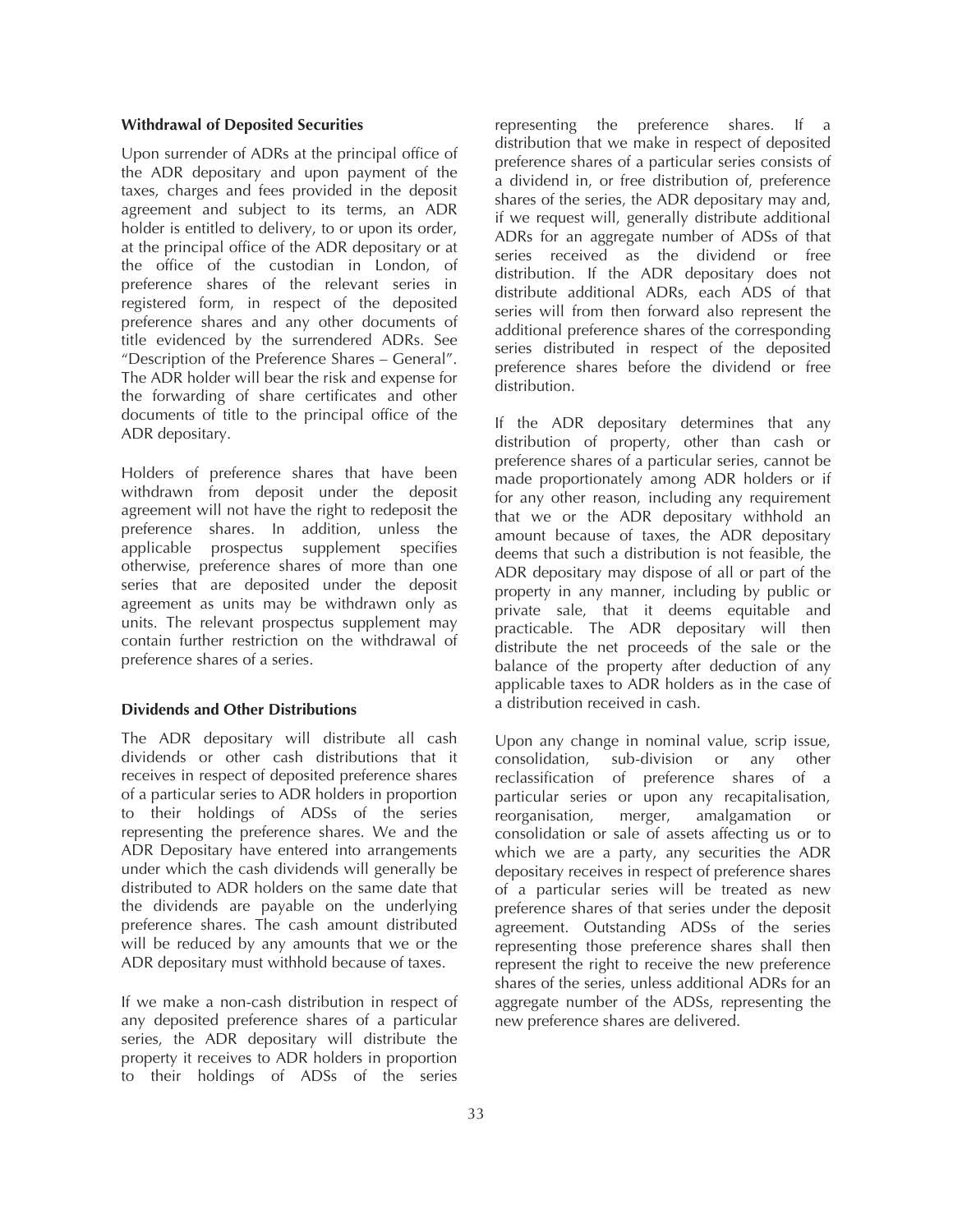### **Redemption of ADSs**

If we redeem any preference shares of a particular series, the ADR depositary will redeem, from the amounts that it receives from the redemption of deposited preference shares of that series, a number of ADSs of the series representing those preference shares which corresponds to the number of deposited preference shares of that series. The ADS redemption price will correspond to the redemption price per share payable with respect to the redeemed preference shares. If we do not redeem all of the outstanding preference shares of a particular series, the ADR depositary will select the ADSs of the corresponding series to be redeemed, either by lot or *pro rata* to the number of preference shares represented.

If we redeem units of preference shares of more than one series that are deposited under the deposit agreement as units, the ADR depositary will redeem a number of units of ADSs of each corresponding series which corresponds to the number of preference shares redeemed. The redemption price per unit of ADSs will correspond to the redemption price per unit payable with respect to such redeemed units of preference shares. If we do not redeem all of the units of preference shares, the ADR depositary will select the units of ADSs to be redeemed, either by lot or *pro rata* to the number of preference shares represented.

We must give notice of redemption in respect of the preference shares of a particular series to the ADR depositary not less than 30 days before the redemption date. The ADR depositary will promptly deliver the notice to all holders of ADRs of the corresponding series.

### **Record Date**

Whenever any dividend or other distribution becomes payable or shall be made in respect of preference shares of a particular series, or any preference shares of a particular series are to be redeemed, or the ADR depositary receives notice of any meeting at which holders of preference shares of a particular series are entitled to vote, the ADR depositary will fix a record date for the determination of the ADR holders who are entitled to receive the dividend, distribution, amount in respect of redemption of ADSs of the corresponding series, or the net proceeds of their

sale, or to give instructions for the exercise of voting rights at the meeting, subject to the provisions of the deposit agreement. This record date will be as near as practicable to the corresponding record date we set.

### **Voting of the Underlying Deposited Securities**

When the ADR depositary receives notice of any meeting or solicitation of consents or proxies of holders of preference shares of a particular series, it will as soon as practicable mail to the record holders of ADRs of the corresponding series a notice including:

- the information contained in the notice of meeting;
- a statement that the record holders of ADRs at the close of business on a specified record date are entitled under the deposit agreement, if provisions governing the preference shares permit, to instruct the ADR depositary as to the exercise of any voting rights pertaining to the preference shares of the series represented by their ADSs; and
- a brief explanation of how they may give instructions, including an express indication that they may instruct the ADR depositary to give a discretionary proxy to one or more members of our Board of Directors.

The ADR depositary has agreed that it will try, if practicable, to vote or cause to be voted those preference shares in accordance with any written non-discretionary instructions of record holders of ADRs that it receives on or before the date set by the ADR depositary. The ADR depositary will not itself exercise voting discretion over or give written consent solicited for any preference shares.

If the ADR depositary does not receive instructions from any ADR holder by the date the ADR depositary establishes for this purpose, the ADR depositary will deem the holder to have directed the ADR depositary to give a discretionary proxy to person(s) we have designated. The ADR depositary will give a discretionary proxy to person(s) as we have designated to vote the preference shares but no instruction will be deemed to have been given. Furthermore, the ADR depositary will not give a discretionary proxy on any matter if we inform the ADR depositary that: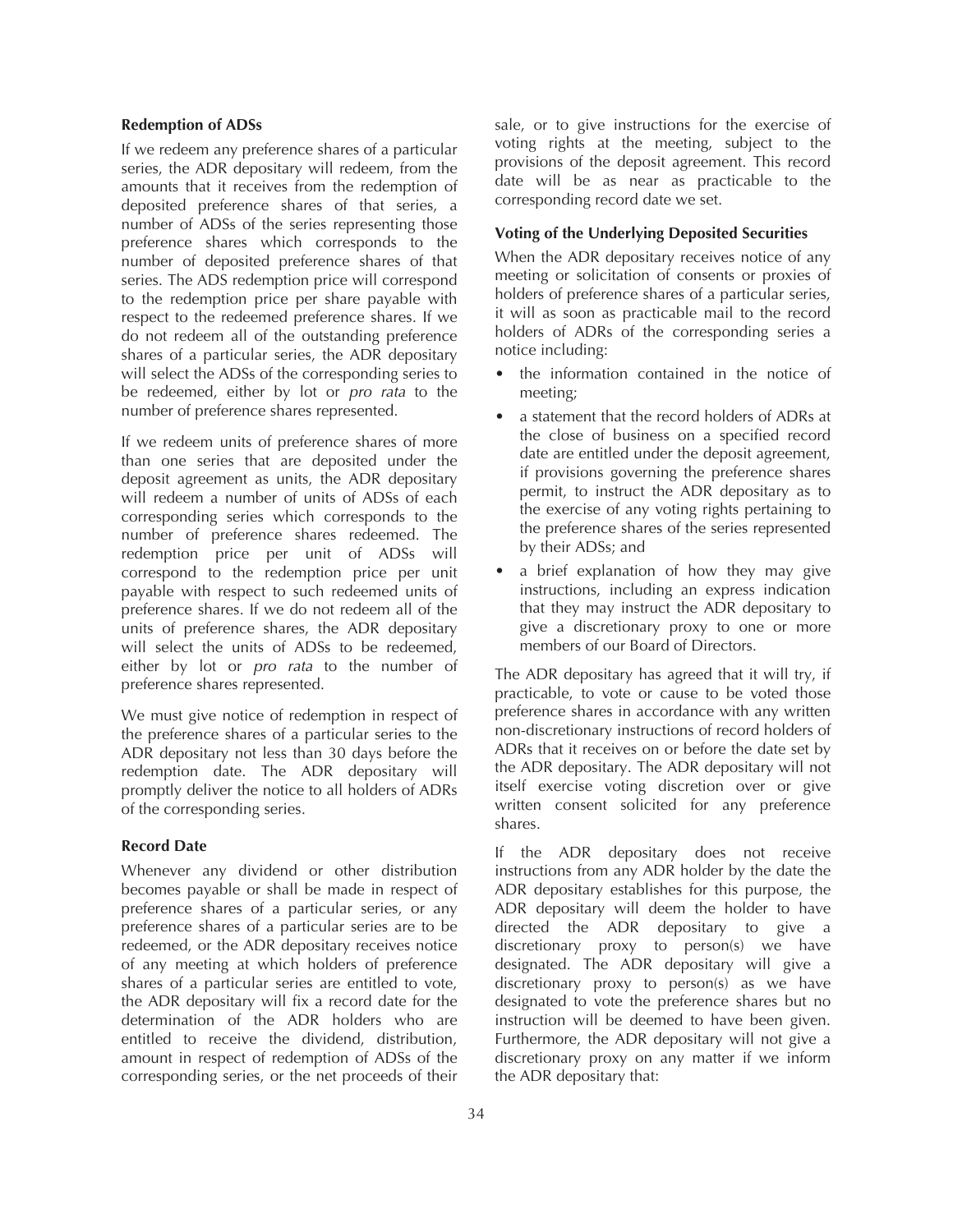- we do not wish the proxy to be given,
- substantial opposition exists, or
- the rights of holders of the preference shares may be materially affected.

Holders of ADRs evidencing ADSs will not be entitled to vote shares of the corresponding series of preference shares directly.

### **Restrictions on Transfer and Re-deposit**

Unless the applicable prospectus supplement specifies otherwise, in the case of preference shares of more than one series that are deposited under the deposit agreement as units, the ADSs of each series corresponding to such preference shares will be transferable only as ADS Units and not separately. If these preference share units are withdrawn from deposit under the deposit agreement, there is no right to re-deposit them.

### **Inspection of Transfer Books**

The ADR depositary or its agent will, at its transfer office in New York City, keep books for the registration and transfer of ADRs. These books will be open for inspection by ADR holders at all reasonable times. However, this inspection may not be for the purpose of communicating with ADR holders in the interest of a business or object other than our business or a matter related to the deposit agreement or the ADRs.

### **Reports and Notices**

We will furnish the ADR depositary with our annual reports as described under "Where You Can Find More Information". The ADR depositary will make available at its principal office, for any ADR holder to inspect, any reports and communications received from us that both the ADR depositary receives as the holder of preference shares of the applicable series and that we make generally available to the holders of those preference shares. This includes our annual report and accounts. The ADR depositary will also mail copies of those reports to ADR holders that we furnish as provided in the deposit agreement. In addition, if the ADR depositary receives notice that we have not furnished the SEC with public reports, documents or other

information required by the Exchange Act, the ADR depositary will promptly furnish the SEC copies of all annual or other periodic reports and other notices or communications which the ADR depositary receives as owner or holder of all of our preference shares and which are not otherwise furnished to or filed with the SEC pursuant to any other SEC requirement.

On or before the first date on which we give notice, by publication or otherwise, of:

- any meeting at which holders of the preference shares of a particular series are entitled to be present or vote,
- any reconvening of any adjourned meeting of holders, or
- the taking of any action in respect of any cash or other distributions on, any redemption of, or the offering of rights in respect of, preference shares of a particular series,

we shall transmit to the custodian a copy of the notice in the form given or to be given to holders of the preference shares of that series. The ADR depositary will, within a reasonable time and at our expense, arrange for the prompt transmittal by the custodian to the ADR depositary of these notices, and arrange for the mailing of copies to all holders of ADRs evidencing ADSs of the corresponding series.

# **Amendment and Termination of the Deposit Agreement**

The form of the ADRs evidencing ADSs of a particular series and any provisions of the deposit agreement relating to those ADRs may at any time be amended by agreement between us and the ADR depositary, in any respect which we may deem necessary or advisable. Any amendment that imposes or increases any fees or charges, other than fees of the ADR depositary for the execution, delivery or cancellation of ADRs and taxes and other governmental charges, or that otherwise prejudices any substantial existing right of holders of outstanding ADRs evidencing ADSs of a particular series, will not take effect as to any ADRs until three months after notice of the amendment has been given to the record holders of those ADRs. Every holder of any ADR at the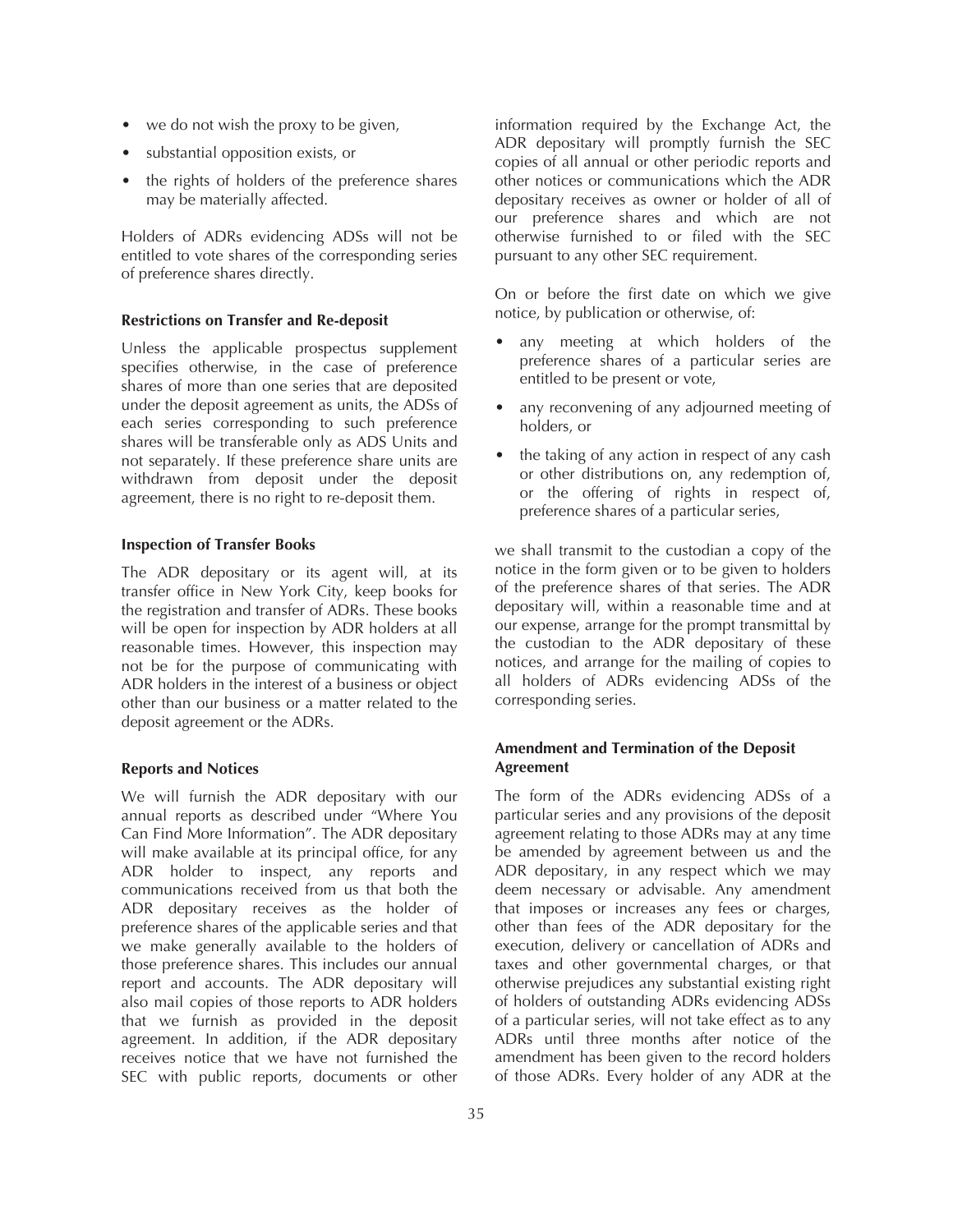time an amendment becomes effective, if it has been given notice, will be deemed by continuing to hold the ADR to consent and agree to the amendment and to be bound by the deposit agreement or the ADR as amended. No amendment may impair the right of any holder of ADRs to surrender ADRs and receive in return the preference shares of the corresponding series and other property represented by the ADRs.

Whenever we direct, the ADR depositary has agreed to terminate the deposit agreement as to ADRs evidencing ADSs of a series by mailing a termination notice to the record holders of all those outstanding ADRs at least 30 days before the date fixed in the notice of termination. The ADR depositary may likewise terminate the deposit agreement as to ADRs evidencing ADSs of a series if the ADR depositary has mailed a termination notice to us, and a successor depositary has not been appointed and accepted its appointment within 60 days after the termination notice has been delivered. If any ADRs evidencing ADSs of a particular series remain outstanding after the date of any termination, the ADR depositary will then:

- discontinue the registration of transfers of those ADRs,
- suspend the distribution of dividends to holders, and
- will not give any further notices or perform any further acts under the deposit agreement, except those listed below, with respect to those ADRs.

The ADR depositary will, however, continue to collect dividends and other distributions pertaining to the preference shares of the corresponding series and any other property represented by those ADRs. It will also continue the delivery of preference shares of the corresponding series, together with any dividends or other distributions received with respect to them and the net proceeds of the sale of any property, in exchange for ADRs surrendered to it.

At any time after two years from the date of termination of the deposit agreement as to ADRs evidencing ADSs of a particular series, the ADR depositary may sell the preference shares of the

corresponding series and any other property represented by those ADRs and may then hold the net proceeds in a segregated account, together with any other cash then held by it under the deposit agreement in respect of those ADRs, without liability for interest, for the *pro rata* benefit of the holders of ADRs that have not previously been surrendered.

Except in the case of a series of ADRs evidencing ADS units, an amendment of the form of ADRs relating to a particular series of preference shares, or an amendment or termination of the deposit agreement with respect to ADRs relating to a particular series of preference shares, will not necessarily occur at the same time as or result in any amendment or termination with respect to ADRs relating to any other series of preference shares.

The substitution of the depositary, or the termination of the deposit agreement with respect to any series of ADSs representing preference shares of a series that is a component of a unit, will result in the substitution of the depositary or the termination of the Deposit Agreement with respect to the ADSs representing the preference shares of all other series comprising the unit.

# **Charges of ADR Depositary**

Unless the applicable prospectus supplement specifies otherwise, the ADR depositary will charge the party to whom it delivers ADRs against deposits, and the party surrendering ADRs for delivery of preference shares of a particular series or other deposited securities, property and cash, \$5.00 for each 100, or fraction of 100, ADSs evidenced by the ADRs issued or surrendered. We will pay all other charges of the ADR depositary and those of any registrar, co-transfer agent and co-registrar under the deposit agreement, but we will not pay:

- taxes, including issue or transfer taxes, U.K. stamp duty or U.K. stamp duty reserve tax other than that payable on the issue of preference shares to the custodian, and other governmental charges;
- any applicable share transfer or registration fees on deposits or withdrawals of preference shares; or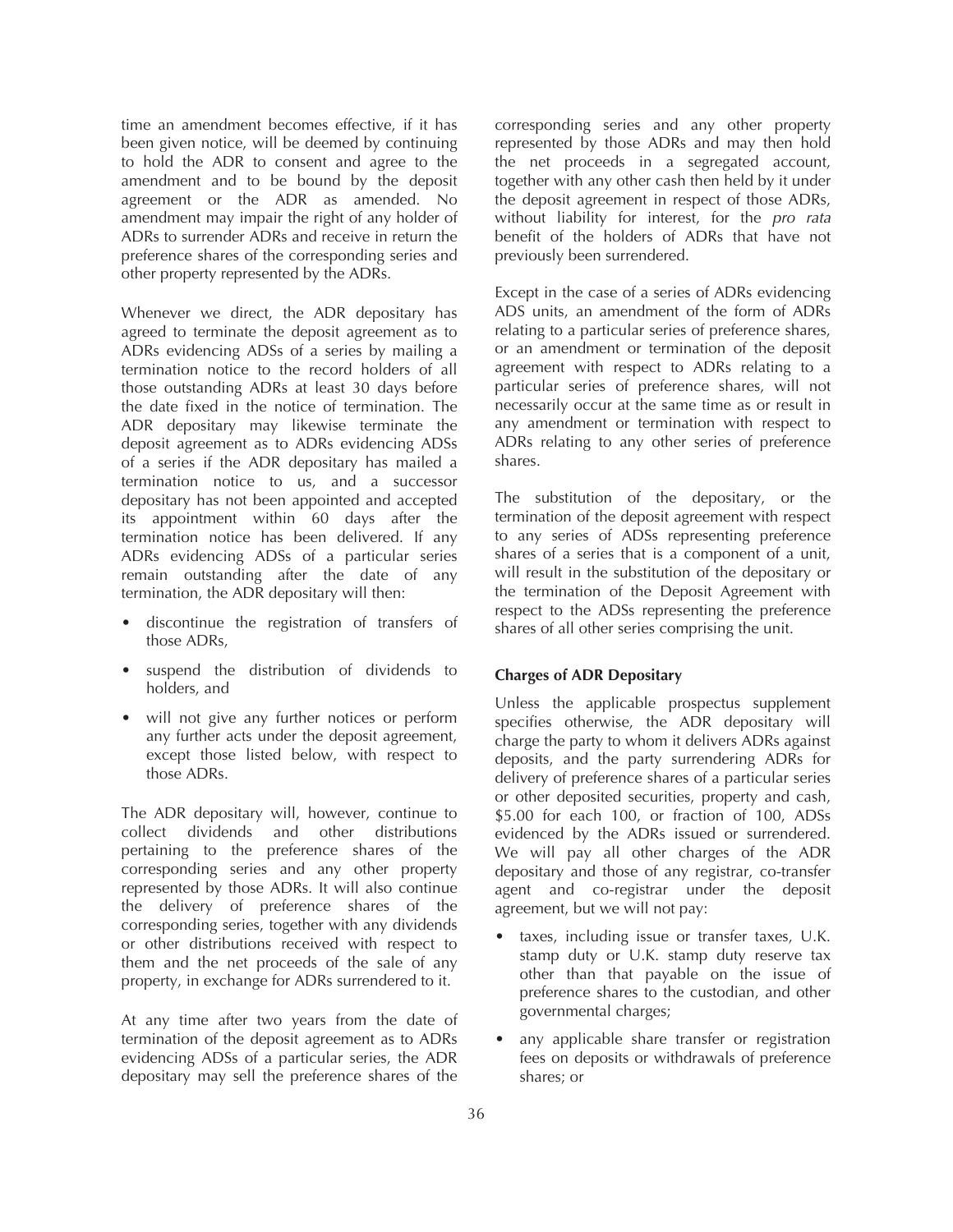• cable, telex, facsimile transmission and delivery charges which the deposit agreement provides are at the expense of the holders of ADRs or persons depositing or withdrawing preference shares of any series.

### **General**

Neither the ADR depositary nor we will be liable to ADR holders if prevented or forbidden or delayed by any present or future law of any country or by any governmental authority, any present or future provision of our articles of association or of the preference shares, or any act of God or war or other circumstances beyond our control in performing our obligations under the deposit agreement. The obligations of us both under the deposit agreement are expressly limited to performing our duties without gross negligence or bad faith.

If any ADSs of a particular series are listed on one or more stock exchanges in the U.S., the ADR depositary will act as registrar or, at our request or with our approval, appoint a registrar or one or more co-registrars for registration of the ADRs evidencing the ADSs in accordance with any exchange requirements. The ADR depositary may remove the registrars or co-registrars and appoint a substitute(s) if we request it or with our approval.

The ADRs evidencing ADSs of any series are transferable on the books of the ADR depositary or its agent. However, the ADR depositary may close the transfer books as to ADRs evidencing ADSs of a particular series at any time when it deems it expedient to do so in connection with the performance of its duties or at our request. Before the execution and delivery, registration of transfer, split-up, combination or surrender of any ADR evidencing ADSs of a particular series, or transfer and withdrawal of preference shares of the corresponding series, the ADR depositary or the custodian may require the person presenting the ADR or depositing the preference shares to pay a sum sufficient to reimburse it for any related tax or other governmental charge and any share transfer or registration fee and any applicable fees payable as provided in the deposit agreement. The ADR depositary may withhold any dividends or other distributions, or may sell

for the account of the holder any part or all of the preference shares evidenced by the ADR, and may apply those dividends or other distributions or the proceeds of any sale in payment of the tax or other governmental charge. The ADR holder will remain liable for any deficiency.

Any ADR holder may be required from time to time to furnish the ADR depositary or the custodian with proof of citizenship or residence, exchange control approval, information relating to the registration on our books or those that the registrar maintains for us for the preference shares in registered form of that series, or other information, to execute certificates and to make representations and warranties that the ADR depositary or the custodian deems necessary or proper. Until those requirements have been satisfied, the ADR depositary may withhold the delivery or registration of transfer of any ADR or the distribution or sale of any dividend or other distribution or proceeds of any sale or distribution or the delivery of any deposited preference shares or other property related to the ADR. The delivery, transfer and surrender of ADRs of any series generally may be suspended during any period when the transfer books of the ADR depositary are closed or if we or the ADR depositary deem it necessary or advisable.

#### **DESCRIPTION OF SHARE CAPITAL**

The following is a summary of general information about our share capital and some provisions of our Articles of Association. This summary does not purport to be complete. It is subject to, and qualified by reference to, our Articles of Association, which you should read. We have filed a copy with the SEC as an exhibit to the Registration Statement, of which this prospectus is a part.

### **General**

Our authorized share capital consists of 3,000,000,000 ordinary shares of £1 each and 150,000,000 dollar-denominated preference shares of \$0.01 each. As of the date of this prospectus, 2,285,360,515 ordinary shares are outstanding (all of which are beneficially held by Barclays PLC) and no preference shares are outstanding.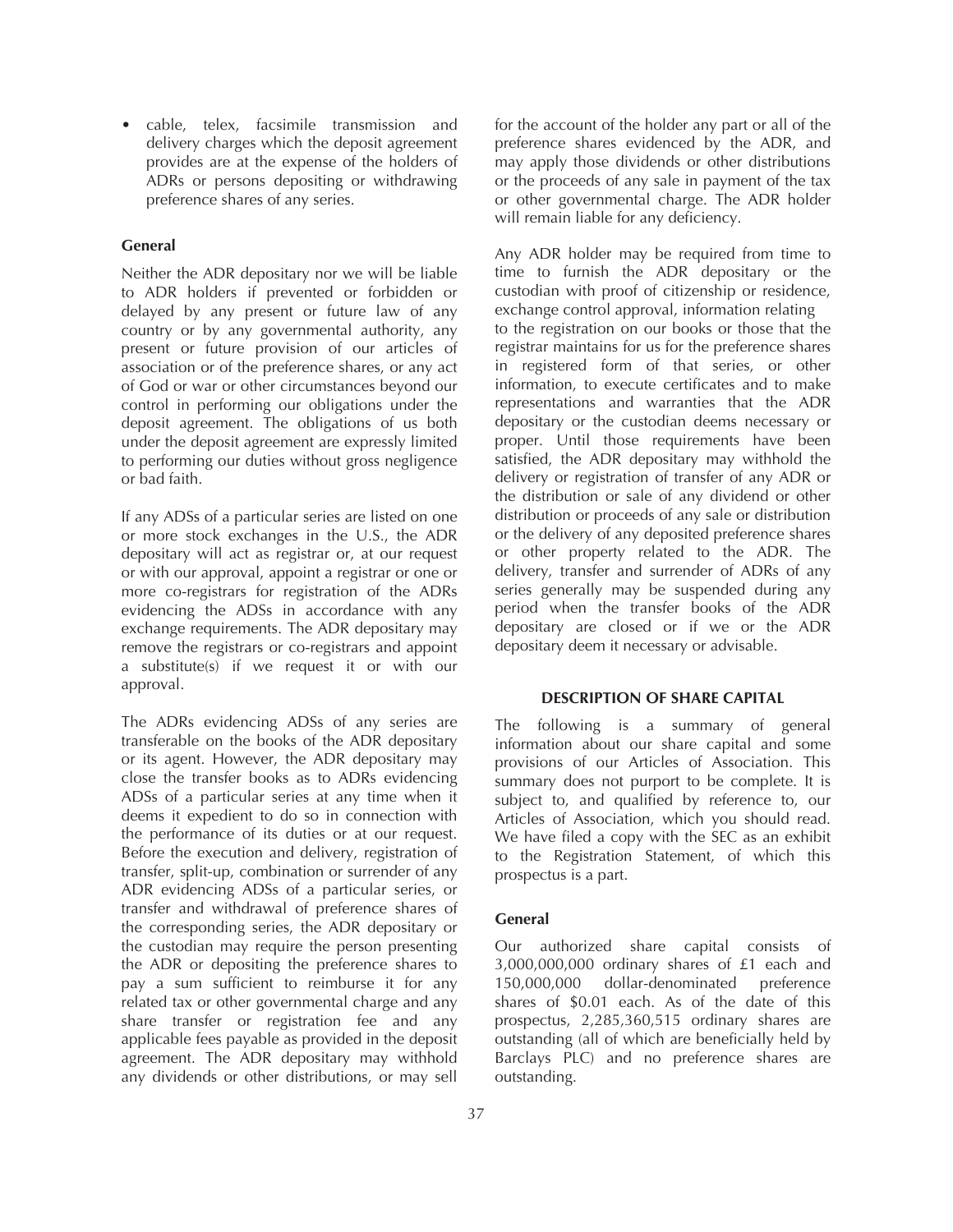#### **Ordinary Shares**

## *Dividend Rights*

Holders of ordinary shares are entitled to receive on a *pro rata* basis, according to the number of paid-up shares held, any dividends that we may declare at a general meeting of shareholders, but no dividends are payable in excess of the amount that our Board of Directors recommends. The Board of Directors may declare and pay to the holders of ordinary shares interim dividends in amounts as appear justified to the Board.

Dividends on ordinary shares, as well as on dollar-denominated preference shares of any series, may only be declared and paid out of our "distributable profits". Rules prescribed by the Companies Act 1985 of Great Britain determine how much of our funds represent distributable profits. In broad outline, dividend distributions may only be made out of the outstanding balance of realised profits, less the outstanding balance of any realised losses, and provided that our net assets are not, or would not be reduced to, less than the total of our paid-up share capital and undistributable reserves.

So long as dollar-denominated preference shares of any series are outstanding and unless full dividends on them have been paid for a dividend period, no dividends, may be declared or paid or set apart for payment, or other distribution made, upon the ordinary shares. We may, however, pay dividends in our ordinary shares or other shares ranking below the dollar-denominated preference shares of those series as to dividends and upon liquidation. In addition, we may not redeem, repurchase or otherwise acquire for any consideration, or pay or make any moneys available for a sinking fund for the redemption of these shares, except by conversion into or exchange for our shares ranking below the dollardenominated preference shares as to dividends and upon liquidation, until we have resumed the payment of full dividends on all outstanding dollar-denominated preference shares for the equivalent of four consecutive quarterly dividend periods.

### *Rights upon Liquidation*

If there is a return of capital on our winding up or otherwise, after payment of all liabilities, and

after paying or setting apart for payment the full preferential amounts to which the holders of all outstanding dollar-denominated preference shares of any series and any other of our shares ranking senior to the ordinary shares upon liquidation are entitled, our remaining assets will be divided among the holders of ordinary shares *pro rata* according to the number of ordinary shares held by them.

### *Voting Rights*

Each holder of ordinary shares who is entitled to be present and is present in person or by proxy at a general meeting of shareholders has on a show of hands one vote, and on a poll one vote for each ordinary share held. Voting at any general meeting of shareholders is by show of hands unless a poll is demanded. A poll may be demanded by the chairman of the meeting or by any shareholder present in person or by proxy and entitled to vote.

## **Dollar-denominated preference shares**

# *Series E1 Preference Shares and Series E2 Preference Shares*

The Series E1 and Series E2 preference shares are issuable upon the conversion, at our option, of the 8% notes we issued in 1993. If issued, the Series E1 preference shares and Series E2 preference shares would be issued as units. Holders of Series E1 or Series E2 preference shares would have the same rights, preferences and privileges, and are subject to the same limitations and restrictions, as holders of preference shares of a series as described in this document under the heading "Description of preference shares", except as indicated below.

*Dividend Rights.* Non-cumulative dividends on the Series E1 and Series E2 preference shares would be payable quarterly in arrears on March 1, June 1, September 1 and December 1 in each year. With respect to the Series E1 preference shares, the "E1 Dividend", would be payable at a rate per annum equal to 7.40% of the Series E1 preference share's \$20 liquidation value. The dividend with respect to the Series E2 preference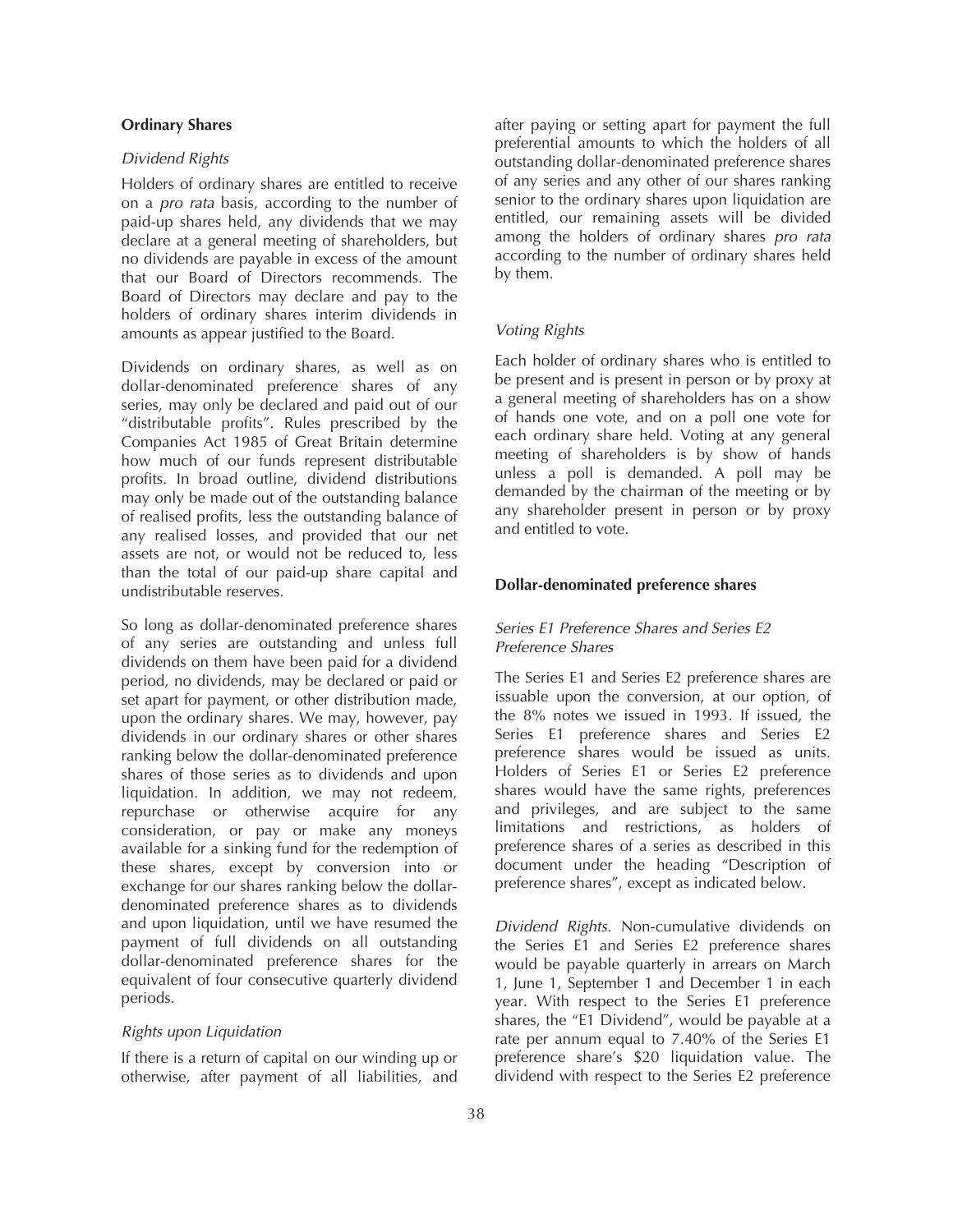shares, the "E2 Dividend", would be payable at a rate per annum of the Series E2 preference share's \$5 liquidation value as will ensure that the sum of:

- the E1 Dividend payable on that dividend payment date,
- the U.K. Associated Tax Credit in respect of the E1 Dividend,
- the E2 Dividend, exclusive of any U.K. Associated Tax Credit, payable on that dividend payment date, and
- the U.K. Associated Tax Credit in respect of the E2 Dividend

would be equal to 9.25% of the aggregate of the liquidation values of a Series E1 preference share and a Series E2 preference share. This "Series E Total Liquidation Value" would be \$25. However, no dividend would be payable on any Series E2 preference share in the event that the sum of the E1 Dividend and its U.K. Associated Tax Credit would be greater than or equal to 9.25% of the Series E Total Liquidation Value.

*Redemption.* The Series E1 and Series E2 preference shares would be redeemable, at our option, at any time on or after April 30, 2003. We could redeem the Series E1 and Series E2 preference shares only by redeeming all of the Series E1 and Series E2 preference shares then outstanding. The redemption price payable upon the redemption of the Series E1 and Series E2 preference shares would be respectively \$20 per share and \$5 per share, plus in each case accrued and unpaid dividends for the then current quarterly dividend period for the date fixed for redemption. In addition, we would be entitled at any time or from time to time to purchase outstanding Series E1 and Series E2 preference shares, subject to our satisfying a number of conditions.

#### **Miscellaneous**

Holders of ordinary shares and dollardenominated preference shares have no preemptive rights under our Articles of Association. However, except in some cases, English law

restricts the ability of our Board of Directors, without appropriate authorization from the holders of our ordinary shares at a general meeting, to:

- allot any shares or rights to subscribe for, or to convert any security into, any of our shares under any circumstances or
- issue for cash ordinary shares or rights to subscribe for, or to convert any security into, ordinary shares other than through rights to existing holders of ordinary shares.

### **TAX CONSIDERATIONS**

#### **United States Taxation**

This section describes the material United States federal income tax consequences of owning preference shares, ADSs or debt securities. It is the opinion of Sullivan & Cromwell, our United States tax counsel. It applies to you only if you acquire your preference shares, ADSs or debt securities in an offering and you hold your preference shares, ADSs or debt securities as capital assets for tax purposes. This section does not apply to you if you are a member of a special class of holders subject to special rules, including:

- a dealer in securities.
- a trader in securities that elects to use a markto-market method of accounting for your securities holdings,
- a tax-exempt organization,
- a life insurance company,
- a person that holds preference shares, ADSs or debt securities as part of a straddle or a hedging or conversion transaction,
- a person whose functional currency is not the U.S. dollar.
- in the case of debt securities, a bank,
- in the case of preference shares or ADSs, a person liable for alternative minimum tax, or,
- in the case of preference shares or ADSs, a person that actually or constructively owns 10% or more of our voting stock.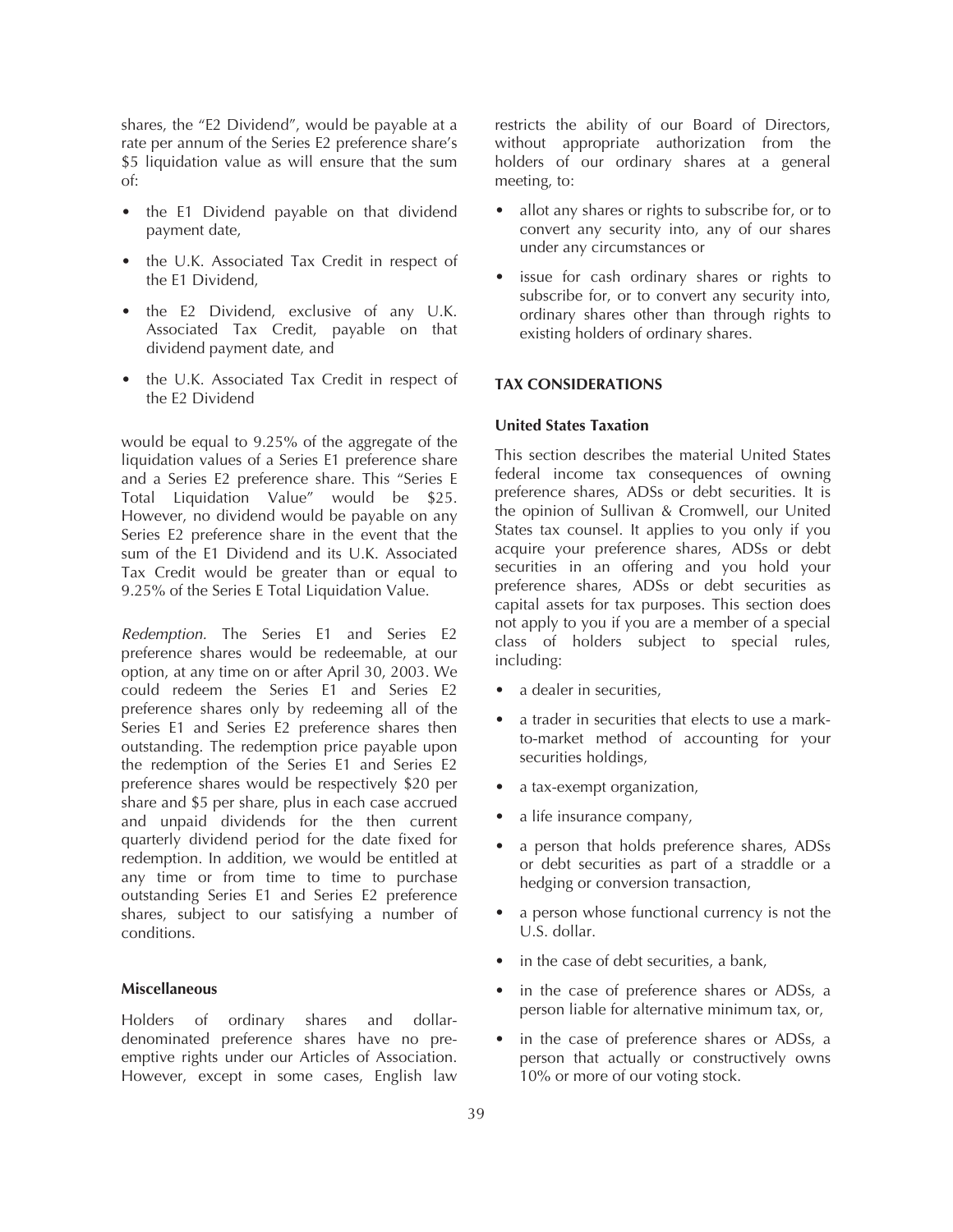This section is based on the Internal Revenue Code of 1986, as amended, its legislative history, existing and proposed regulations, published rulings and court decisions, as well as on the income tax convention between the United States of America and the United Kingdom (the "Treaty"). These laws are subject to change, possibly on a retroactive basis. In addition, this section is based in part upon the representations of the Depositary. Assuming that each obligation in the Deposit Agreement and any related agreement will be performed in accordance with its terms, for United States federal income tax purposes, if you hold ADRs evidencing ADSs, you will in general be treated as the owner of the preference shares represented by those ADSs. Exchanges of preference shares for ADSs or ADSs for preference shares generally will not be subject to United States federal income tax.

*You should consult your own tax advisor regarding the United States federal, state and local and other tax consequences of owning and disposing of preference shares, ADSs or debt securities in your particular circumstances.*

# **U.S. Holders**

This subsection describes the material United States federal income tax consequences to a U.S. holder of owning preference shares, ADSs or debt securities. You are a U.S. holder if you are a beneficial owner of preference shares, ADSs or debt securities and you are:

- a citizen or resident of the United States,
- a domestic corporation,
- an estate whose income is subject to United States federal income tax regardless of its source, or
- a trust if a United States court can exercise primary supervision over the trust's administration and one or more United States persons are authorized to control all substantial decisions of the trust.

#### **Taxation of Debt Securities**

This subsection deals only with debt securities that are due to mature 30 years or less from the

date on which they are issued. The United States federal income tax consequences of owning debt securities that are due to mature more than 30 years from their date of issue will be discussed in an applicable prospectus supplement. Undated Subordinated Debt Securities generally will not be treated as debt securities for United States federal income tax purposes; the United States federal income tax consequences of owning and disposing Undated Subordinated Debt Securities will be discussed in an applicable prospectus supplement.

### *Payments of Interest*

Except as described below in the case of interest on a discount debt security that is not qualified stated interest, each as defined below under " – Original Issue Discount – General", you will be taxed on any interest on your debt securities as ordinary income at the time you receive the interest or when it accrues, depending on your method of accounting for tax purposes.

## *Original Issue Discount*

*General.* If you own a debt security, other than a short-term debt security with a term of one year or less, it will be treated as a discount debt security issued at an original issue discount if the debt security's stated redemption price at maturity exceeds its issue price by more than a *de minimis* amount. Generally, a debt security's issue price will be the first price at which a substantial amount of debt securities included in the issue of which the debt security is a part is sold to persons other than bond houses, brokers, or similar persons or organizations acting in the capacity of underwriters, placement agents, or wholesalers. A debt security's stated redemption price at maturity is the total of all payments provided by the debt security that are not payments of qualified stated interest. Generally, an interest payment on a debt security is qualified stated interest if it is one of a series of stated interest payments on a debt security that are unconditionally payable at least annually at a single fixed rate, with certain exceptions for lower rates paid during some periods, applied to the outstanding principal amount of the debt security. There are special rules for variable rate debt securities that are discussed under " – Variable Rate Debt Securities".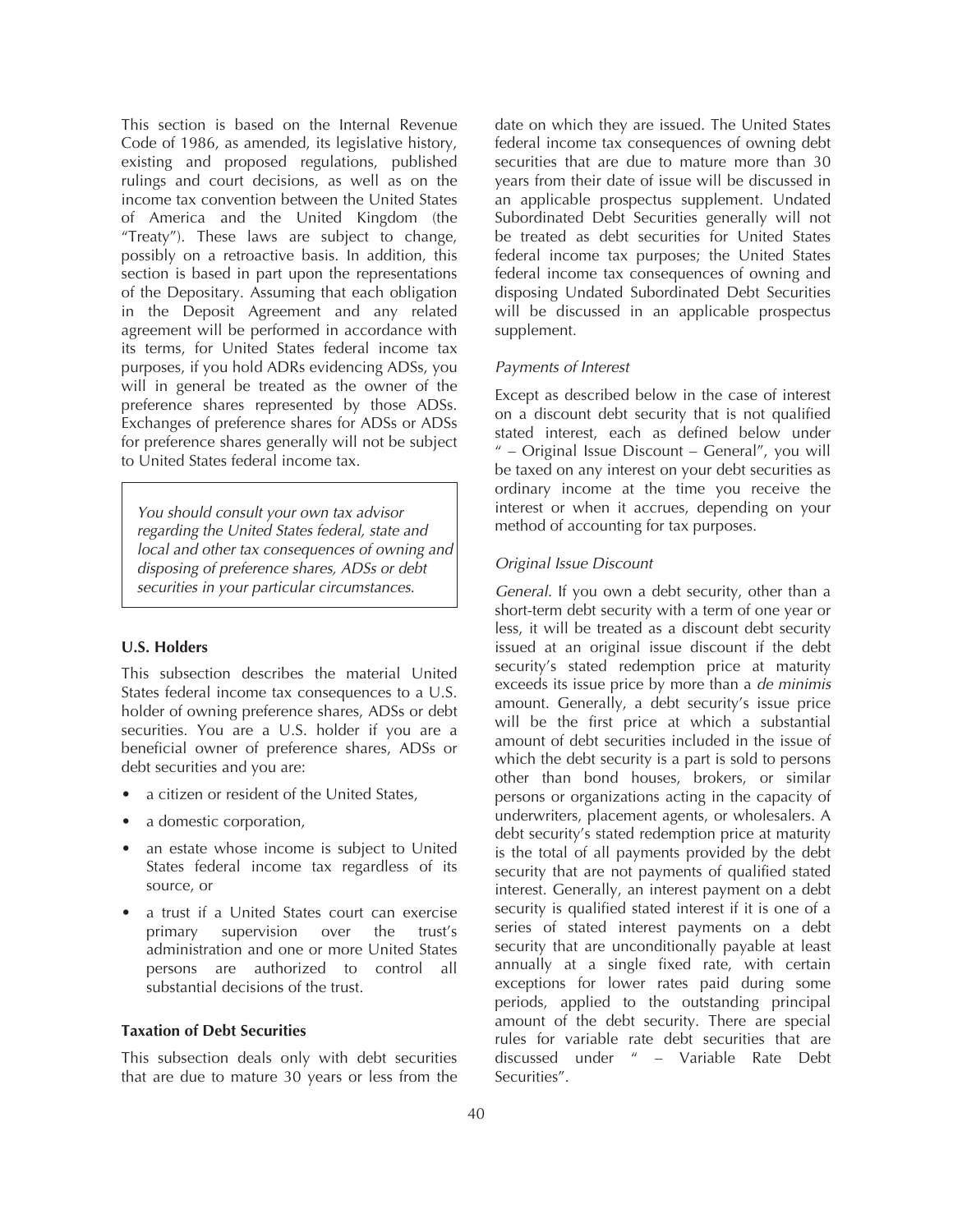In general, your debt security is not a discount debt security if the amount by which its stated redemption price at maturity exceeds its issue price is less than the *de minimis* amount of 1⁄4 of 1 percent of its stated redemption price at maturity multiplied by the number of complete years to its maturity. Your debt security will have *de minimis* original issue discount if the amount of the excess is less than the *de minimis* amount. If your debt security has *de minimis* original issue discount, you must include the *de minimis* amount in income as stated principal payments are made on the debt security, unless you make the election described below under " – Election to Treat All Interest as Original Issue Discount". You can determine the includible amount with respect to each such payment by multiplying the total amount of your debt security's *de minimis* original issue discount by a fraction equal to:

- the amount of the principal payment made divided by:
- the stated principal amount of the debt security.

Generally, if your discount debt security matures more than one year from its date of issue, you must include original issue discount, or OID in income before you receive cash attributable to that income. The amount of OID that you must include in income is calculated using a constantyield method, and generally you will include increasingly greater amounts of OID in income over the life of your debt security. More specifically, you can calculate the amount of OID that you must include in income by adding the daily portions of OID with respect to your discount debt security for each day during the taxable year or portion of the taxable year that you hold your discount debt security. You can determine the daily portion by allocating to each day in any accrual period a pro rata portion of the OID allocable to that accrual period. You may select an accrual period of any length with respect to your discount debt security and you may vary the length of each accrual period over the term of your discount debt security. However, no accrual period may be longer than one year and each scheduled payment of interest or principal on the discount debt security must occur on either the first or final day of an accrual period.

You can determine the amount of OID allocable to an accrual period by:

- multiplying your discount debt security's adjusted issue price at the beginning of the accrual period by your debt security's yield to maturity, and then
- subtracting from this figure the sum of the payments of qualified stated interest on your debt security allocable to the accrual period.

You must determine the discount debt security's yield to maturity on the basis of compounding at the close of each accrual period and adjusting for the length of each accrual period. Further, you determine your discount debt security's adjusted issue price at the beginning of any accrual period by:

- adding your discount debt security's issue price and any accrued OID for each prior accrual period, and then
- subtracting any payments previously made on your discount debt security that were not qualified stated interest payments.

If an interval between payments of qualified stated interest on your discount debt security contains more than one accrual period, then, when you determine the amount of OID allocable to an accrual period, you must allocate the amount of qualified stated interest payable at the end of the interval, including any qualified stated interest that is payable on the first day of the accrual period immediately following the interval, pro rata to each accrual period in the interval based on their relative lengths. In addition, you must increase the adjusted issue price at the beginning of each accrual period in the interval by the amount of any qualified stated interest that has accrued prior to the first day of the accrual period but that is not payable until the end of the interval. You may compute the amount of OID allocable to an initial short accrual period by using any reasonable method if all other accrual periods, other than a final short accrual period, are of equal length.

The amount of OID allocable to the final accrual period is equal to the difference between:

• the amount payable at the maturity of your debt security, other than any payment of qualified stated interest, and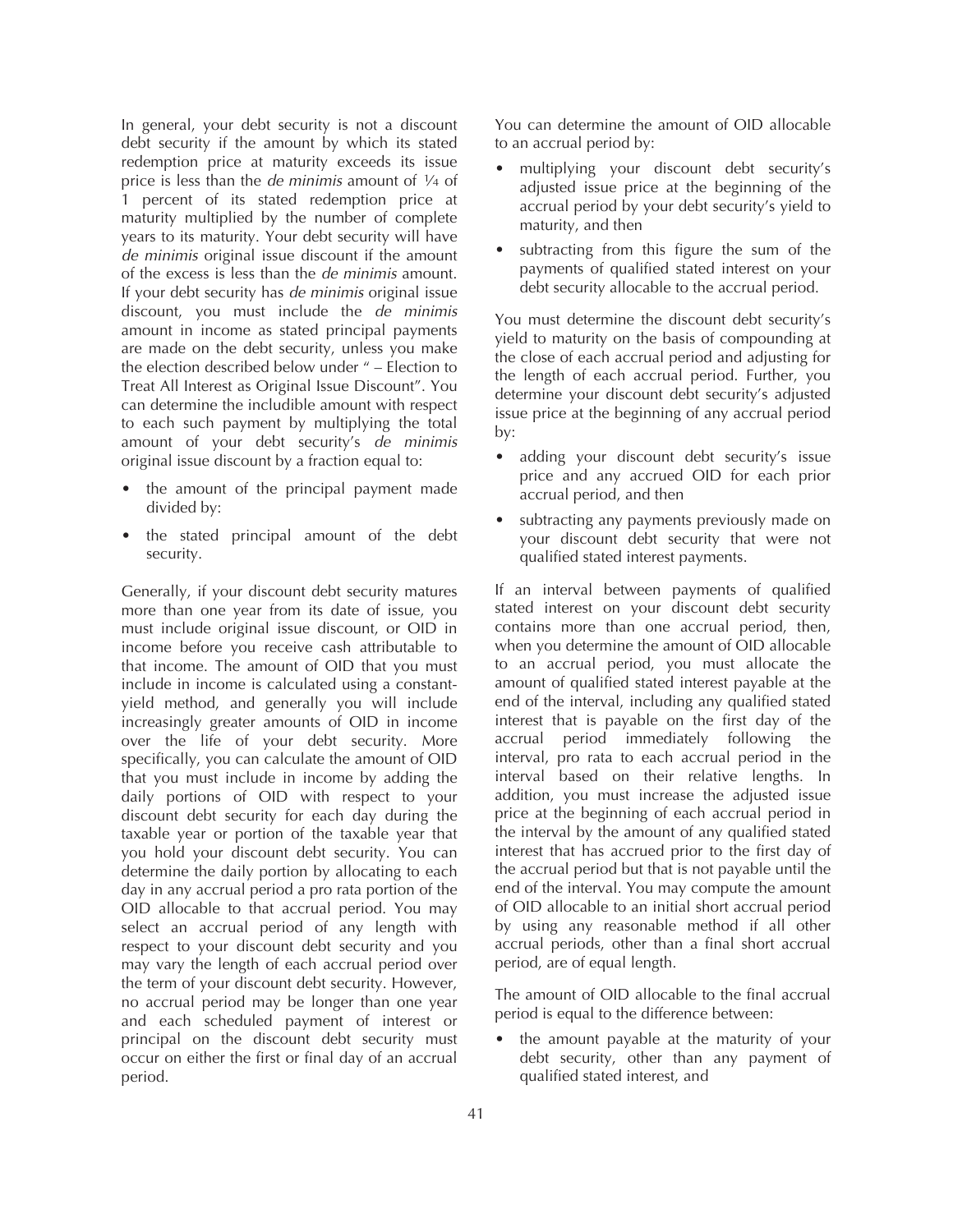• your debt security's adjusted issue price as of the beginning of the final accrual period.

*Acquisition Premium*. If you purchase your debt security for an amount that is less than or equal to the sum of all amounts, other than qualified stated interest, payable on your debt security after the purchase date but is greater than the amount of your debt security's adjusted issue price, as determined above under " – General", the excess is acquisition premium. If you do not make the election described below under " – Election to Treat All Interest as Original Issue Discount", then you must reduce the daily portions of OID by a fraction equal to:

the excess of your adjusted basis in the debt security immediately after purchase over the adjusted issue price of the debt security

### divided by:

• the excess of the sum of all amounts payable, other than qualified stated interest, on the debt security after the purchase date over the debt security's adjusted issue price.

*Pre-Issuance Accrued Interest.* An election may be made to decrease the issue price of your debt security by the amount of pre-issuance accrued interest if:

- a portion of the initial purchase price of your debt security is attributable to pre-issuance accrued interest,
- the first stated interest payment on your debt security is to be made within one year of your debt security's issue date, and
- the payment will equal or exceed the amount of pre-issuance accrued interest.

If this election is made, a portion of the first stated interest payment will be treated as a return of the excluded pre-issuance accrued interest and not as an amount payable on your debt security.

*Debt Securities Subject to Contingencies, Including Optional Redemption.* Your debt security is subject to a contingency if it provides for an alternative payment schedule or schedules applicable upon the occurrence of a contingency or contingencies, other than a remote or

incidental contingency, whether such contingency relates to payments of interest or of principal. In such a case, you must determine the yield and maturity of your debt security by assuming that the payments will be made according to the payment schedule most likely to occur if:

- the timing and amounts of the payments that comprise each payment schedule are known as of the issue date, and
- one of such schedules is significantly more likely than not to occur.

If there is no single payment schedule that is significantly more likely than not to occur, other than because of a mandatory sinking fund, you must include income on your debt security in accordance with the general rules that govern contingent payment obligations. If applicable, these rules will be discussed in the prospectus supplement.

Notwithstanding the general rules for determining yield and maturity, if your debt security is subject to contingencies, and either you or we have an unconditional option or options that, if exercised, would require payments to be made on the debt security under an alternative payment schedule or schedules, then:

- in the case of an option or options that we may exercise, we will be deemed to exercise or not to exercise an option or combination of options in the manner that minimizes the yield on your debt security, and,
- in the case of an option or options that you may exercise, you will be deemed to exercise or not to exercise an option or combination of options in the manner that maximizes the yield on your debt security.

If both you and we hold options described in the preceding sentence, those rules will apply to each option in the order in which they may be exercised. You may determine the yield on your debt security for the purposes of those calculations by using any date on which your debt security may be redeemed or repurchased as the maturity date and the amount payable on the date that you chose in accordance with the terms of your debt security as the principal amount payable at maturity.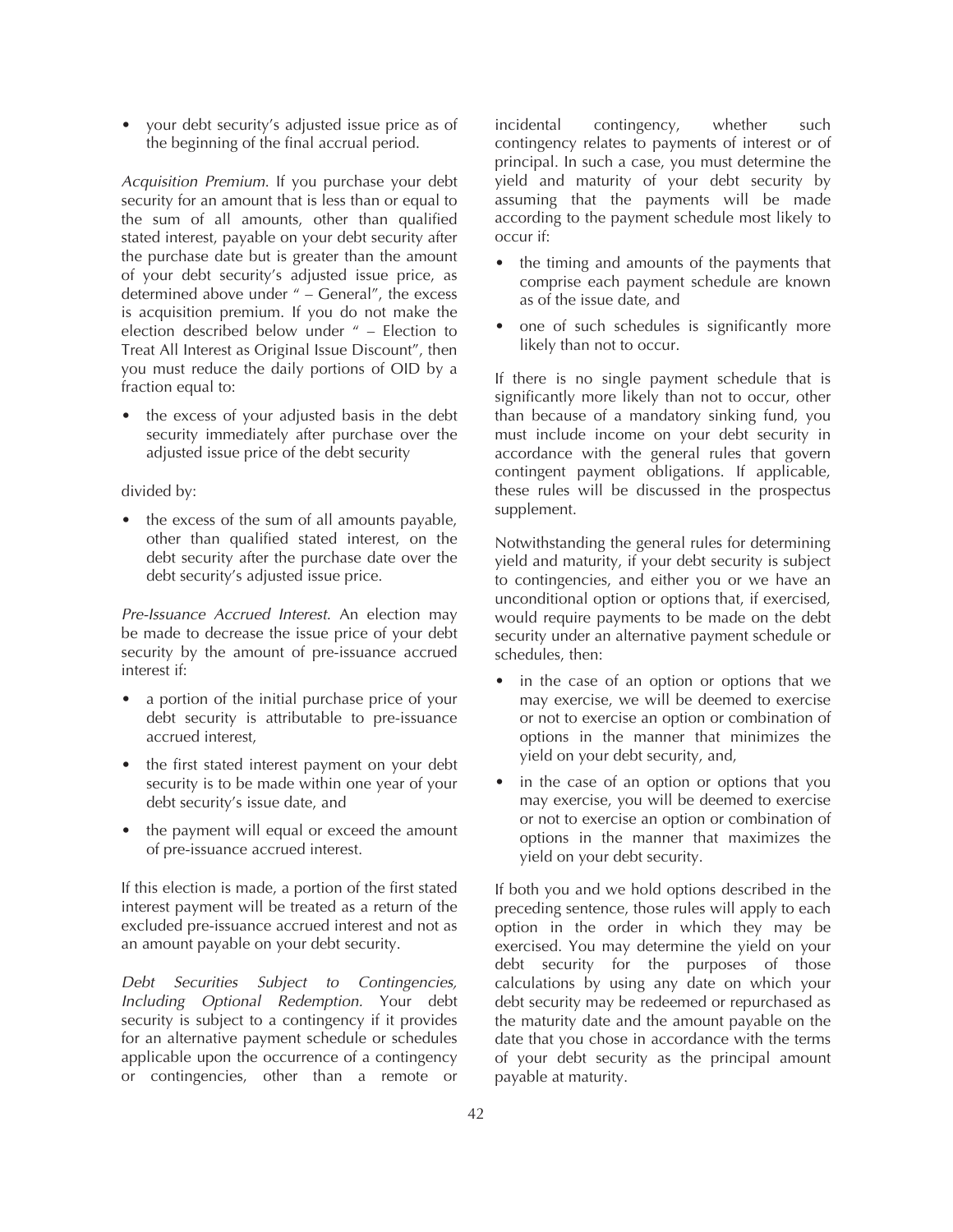If a contingency, including the exercise of an option, actually occurs or does not occur contrary to an assumption made according to the above rules then, except to the extent that a portion of your debt security is repaid as a result of this change in circumstances and solely to determine the amount and accrual of OID, you must redetermine the yield and maturity of your debt security by treating your debt security as having been retired and reissued on the date of the change in circumstances for an amount equal to your debt security's adjusted issue price on that date.

*Election to Treat All Interest as Original Issue Discount.* You may elect to include in gross income all interest that accrues on your debt security using the constant-yield method described above under " – General", with the modifications described below. For purposes of this election, interest will include stated interest, OID, *de minimis* original issue discount, market discount, *de minimis* market discount and unstated interest, as adjusted by any amortizable bond premium, described below under " – Debt Securities Purchased at a Premium," or acquisition premium.

If you make this election for your debt security, then, when you apply the constant-yield method:

- the issue price of your debt security will equal your cost,
- the issue date of your debt security will be the date you acquired it, and
- no payments on your debt security will be treated as payments of qualified stated interest.

Generally, this election will apply only to the debt security for which you make it; however, if the debt security has amortizable bond premium, you will be deemed to have made an election to apply amortizable bond premium against interest for all debt instruments with amortizable bond premium, other than debt instruments the interest on which is excludible from gross income, that you hold as of the beginning of the taxable year to which the election applies or any taxable year thereafter. You may not revoke any election to apply the constant-yield method to all interest on a debt security or the deemed elections with

respect to amortizable bond premium or market discount debt securities without the consent of the Internal Revenue Service.

*Variable Rate Debt Securities.* Your debt security will be a variable rate debt security if:

- your debt security's issue price does not exceed the total noncontingent principal payments by more than the lesser of:
	- 1.5 percent of the product of the total noncontingent principal payments and the number of complete years to maturity from the issue date, or
	- 15 percent of the total noncontingent principal payments; and
- your debt security provides for stated interest, compounded or paid at least annually, only at:
	- one or more qualified floating rates,
	- a single fixed rate and one or more qualified floating rates,
	- a single objective rate, or
	- a single fixed rate and a single objective rate that is a qualified inverse floating rate.

Your debt security will have a variable rate that is a qualified floating rate if:

- variations in the value of the rate can reasonably be expected to measure contemporaneous variations in the cost of newly borrowed funds in the currency in which your debt security is denominated; or
- the rate is equal to such a rate multiplied by either:
	- a fixed multiple that is greater than 0.65 but not more than 1.35 or
	- a fixed multiple greater than 0.65 but not more than 1.35, increased or decreased by a fixed rate; and
	- the value of the rate on any date during the term of your debt security is set no earlier than three months prior to the first day on which that value is in effect and no later than one year following that first day.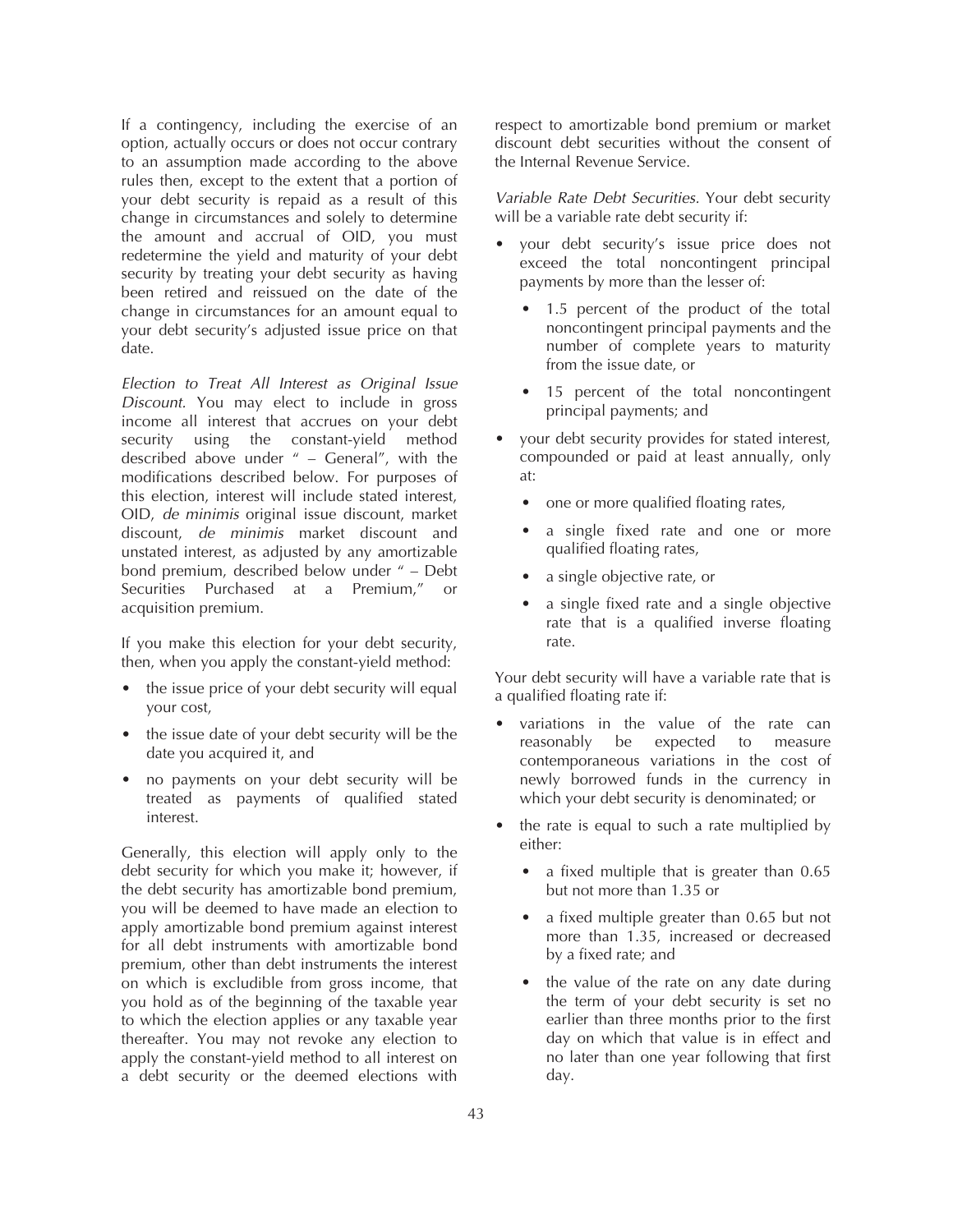If your debt security provides for two or more qualified floating rates that are within 0.25 percentage points of each other on the issue date or can reasonably be expected to have approximately the same values throughout the term of the debt security, the qualified floating rates together constitute a single qualified floating rate.

Your debt security will not have a qualified floating rate, however, if the rate is subject to certain restrictions (including caps, floors, governors, or other similar restrictions) unless such restrictions are fixed throughout the term of the debt security or are not reasonably expected to significantly affect the yield on the debt security.

Your debt security will have a variable rate that is a single objective rate if:

- the rate is not a qualified floating rate,
- the rate is determined using a single, fixed formula that is based on objective financial or economic information that is not within the control of or unique to the circumstances of the issuer or a related party, and
- the value of the rate on any date during the term of your debt security is set no earlier than three months prior to the first day on which that value is in effect and no later than one year following that first day.

Your debt security will not have a variable rate that is an objective rate, however, if it is reasonably expected that the average value of the rate during the first half of your debt security's term will be either significantly less than or significantly greater than the average value of the rate during the final half of your debt security's term.

An objective rate as described above is a qualified inverse floating rate if:

- the rate is equal to a fixed rate minus a qualified floating rate and
- the variations in the rate can reasonably be expected to inversely reflect contemporaneous variations in the cost of newly borrowed funds.

Your debt security will also have a single qualified floating rate or an objective rate if interest on your debt security is stated at a fixed

rate for an initial period of one year or less followed by either a qualified floating rate or an objective rate for a subsequent period, and either:

- the fixed rate and the qualified floating rate or objective rate have values on the issue date of the debt security that do not differ by more than 0.25 percentage points or
- the value of the qualified floating rate or objective rate is intended to approximate the fixed rate.

In general, if your variable rate debt security provides for stated interest at a single qualified floating rate or objective rate, or one of those rates after a single fixed rate for an initial period, all stated interest on your debt security is qualified stated interest. In this case, the amount of OID, if any, is determined by using, in the case of a qualified floating rate or qualified inverse floating rate, the value as of the issue date of the qualified floating rate or qualified inverse floating rate, or, for any other objective rate, a fixed rate that reflects the yield reasonably expected for your debt security.

If your variable rate debt security does not provide for stated interest at a single qualified floating rate or a single objective rate, and also does not provide for interest payable at a fixed rate other than a single fixed rate for an initial period, you generally must determine the interest and OID accruals on your debt security by:

- determining a fixed rate substitute for each variable rate provided under your variable rate debt security,
- constructing the equivalent fixed rate debt instrument, using the fixed rate substitute described above,
- determining the amount of qualified stated interest and OID with respect to the equivalent fixed rate debt instrument, and
- adjusting for actual variable rates during the applicable accrual period.

When you determine the fixed rate substitute for each variable rate provided under the variable rate debt security, you generally will use the value of each variable rate as of the issue date or, for an objective rate that is not a qualified inverse floating rate, a rate that reflects the reasonably expected yield on your debt security.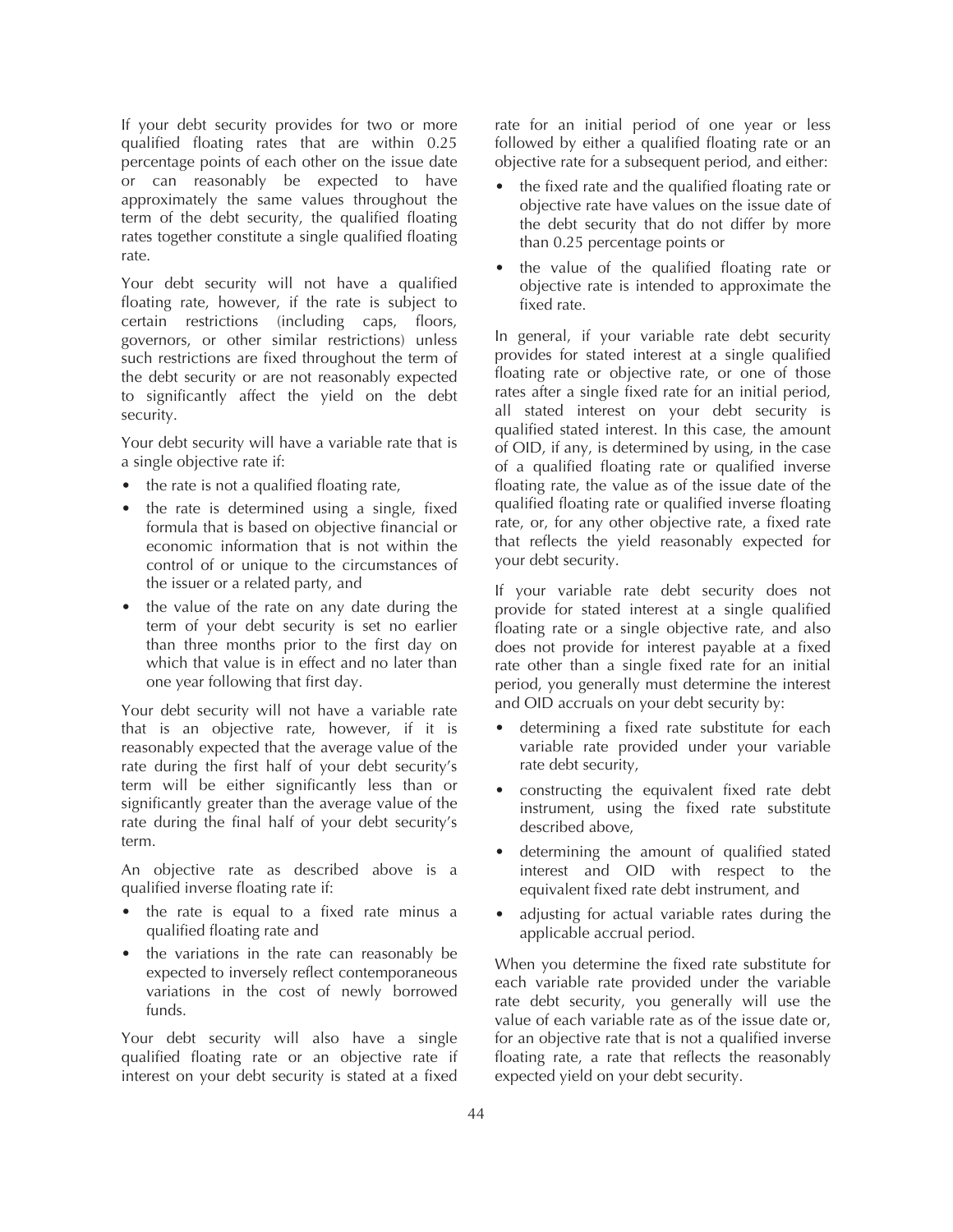If your variable rate debt security provides for stated interest either at one or more qualified floating rates or at a qualified inverse floating rate, and also provides for stated interest at a single fixed rate other than at a single fixed rate for an initial period, you generally must determine interest and OID accruals by using the method described in the previous paragraph. However, your variable rate debt security will be treated, for purposes of the first three steps of the determination, as if your debt security had provided for a qualified floating rate, or a qualified inverse floating rate, rather than the fixed rate. The qualified floating rate, or qualified inverse floating rate, that replaces the fixed rate must be such that the fair market value of your variable rate debt security as of the issue date approximates the fair market value of an otherwise identical debt instrument that provides for the qualified floating rate, or qualified inverse floating rate, rather than the fixed rate.

*Short-Term Debt Securities.* In general, if you are an individual or other cash basis United States holder of a short-term debt security, you are not required to accrue OID, as specially defined below for the purposes of this paragraph, for United States federal income tax purposes unless you elect to do so (although it is possible that you may be required to include any stated interest in income as you receive it). If you are an accrual basis taxpayer, a taxpayer in a special class, including, but not limited to, a regulated investment company, common trust fund, or a certain type of pass-through entity, or a cash basis taxpayer who so elects, you will be required to accrue OID on short-term debt securities on either a straight-line basis or under the constant-yield method, based on daily compounding. If you are not required and do not elect to include OID in income currently, any gain you realize on the sale or retirement of your short-term debt security will be ordinary income to the extent of the accrued OID, which will be determined on a straight-line basis unless you make an election to accrue the OID under the constant-yield method, through the date of sale or retirement. However, if you are not required and do not elect to accrue OID on your short-term debt securities, you will be required to defer deductions for interest on borrowings allocable to your short-term debt securities in an amount not exceeding the deferred income until the deferred income is realized.

When you determine the amount of OID subject to these rules, you must include all interest payments on your short-term debt security, including stated interest, in your short-term debt security's stated redemption price at maturity.

### *Market Discount*

You will be treated as if you purchased your debt security, other than a short-term debt security, at a market discount, and your debt security will be a market discount debt security if:

- you purchase your debt security for less than its issue price as determined above under "Original Issue Discount – General" and
- the difference between the debt security's stated redemption price at maturity or, in the case of a discount debt security, the debt security's revised issue price, and the price you paid for your debt security is equal to or greater than 1⁄4 of 1 percent of your debt security's stated redemption price at maturity or revised issue price, respectively, multiplied by the number of complete years to the debt security's maturity. To determine the revised issue price of your debt security for these purposes, you generally add any OID that has accrued on your debt security to its issue price.

If your debt security's stated redemption price at maturity or, in the case of a discount debt security, its revised issue price, exceeds the price you paid for the debt security by less than 1⁄4 of 1 percent multiplied by the number of complete years to the debt security's maturity, the excess constitutes *de minimis* market discount, and the rules discussed below are not applicable to you.

You must treat any gain you recognize on the maturity or disposition of your market discount debt security as ordinary income to the extent of the accrued market discount on your debt security. Alternatively, you may elect to include market discount in income currently over the life of your debt security. If you make this election, it will apply to all debt instruments with market discount that you acquire on or after the first day of the first taxable year to which the election applies. You may not revoke this election without the consent of the Internal Revenue Service. If you own a market discount debt security and do not make this election, you will generally be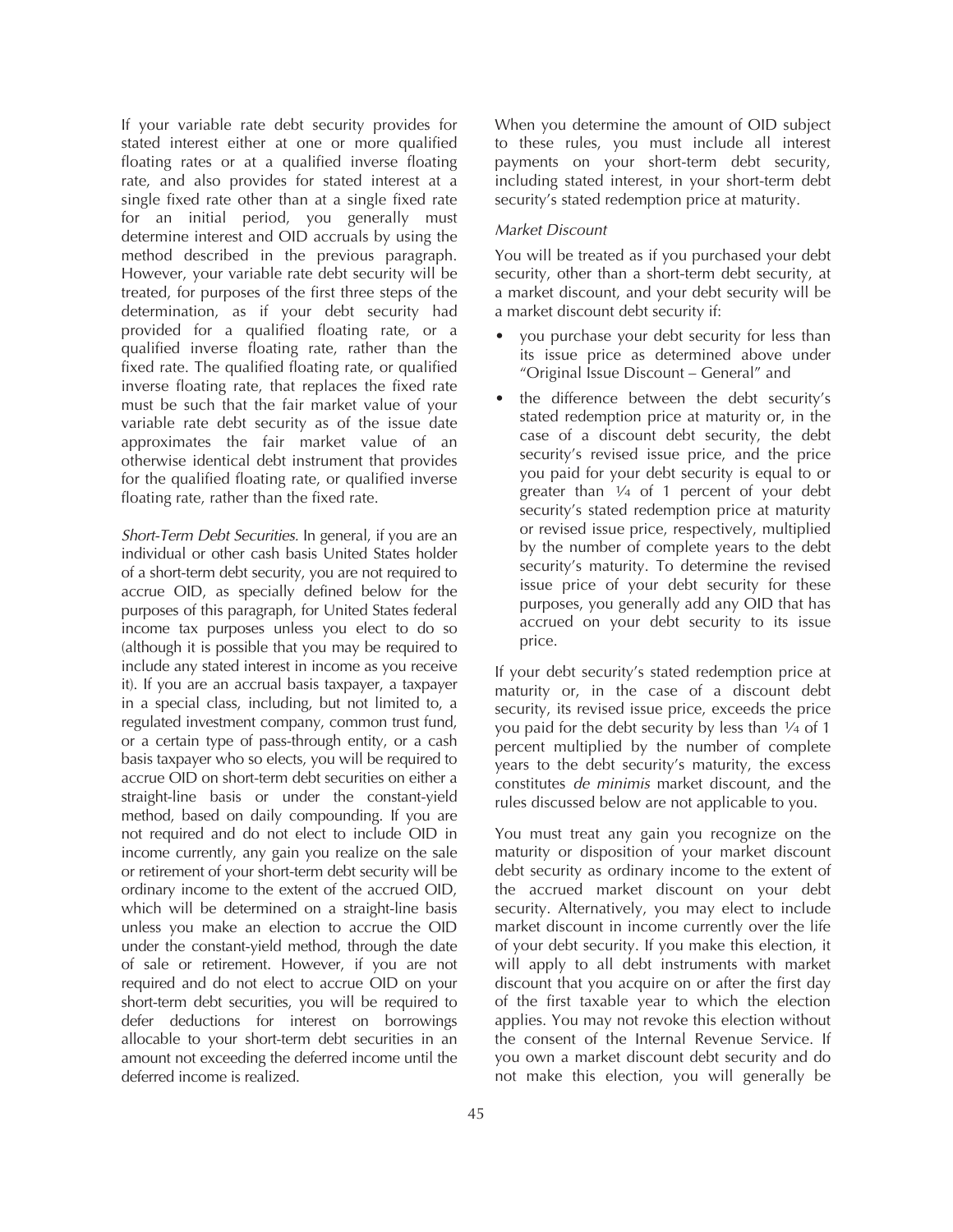required to defer deductions for interest on borrowings allocable to your debt security in an amount not exceeding the accrued market discount on your debt security until the maturity or disposition of your debt security.

You will accrue market discount on your market discount debt security on a straight-line basis unless you elect to accrue market discount using a constant-yield method. If you make this election, it will apply only to the debt security with respect to which it is made and you may not revoke it.

#### *Debt Securities Purchased at a Premium*

If you purchase your debt security for an amount in excess of its principal amount, you may elect to treat the excess as amortizable bond premium. If you make this election, you will reduce the amount required to be included in your income each year with respect to interest on your debt security by the amount of amortizable bond premium allocable to that year, based on your debt security's yield to maturity. If you make an election to amortize bond premium, it will apply to all debt instruments, other than debt instruments the interest on which is excludible from gross income, that you hold at the beginning of the first taxable year to which the election applies or that you thereafter acquire, and you may not revoke it without the consent of the Internal Revenue Service. See also "Original Issue Discount – Election to Treat All Interest as Original Issue Discount".

# *Purchase, Sale and Retirement of the Debt Securities*

Your tax basis in your debt security will generally be your cost of your debt security adjusted by:

- adding any OID or market discount, *de minimis* original issue discount and *de minimis* market discount previously included in income with respect to your debt security, and then
- subtracting any payments on your debt security that are not qualified stated interest payments and any amortizable bond premium applied to reduce interest on your debt security.

You will generally recognize gain or loss on the sale or retirement of your debt security equal to

the difference between the amount you realize on the sale or retirement and your tax basis in your debt security.

You will recognize capital gain or loss when you sell or retire your debt security, except to the extent:

- described above under " Original Issue Discount – Short-Term Debt Securities"
- attributable to accrued but unpaid interest, or
- the rules governing contingent payment obligations apply.

Capital gain of a noncorporate United States holder is generally taxed at a maximum rate of 20% where the property is held more than one year, and 18% where the property is held for more than five years.

#### *Indexed Debt Securities*

The applicable prospectus supplement will discuss any special United States federal income tax rules with respect to debt securities the payments on which are determined by reference to any index and other debt securities that are subject to the rules governing contingent payment obligations which are not subject to the rules governing variable rate debt securities.

### **Taxation of Preference Shares and ADSs**

*Dividends.* Under the United States federal income tax laws, if you are a U.S. holder, you must include in your gross income the gross amount of any dividend paid by us out of our current or accumulated earnings and profits (as determined for United States federal income tax purposes). If any U.K. tax is withheld from a dividend payment, you must include the amount withheld in this gross amount even though you do not in fact receive it. The dividend is ordinary income that you must include in income when you, in the case of preference shares, or the Depositary, in the case of ADSs, receive the dividend, actually or constructively. The dividend will not be eligible for the dividends-received deduction generally allowed to United States corporations in respect of dividends received from other United States corporations. Distributions in excess of current and accumulated earnings and profits, as determined for United States federal income tax purposes,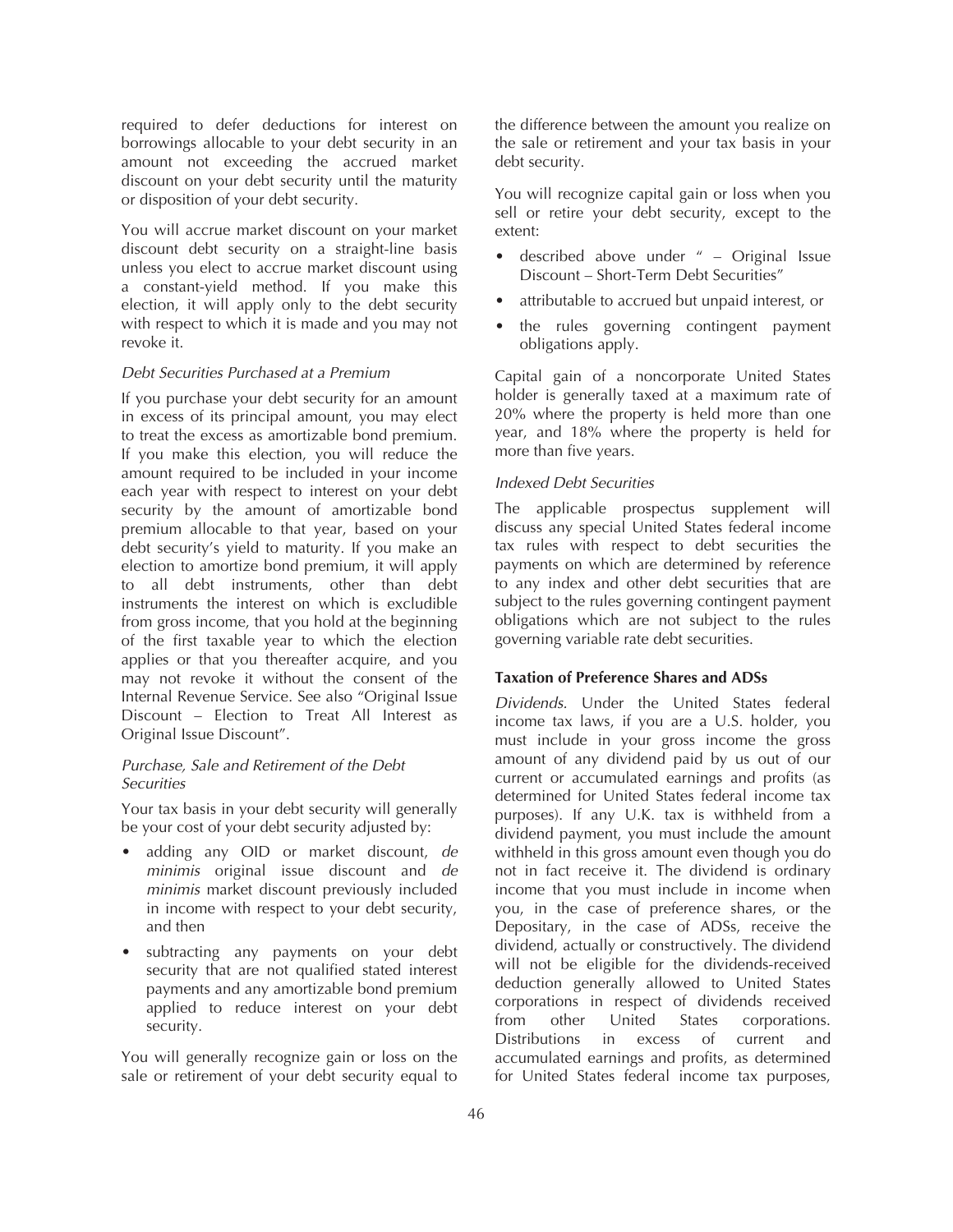will be treated as a non-taxable return of capital to the extent of your basis in the preference shares or ADSs and thereafter as capital gain.

Subject to certain limitations, if any U.K. tax is withheld in accordance with the Treaty and paid over to the United Kingdom, it will be creditable against your United States federal income tax liability. To the extent a refund of such tax withheld is available to you under U.K. law and under the Treaty, any amount of tax withheld that is refundable will not be eligible for credit against your United States federal income tax liability. Dividends will be income from sources outside the United States, but generally will be "passive income" or "financial services income" which is treated separately from other types of income for purposes of computing the foreign tax credit allowable to you.

*Capital Gains.* If you are a U.S. holder and you sell or otherwise dispose of your preference shares or ADSs, you will recognize capital gain or loss for United States federal income tax purposes equal to the difference between the amount that you realize and your tax basis in your preference shares or ADSs. Capital gain of a noncorporate U.S. holder is generally taxed at a maximum rate of 20% where the property is held more than one year, and 18% where the property is held for more than five years. The gain or loss will generally be income or loss from sources within the United States for foreign tax credit limitation purposes.

#### **United States Alien Holders**

This subsection describes the tax consequences to a United States alien holder of owning and disposing of debt securities, preference shares or ADSs. Undated Subordinated Debt Securities generally will not be treated as debt securities for United States federal income tax purposes; the United States federal income tax consequences of owning and disposing Undated Subordinated Debt Securities will be discussed in an applicable prospectus supplement. You are a United States alien holder if you are a beneficial owner of a debt security, preference share or ADS and you are, for United States federal income tax purposes:

- a nonresident alien individual,
- a foreign corporation,
- a foreign partnership, or
- an estate or trust that in either case is not subject to United States federal income tax on a net income basis on income or gain from a debt security.

If you are a U.S. holder, this subsection does not apply to you.

*Interest on Debt Securities*. Under United States federal income and estate tax law, and subject to the discussion of backup withholding below, if you are a United States alien holder, interest on a debt security paid to you is exempt from United States federal income tax, including withholding tax, whether or not you are engaged in a trade or business in the United States, unless:

- you are an insurance company carrying on a United States insurance business to which the interest is attributable, within the meaning of the Internal Revenue Code, or
- you have an office or other fixed place of business in the United States to which the interest is attributable and derive the interest in the active conduct of a banking, financing or similar business within the United States.

*Dividend on Preference Shares or ADSs*. If you are a United States alien holder, dividends paid to you in respect of your preference shares or ADSs will not be subject to United States federal income tax unless the dividends are "effectively connected" with your conduct of a trade or business within the United States, and, if required by an applicable income tax treaty as a condition for subjecting you to United States taxation on a net income basis, the dividends are attributable to a permanent establishment that you maintain in the United States. In such cases you generally will be taxed in the same manner as a U.S. holder. If you are a corporate United States alien holder, "effectively connected" dividends may, under certain circumstances, be subject to an additional "branch profits tax" at a rate of 30 percent or a lower rate if you are eligible for the benefits of an income tax treaty that provides for a lower rate.

*Disposition of the Debt Securities, Preference Shares or ADSs*. If you are a United States alien holder, you generally will not be subject to United States federal income tax on gain realized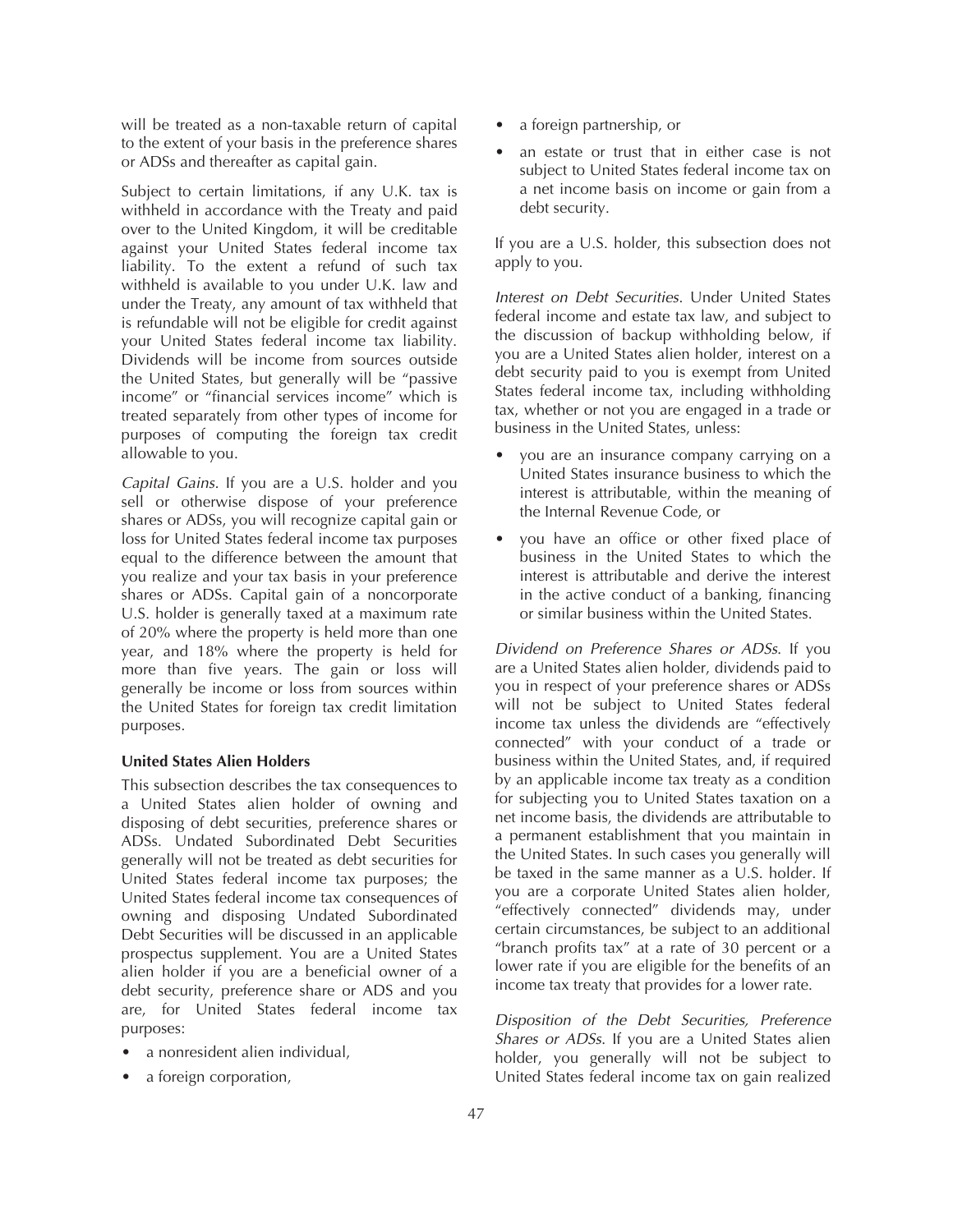on the sale, exchange or retirement of your debt security, preference share or ADS unless:

- the gain is effectively connected with your conduct of a trade or business in the United States, and the gain is attributable to a permanent establishment that you maintain in the United States if that is required by an applicable income tax treaty as a condition for subjecting you to United States taxation on a net income basis, or
- you are an individual, you are present in the United States for 183 or more days during the taxable year in which the gain is realized and certain other conditions exist.

# **Information Reporting and Backup Withholding**

If you are a noncorporate United States holder, information reporting requirements, on Internal Revenue Service Form 1099, generally will apply to:

- payments of principal and interest on a debt security and dividends or other taxable distributions with respect to a preference share or an ADS within the United States, including payments made by wire transfer from outside the United States to an account you maintain in the United States, and
- the payment of the proceeds from the sale of a debt security, preference share or ADS effected at a United States office of a broker.

Additionally, backup withholding will apply to such payments if you are a noncorporate U. S. holder that:

- fails to provide an accurate taxpayer identification number, is notified by the Internal Revenue Service that you have failed to report all interest and dividends required to be shown on your federal income tax returns, or
- in certain circumstances, fails to comply with applicable certification requirements.

If you are a United States alien holder, you are generally exempt from backup withholding and information reporting requirements with respect to:

• payments of principal and interest on a debt security or dividends with respect to a preference share or ADS made to you outside the United States by us or another non-United States payor and

- other payments of principal, interest and dividends and the payment of the proceeds from the sale of a debt security, preference share or ADS effected at a United States office of a broker, as long as the income associated with such payments is otherwise exempt from United States federal income tax, and:
	- the payor or broker does not have actual knowledge or reason to know that you are a United States person and you have furnished to the payor or broker:
		- an Internal Revenue Service Form W-8BEN or an acceptable substitute form upon which you certify, under penalties of perjury, that you are a non-United States person, or
		- other documentation upon which it may rely to treat the payments as made to a non-United States person in accordance with U.S. Treasury regulations, or
	- you otherwise establish an exemption.

Payment of the proceeds from the sale of a debt security, preference share or ADS effected at a foreign office of a broker generally will not be subject to information reporting or backup withholding. However, a sale of a debt security, preference share or ADS that is effected at a foreign office of a broker will be subject to information reporting and backup withholding if:

- the proceeds are transferred to an account maintained by you in the United States,
- the payment of proceeds or the confirmation of the sale is mailed to you at a United States address, or
- the sale has some other specified connection with the United States as provided in U.S. Treasury regulations,

unless the broker does not have actual knowledge or reason to know that you are a United States person and the documentation requirements described above are met or you otherwise establish an exemption.

In addition, a sale of a debt security, preference share or ADS effected at a foreign office of a broker will be subject to information reporting if the broker is:

a United States person,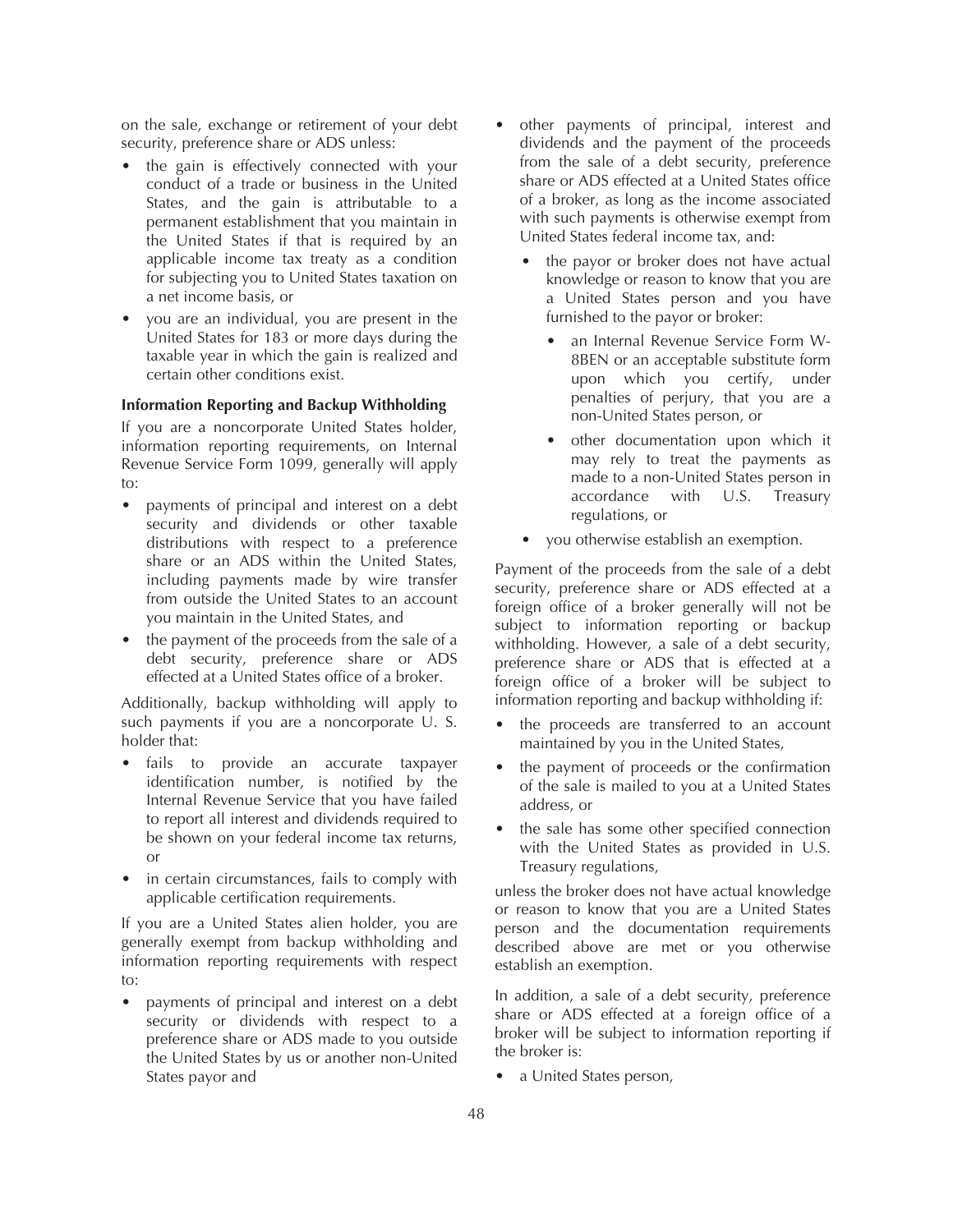- a controlled foreign corporation for United States tax purposes,
- a foreign person 50% or more of whose gross income is effectively connected with the conduct of a United States trade or business for a specified three-year period, or
- a foreign partnership, if at any time during its tax year:
	- one or more of its partners are "U.S. persons", as defined in U.S. Treasury regulations, who in the aggregate hold more than 50% of the income or capital interest in the partnership, or
	- such foreign partnership is engaged in the conduct of a United States trade or business,

unless the broker does not have actual knowledge or reason to know that you are a United States person and the documentation requirements described above are met or you otherwise establish an exemption. Backup withholding will apply if the sale is subject to information reporting and the broker has actual knowledge that you are a United States person.

You generally may obtain a refund of any amounts withheld under the backup withholding rules that exceed your income tax liability by filing a refund claim with the United States Internal Revenue Service.

# **United Kingdom Taxation**

The following paragraphs summarize certain United Kingdom withholding and other tax considerations with respect to the acquisition, ownership and disposition of the debt securities, preference shares and ADSs described in this prospectus by U.S. holders and other non-U.K. resident persons. It is based upon the opinion of Lovells, our United Kingdom solicitors. The summary is based on current United Kingdom law and Inland Revenue practice and the provisions of the U.K./U.S. Income Tax Treaty (the "Treaty"), all of which are subject to change at any time, possibly with retrospective effect. In particular, the United Kingdom and the United States have entered into a new Income Tax Treaty, (the "New Treaty") which has now to be ratified by both the Parliament of the United Kingdom and the Senate of the United States

before its provisions enter into force. It is not known when this will be.

The summary only applies to persons who are the absolute beneficial owner of their debt securities, preference shares or ADSs. References to a "U.S. holder" are to that term as described above under "Tax Considerations – United States Taxation – U.S. Holders". The summary is not comprehensive and does not deal with the position of United Kingdom resident persons or with that of non-U.K. resident persons who carry on a trade, profession or vocation in the United Kingdom through a branch or agency through or for the purposes of which their debt securities, preference shares or ADSs are used or held. Additionally the summary may not apply to certain classes of persons, such as dealers in securities.

You should consult your own tax advisors concerning the consequences of acquiring, owning and disposing of debt securities, preference shares and ADSs in your particular circumstances, including the applicability and effect of the Treaty and the New Treaty.

### **Debt Securities**

*Payments of Interest*. If the interest on the debt securities does not have a United Kingdom source, no withholding or deduction for or on account of United Kingdom tax will be made from payments of interest on the debt securities.

Interest on the debt securities may, however, constitute United Kingdom source income for United Kingdom tax purposes. Even if the interest does have a United Kingdom source, the debt securities will constitute "quoted Eurobonds" within the meaning of Section 349 of the Income and Corporation Taxes Act 1988 (the "Taxes Act"), provided they are and continue to be listed on a "recognised stock exchange" within the meaning of Section 841 of the Taxes Act. Accordingly, payments of interest (including payments of premium, if any, to the extent such premium, or any part of such premium, constitutes interest) on the debt securities made by us or any paying agent (or received by any collecting agent) may be made (or received, as the case may be) without withholding or deduction for or on account of United Kingdom income tax provided the debt securities remain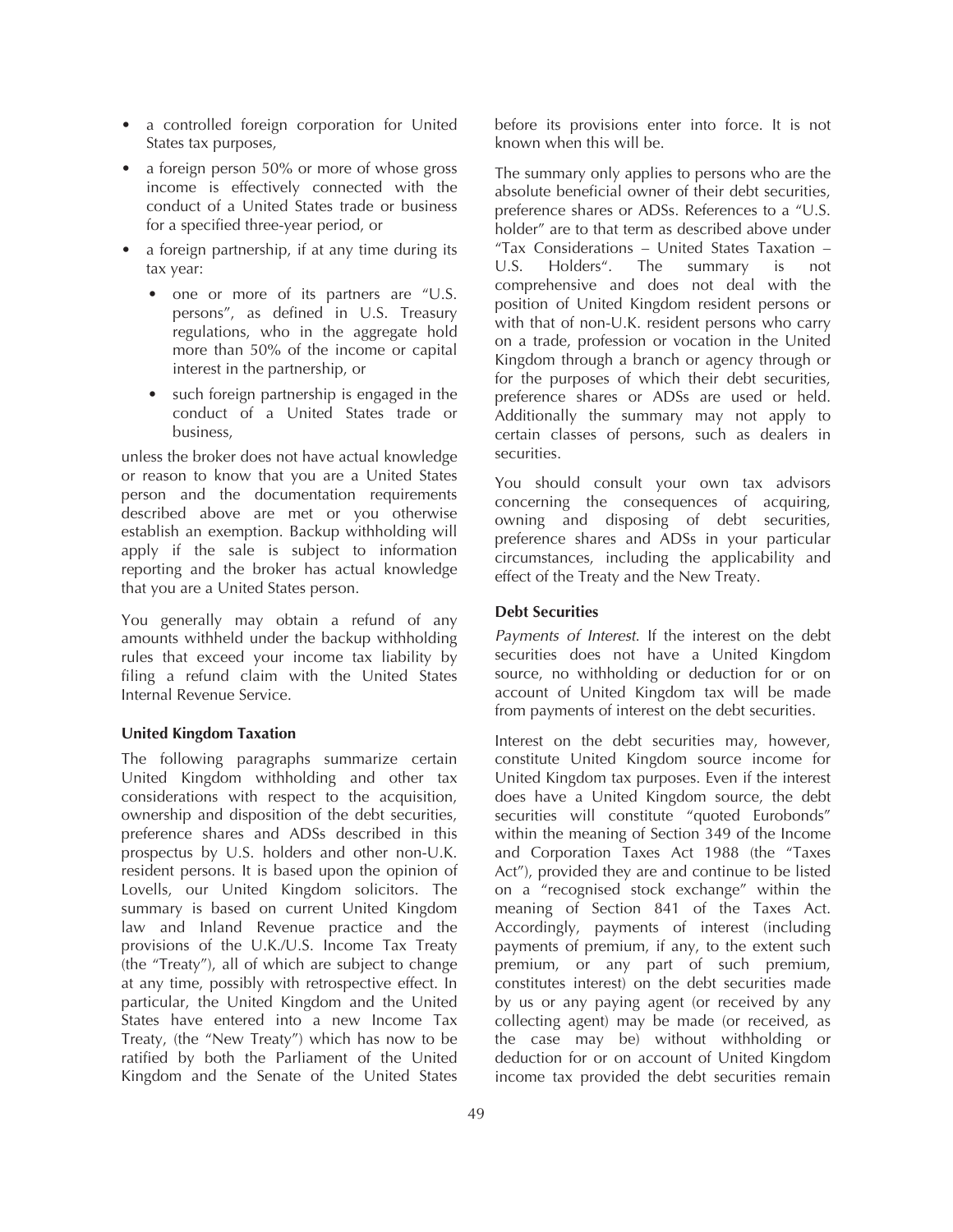listed on a recognised stock exchange at the time of payment.

In all other cases an amount must be withheld on account of income tax at the lower rate (currently 20%), subject to any direction to the contrary by the Inland Revenue under an applicable double tax treaty and subject to any entitlement to pay gross to holders of debt securities who are within the charge to United Kingdom corporation tax.

Interest which has a United Kingdom source may be subject to United Kingdom tax by direct assessment even where such interest is paid without withholding. However, as regards a U.S. holder who is not resident in the United Kingdom for United Kingdom tax purposes, interest paid on the debt securities without withholding will not be subject to United Kingdom tax provided that the relevant U.S. holder does not have a "United Kingdom representative", within the meaning of the Finance Act 1995, through whom the  $U.S.$ holder carries on a trade, profession or vocation in the United Kingdom and to which the interest is attributable.

*Discount*. The profit realized on any disposal (which includes redemption) of any Discount Security does not attract United Kingdom withholding. However, if it has a United Kingdom source it may be subject to United Kingdom tax by direct assessment to the same extent as interest which has a United Kingdom source.

*Provision of Information*. Persons in the United Kingdom paying interest to or receiving interest on behalf of another person may be required to provide certain information to the United Kingdom Inland Revenue regarding the identity of the payee or person entitled to the interest and, in certain circumstances, such information may be exchanged with tax authorities in other countries.

In this respect, on July 18, 2001 the European Commission published a new proposal for a directive regarding the taxation of savings income. This new proposal aims to reflect as closely as possible the ECOFIN Agreement of November 26-27, 2000 and replaces the previous proposal regarding this matter adopted in 1998. Subject to a number of important conditions being met, it is proposed that each member state

of the European Union will be required to provide details of payments of interest and other similar income paid by a person within its jurisdiction to an individual resident in another member state to the tax authorities of that state. This is subject to the right of Austria, Belgium and Luxembourg to opt instead for a withholding system for a transitional period of seven years in relation to such payments, and also to exceptions for Notes which are issued before, or under original issuing prospectuses approved by the applicable competent authorities before March 1, 2001 and for Notes issued before March 1, 2002 which are fungible with Notes issued before March 1, 2001. On December 13, 2001 ECOFIN agreed to a provisional text of the directive for negotiation purposes with third countries. If the directive were to be adopted in this form it would take effect from January 1, 2004. The proposal is, however, not yet final and may be subject to revision. The negotiations referred to above are for the purposes of obtaining assurances with regard to the application of the same measures in dependent and associated territories of member states and to the adoption of equivalent measures by certain third countries, including Switzerland and the United States. ECOFIN has stated that it will decide, on the basis of a report on the outcome of the negotiations for such assurances, on a final text of the directive no later than December 31, 2002 and will do so by unanimity.

*Disposal (including Redemption), Accruals and Changes in Value*. A holder of debt securities who is neither resident nor (in the case of an individual) ordinarily resident in the United Kingdom will not be liable to United Kingdom taxation in respect of a disposal (including redemption) of a debt security, any gain accrued in respect of a debt security or any change in the value of a debt security unless the holder carries on a trade, profession or vocation in the United Kingdom through a branch or agency and the debt security was used in or for the purposes of this trade, profession or vocation or acquired for the use and used by or for the purposes of the branch or agency.

*Inheritance Tax*. A holder of debt securities who is an individual domiciled outside the United Kingdom will generally not be liable to United Kingdom inheritance tax in respect of his holding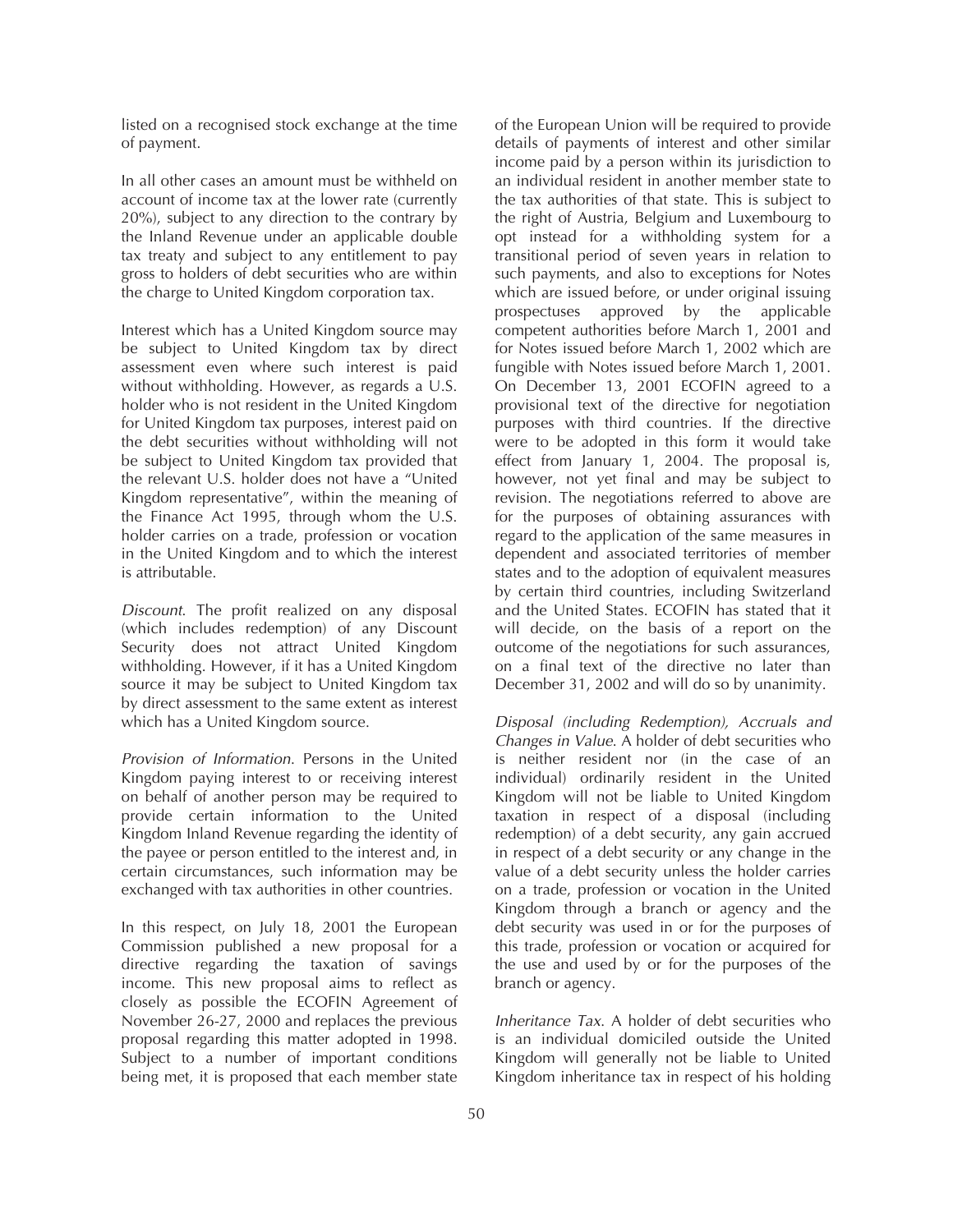of debt securities. This will be the case if a register of the debt securities is held outside the United Kingdom. If no register is maintained, there may be a liability to inheritance tax if the debt securities are held in the United Kingdom, and this may also be the case if the debt securities are registered and the only register which is maintained is maintained in the United Kingdom. If so, exemption from or reduction in any United Kingdom inheritance tax liability may be available for U.S. holders under the Estate Tax Treaty made between the United Kingdom and the United States.

*Stamp Duty and Stamp Duty Reserve Tax*. No United Kingdom stamp duty or stamp duty reserve tax will generally be payable by a holder of debt securities on the creation, issue or redemption of debt securities.

Subject to certain exceptions, no liability for United Kingdom stamp duty or stamp duty reserve tax will arise on a transfer of, or an agreement to transfer, debt securities. The exceptions include a security which carries a right of conversion into shares or other securities, or to the acquisition of shares or other securities. If one of the exceptions applies so that the transfer or the agreement to transfer is subject to stamp duty or stamp duty reserve tax, the position will be as summarized below in the case of preference shares.

### **Preference Shares and ADSs**

*Dividends*. No withholding or deduction for or on account of United Kingdom tax will be made from payments of dividends on the preference shares or ADSs.

Under the Treaty, a U.S. holder is entitled, in principle, to receive a payment from the United Kingdom Inland Revenue in respect of a dividend from ourselves in an amount equal to the tax credit (the "Tax Credit Amount") to which a United Kingdom resident individual is generally entitled in respect of the dividend. However, that entitlement is subject to a deduction withheld under the Treaty. In this case, the amount of such deduction will equal the Tax Credit Amount. Therefore a U.S. holder will not receive any payment from the United Kingdom Inland

Revenue in respect of a dividend from ourselves. A U.S. holder will have no further United Kingdom tax to pay in respect of such dividend.

When the Treaty ceases to apply, a U.S. holder will no longer be entitled to the Tax Credit Amount as described above (because the New Treaty does not provide for the entitlement). Instead, a U.S. holder will be in the same position as that set out in the following paragraph.

In general, holders of preference shares or ADSs who are not resident for tax purposes in the United Kingdom and who receive a dividend from ourselves will not have any further United Kingdom tax to pay in respect of the dividend, but will not normally be able to claim any additional payment in respect of the dividend from the United Kingdom Inland Revenue under any applicable double tax treaty.

*Disposals*. Shareholders or ADS holders who are neither resident nor (in the case of an individual) ordinarily resident in the United Kingdom will not normally be liable for United Kingdom tax on chargeable gains (or for any other United Kingdom tax upon a disposal or deemed disposal of shares or ADSs) unless they carry on a trade, profession or vocation in the United Kingdom through a branch or agency and the shares or ADSs are or have been used or held by or for the purposes of the branch or agency, in which case such shareholder or ADS holder might, depending on individual circumstances, be liable to United Kingdom tax on chargeable gains on any disposal (or deemed disposal) of shares or ADSs.

*Inheritance Tax*. A holder of ADSs who is an individual domiciled outside the United Kingdom will generally not be liable to United Kingdom inheritance tax in respect of his holding of ADSs. Such an individual may, however, have a liability to inheritance tax in respect of any holding of preference shares. If so, exemption from or reduction in any United Kingdom inheritance tax liability may be available for U.S. holders of preference shares under the Estate Tax Treaty made between the United Kingdom and the United States.

*Stamp Duty and Stamp Duty Reserve Tax*. Any conveyance or transfer on sale or other disposal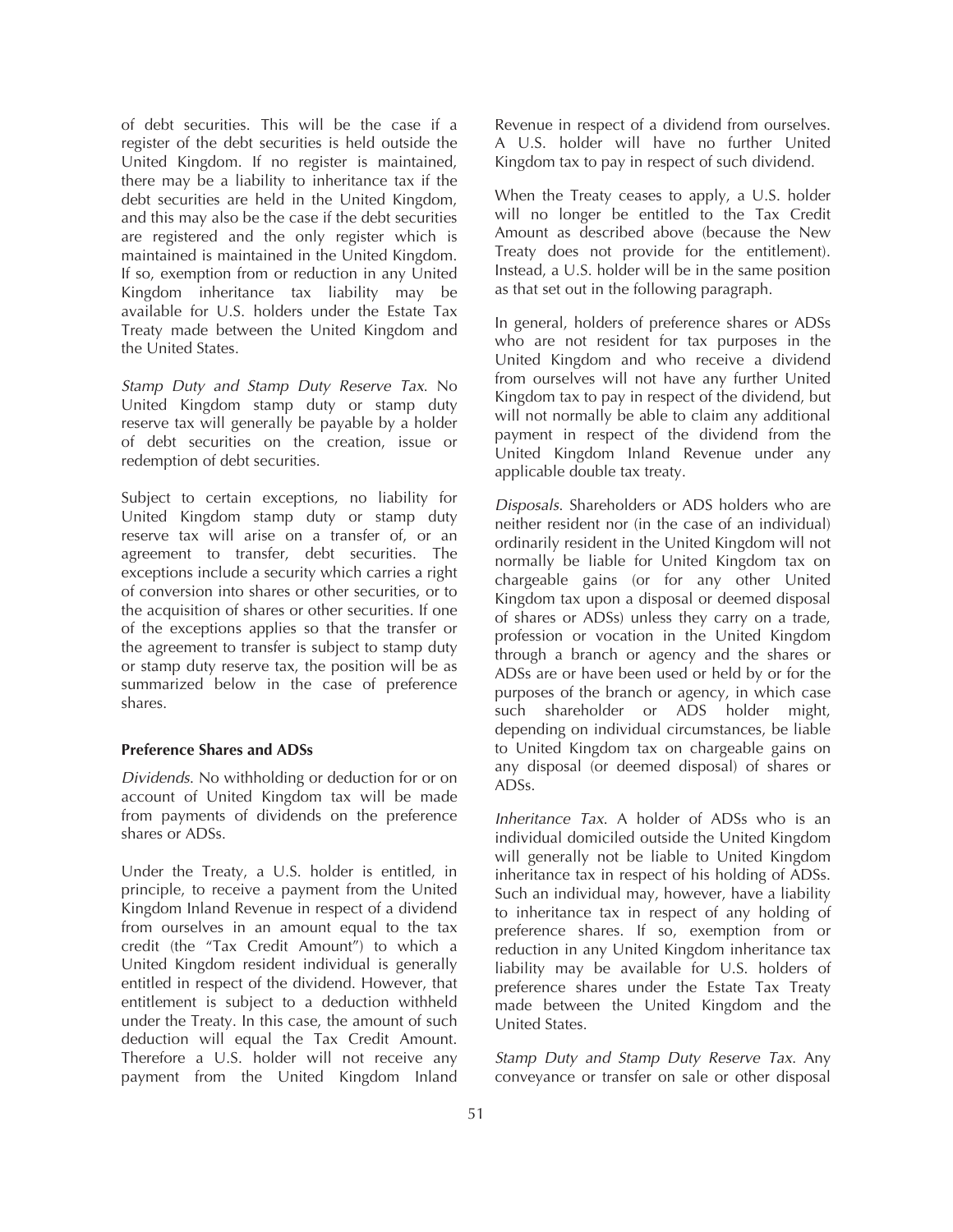of shares will be subject to United Kingdom stamp duty or stamp duty reserve tax. The transfer on sale of shares will be liable to ad valorem United Kingdom stamp duty or stamp duty reserve tax, generally at the rate of 0.5% of the consideration paid (rounded up to the next multiple of £5 in the case of stamp duty). Stamp duty is usually the liability of the purchaser or transferee of the shares. An unconditional agreement to transfer such shares will be subject to stamp duty reserve tax, generally at the rate of 0.5% of the consideration paid, but such liability will be cancelled, or, if already paid, refunded, if the agreement is completed by a duly stamped transfer within six years of the agreement having become unconditional. Stamp duty reserve tax is normally the liability of the purchaser or transferee of the shares.

Where we issue shares, or a holder of shares transfers such shares, to a depositary receipt issuer or to a person providing clearance services (or their nominee or agent), a liability for United Kingdom stamp duty or stamp duty reserve tax at the rate of 1.5% (rounded up to the next multiple of £5 in the case of stamp duty) of either the issue price or, in the case of a transfer, the amount or value of the consideration for the transfer, or the value of the shares, will arise.

If any ADS are cancelled, with the preference shares that they represent being transferred to the ADS holder, a liability for stamp duty may arise at the fixed rate of £5 per holding of preference shares.

No liability for stamp duty or stamp duty reserve tax will arise on a transfer of ADSs, provided that any document that effects such transfer is not executed in the United Kingdom and that it remains at all subsequent times outside the United Kingdom. An agreement to transfer ADSs will not give rise to a liability for stamp duty reserve tax.

# **PLAN OF DISTRIBUTION**

# **Initial Offering and Sale of Securities**

We may sell all or part of the securities from time to time, in terms determined at that time, through underwriters, dealers and/or agents, directly to purchasers or through a combination of any of these methods of sale. We will set forth in the applicable prospectus supplement:

- the terms of the offering of the securities,
- the names of any underwriters, dealers or agents involved in the sale of the securities,
- the principal amounts of securities any underwriters will purchase,
- any applicable underwriting commissions or discounts which shall be no more than 3% of the proceeds from the offering, and
- our net proceeds.

If we use underwriters in the sale, they will acquire the securities for their own account and they may effect distribution of the securities from time to time in one or more transactions. These transactions may be at a fixed price or prices, which they may change, or at prevailing market prices, or related to prevailing market prices, or at negotiated prices. The securities may be offered to the public either through underwriting syndicates represented by managing underwriters or underwriters without a syndicate. Unless the applicable prospectus supplement specifies otherwise, the underwriters' obligations to purchase the securities will depend on certain conditions being satisfied. It the conditions are satisfied the underwriters will be obligated to purchase all of the securities of the series, if they purchase any of them. The initial public offering price of any securities and any discounts or concessions allowed or reallowed or paid to dealers may change from time to time.

If we use dealers in the sale, unless the applicable prospectus supplement specifies otherwise, we will sell the securities to the dealers as principals. The dealers may then resell the securities to the public at varying prices that the dealers will determine at the time of resale.

We may also sell securities through agents we designate from time to time, or we may sell securities directly. The applicable prospectus supplement will name any agent involved in the offering and sale of the securities, and will also set forth any commissions that we will pay. Unless the applicable prospectus supplement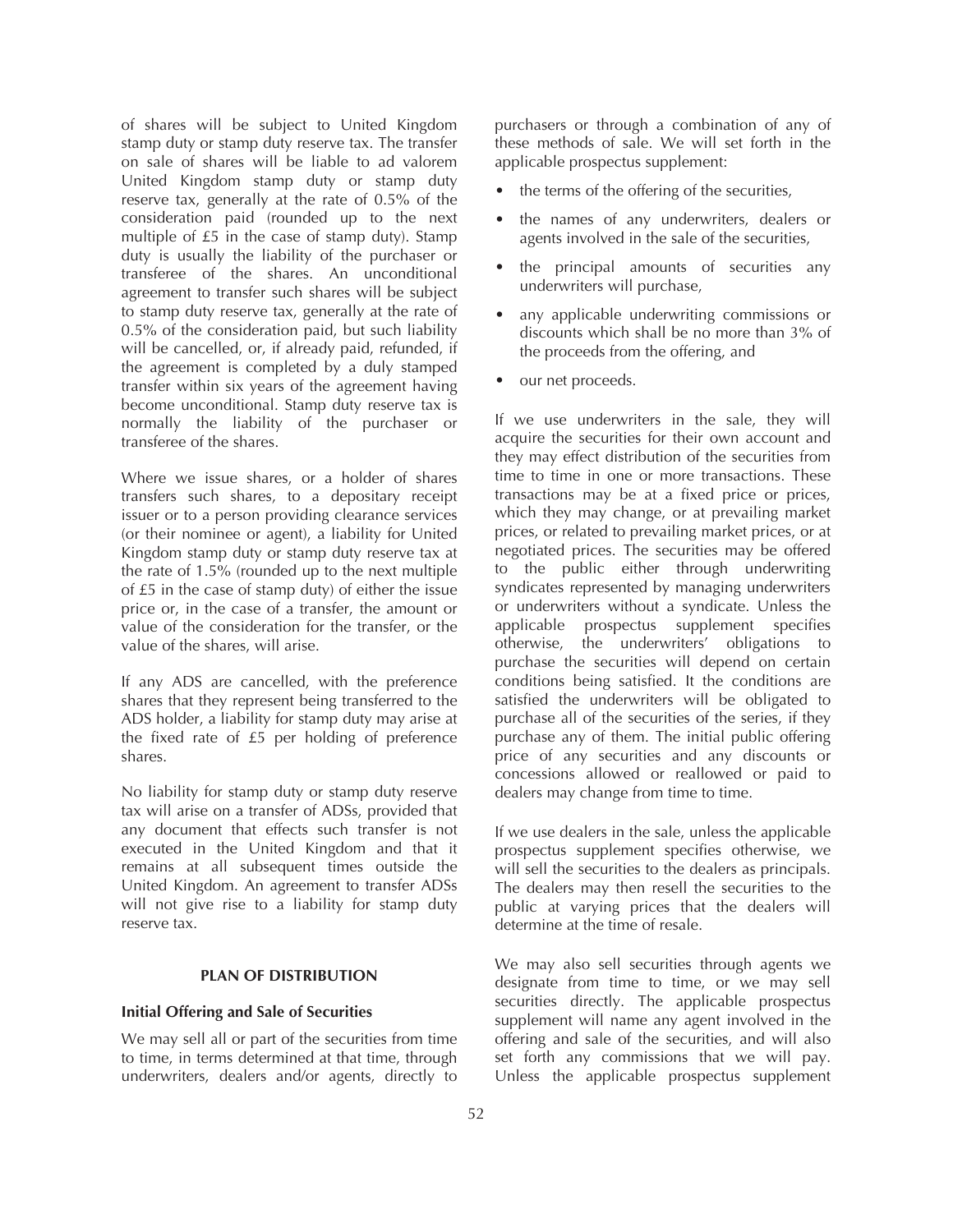indicates otherwise, any agent will be acting on a best efforts basis for the period of its appointment.

In connection with the sale of securities, underwriters may receive compensation from us or from purchasers of securities for whom they may act as agents. Compensation may be in the form of discounts, concessions or commissions. Underwriters may sell securities to or through dealers, and these dealers may receive compensation in the form of discounts, concessions or commissions from the underwriters. Dealers may also receive commissions from the purchasers for whom they may act as agents. Underwriters, dealers and agents that participate in the distribution of securities may be deemed to be underwriters, and any discounts or commissions received by them from us and any profit on the resale of securities by them may be deemed to be underwriting discounts and commissions under the Securities Act. The prospectus supplement will identify any underwriter or agent, and describe any compensation that we provide.

If the applicable prospectus supplement so indicates, we will authorize underwriters, dealers or agents to solicit offers to purchase the securities from institutional investors. In this case, the prospectus supplement will also indicate on what date payment and delivery will be made. There may be a minimum amount which an institutional investor may purchase, or a minimum portion of the aggregate principal amount of the securities which may be sold by this type of arrangement. Institutional investors may include commercial and savings banks, insurance companies, pension funds, investment companies, educational and charitable institutions and any other institutions we may approve. The purchasers' obligations under delayed delivery and payment arrangements will not be subject to any conditions; however, the institutional investors' purchase of particular securities must not at the time of delivery be prohibited under the laws of any relevant jurisdiction in respect, either of the validity of the arrangements, or the performance by us or the institutional investors under the arrangements.

We may enter into agreements with the underwriters, dealers and agents who participate

in the distribution of the securities that will fully or partially indemnify them against some civil liabilities, including liabilities under the Securities Act. Underwriters, dealers and agents may be customers of, engage in transactions with, or perform services for, or be affiliates of Barclays PLC and the Barclays Bank Group in the ordinary course of business.

Unless the applicable prospectus supplement specifies otherwise, we will not offer the securities or any investments representing securities, including ADSs or ADRs, of any series to the public in the United Kingdom. Unless otherwise specified in any agreement between us and the underwriters, dealers and/or agents in relation to the distribution of the securities or any investments representing securities, including ADSs or ADRs, of any series and subject to the terms specified in the agreement, any underwriter, dealer or agent in connection with an offering of securities or any investments representing securities, including ADSs or ADRs, of any series will confirm and agree that:

- in relation to securities having a maturity of one year or more, it has not offered or sold and, for six months from the date of closing of each particular issue of securities, in respect of the securities it will not offer or sell the securities or any investments representing securities, including ADSs or ADRs, of that series to persons in the United Kingdom, except to persons whose ordinary activities involve them in acquiring, holding, managing or disposing of investments, as principal or agent, for the purposes of their businesses or otherwise in circumstances which have not resulted and will not result in an offer to the public in the United Kingdom within the meaning of the Public Offers of Securities Regulations 1995, as amended;
- in relation to any securities which must be redeemed before the first anniversary of the date of their issue (a) it is a person whose ordinary activities involve it in acquiring, holding, managing or disposing of investments (as principal or agent) for the purposes of its business and (b) it has not offered or sold and will not offer or sell any securities or any investments representing securities, including ADSs or ADRs, other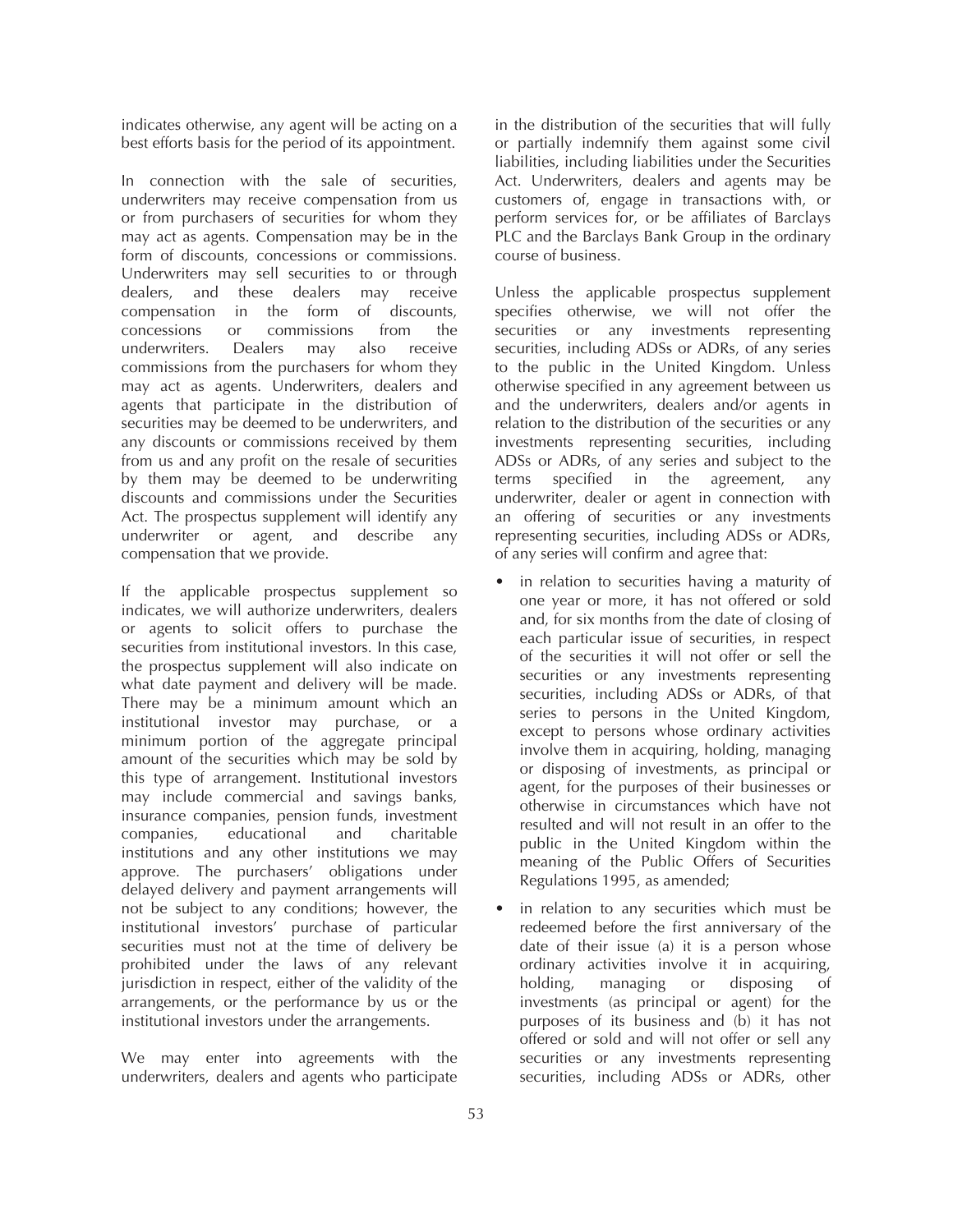than to persons whose ordinary activities involve them in acquiring, holding, managing or disposing of investments (as principal or agent) for the purposes of their businesses or who it is reasonable to expect will acquire, hold, manage or dispose of investments (as principal or agent) for the purposes of their businesses where the issue of the securities would otherwise constitute a contravention of Section 19 of the Financial Services and Markets Act 2000 ("FSMA") by us;

- it has only communicated or caused to be communicated and will only communicate or cause to be communicated an invitation or inducement to engage in investment activity (within the meaning of Section 21 of the FSMA) received by it in connection with the issue or sale of any securities or any investments representing securities, including ADSs or ADRs, in circumstances in which Section 21(1) of the FSMA does not apply to us; and
- it has complied and will comply with all applicable provisions of the FSMA with respect to anything done by it in relation to the securities, or any investments representing securities, including ADSs and ADRs in, from or otherwise involving the United Kingdom.

Barclays Capital Inc. is a subsidiary of Barclays PLC and may participate in one or more offerings of our securities. Rule 2720 of the Conduct Rules of the National Association of Securities Dealers, Inc. imposes certain requirements when an NASD member such as Barclays Capital Inc. distributes an affiliated company's securities, such as those of Barclays Bank PLC. Barclays Capital Inc. has advised us that each particular offering of securities in which it participates will comply with the applicable requirements of Rule 2720.

Barclays Capital Inc. will not confirm initial sales to accounts over which it exercises discretionary authority without the prior written approval of the customer.

# **Market-Making Resales**

This prospectus may be used by Barclays Capital Inc. in connection with offers and sales of the securities in market-making transactions. In a

market-making transaction, Barclays Capital Inc. may resell a security it acquires from other holders, after the original offering and sale of the security. Resales of this kind may occur in the open market or may be privately negotiated, at prevailing market prices at the time of resale or at related or negotiated prices. In these transactions, Barclays Capital Inc. may act as principal, or agent, including as agent for the counterparty in a transaction in which Barclays Capital Inc. acts as principal, or as agent for both counterparties in a transaction in which Barclays Capital Inc. does not act as principal. Barclays Capital Inc. may receive compensation in the form of discounts and commissions, including from both counterparties in some cases. Other affiliates of Barclays Bank PLC may also engage in transactions of this kind and may use this prospectus for this purpose.

The aggregate initial offering price specified on the cover of the accompanying prospectus supplement relates to the initial offering of the securities described in the prospectus supplement. This amount does not include securities sold in marketmaking transactions. The latter include securities to be issued after the date of this prospectus, as well as securities previously issued.

Barclays Bank PLC does not expect to receive any proceeds from market-making transactions. Barclays Bank PLC does not expect that Barclays Capital Inc. or any other affiliate that engages in these transactions will pay any proceeds from its marketmaking resales to Barclays Bank PLC.

Information about the trade and settlement dates, as well as the purchase price, for a marketmaking transaction will be provided to the purchaser in a separate confirmation of sale.

*Unless we or an agent informs you in your confirmation of sale that your security is being purchased in its original offering and sale, you may assume that you are purchasing your security in a market-making transaction.*

# **Matters Relating to Initial Offering and Market-Making Resales**

Each series of securities will be a new issue, and there will be no established trading market for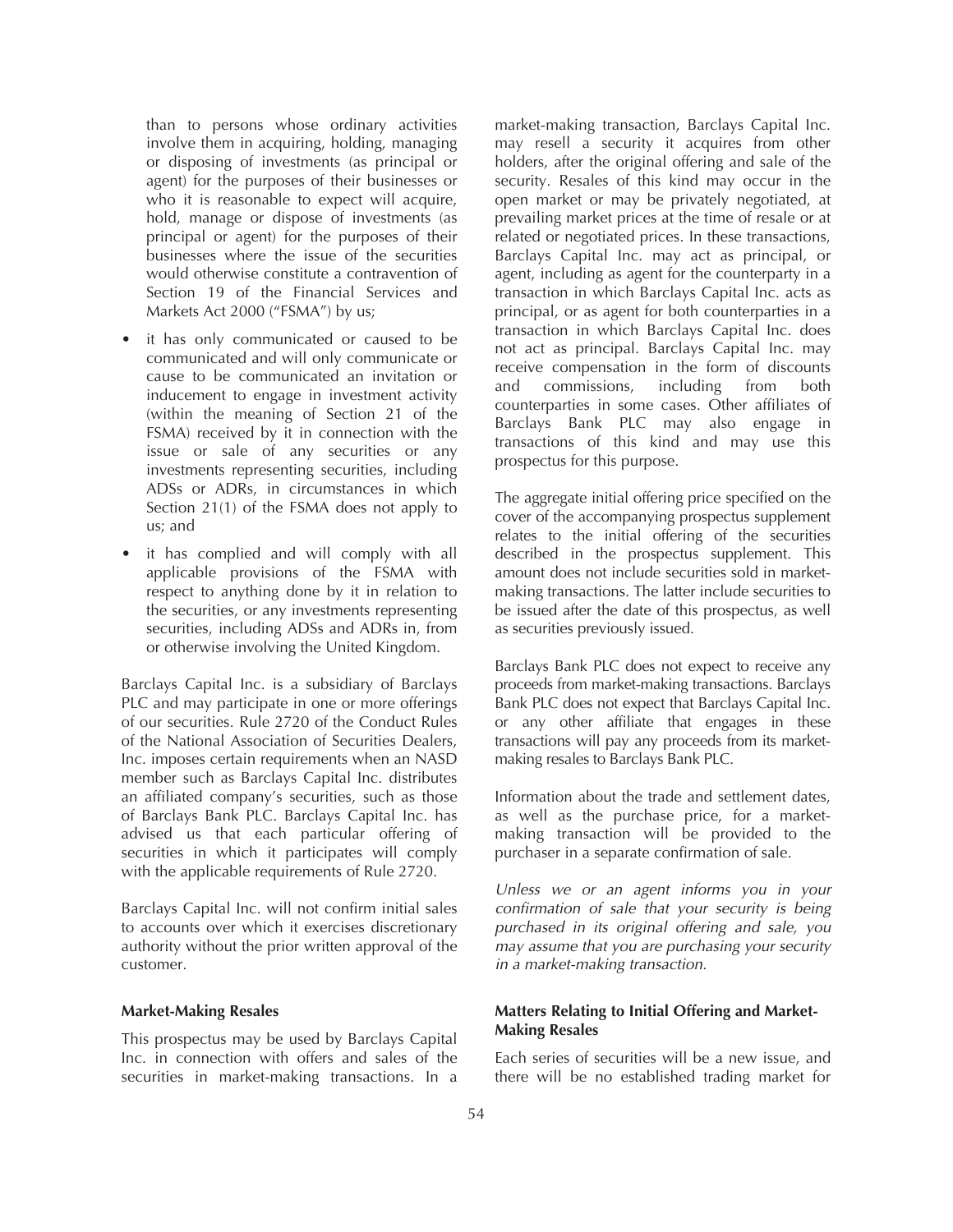any security prior to its original issue date. We may choose not to list a particular series of securities on a securities exchange or quotation system. We have been advised by Barclays Capital Inc. that it intends to make a market in the securities, and any underwriters to whom we sell securities for public offering or broker-dealers may also make a market in those securities. However, neither Barclays Capital Inc. nor any underwriter or broker-dealer that makes a market is obligated to do so, and any of them may stop doing so at any time without notice. We cannot give any assurance as to the liquidity of the trading market for the securities.

Unless otherwise indicated in the applicable prospectus supplement or confirmation of sale, the purchase price of the securities will be required to be paid in immediately available funds in New York City.

In this prospectus or any accompanying prospectus supplement, the terms "this offering" means the initial offering of securities made in connection with their original issuance. This term does not refer to any subsequent resales of securities in market-making transactions.

# **SERVICE OF PROCESS AND ENFORCEMENT OF LIABILITIES**

We are an English public limited company. Substantially all of our directors and executive officers and a number of the experts named in this document are non-residents of the United States. All or a substantial portion of the assets of those persons are located outside the United States. Most of our assets are located outside of the United States. As a result, it may not be possible for you to effect service of process within the United States upon those persons or to enforce against them judgments of U.S. courts based upon the civil liability provisions of the federal securities laws of the United States. We have been advised by our English solicitors, Lovells, that there is doubt as to the enforceability in the United Kingdom, in original actions or in actions for enforcement of judgments of U.S. courts, of liabilities based solely upon the federal securities laws of the United States.

### **WHERE YOU CAN FIND MORE INFORMATION**

We are subject to the information requirements of the Exchange Act. Accordingly, we file jointly with Barclays PLC, reports and other information with the SEC. You may inspect and copy reports and other information that we file with the Commission at the public reference facilities maintained by the Commission at Room 1024, 450 Fifth Street, N.W., Washington, D.C. 20549. Copies of such material may also be obtained by mail from the Public Reference Section of the Commission at Room 1024, 450 Fifth Street, N.W., Washington, D.C. 20549 at prescribed rates. In addition, you may inspect and copy that material at the offices of the New York Stock Exchange, 20 Broad Street, New York, New York 10005, on which a number of the our securities are listed.

We will furnish to the trustee referred to under "Description of Debt Securities" and to the ADR depositary referred to under the "Description of American Depositary Receipts", annual reports, which will include a description of operations and annual audited consolidated financial statements prepared in accordance with U.K. GAAP, together with a reconciliation of consolidated net income and consolidated ordinary shareholders' equity to estimated amounts in accordance with U.S. GAAP. We will also furnish the trustee and the ADR depositary with interim reports that will include unaudited interim summary consolidated financial information prepared in accordance with U.K. GAAP. If we choose to do so, those interim reports may contain a reconciliation of consolidated net income and consolidated ordinary shareholders' equity to estimated amounts in accordance with U.S. GAAP. We will furnish the trustee or the ADR depositary, as applicable, with all notices of meetings at which holders of securities, or holders of preference shares, are entitled to vote, and all other reports and communications that are made generally available to those holders.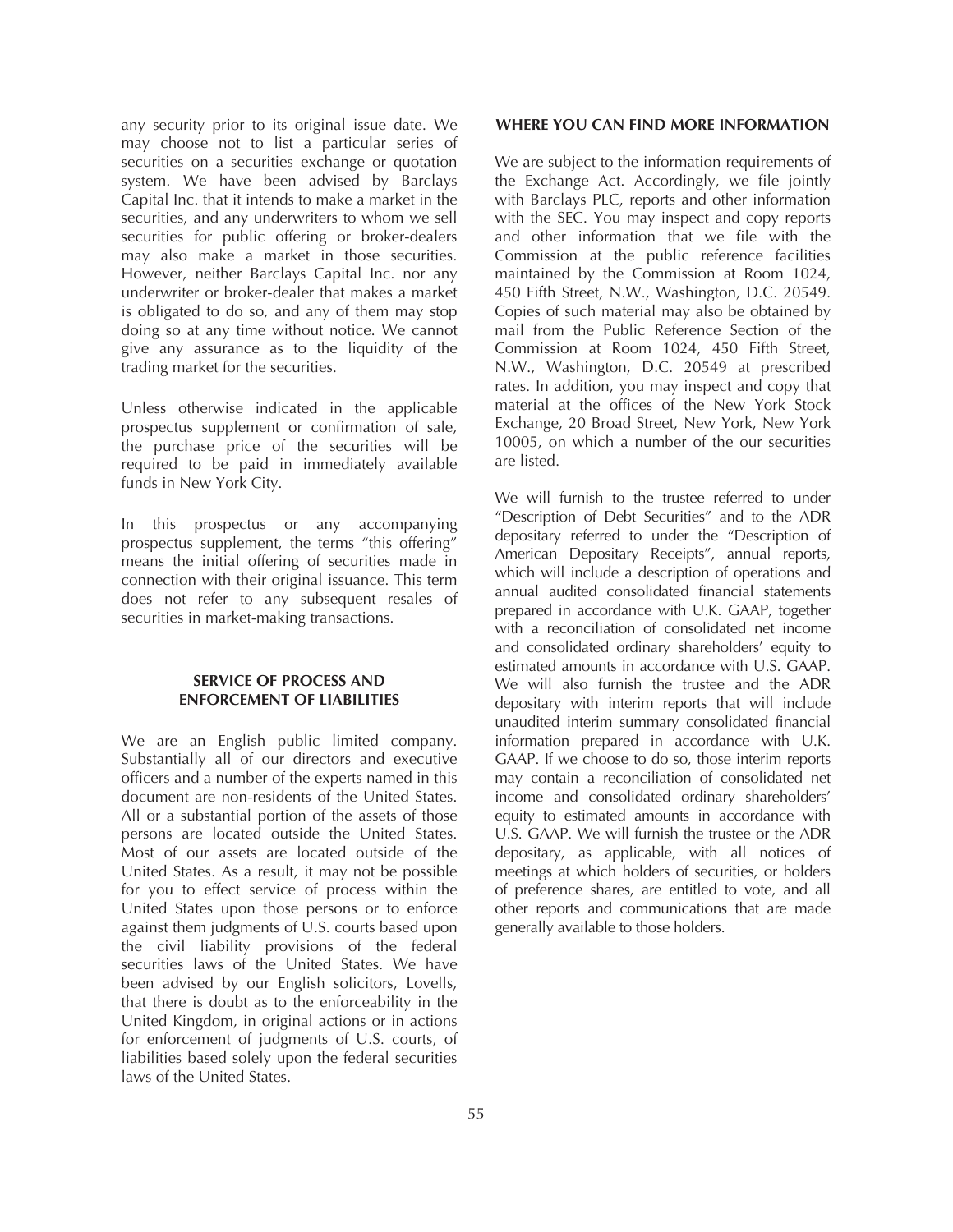#### **FURTHER INFORMATION**

We have filed with the SEC a registration statement on Form F-3 with respect to the securities offered with this prospectus. This prospectus is a part of that registration statement and it omits some information that is contained in the registration statement. You can inspect the registration statement together with exhibits at the offices of the SEC and obtain that additional information about us and about the securities offered with this prospectus.

# **VALIDITY OF SECURITIES**

The validity of the debt securities and the ADSs under New York law will be passed upon for us by our United States counsel, Sullivan & Cromwell. The validity of the securities under English law will be passed upon by our English solicitors, Lovells. Sullivan & Cromwell may rely on the opinion of Lovells for all matters of English law and Lovells may rely on the opinion of Sullivan & Cromwell as to all matters of New York law. If this prospectus is delivered in connection with an underwritten offering, the validity of the debt securities and the ADSs may be passed upon for the underwriters by United States and English counsel for the underwriters specified in the related prospectus supplement. If no English counsel is specified, such United States counsel to the underwriters may also rely on the opinion of Lovells as to certain matters of English law.

#### **EXPERTS**

PricewaterhouseCoopers, Chartered Accountants and Registered Auditors, have audited our consolidated financial statements included in the 2001 Form 20-F and incorporated by reference in this document and the Registration Statement. We have incorporated the consolidated financial statements in reliance on the report of PricewaterhouseCoopers, Chartered Accountants and Registered Auditors, given on the authority of their firm as experts in auditing and accounting.

### **EXPENSES OF ISSUANCE AND DISTRIBUTION**

The following are the estimated expenses, other than any underwriting discounts and commission and expenses reimbursed by us, to be incurred in connection with the issuance and distribution of the securities registered under this Registration Statement:

Securities and Exchange

| Commission registration fee     | S | 460,000   |
|---------------------------------|---|-----------|
| Printing and engraving expenses |   | 210,000   |
| Blue Sky fees and expenses      |   | 45,000    |
| Legal fees and expenses         |   | 900,000   |
| Accountants' fees and expenses  |   | 100,000   |
| Trustee fees and expenses       |   | 100,000   |
| ADR Depositary's fees and       |   |           |
|                                 |   | 40,000    |
| Miscellaneous                   |   | 19,000    |
| $Total$                         |   | 1,874,000 |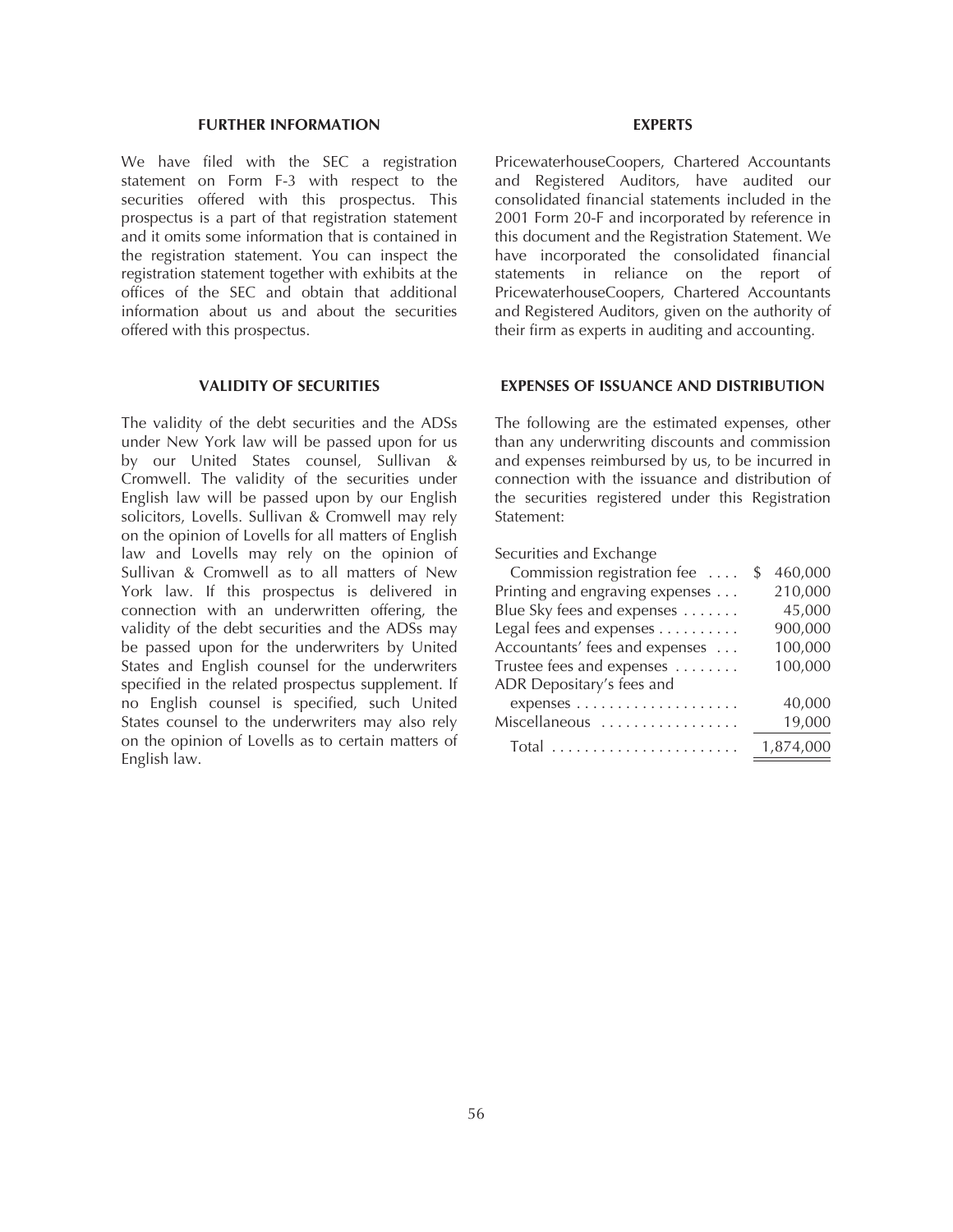# **INDEPENDENT REGISTERED PUBLIC ACCOUNTING FIRM**

PricewaterhouseCoopers LLP Chartered Accountants and Registered Auditors Southwark Towers 32 London Bridge Street London SE1 9SY

# **LEGAL ADVISERS**

*To the issuer*

*To the underwriters*

Sullivan & Cromwell LLP 1 New Fetter Lane London EC4A 1AN

Linklaters One Silk Street London EC2Y 8HQ

Clifford Chance Limited Liability Partnership 10 Upper Bank Street London E14 5JJ

# **ADR DEPOSITARY**

The Bank of New York 101 Barclay Street, Floor 21 West New York, New York 10286

# **PRINCIPAL PAYING AGENT**

The Bank of New York One Canada Square London E14 5AL

# **LUXEMBOURG TRANSFER AND PAYING AGENT**

The Bank of New York (Luxembourg) S.A. Aerogolf Centre 1A, Hoehenhof L-1736 Senningerberg Grand Duchy of Luxembourg

# **LUXEMBOURG LISTING AGENT**

The Bank of New York Europe Limited One Canada Square London E14 5AL